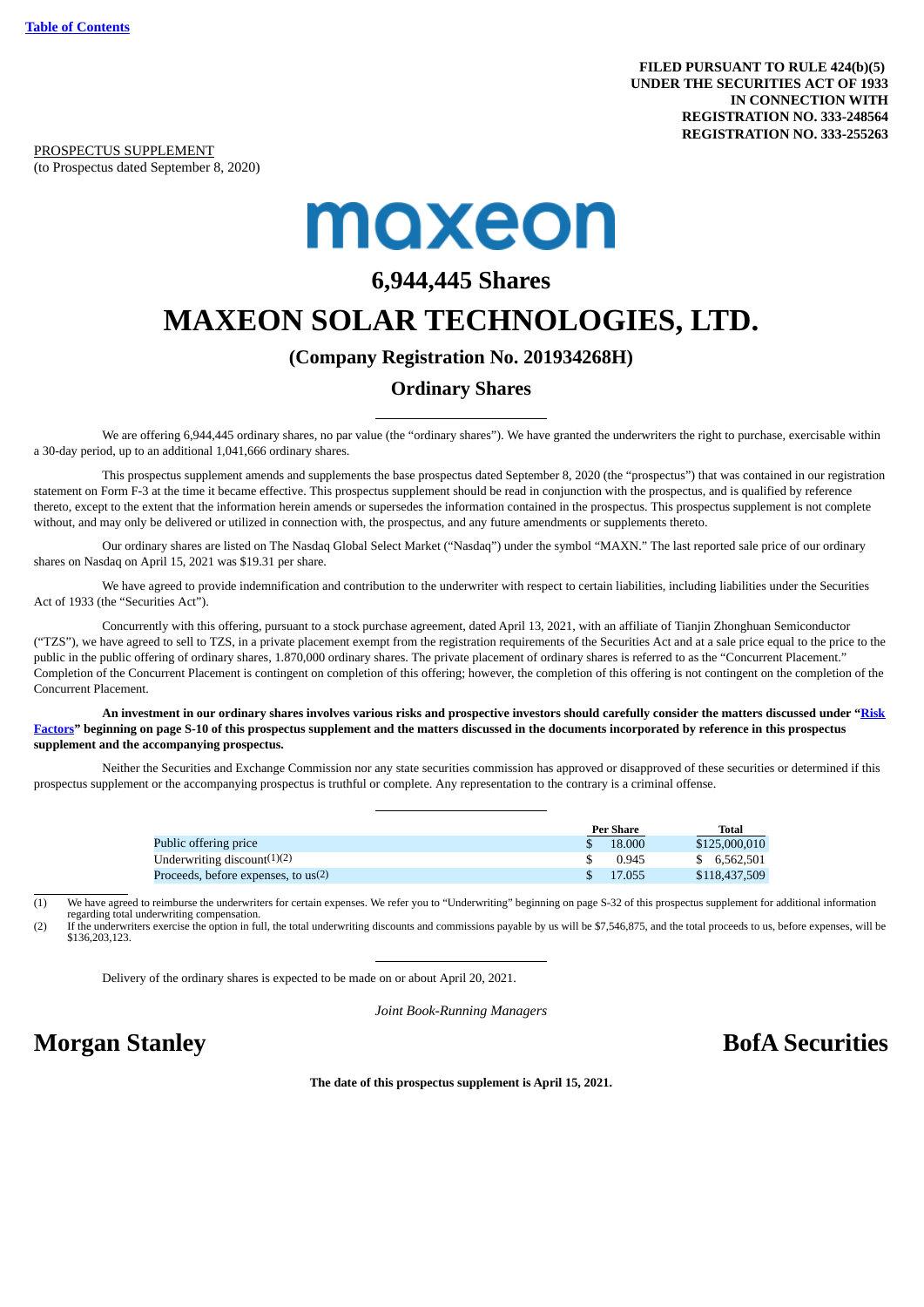#### **TABLE OF CONTENTS**

#### **Prospectus Supplement**

<span id="page-1-0"></span>

|                                                        | Page   |
|--------------------------------------------------------|--------|
| <b>ABOUT THIS PROSPECTUS SUPPLEMENT</b>                | S-ii   |
| <b>MARKET INFORMATION</b>                              | S-ii   |
| NOTICE TO PROSPECTIVE INVESTORS IN SINGAPORE           | S-iii  |
| WAIVER OF SINGAPORE CODE ON TAKE-OVERS AND MERGERS     | S-iii  |
| <b>SPECIAL NOTE ABOUT FORWARD-LOOKING STATEMENTS</b>   | $S-iv$ |
| PROSPECTUS SUPPLEMENT SUMMARY                          | $S-1$  |
| <b>RISK FACTORS</b>                                    | $S-10$ |
| <b>USE OF PROCEEDS</b>                                 | $S-16$ |
| <b>DILUTION</b>                                        | $S-17$ |
| <b>CAPITALIZATION</b>                                  | $S-18$ |
| <b>DIVIDEND POLICY</b>                                 | $S-20$ |
| THE CONCURRENT PLACEMENT                               | $S-21$ |
| <b>MATERIAL U.S. FEDERAL INCOME TAX CONSIDERATIONS</b> | $S-22$ |
| <b>MATERIAL SINGAPORE TAX CONSIDERATIONS</b>           | $S-29$ |
| <b>UNDERWRITING</b>                                    | $S-32$ |
| <b>INCORPORATION OF CERTAIN DOCUMENTS BY REFERENCE</b> | $S-40$ |
| <b>INFORMATION PROVIDED BY THE COMPANY</b>             | $S-41$ |
| <b>LEGAL MATTERS</b>                                   | $S-42$ |
| <b>EXPERTS</b>                                         | $S-42$ |

#### **Prospectus**

|                                                                    | Page           |
|--------------------------------------------------------------------|----------------|
| <b>ABOUT THIS PROSPECTUS</b>                                       |                |
| <b>MARKET INFORMATION</b>                                          |                |
| <b>UNIT OF POWER</b>                                               | 2              |
| NOTICE TO PROSPECTIVE INVESTORS IN SINGAPORE                       | 2              |
| WAIVER OF SINGAPORE CODE ON TAKE-OVERS AND MERGERS                 | 2              |
| CAUTIONARY NOTE REGARDING FORWARD-LOOKING STATEMENTS               | $\overline{2}$ |
| WHERE YOU CAN FIND ADDITIONAL INFORMATION                          | 4              |
| <b>MAXEON SOLAR</b>                                                | 6              |
| <b>RISK FACTORS</b>                                                |                |
| <b>USE OF PROCEEDS</b>                                             | 7              |
| <b>CAPITALIZATION</b>                                              | 7              |
| <b>DESCRIPTION OF ORDINARY SHARES</b>                              | 7              |
| <b>DESCRIPTION OF PREFERRED SHARES</b>                             | 8              |
| <b>DESCRIPTION OF WARRANTS</b>                                     | 8              |
| <b>DESCRIPTION OF RIGHTS</b>                                       | 9              |
| <b>DESCRIPTION OF PURCHASE CONTRACTS</b>                           | 10             |
| DESCRIPTION OF DEBT SECURITIES                                     | 11             |
| <b>DESCRIPTION OF UNITS</b>                                        | 19             |
| <b>TAX</b>                                                         | 19             |
| <b>PLAN OF DISTRIBUTION</b>                                        | 20             |
| <b>LEGAL MATTERS</b>                                               | 22             |
| <b>EXPERTS</b>                                                     | 22             |
| <b>ENFORCEMENT OF CIVIL LIABILITIES UNDER U.S. SECURITIES LAWS</b> | 22             |
| <b>EXPENSES</b>                                                    | 22             |
| <b>INDEMNIFICATION FOR SECURITIES ACT LIABILITIES</b>              | 23             |
|                                                                    |                |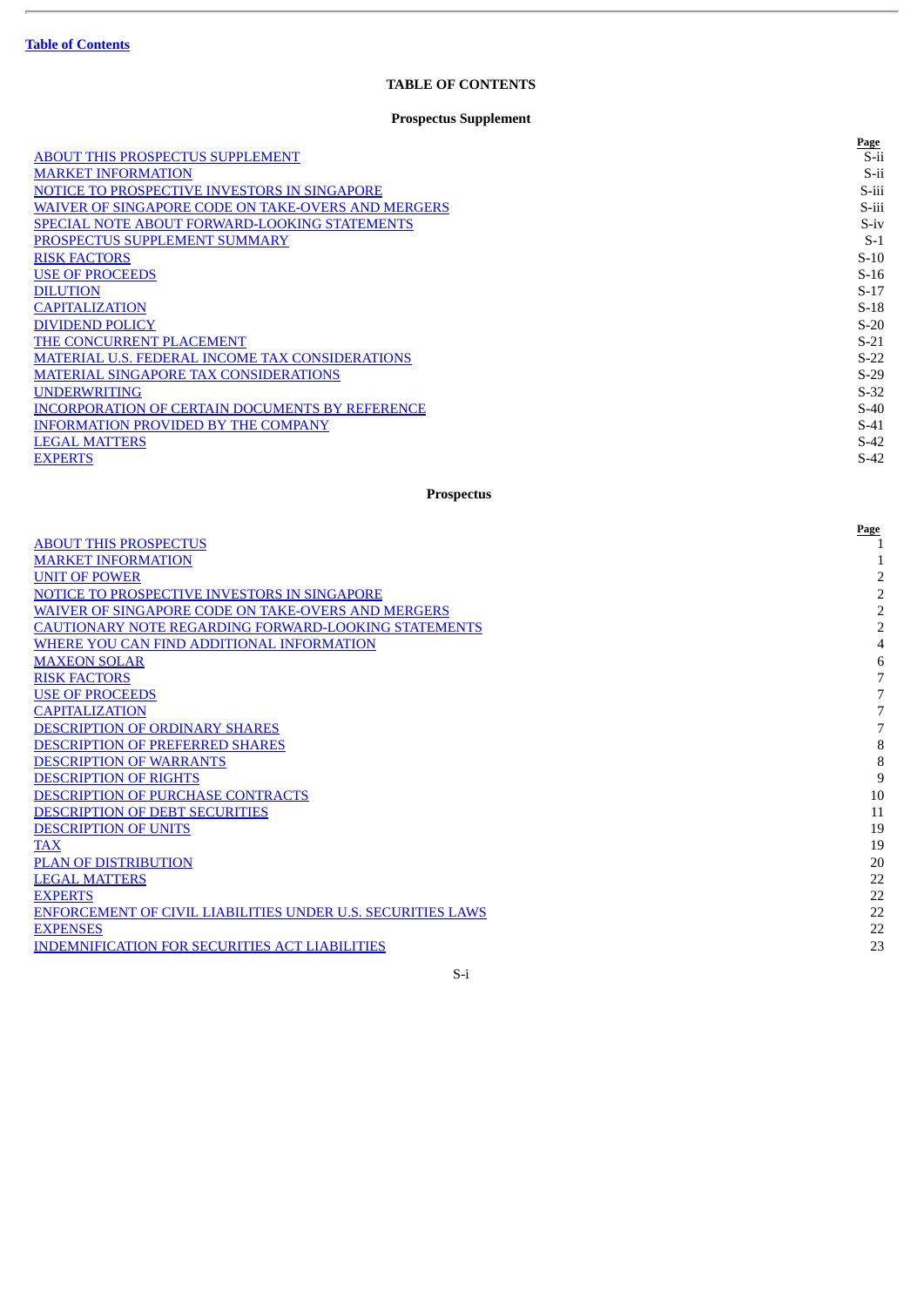#### **ABOUT THIS PROSPECTUS SUPPLEMENT**

<span id="page-2-0"></span>This prospectus supplement and the accompanying prospectus are part of a registration statement on Form F-3 that we filed with the Securities and Exchange Commission (the "SEC"), utilizing a "shelf" registration process. The document is in two parts. The first part is this prospectus supplement, which describes the specific terms of this offering. The second part is the prospectus, which provides more general information about securities we may offer from time to time, some of which may not apply to this offering. Generally, when we refer to this "prospectus," we are referring to both parts of this document combined. We urge you to carefully read this prospectus supplement and the accompanying prospectus, and the documents incorporated by reference herein and therein, before buying any of the securities being offered under this prospectus supplement. This prospectus supplement may add or update information contained in the prospectus and the documents incorporated by reference therein. To the extent that any statement we make in this prospectus supplement is inconsistent with statements made in the accompanying prospectus or any documents incorporated by reference therein that were filed before the date of this prospectus supplement, the statements made in this prospectus supplement will be deemed to modify or supersede those made in the accompanying prospectus and such documents incorporated by reference therein.

You should rely only on the information contained in this prospectus supplement and the accompanying prospectus, the documents incorporated or deemed to be incorporated by reference herein or therein and any free writing prospectus that we may prepare in connection with this offering. We have not, and the underwriter has not, authorized anyone to provide you with any information or make any representation that is different from or in addition to the information contained in this prospectus supplement and the accompanying prospectus. If anyone provides you with any additional or different information, you should not rely on it. Neither this prospectus supplement nor the accompanying prospectus nor any such free writing prospectus is an offer to sell or a solicitation of an offer to buy any securities other than the ordinary shares to which this prospectus supplement relates or an offer to sell or the solicitation of an offer to buy securities in any jurisdiction where, or to any person to whom, it is unlawful to make an offer or solicitation. You should not assume that the information contained in this prospectus supplement, the accompanying prospectus, any document incorporated or deemed to be incorporated by reference herein or therein or any free writing prospectus that we may provide you in connection with this offering is accurate on any date after the respective dates of those documents or, in the case of documents incorporated by reference or deemed to be incorporated by reference in this prospectus supplement or the accompanying prospectus, after the respective dates those documents were filed with the SEC. Our business, financial condition, liquidity, results of operations, funds from operations and prospects may have changed since those respective dates.

#### **MARKET INFORMATION**

<span id="page-2-1"></span>This prospectus supplement and the accompanying prospectus, including the documents incorporated by reference into this prospectus supplement and the accompanying prospectus, and any free writing prospectus that we have authorized for use in connection with this offering, contain certain industry and market data that were obtained from third-party sources, such as industry surveys and industry publications, including, but not limited to, publications by Wood MacKenzie, PV Infolink, PV Insights, Bloomberg New Energy Finance ("BNEF") and International Technology Roadmap for Photovoltaic. This prospectus supplement and the accompanying prospectus, including the documents incorporated by reference into this prospectus supplement and the accompanying prospectus, and any free writing prospectus that we have authorized for use in connection with this offering, also contain other industry and market data, including market sizing estimates, growth and other projections and information regarding our competitive position, prepared by our management on the basis of such industry sources and our management's knowledge of and experience in the industry and markets in which we operate (including management's estimates and assumptions relating to such industry and markets based on that knowledge). Our management has developed its knowledge of such industry and markets through its experience and participation in these markets.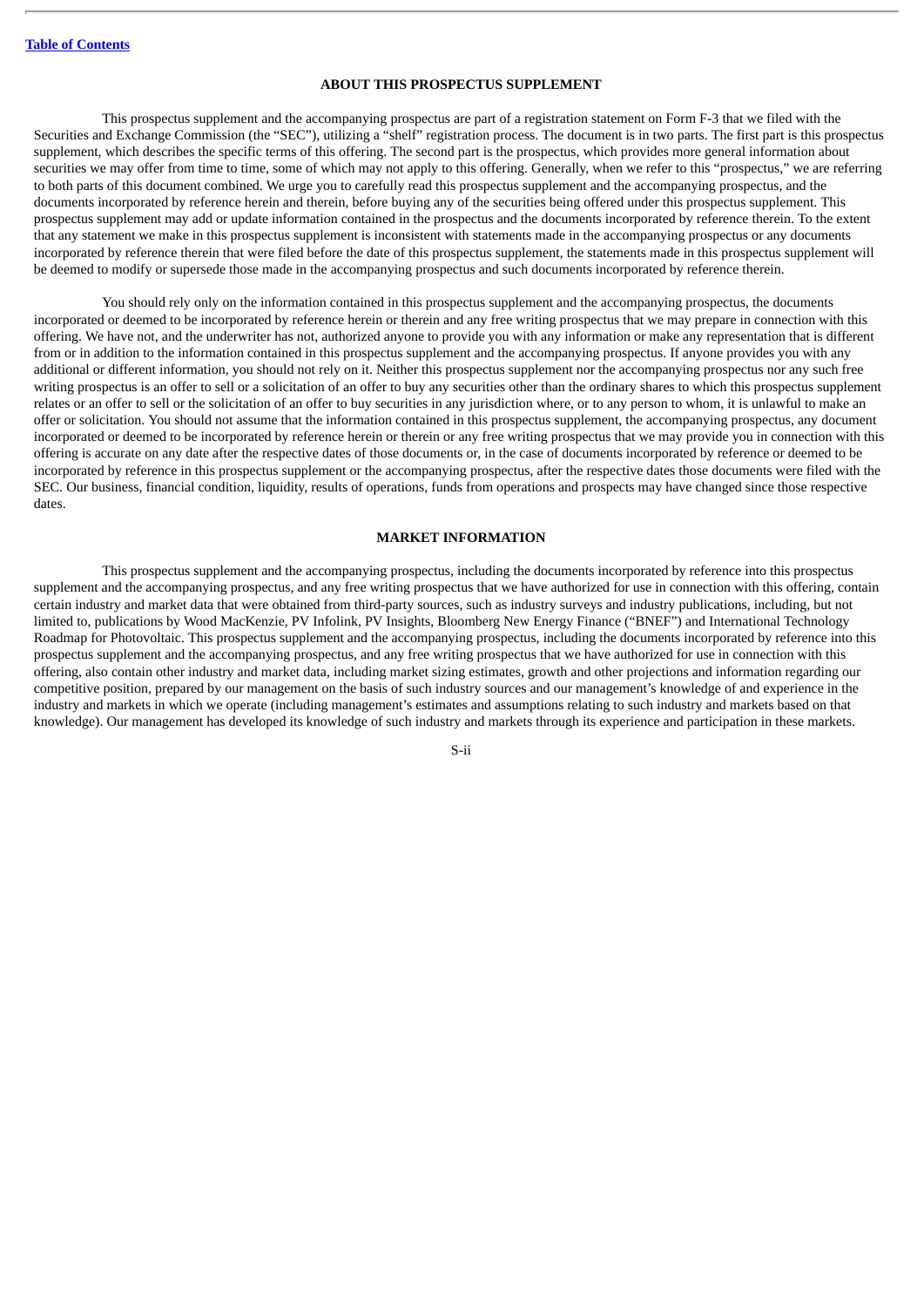In addition, industry surveys and industry publications generally state that the information they contain has been obtained from sources believed to be reliable but that the accuracy and completeness of such information is not guaranteed and that any projections they contain are based on a number of significant assumptions. Forecasts, projections and other forward-looking information obtained from these sources involve risks and uncertainties and are subject to change based on various factors, including those discussed in the section "Special Note About Forward-Looking Statements" below. You should not place undue reliance on these statements.

#### **NOTICE TO PROSPECTIVE INVESTORS IN SINGAPORE**

<span id="page-3-0"></span>Neither this prospectus supplement nor the accompanying prospectus supplement has been lodged or registered as a prospectus with the Monetary Authority of Singapore. Accordingly, this prospectus supplement and any other document or material in connection with the offer or sale, or invitation for subscription or purchase, of our securities may not be issued, circulated or distributed, nor may our securities be offered or sold, or be made the subject of an invitation for subscription or purchase, whether directly or indirectly, to any person in Singapore other than (i) to an institutional investor (as defined in Section 4A of the Securities and Futures Act, Chapter 289 of Singapore (the "SFA")) pursuant to Section 274 of the SFA, (ii) to a relevant person (as defined in Section 275(2) of the SFA) pursuant to Section 275(1) of the SFA, and in accordance with the conditions specified in Section 275 of the SFA and (where applicable) Regulation 3 of the Securities and Futures (Classes of Investors) Regulations 2018, or (iii) otherwise pursuant to, and in accordance with the conditions of, any other applicable provision of the SFA.

#### **WAIVER OF SINGAPORE CODE ON TAKE-OVERS AND MERGERS**

<span id="page-3-1"></span>On January 30, 2020, the Securities Industry Council of Singapore waived the application of the Singapore Code on Take-overs and Mergers (the "Singapore Take-overs Code") to us, subject to certain conditions. Pursuant to the waiver, for as long as we are not listed on a securities exchange in Singapore, and except in the case of a tender offer (within the meaning of U.S. securities laws) where the Tier 1 exemption (the "Tier 1 Exemption") set forth in Rule 14d-1(c) under the Securities Exchange Act of 1934 (the "Exchange Act") is available and the offeror relies on the Tier 1 Exemption to avoid full compliance with the tender offer regulations promulgated under the Exchange Act, the Singapore Take-overs Code shall not apply to us.

S-iii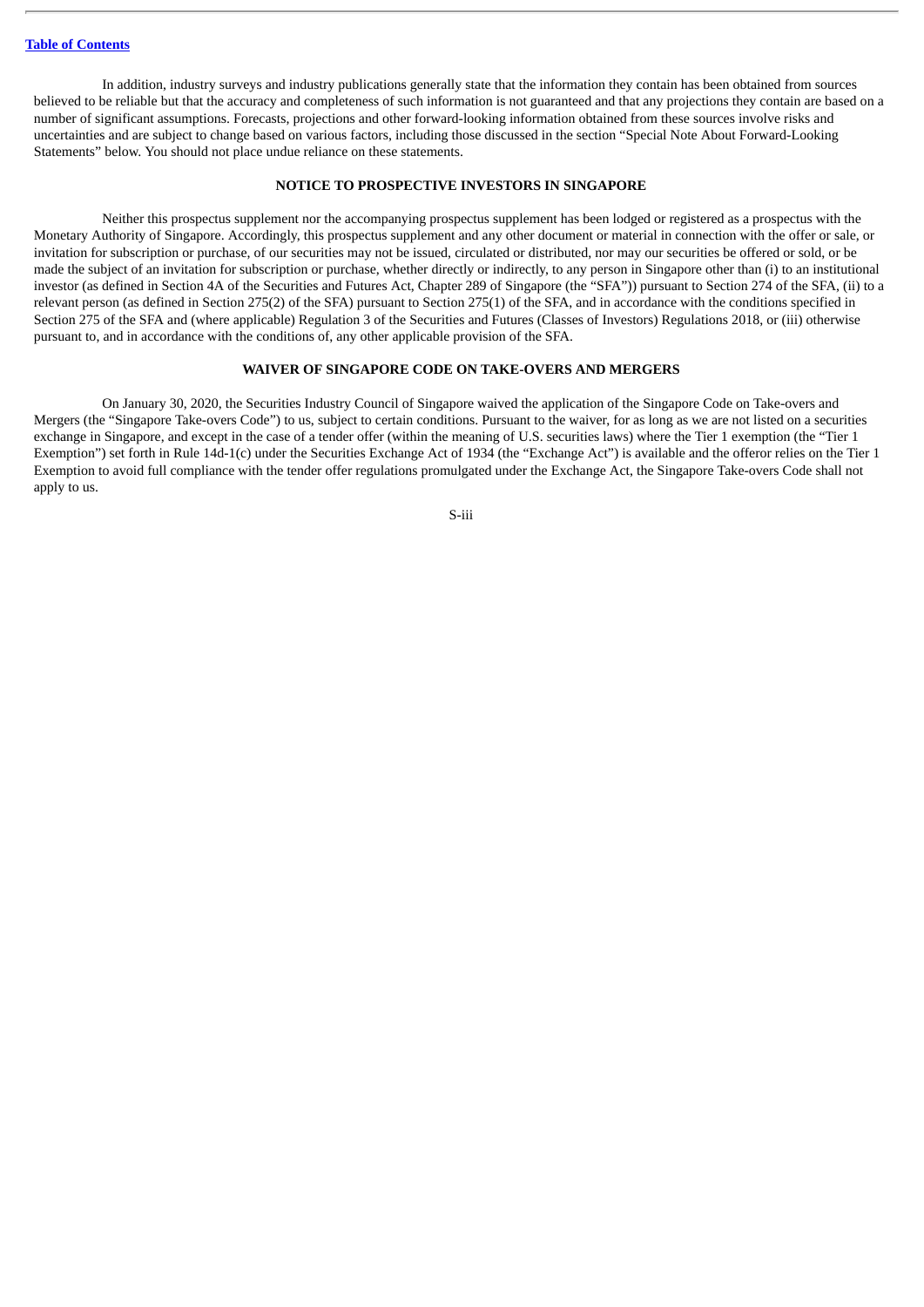#### **SPECIAL NOTE ABOUT FORWARD-LOOKING STATEMENTS**

<span id="page-4-0"></span>This prospectus supplement and the accompanying prospectus, including the documents incorporated by reference herein or therein, contain, and documents we subsequently file with the SEC and incorporate by reference herein or therein may contain, certain "forward-looking statements" within the meaning of Section 27A of the Securities Act and Section 21E of the Exchange Act. We use words such as "may," "might," "could," "will," "aims," "expects," "anticipates," "future," "intends," "plans," "believes," "estimates" and similar statements to identify forward-looking statements. Forward-looking statements in this prospectus supplement and the accompanying prospectus, including the documents incorporated by reference herein or therein, contain, and documents we subsequently file with the SEC and incorporate by reference herein or therein, include, but are not limited to: (1) our expectations regarding pricing trends, demand and growth projections; (2) potential disruptions to our operations and supply chain that may result from epidemics or natural disasters, including the duration, scope and impact on the demand for our products and the pace of recovery from the novel coronavirus ("COVID-19") pandemic; (3) anticipated product launch timing and our expectations regarding ramp, customer acceptance and demand, upsell and expansion opportunities; (4) our expectations and plans for short- and long-term strategy, including our anticipated areas of focus and investment, market expansion, product and technology focus, and projected growth and profitability; (5) our liquidity, substantial indebtedness, and ability to obtain additional financing; (6) our upstream technology outlook, including anticipated fab utilization and expected ramp and production timelines for our Maxeon 5 and 6, next-generation Maxeon 7 and Performance line solar panels, expected cost reduction, and future performance; (7) our strategic goals and plans, including partnership discussions with respect to our next-generation technology, and ability to achieve them, our relationships with existing customers, suppliers and partners, and our ability to maintain them; (8) our expectations regarding our future performance based on bookings, backlog, and pipelines in our sales channels; (9) our first quarter fiscal 2021 guidance, including GAAP revenue, gross profit, and MW deployed, and related assumptions; (10) expected demand recovery and market traction for us as a result of anticipated product launches; (11) our expectations regarding the potential outcome, or financial or other impact on our business as a result of the Spin-Off (as defined herein); and (12) our projected effective tax rate and changes to the valuation allowance related to our deferred tax assets. You should not place undue reliance on these statements.

These forward-looking statements are based on our current assumptions, expectations and beliefs and involve substantial risks and uncertainties that may cause results, performance or achievement to materially differ from those expressed or implied by these forward-looking statements. These statements are not guarantees of future performance and are subject to a number of risks. The reader should not place undue reliance on these forward-looking statements, as there can be no assurances that the plans, initiatives or expectations upon which they are based will occur.

Factors that could cause or contribute to such differences include, but are not limited to:

- challenges in executing transactions key to our strategic plans, including regulatory and other challenges that may arise;
- potential disruptions to our operations and supply chain that may result from damage or destruction of facilities operated by our suppliers, epidemics or natural disasters, including impacts of the COVID-19 pandemic;
- the success of our ongoing research and development efforts and our ability to commercialize new products and services, including products and services developed through strategic partnerships;
- competition in the solar and general energy industry and downward pressure on selling prices and wholesale energy pricing;
- our liquidity, substantial indebtedness, and ability to obtain additional financing for our projects and customers;

#### S-iv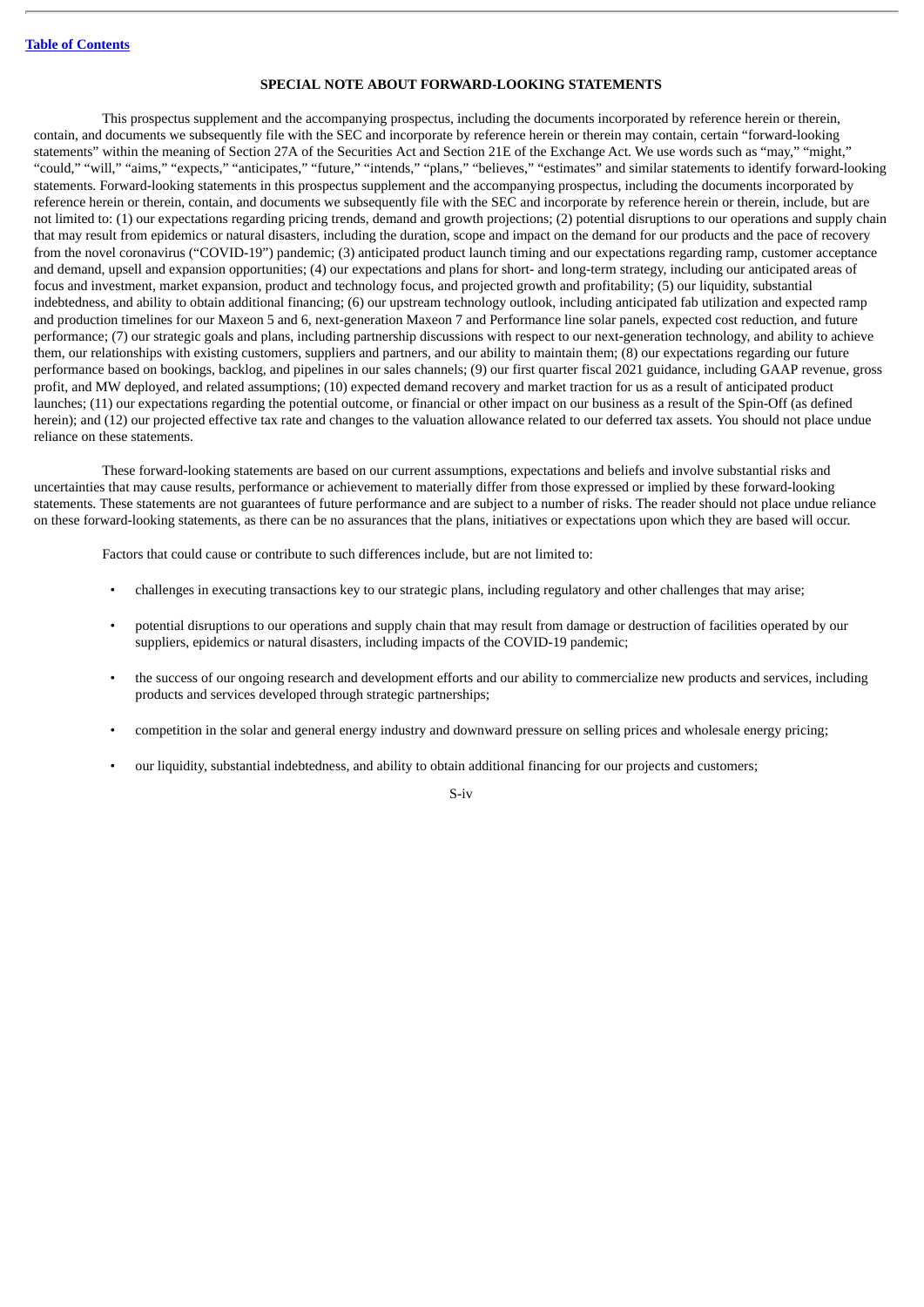- changes in public policy, including the imposition and applicability of tariffs;
- regulatory changes and the availability of economic incentives promoting use of solar energy;
- fluctuations in our operating results;
- appropriately sizing our manufacturing capacity and containing manufacturing and logistics difficulties that could arise;
- unanticipated impact to customer demand and sales schedules due, among other factors, to the spread of COVID-19 and other environmental disasters;
- challenges managing our acquisitions, joint ventures and partnerships, including our ability to successfully manage acquired assets and supplier relationships;
- unpredictable outcomes resulting from our litigation activities;
- the potential volatility in the price of our ordinary shares; and
- uncertainties regarding future sales or dispositions of our ordinary shares.

These forward-looking statements speak only as of the date made and are subject to a number of known and unknown risks, uncertainties and assumptions, including those described in the section of this prospectus supplement entitled "Risk Factors" and elsewhere in this prospectus supplement, the accompanying prospectus, and the documents incorporated by reference herein and therein. Because forward-looking statements are inherently subject to risks and uncertainties, some of which cannot be predicted or quantified and some of which are beyond our control, you should not rely on these forward-looking statements as predictions of future events. The events and circumstances reflected in our forward-looking statements may not be achieved or occur and actual results could differ materially from those projected in the forward-looking statements. Moreover, we operate in an evolving environment. New risk factors and uncertainties may emerge from time to time, and it is not possible for management to predict all risk factors and uncertainties. Except as required by applicable law, we do not plan to publicly update or revise any forward-looking statements, whether as a result of any new information, future events, changed circumstances or otherwise.

S-v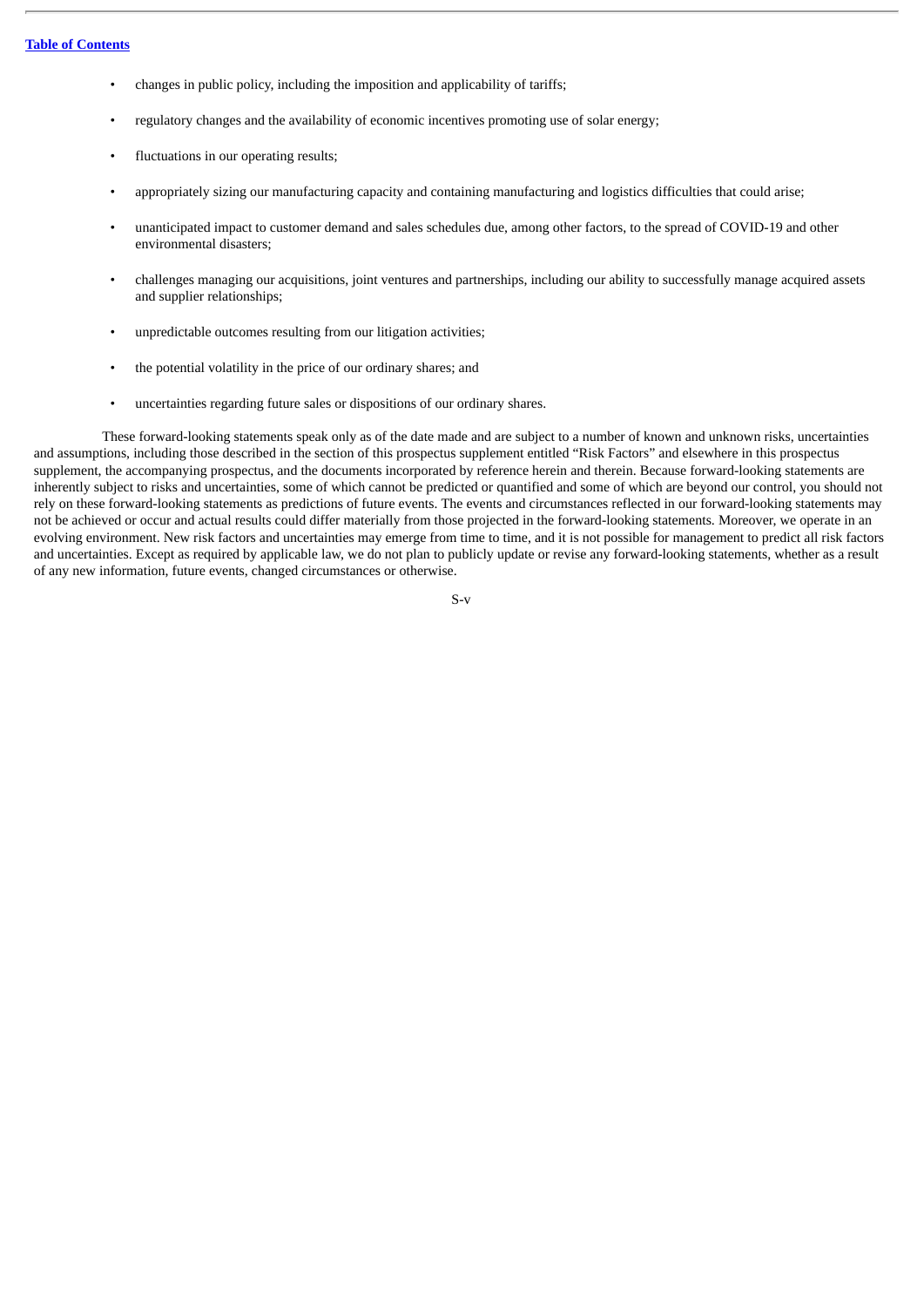#### **PROSPECTUS SUPPLEMENT SUMMARY**

<span id="page-6-0"></span>This summary does not contain all the information important to you in decidina whether to invest in our ordinary shares. You should read this entire prospectus supplement, the accompanying prospectus and the documents incorporated or deemed to be incorporated by reference in this prospectus supplement and the accompanying prospectus, including the financial statements and related notes, and any free writing *prospectus that we may provide you in connection with this offering, before making an investment decision.*

Unless otherwise expressly stated or the context otherwise requires, in this prospectus supplement and the accompanying prospectus, *"Maxeon," "the Company," "we," "us" and "our" refer to Maxeon Solar Technologies, Ltd.*

#### **OUR COMPANY**

We are one of the world's leading global manufacturers and marketers of premium solar power technology. We have developed and maintained this leadership position through decades of technological innovation and investment, in addition to the development of sales and distribution channels across six continents. Headquartered in Singapore, we manufacture our solar cells in Malaysia and the Philippines, assemble solar cells into panels in France, Mexico and China (through our joint venture, Huansheng Photovoltaic (Jiangsu) Co., Ltd.), and sell our products across more than 100 countries.

On August 26, 2020, our former parent company, SunPower Corporation ("SunPower"), consummated the spin-off of us (the "Spin-Off") through a pro rata distribution of SunPower's interest in us to SunPower's stockholders, pursuant to the Separation and Distribution Agreement, dated as of November 8, 2019, between SunPower and us. As a result of the Spin-Off, we became an independent, publicly traded company.

Concurrently with the Spin-Off and pursuant to the investment agreement, dated as of November 8, 2019 (the "TZS Investment Agreement"), by and among us, Total Solar INTL SAS ("Total"), an affiliate of Total S.A., and TZS, we issued to TZS ordinary shares representing 29.5% of the total number of our ordinary shares outstanding immediately following the Spin-Off and investment contemplated by the TZS Investment Agreement in exchange for a purchase price of \$298 million. On August 26, 2020, we entered into a Shareholders Agreement with TZS and Total (the "Shareholders Agreement").

#### *Our Markets*

Solar has become one of the fastest growing renewable energy sources over the last few decades. According to recent estimates from Wood MacKenzie, through effective investments and projects, the solar market has achieved more than 740 GW of global installed capacity as of 2020, representing an average compound annual growth rate of 30% since 2009.

As solar technology has developed, manufacturing costs have declined and performance has improved. Today, solar power, together with enhanced balance of system technology, has among the lowest levelized cost of energy ("LCOE") of all major energy sources.

In the long term, this trend is expected to continue and even accelerate, according to BNEF. By 2050, solar technology is expected to represent 38% of global electricity capacity, with a balanced distribution among key regions worldwide—a significant increase compared to its current penetration of approximately 11% of global capacity.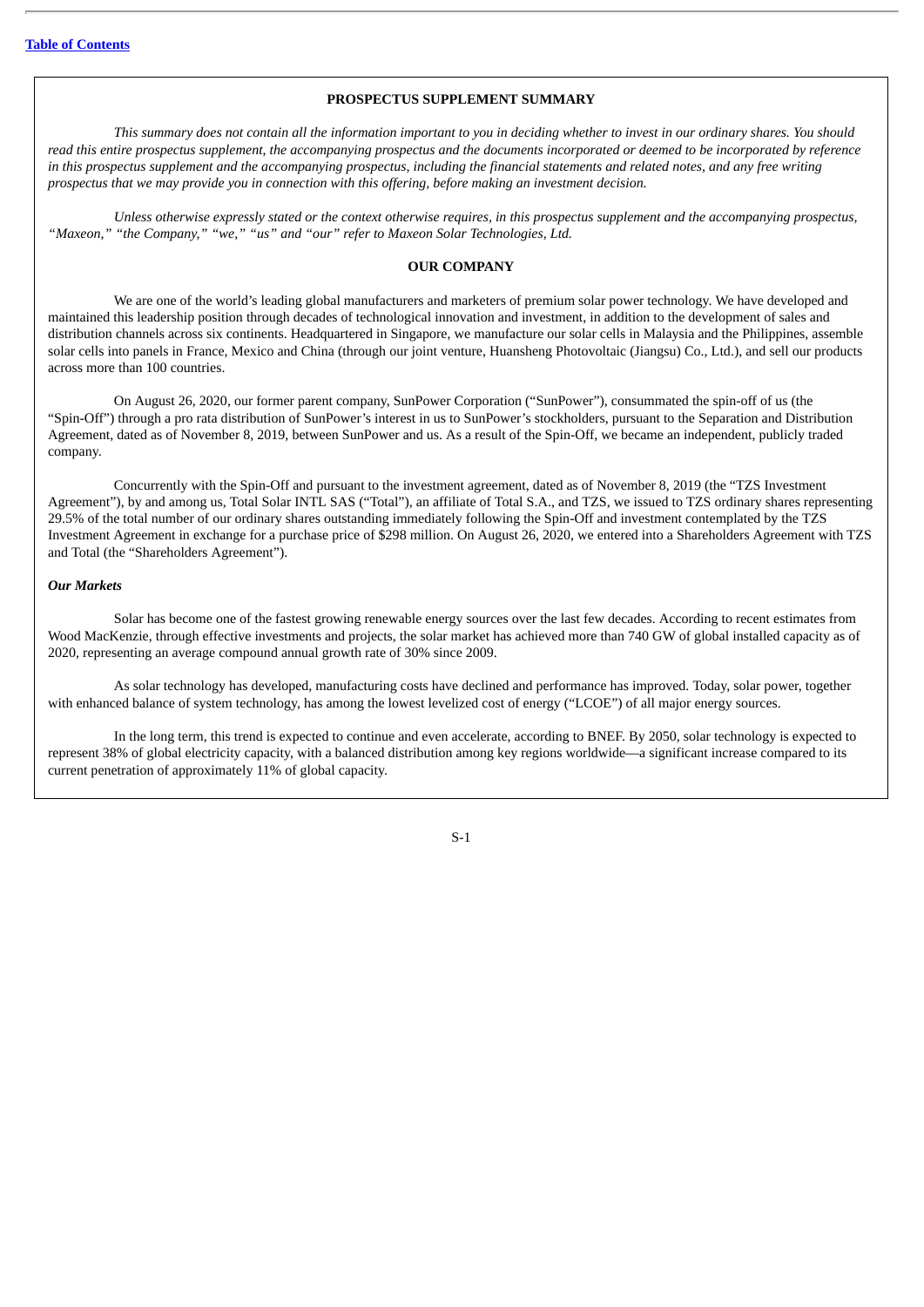We believe the following factors have driven and will continue to drive demand in the global solar power industry, including demand for our products:

- solar generation costs have fallen to the point where solar power is one of the lowest cost electricity sources on a LCOE basis in certain regions and it is even considered as the cheapest source of electricity in countries like China, India, France or Spain by BNEF;
- renewable energy is one of the most relevant topics and targets of government incentives and policies as a result of increased concerns regarding climate change;
- solar power is at the center of public discussion, which helps to grow public awareness of its advantages, such as peak energy generation, significantly smaller fuel and supply chain risk, sustainability from an environmental perspective, scalability and reliability;
- structural limitations for fossil fuel supply and issues around energy security have increased the long-term demand for alternative sources of energy;
- there has been a significant secular increase in electricity demand; and
- solar energy has become a viable option to generate energy in developing countries, rural areas, and regions without indigenous fuel resources.

#### *Our Business*

We are one of the world's leading global manufacturers and marketers of premium solar technology. We have developed and maintained this leadership position through decades of technological innovation and investment, in addition to the development of sales and distribution channels supplying approximately 300,000 customers in more than 100 countries on six continents. We own and operate solar cell and panel manufacturing facilities located in France, Malaysia, Mexico and the Philippines, as well as participate in a joint venture for panel manufacturing in China with TZS. During fiscal year 2020, 27.9% of our revenue was attributable to North America, 37.0% to EMEA, 30.3% to Asia Pacific and 4.8% to other markets. During fiscal year 2019, 36.2% of our revenue was attributable to North America, 28.8% to EMEA, 31.5% to Asia Pacific and 3.5% to other markets. During fiscal year 2018, 43.5% of our revenue was attributable to North America, 34.7% to EMEA, 20.6% to Asia Pacific and 1.2% to other markets.

Our primary products are the Maxeon line of interdigitated back contract ("IBC") solar cells and panels, and the Performance line of shingled solar cells and panels. We believe the Maxeon line of solar panels are the highest-efficiency solar panels on the market with an aesthetically pleasing design, and the Performance line of solar panels offers a high-value and cost-effective solution. The Maxeon line, is primarily targeted at residential and small-scale commercial customers across the globe. The Performance line was initially targeted at the large-scale commercial and utility-scale power plant markets, but has proven to be attractive to our customers in the distributed generation markets as well. We deployed 2,145 MW of modules during fiscal year 2020. During fiscal year 2020, 65.5% of our revenue was attributable to products in our Maxeon line and the other 34.5% was attributable to products in our Performance line, while 68.9% of our revenue was attributable to distributed generation applications and 31.1% attributable to power plant applications. During fiscal year 2019, 65.3% of our revenue was attributable to products in our Maxeon line and the other 34.7% was attributable to products in our Performance line, while 69.9% of our revenue was attributable to distributed generation applications and 30.1% attributable to power plant applications. During fiscal year 2018, approximately 83.1% of our revenue was attributable to products in our Maxeon line and the other 16.9% was attributable to products in our Performance line, while 87.2% of our revenue was attributable to distributed generation applications and approximately 12.8% attributable to power plant applications.

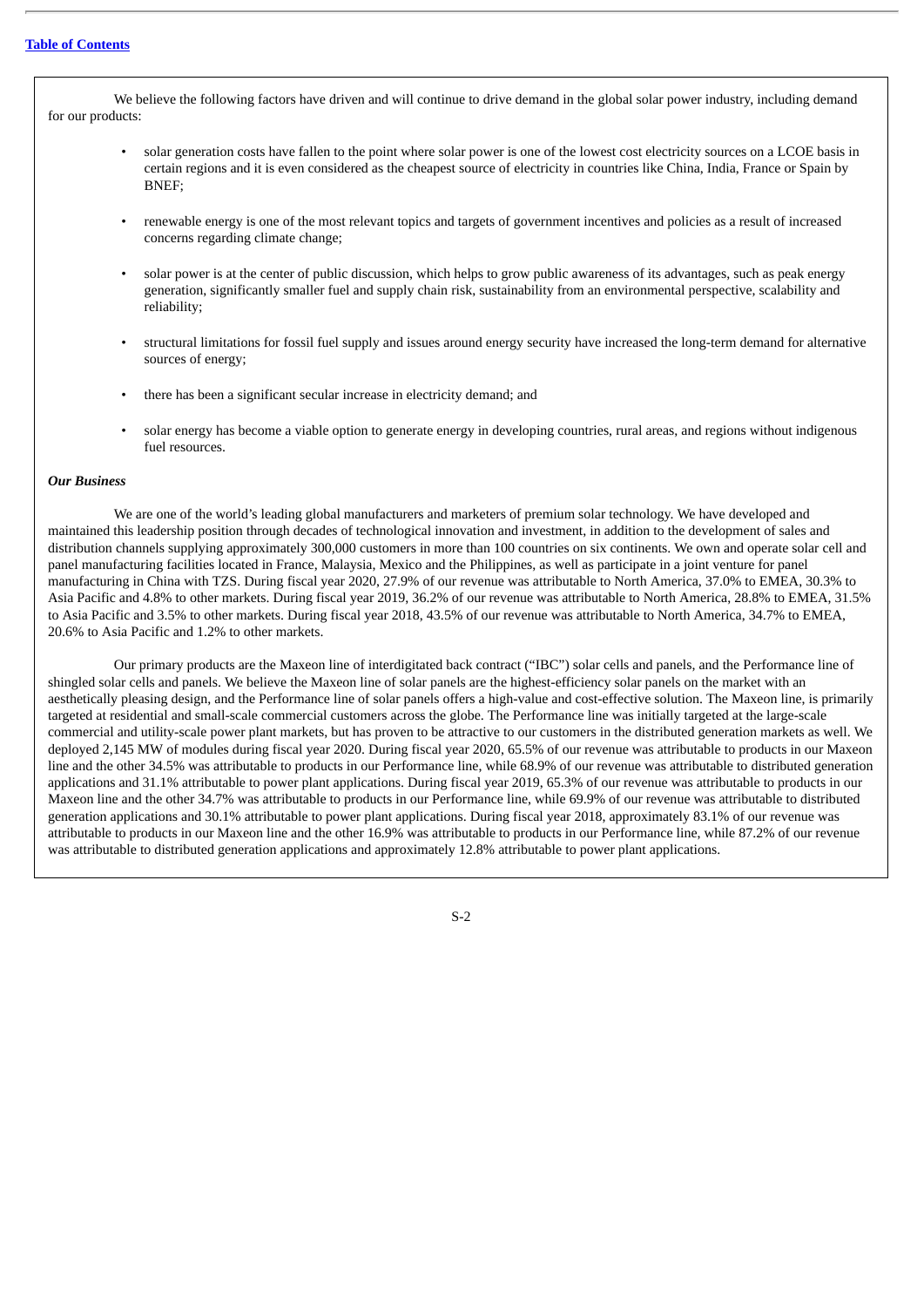Our proprietary technology platforms, including the Maxeon line and Performance line, target distinct market segments, serving both the distributed generation and power plant markets. This ability to address the full market spectrum allows us to benefit from a range of diverse industry drivers and retain a balanced and diversified customer base.

We believe that our Maxeon line of IBC technology stands apart from the competition in key categories which our customers value, including product efficiency, energy yield, reliability, safety and aesthetics. We believe the combination of these characteristics enables the delivery of an unparalleled product and value proposition to our customers. Our Maxeon 3 and 5 use a unique cell architecture and advanced module materials to deliver 35% more energy in any given amount of roof space over the first 25 years, as compared to conventional front-contact mono Passivated Emitter and Rear Contact ("PERC") panels, and come with a leading warranty in the industry.

Our Performance line technology is designed to deliver higher performance than using conventional panels. This is possible due to several patented features and improvements we have employed in our product. Some of the main differentiators from the competition for our shingled design is that, in our design, standard mono PERC cells are interconnected without soldered metal ribbons. This technique greatly improves long-term durability and reduces electrical resistance while also increasing light capture due to the absence of reflective copper ribbons or wires and elimination of inactive white space between cells. In addition, our Performance line's robust shingled cells and advanced encapsulant are highly resistant to thermal stresses, humidity, light and temperature-induced degradation and potential-induced degradation.

In December 2020, we introduced an AC version of our Maxeon product to the international marketplace. We already produce a similar product for SunPower's use in North America. These modules integrate the inverter with the module to create a single unit that is ready to connect to the low voltage power grid to provide significant installation and energy production advantages versus traditional systems and allow us to capture an additional portion of the value of a solar installation.

#### *Our Strengths*

We believe the following strengths of our business distinguish us from our competitors, enhance our leadership position in our industry and position us to capitalize on the expected continued growth in our market:

- *Leading provider of premium solar technology*. Our established leadership position in solar technology is grounded in over 35 years of experience. Over that time, our solar technology has been awarded over 1,000 patents. We have also made substantial investments in research and development, having invested more than \$496 million since 2007, which is more than any other crystalline panel manufacturer. Together, these factors have allowed us to create truly differentiated products which have maintained a 12% relative efficiency advantage over the industry average solar panel efficiency since 2012.
- *Established unique sales, marketing, and distribution channels in each of our key markets*. We have built relationships with dealer/installers, distributors, and white label partners globally to ensure reliable distribution channels for our products. We have over 370 sales and installation partners in the Asia Pacific region, over 750 in the Europe, Middle East and Africa region, and over 25 in Latin America. In North America, we have a renewable exclusive contract with SunPower for our products to be used in its distributed generation business.
- *Well-positioned to capture growth across solar markets*. We believe solar growth will be driven by strong expansion in both distributed generation and power plant applications. Over the past four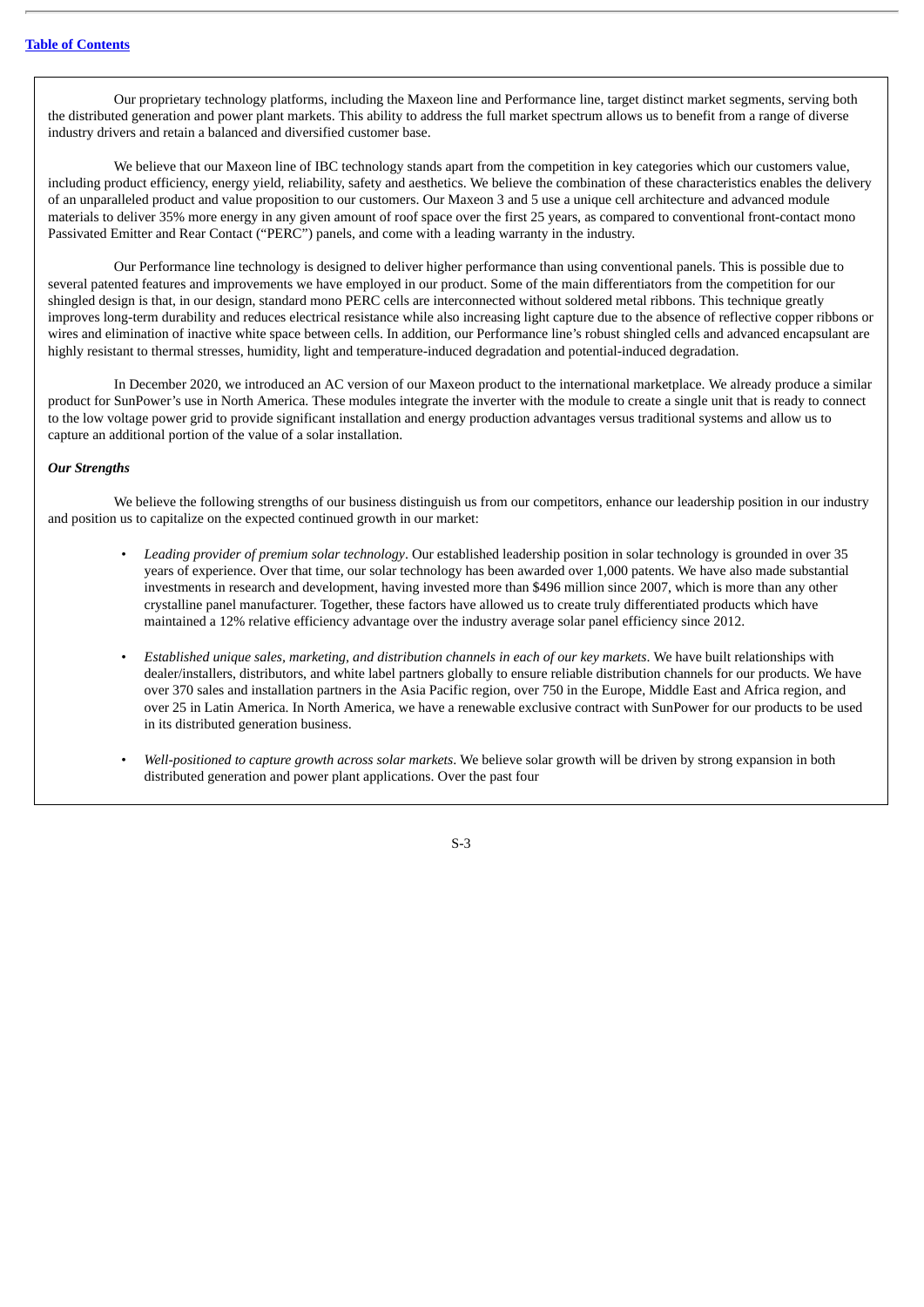years we grew our total MW deployed by a multiple of approximately three in EU distributed generation markets and Australia. We also believe that our technology, with superior efficiency and lower degradation rates, provides significant advantages to customers in the distributed generation business.

- *Unique cutting-edge innovative technology*. Our Maxeon 3 and 5 panels have the highest cell efficiency among panels currently in commercial production. We also believe that our current technology stands apart from the competition on every meaningful performance metric, including efficiency, energy yield, reliability and aesthetics. Additionally, our Performance line shingled cell technology delivers 26% more power compared to conventional panels, allowing us to achieve a diverse sales base across both distributed generation and the utility power plant markets.
- *Strategic partnerships with top tier companies worldwide*. Our strategic relationship with SunPower provides valuable access to a leading solar distribution business in North America and a market-leading brand platform for international market growth. We have a historical supply relationship with Total S.A., which is active in the global downstream solar market. We also seek to have strategic partnerships across the business chain, as exemplified by our relationship with TZS, which provides valuable connections in Asia's supply chain and distribution channels, as well as research and development collaboration between companies pushing the technological frontier.
- *Unmatched investment in research and development, translating into next-generation leading products*. Our superior technology has been key to our leadership position. Through efficient, disciplined and business-oriented investments, we were able to develop patent-protected technology which we expect to leverage in our next-generation products. Our Maxeon 7 panels are expected to achieve an even higher efficiency while allowing for reduced costs given its significantly simplified process. We expect this nextgeneration solar panel to achieve superior performance at commodity costs, unlocking mass market adoption and commercialization through multiple pathways.
- *Experienced management team*. We have a strong and experienced management team. Our Chief Executive Officer, Jeff Waters, has served as Chief Executive Officer of SunPower's SunPower Technologies business unit since January 2019 and has 15 years of experience as an executive in the technology industry. Our incoming Chief Financial Officer, Kai Strohbecke, is a seasoned executive with more than 25 years of experience in the global semiconductor industry, including serving for 10 years as the Chief Financial Officer of Inotera Memories, a memory semiconductor manufacturing company located in Taiwan, and most recently as Vice President Finance and Global Operations Controller for Micron Technology. Our Chief Legal Officer, Lindsey Wiedmann, was with SunPower for a decade and now leads our global legal and sustainability teams. Our Chief Operations Officer, Markus Sickmoeller, is responsible for manufacturing, quality, supply chain, cell technology deployment and environment, health and safety globally after joining SunPower in late 2015 to start the Maxeon 3 cell factory in the Philippines. Peter Aschenbrenner, our Chief Strategy Officer, has more than 40 years of solar industry experience. Mark Babcock, our Chief Revenue Officer, established SunPower's distributed generation channel business in Europe 14 years ago and has led other solar companies' distributed generation efforts in Europe and globally in the past 9 years before joining Maxeon in 2020 including 17 years at SunPower in various executive roles. Tiffany See, our Chief Human Resource Officer, joined Maxeon in 2020 bringing over 20 years of experience leading innovative human resource strategy with a focus on creating inclusive cultures, organization development and building leadership capability. Ralf Elias, our incoming Executive Vice President and Global Head of Distributed Generation Products, brings more than two decades of executive experience to Maxeon.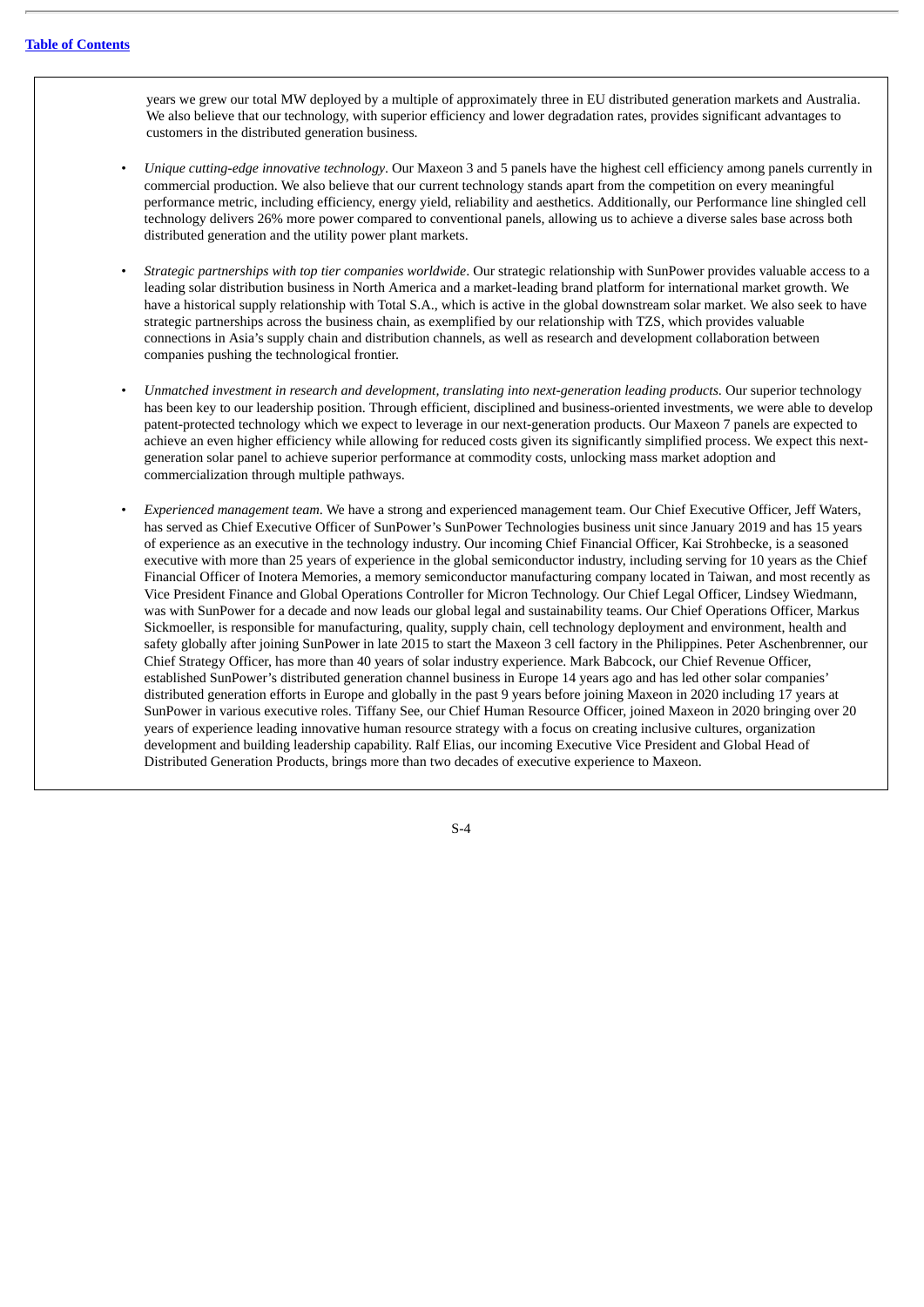#### *Our Strategy*

We are strategically positioned to deploy advanced solar technologies at scale. We draw on 35 years of technology innovation around high-performance solar products and well-established global channels. Our primary focus includes:

- *Increasing the production capacity of Maxeon 5 and 6*. The brownfield build-out of Maxeon 5 and 6, leveraging existing facilities and operational expertise combined with increased scale and simplified process, is expected to deliver a 50% reduction in capital intensity and factory space requirements as well as reduced cell conversion cost (as compared to the Maxeon 2 technology that it is replacing).
- *Innovating Future Product Technology*. Maxeon 7, currently in development, has the potential to expand our addressable market and to achieve further process simplification and reduction in capital intensity and cell conversion cost.
- Enhancing our access to the low-cost Asia-centric supply chain and expanding our global channels to market. We will have access to our strategic partner TZS's knowledge of upstream supply markets and distribution channels in Asia. In addition, we will be able to leverage access to TZS's silicon wafers for our Performance line and Maxeon line technologies.
- *Addressing the United States solar market with Performance line*. We recently announced that we plan to manufacture and market new Performance line shingled module technology for use in the United States market contingent upon us securing the necessary funding. See "—Recent Developments—Performance Line Expansion."
- *Optimizing our strategic supply relationships with SunPower and Huansheng*. We believe that the maintenance and optimization of our current strategic supply relationships are crucial to support our current global leadership position along with maintaining our exposure to key and growing markets worldwide.
- *Leveraging our established distributed generation channels to drive continued growth*. As a leading distributed generation player, we have a robust sales and marketing platform to access key markets around the world. The expansion of this network is a vital element for future growth, as is the inclusion of additional product lines such as AC modules which expand our share of wallet with our existing channel partners.
- *Adding value "Beyond the Panel" for increased revenue and margin*. Our strong channels to market in the distributed generation business offer an opportunity for Maxeon to bundle adjacent products together with our panel sales. We have already begun adding microinverters to certain of our panels for sale in Europe and Australia, and we intend to further expand our product portfolio in the future to include battery storage systems and customer focused services.
- *Enhancing our financial performance through our superior technology, manufacturing processes and strategy*. We believe we have the ability to translate our superior technology into strong financial returns as we couple our premium average selling prices with enhanced manufacturing processes and a scalable low-cost footprint, resulting in rapidly expanding margins and cash generation.
- *Increasing our capital efficiency with direct access to capital markets*. We seek to enhance our capital efficiency, as well as improve strategic alignment with our stakeholders, through direct access to capital markets.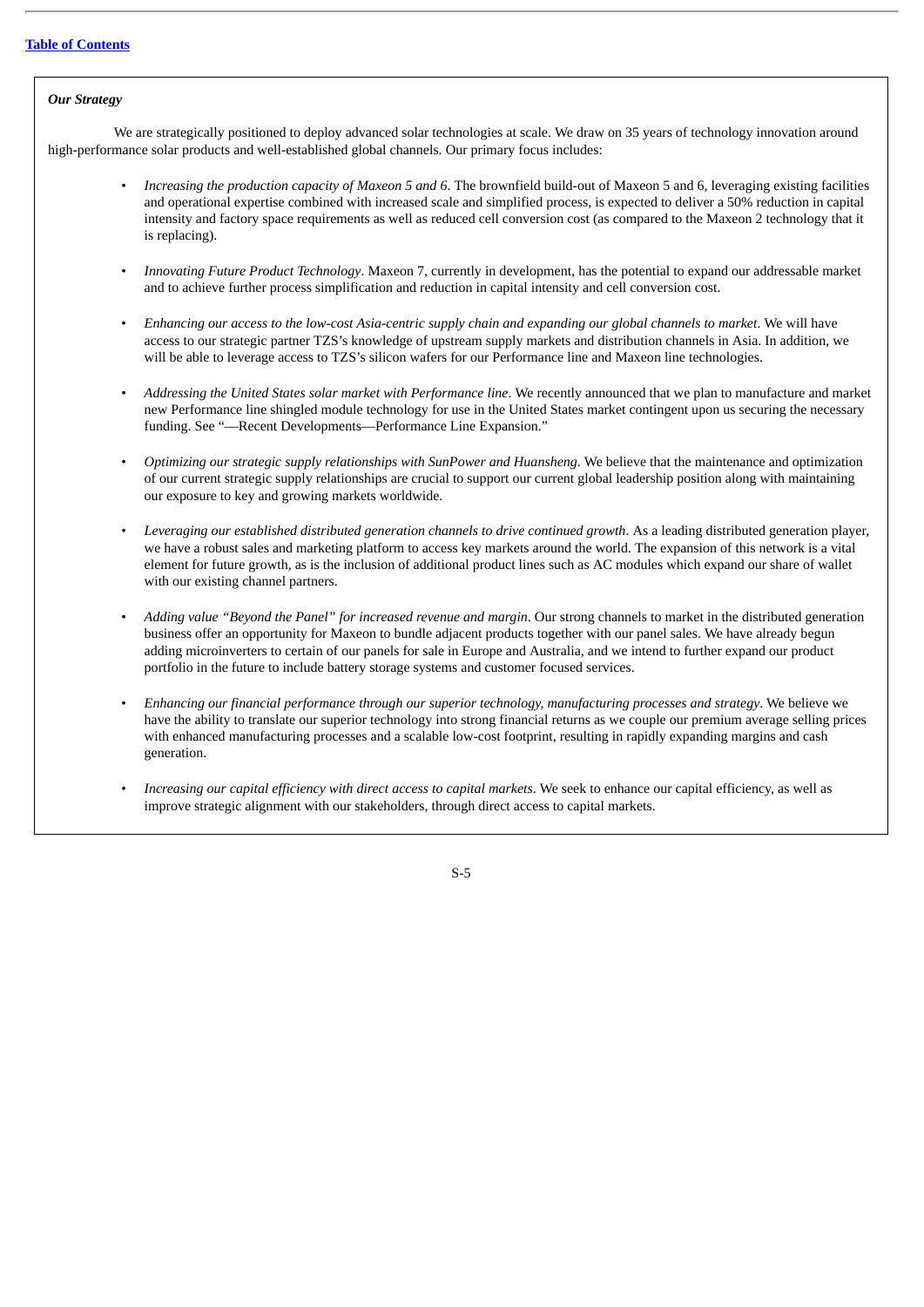With our corporate headquarters in Singapore and existing manufacturing facilities in Malaysia, the Philippines, and China (through our Huansheng joint venture), we believe our significant Asian presence will help strengthen relationships and sourcing arrangements across our supply chain as well as provide us access to the large Chinese solar market. We plan to increase the Performance line capacity in our Huansheng joint venture to 8 GW, add our Performance line to our own manufacturing facilities in Malaysia and Mexico upon securing funding and convert our Fab 3 manufacturing facility from Maxeon 2 to Maxeon 5 and 6 manufacturing capacity. As of January 3, 2021, we had over 1.5 GW of manufacturing capacity and contractual access to over 3.2 GW of Performance line supply from our Huansheng joint venture.

Our outstanding ordinary shares are listed on Nasdaq under the symbol "MAXN."

Our principal operational office is located at 8 Marina Boulevard #05-02, Marina Bay Financial Centre, 018981 Singapore, and our telephone number is +65 6338 1888. Our website is http://www.maxeon.com. The information contained on our website is not incorporated by reference in this prospectus supplement and the accompanying prospectus and you should not consider information contained on our website to be part of this prospectus supplement or the accompanying prospectus.

#### **RECENT DEVELOPMENTS**

#### *First Quarter 2021 Preliminary Results*

We have not yet finalized our operating results for the first quarter of 2021, and our consolidated financial statements as of and for the fiscal quarter ended April 4, 2021 are not expected to be available until after this offering is completed.

For the first quarter of 2021, we anticipate the following results:

- Module shipments of approximately 375 MW.
- Revenue of approximately \$160 million.
- Gross profit in a range of a loss of \$5 million to a loss of \$15 million. This includes out-of-market polysilicon cost of approximately \$15 million.
- Operating expense of approximately \$38 million.
- Capital expenditures for the first quarter of approximately \$10 million, directed mainly to upgrading our manufacturing facilities as described below.

Our preliminary results for the fiscal quarter ended April 4, 2021 are preliminary and unaudited and represent the most current information available to our management. Our actual results may differ from the preliminary results due to the completion of our financial closing procedures, final adjustments and other developments that may arise between the date of this prospectus supplement and the time that financial results for the fiscal quarter ended April 4, 2021 are finalized. Our independent registered public accounting firm, Ernst & Young LLP (Singapore), a member firm of Ernst & Young Global Limited (EYG) has not audited, reviewed, compiled or performed any procedures with respect to the preliminary unaudited financial results for the fiscal quarter ended April 4, 2021. Accordingly, Ernst & Young LLP (Singapore) does not express an opinion or any other form of assurance with respect thereto. These preliminary unaudited financial results are not comprehensive financial results for the fiscal quarter ended April 4, 2021, should not be viewed as a substitute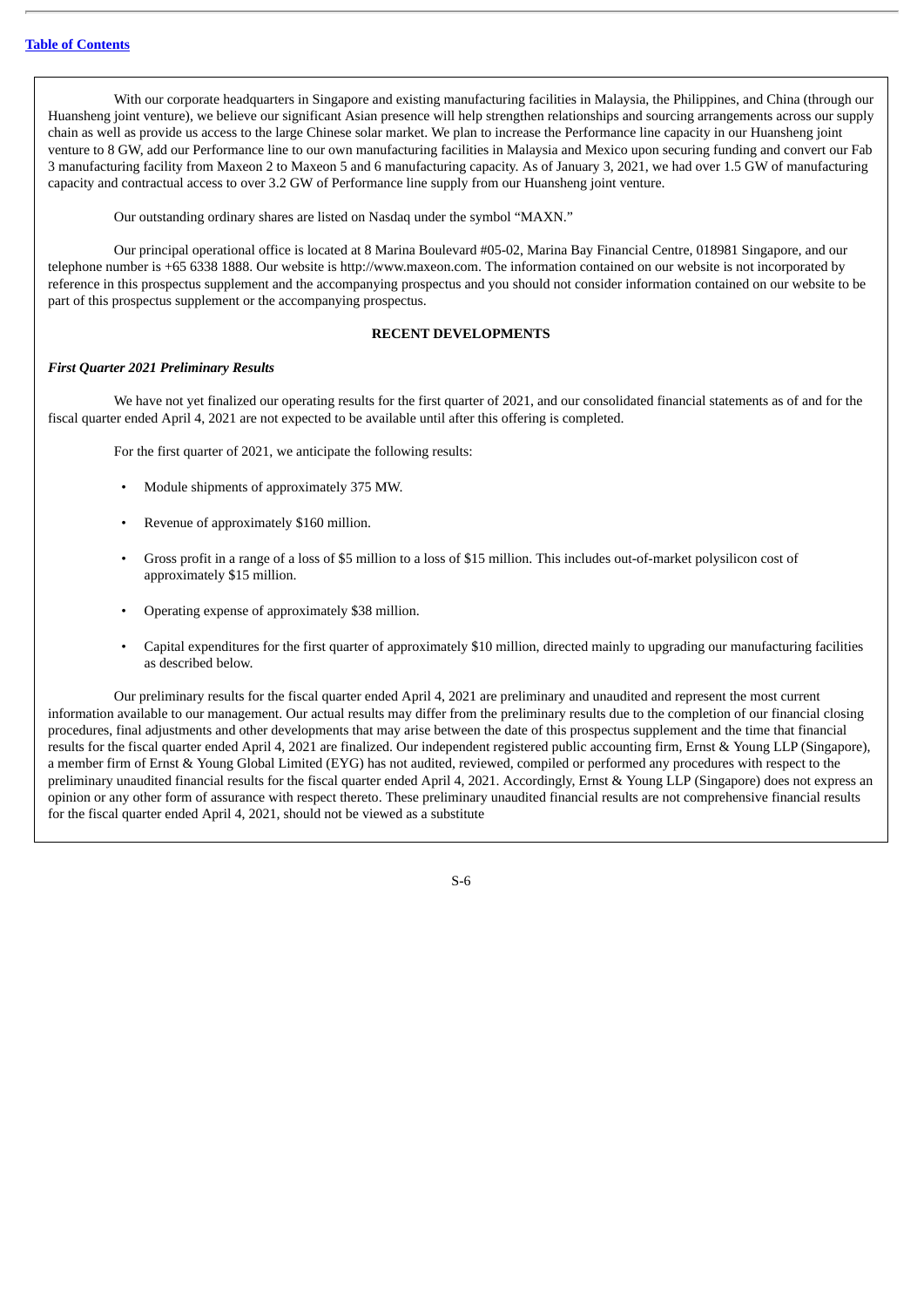for complete GAAP financial statements or more comprehensive financial information, and are not indicative of the results for any future period.

#### *Performance Line Expansion*

Our Performance line shingled module technology is designed to deliver higher performance than using conventional panels. We currently manufacture Performance line panels through our Huansheng joint venture.

We recently announced that we plan to manufacture and sell new Performance line technology for use in the United States market, aimed at utility-scale power plants and large-scale commercial and industrial systems. As part of this expansion, we plan to add a total of 1.8 GW of Performance line manufacturing capacity to our own manufacturing facilities in Malaysia and Mexico. This planned addition is expected to require approximately \$80 million of capital investments in 2021 and another approximately \$35 million of capital investments in 2022 and is expected to be funded with a portion of the proceeds of this offering and the Concurrent Placement. See "Use of Proceeds."

#### *Concurrent Placement*

Concurrently with this offering, pursuant to a stock purchase agreement, dated April 13, 2021, with an affiliate of TZS, we have agreed to sell to TZS, in a private placement exempt from the registration requirements of the Securities Act and at a sale price equal to the price to the public in the public offering of ordinary shares, 1.870,000 ordinary shares.

The Concurrent Placement is expected to close on or around April 20, 2021, subject to customary conditions. Completion of the Concurrent Placement is contingent on completion of this offering; however, the completion of this offering is not contingent on the completion of the Concurrent Placement.

We intend to use the net proceeds from this offering and the Concurrent Placement for general corporate purposes, which is expected to include funding our Performance line expansion and may also include ramping up production and development of next-generation Maxeon 7, increasing manufacturing capacity for Maxeon 5 and 6, research and development and other projects.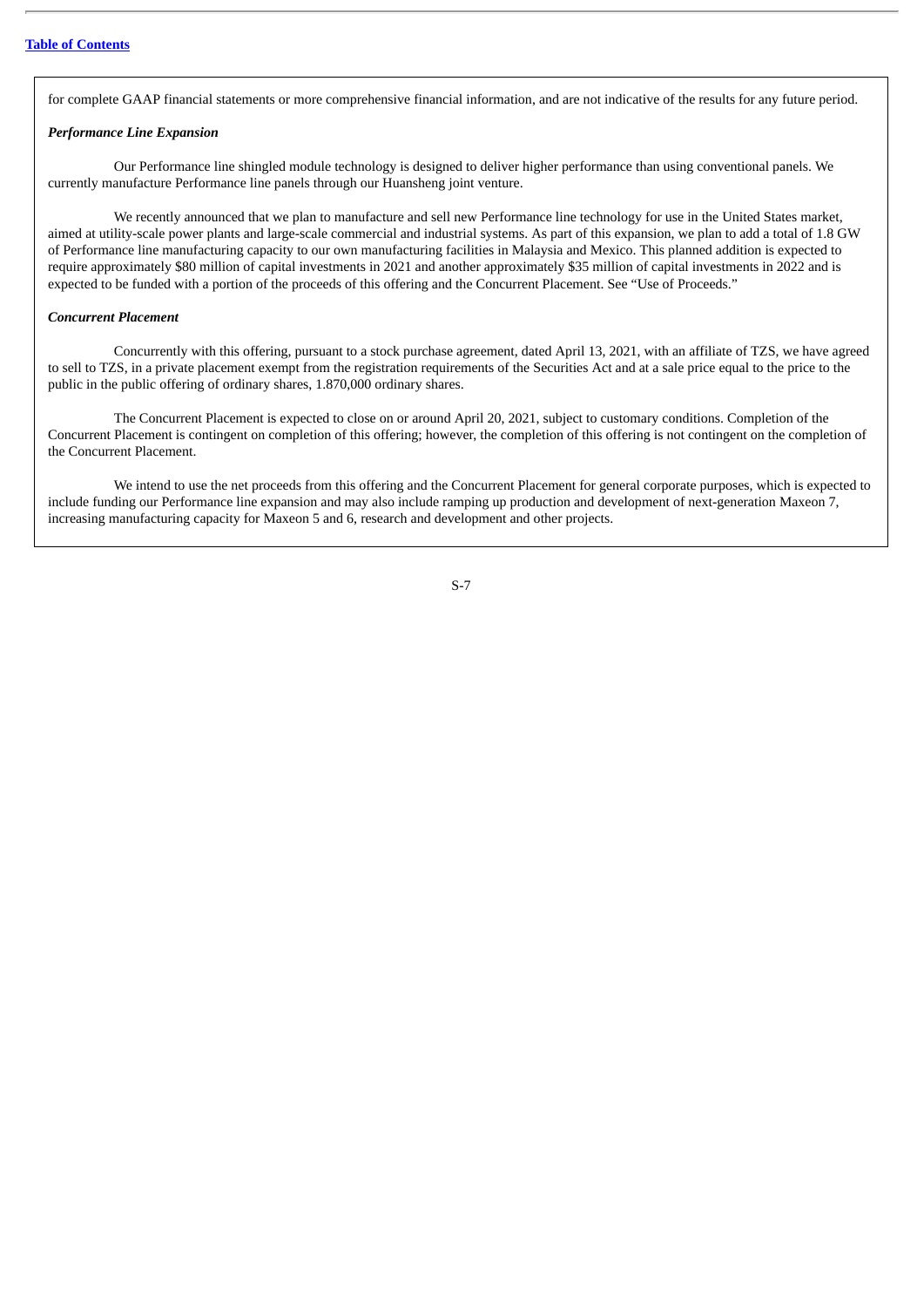#### **The Offering**

The following contains basic information about the ordinary shares being offered by this prospectus supplement and the accompanying prospectus and is not complete. It does not contain all of the information that is important to you. For additional information, please refer to the sections entitled "Underwriting; Conflicts of Interest" and "Material U.S. Federal Income Tax Considerations" in this prospectus supplement and *"Description of Ordinary Shares" in the accompanying prospectus.*

| <b>Issuer</b>                                                                | Maxeon Solar Technologies, Ltd.                                                                                                                                                                                                                                                                                                                                                                                                                                                                                                                                                                                                                                                                                                                              |
|------------------------------------------------------------------------------|--------------------------------------------------------------------------------------------------------------------------------------------------------------------------------------------------------------------------------------------------------------------------------------------------------------------------------------------------------------------------------------------------------------------------------------------------------------------------------------------------------------------------------------------------------------------------------------------------------------------------------------------------------------------------------------------------------------------------------------------------------------|
| <b>Ordinary Shares Offered</b>                                               | 6,944,445 ordinary shares. We have granted the underwriters the right to purchase,<br>exercisable within a 30-day period, up to an additional 1,041,666 ordinary shares.                                                                                                                                                                                                                                                                                                                                                                                                                                                                                                                                                                                     |
| <b>Underwriters' Option to Purchase Additional</b><br><b>Ordinary Shares</b> | 1,041,666 ordinary shares.                                                                                                                                                                                                                                                                                                                                                                                                                                                                                                                                                                                                                                                                                                                                   |
| <b>Exchange and Trading Symbol for Our Ordinary</b><br><b>Shares Offered</b> | The ordinary shares are listed on Nasdaq under the symbol "MAXN."                                                                                                                                                                                                                                                                                                                                                                                                                                                                                                                                                                                                                                                                                            |
| <b>Use of Proceeds</b>                                                       | We estimate that the net proceeds to us from this offering will be approximately<br>\$117.1 million (or approximately \$134.9 million if the underwriters fully exercise their<br>option to purchase additional ordinary shares), after deducting the underwriters' discounts<br>and commissions and our estimated offering expenses. We intend to use the net proceeds<br>from this offering and the Concurrent Placement for general corporate purposes, which is<br>expected to include funding our Performance line expansion and may also include ramping<br>up production and development of next-generation Maxeon 7, increasing manufacturing<br>capacity for Maxeon 5 and 6, research and development and other projects. See "Use of<br>Proceeds." |
| <b>Concurrent Placement</b>                                                  | Concurrently with this offering, pursuant to a stock purchase agreement, dated April 13,<br>2021, with an affiliate of TZS, we have agreed to sell to TZS, in a private placement<br>exempt from the registration requirements of the Securities Act and at a sale price equal to<br>the price to the public in the public offering of ordinary shares, 1.870,000 ordinary shares.                                                                                                                                                                                                                                                                                                                                                                           |
|                                                                              | The Concurrent Placement is expected to close on or around April 20, 2021, subject to<br>customary conditions. Completion of the Concurrent Placement is contingent on<br>completion of this offering; however, this offering is not contingent on the completion of<br>the Concurrent Placement.                                                                                                                                                                                                                                                                                                                                                                                                                                                            |
| <b>Risk Factors</b>                                                          | An investment in our ordinary shares involves various risks and prospective investors<br>should carefully consider the matters discussed under the caption entitled "Risk Factors"<br>beginning on page S-10 of this prospectus supplement and "Item 3.D. Risk Factors" in the<br>2020 Form 20-F (as defined in "Incorporation of Certain Documents by                                                                                                                                                                                                                                                                                                                                                                                                       |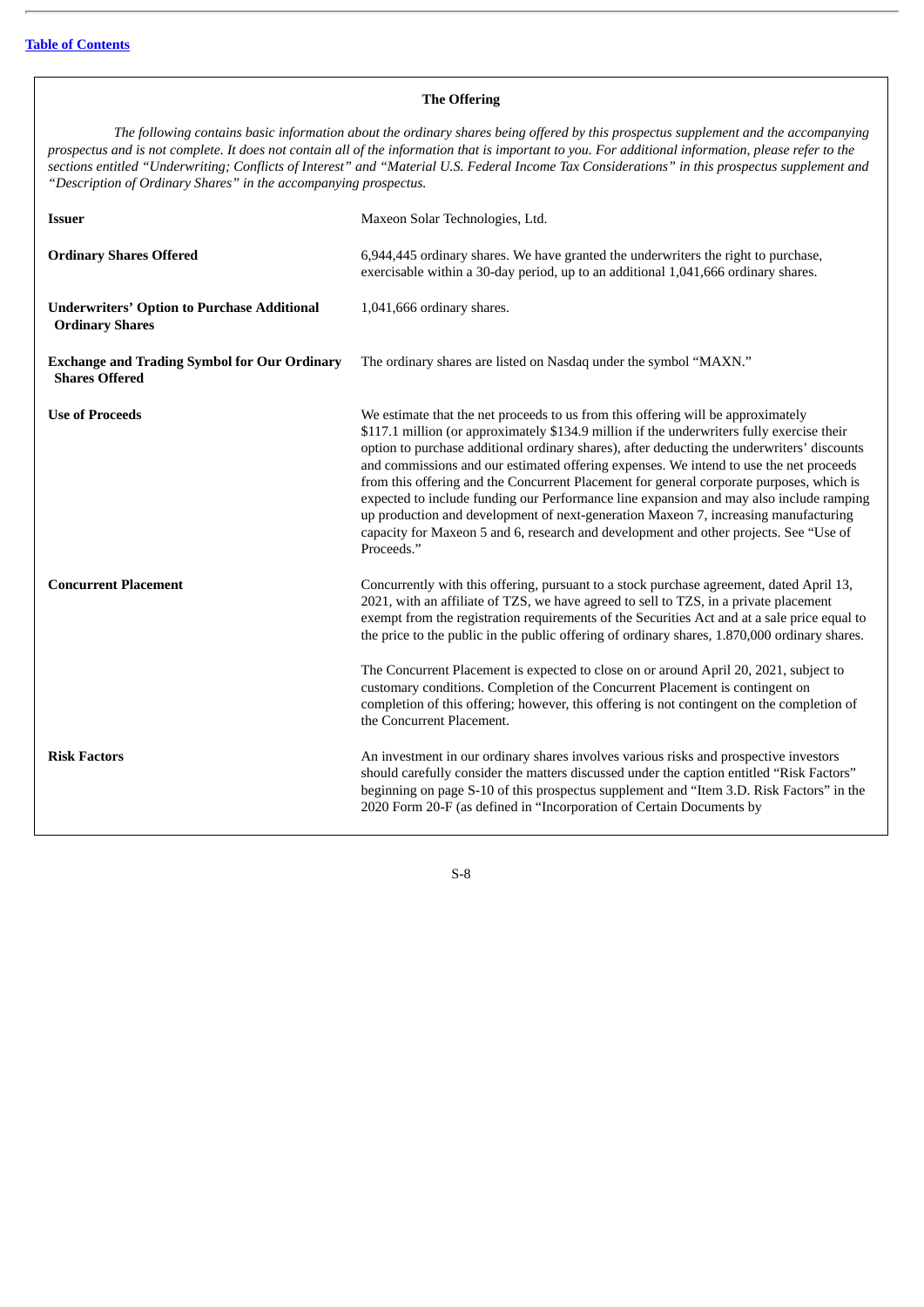Reference"), which is incorporated by reference in this prospectus supplement and the accompanying prospectus, as well as the other information included, or incorporated by reference, in this prospectus supplement and the accompanying prospectus, before making a decision to invest in the ordinary shares.

**Transfer Agent and Registrar** Computershare Trust Company, N.A.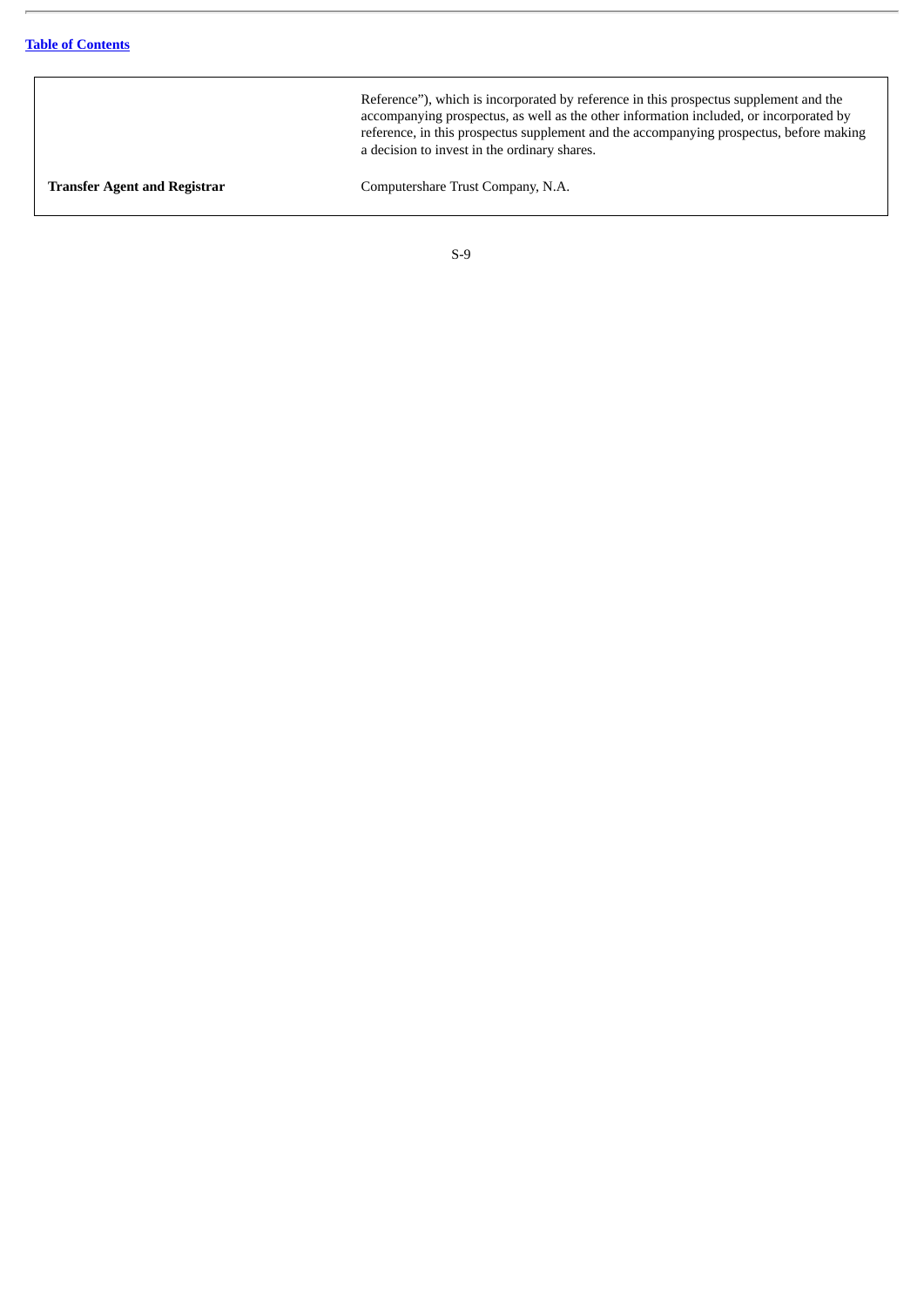#### **RISK FACTORS**

<span id="page-15-0"></span>Investing in the ordinary shares involves risks. Before acquiring any ordinary shares pursuant to this prospectus supplement and the accompanying prospectus, you should carefully consider the information contained in this prospectus supplement, the accompanying prospectus, the documents incorporated or deemed to be incorporated by reference herein or therein and any free writing prospectus that we may provide you in connection with this offering, including, without limitation, the risks set forth in the 2020 Form 20-F. The occurrence of any of these risks could materially and adversely affect our business, financial condition, liquidity, results of operations, funds from operations and prospects, as well as the trading price of our ordinary shares, and might cause you to lose all or a part of your investment in our ordinary shares. Please also refer to the sections "Special Note About Forward-Looking Statements" and "Incorporation of Certain Documents by Reference" for more information.

#### **Risks Related to the COVID-19 Pandemic**

The COVID-19 pandemic has had an adverse impact on our business, operations, and financial performance, as well as on the business operations and financial performance of many of our suppliers, dealers and customers. We are unable to predict the extent to which the pandemic and related impacts will continue to adversely impact our business operations, financial performance, results of operations, financial position, and the *achievement of our strategic objectives.*

The COVID-19 pandemic has had an adverse impact on most aspects of our business, operations and financial performance, and the impact is ongoing and will continue to evolve. The pandemic has affected our employees and their ability to work, our ability to conduct our business operations around the globe, reduced demand for our products, disrupted our supply chains, limited the ability of some of our customers to purchase and pay for our products, and caused us to reallocate and prioritize our planned spending among our strategic initiatives. These impacts are substantial and may make it more difficult for us to generate cash flow to meet our own obligations under the terms of our outstanding indebtedness. While we will continue to evaluate our ability to obtain relief through government assistance, such relief may not be available and, even if available, is unlikely to fully mitigate the impacts of the pandemic on our business and our financial results.

*Employees*. The safety and wellbeing of our employees is paramount and could also impact our ability to address the uncertainties associated with the COVID-19 pandemic. We have modified our business practices in response to the pandemic, instituting health and safety measures such as limiting employee travel, implementing social distancing and remote work measures, and cancelling physical participation in meetings, events, and conferences. Despite these efforts, such measures may not be sufficient to mitigate the risks posed by the COVID-19 pandemic to our employees, dealers, customers and suppliers. Our employees may be unable to work effectively due to sheltering-in-place arrangements, illness, quarantine, travel restrictions, lack of public transportation or other restrictions required by government authorities or that we determine are in the best interests of our employees, which may harm our operations. In addition, while we have, among other things, established enhanced cleaning procedures at our facilities that have been successful in preventing any known on-site transmissions, and protocols for responding when our employees are infected, we cannot assure these will be sufficient to continue to mitigate the risks faced by our work force or the disruptions or liability we may face as a result of any outbreaks of COVID-19.

*Adverse manufacturing and supply impacts.* The COVID-19 pandemic is adversely affecting, and is expected to continue to adversely affect, our business and operations, including our manufacturing operations, bookings and sales, and may adversely affect our ability to continue to invest in all of our planned research and development and other initiatives. While all of our factories resumed production as of May 2020 in accordance with the relevant local restrictions and with additional safety measures to protect our employees, following our temporary idling of these facilities earlier in the year, new governmental recommendations, guidance, orders and restrictions may be issued in some locations if the pandemic recurs or worsens and we may at any time be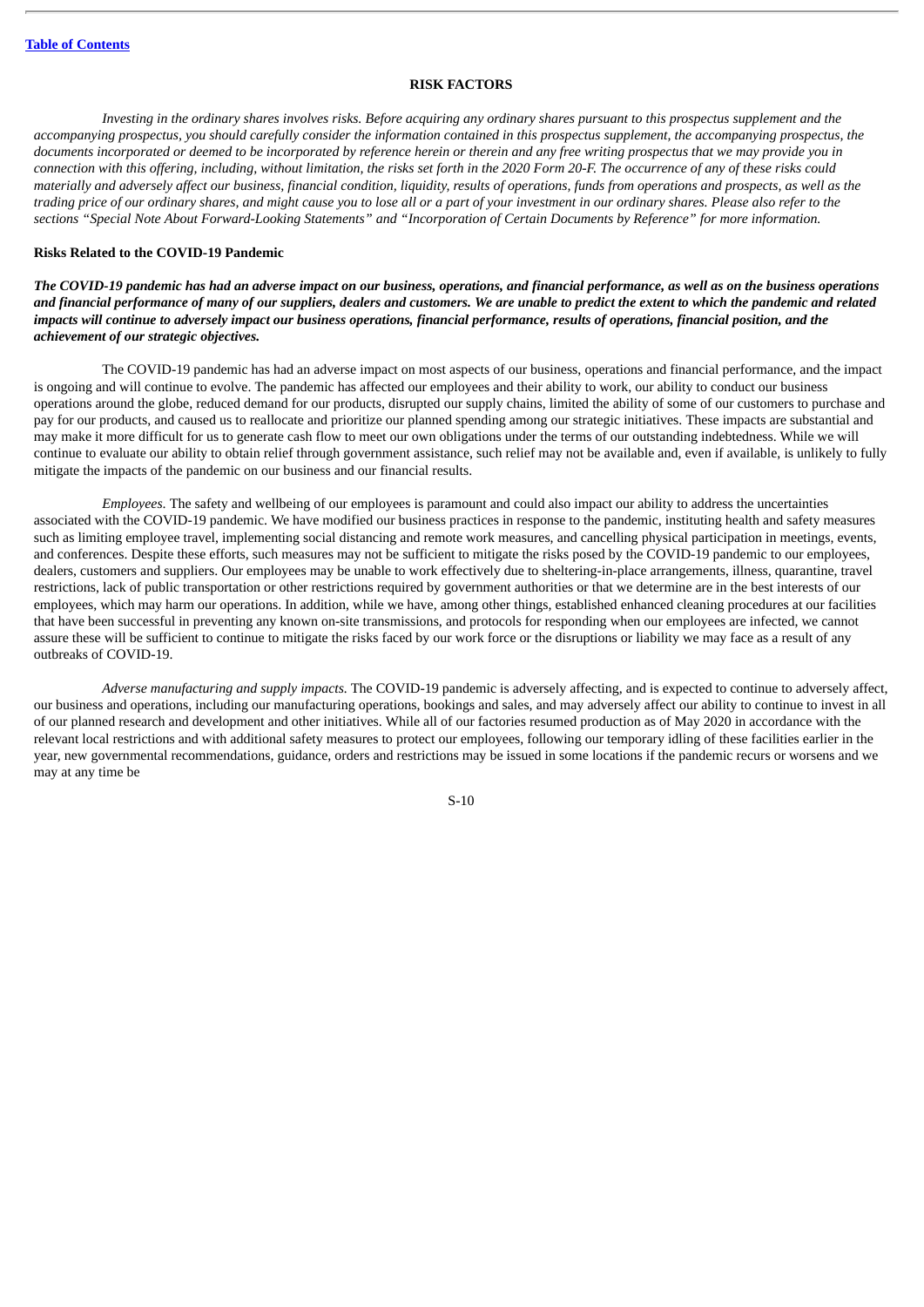ordered by governmental authorities, or we may determine, based on our understanding of the recommendations, orders or restrictions of governmental authorities, that we have to curtail or cease business operations or activities, including manufacturing. During a prolonged reduction in manufacturing operations or demand, the business and financial condition of our suppliers and customers may deteriorate, resulting in liquidity challenges, bankruptcies, permanent discontinuation of operations, or an inability to make timely deliveries or payments to us. Additionally, the failure of our suppliers or vendors to supply materials or equipment, or the failure of our vendors to install, repair, or replace our specialized equipment, due to the COVID-19 pandemic, related containment measures, or limitations on logistics providers' ability to operate, may delay, slowdown or shutdown our manufacturing operations or otherwise cause us to adjust our manufacturing capacity. Our suppliers and vendors may also request new or changed credit terms, which could effectively increase the prices we pay for raw materials and supplies.

*Impact on strategic investments and research and development initiatives.* Although we continue to invest in research and development initiatives, including for development of our Maxeon 7 technology, we cannot be certain that we will realize the anticipated value of such investments or realize the anticipated value within previously predicted time frames, in light of the economic uncertainty caused by the COVID-19 pandemic and related measures including the unavailability of our personnel and third-party partners who are engaged in the research and development activities.

*Decline in demand for products.* We have experienced, and expect to continue to experience, a decline in demand for our solar panels in light of the global economic slowdown caused by the COVID-19 pandemic and the associated decrease in consumer spending, which we expect will have a near-term adverse impact on our business, financial condition, results of operations, and cash flows. Additionally, the continued economic disruption caused by the COVID-19 pandemic may result in a long-term tightening of the supply of capital in global financial markets. As credit markets become more challenging, customers may be unable or unwilling to finance the cost of our products, and the parties that have historically provided this financing may cease to do so, or only do so on terms that are substantially less favorable for our customers, any of which could materially and adversely affect our revenue and growth of our business. Cancellations or rescheduling of customer orders could result in the delay or loss of anticipated sales without allowing us sufficient time to reduce, or delay the incurrence of, our corresponding inventory and operating expenses. In addition, changes in forecasts or the timing of orders from these or other customers expose us to the risks of inventory shortages or excess inventory.

*Impacts on our ability to meet our financial commitments.* Our ability to meet our payment and other obligations under our debt instruments depends on our ability to generate significant cash flows. In light of reduced demand and general economic uncertainty related to the COVID-19 pandemic, we cannot assure you that our business will generate cash flows from operations, or that future borrowings will be available to us under our existing or any future credit facilities or otherwise, in an amount sufficient to enable us to meet our payment obligations under our debt and to fund other liquidity needs. If we are unable to generate sufficient cash flows to service our debt obligations, we may need to refinance or restructure our debt, sell assets, reduce or delay capital investments, or seek to raise additional capital. There can be no assurance that we will be successful in any sale of assets, refinancing, restructuring, or capital raising effort.

*Risks in relation to cyber-attacks.* In response to the COVID-19 pandemic, the vast majority of our employees who are capable of performing their function remotely are working from home. While we have instituted security measures to minimize the likelihood and impact of a cybersecurity incident with respect to employees utilizing technological communications tools, these measures may be inadequate to prevent a cybersecurity breach because of the unprecedented number of employees continuously using these tools. Any increase in the frequency or scope of cyber-attacks during the COVID-19 pandemic may exacerbate the aforementioned cybersecurity risks.

*Impact on other risks inherent in our business.* The overall effect that the COVID-19 pandemic will have on our business, financial condition and results of operations will depend on future developments, including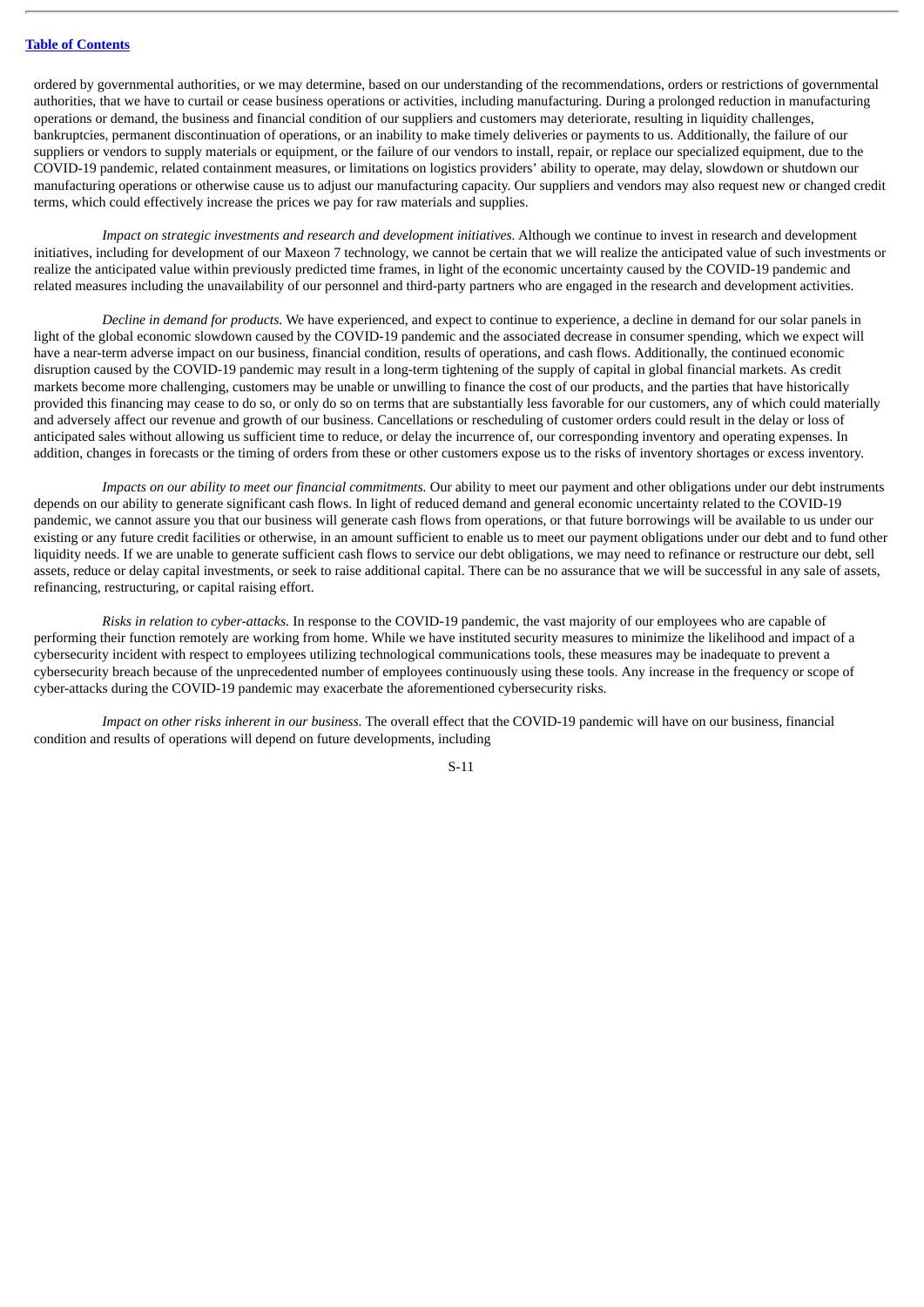the ultimate duration and scope of the pandemic, the timing of lifting or easing of various governmental restrictions or whether such restrictions are reinstituted, the impact on our suppliers, dealers and customers, and how quickly economic conditions, operations, and the demand for our products return to prior levels. The ultimate effect that the pandemic may have on our operating and financial results is not presently known to us or may present unanticipated risks that cannot be determined at this time.

We expect the COVID-19 pandemic will continue to have a material adverse effect on our business, and thus are aggressively managing our response to the pandemic. To the extent the COVID-19 pandemic adversely affects our business and financial results, it may also have the effect of heightening many of the other risks identified in this "Risk Factors" section. We believe the most significant elements of uncertainty are the intensity and duration of the impact on project installation by our customers, commercial and consumer spending as well as the ability of our sales channels, supply chain, manufacturing, and distribution to continue to operate with minimal disruption, all of which could negatively impact our financial position, results of operations, cash flows and outlook

#### **Risks Related to this Offering and the Concurrent Placement**

#### The market price of our ordinary shares may be volatile and fluctuate substantially, which could result in substantial losses for purchasers of our *ordinary shares.*

If you purchase our ordinary shares in this offering, you may not be able to resell those shares at or above the public offering price. The trading price of our ordinary shares has fluctuated, and is likely to continue to be subject to fluctuations in the future. The trading price of our common stock depends on a number of factors, including those described in this section and in "Item 3.D. Risk Factors" in the 2020 Form 20-F for the year ended January 3, 2021, which is incorporated by reference in this prospectus supplement and the accompanying prospectus, many of which are beyond our control and are not related to our operating performance. In addition, although our ordinary shares are listed on Nasdaq, we cannot assure you that a trading market for our common shares will be maintained.

In recent years, the stock markets generally have experienced extreme price and volume fluctuations that have often been unrelated or disproportionate to the operating performance of the companies listed thereon. Broad market and industry factors may significantly affect the market price of our ordinary shares, regardless of our actual operating performance. These fluctuations may be even more pronounced in the trading market for our ordinary shares shortly following this offering. If the market price for our ordinary shares after this offering does not ever exceed the public offering price, you may not realize any return on your investment in us and may lose some or all of your investment.

In the past, class action litigation has often been instituted against companies whose securities have experienced periods of volatility in market price. Securities litigation brought against us following volatility in the trading price of our ordinary shares, regardless of the merit or ultimate results of such litigation, could result in substantial costs, which would hurt our financial condition and operating results and divert management's attention and resources from our core business operations.

Furthermore, recent stock run-ups, divergences in valuation ratios relative to those seen during traditional markets, high short interest or short squeezes, and strong and atypical retail investor interest in the markets may also impact the demand for and price of our shares that are not directly correlated to our operating performance. On some occasions, our stock price may be, or may be purported to be, subject to "short squeeze" activity. A "short squeeze" is a technical market condition that occurs when the price of the stock increases substantially, forcing market participants who have taken a position that its price would fall (i.e. who had sold the stock "short"), to buy it, which in turn may create significant, short-term demand for the stock not for fundamental reasons, but rather due to the need for such market participants to acquire the stock in order to forestall the risk of even greater losses. A "short squeeze" condition in the market for a stock can lead to short-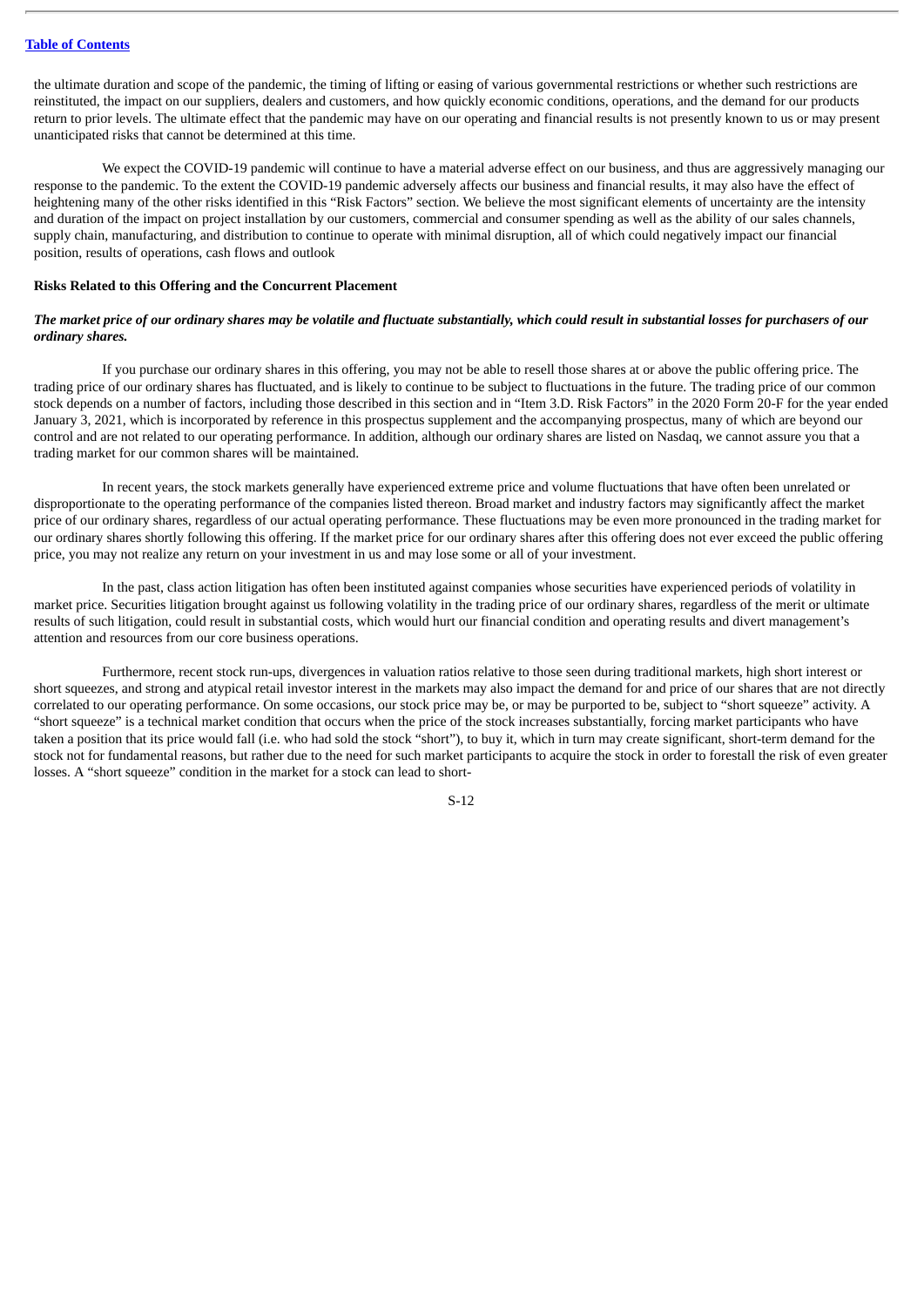term conditions involving very high volatility and trading that may or may not track fundamental valuation models. In addition, concerns over economic slowdown resulting from the COVID-19 pandemics have triggered a U.S. key market-wide circuit breaker several times since March 9, 2020, leading to a historic drop for the U.S. capital markets. These market fluctuations may also have a material adverse effect on the market price of our shares. In the past, following periods of volatility in the market price of their stock, many companies have been the subject of securities class action litigation. If we become involved in similar securities class action litigation in the future, it could result in substantial costs and diversion of our management's attention and resources and could harm our stock price, business, prospects, financial condition and results of operations.

In addition, the stock market in general, including Nasdaq, and the securities of technology companies and solar companies in particular, have experienced severe price and volume fluctuations. These trading prices and valuations, including our own market valuation and those of companies in our industry generally, may not be sustainable. These broad market and industry factors may decrease the market price of our ordinary shares, regardless of our actual operating performance.

#### We will have broad discretion in the use of the net proceeds from this offering and may not use them effectively.

We intend to use the net proceeds from this offering and the Concurrent Placement for general corporate purposes, which is expected to include funding our Performance line expansion and may also include ramping up production and development of next-generation Maxeon 7, increasing manufacturing capacity for Maxeon 5 and 6, research and development and other projects. Our management will have broad discretion in the application of the net proceeds from this offering and could use these proceeds in ways that do not improve our results of operations or enhance the value of our ordinary shares. You will not have the opportunity, as part of your investment decision, to assess whether the net proceeds of this offering are being used appropriately. Because of the number and variability of factors that will determine our use of the net proceeds from this offering, their ultimate use may vary substantially from their currently intended use. The failure by our management to apply these funds effectively could result in financial losses that could have an adverse effect on our business, cause the price of our ordinary shares to decline and delay the development of our product candidates. Accordingly, investors in this offering have only limited information concerning management's specific intentions and will need to rely upon the judgment of our management with respect to the use of the net proceeds from this offering. In addition, pending their use, we may invest the net proceeds from this offering in a manner that does not produce income or that loses value.

#### The issuance of ordinary shares in this offering and concurrently to TZS, conversion of our outstanding 2025 Notes (as defined below) and future substantial issuances or dispositions of our ordinary shares or other securities, could dilute ownership and earnings per share or cause the market *price of our ordinary shares to decrease.*

In this offering, we are offering 6,944,445 ordinary shares (or up to 7,986,111 ordinary shares if the underwriters exercises their option to purchase additional shares in full). We are concurrently issuing 1.870,000 ordinary shares to TZS. The increase in the number of our outstanding ordinary shares being issued in this offering, sales of our ordinary shares in the public market or sales of any of our other securities will or could, as applicable, dilute ownership and earnings per share, and even the perception that such sales could occur could cause the market prices of our ordinary shares to decline.

To the extent we issue ordinary shares upon conversion of our outstanding 6.50% green convertible senior notes due 2025 (the "2025 Notes"), the conversion of some or all of such notes will dilute the ownership interests of existing stockholders, including holders who had previously converted their notes. Any sales in the public market of our ordinary shares issuable upon such conversion could adversely affect prevailing market prices of our ordinary shares. In addition, the existence of our 2025 Notes may encourage short selling of our ordinary shares by market participants who expect that the conversion of the 2025 Notes could depress the prices of our ordinary shares.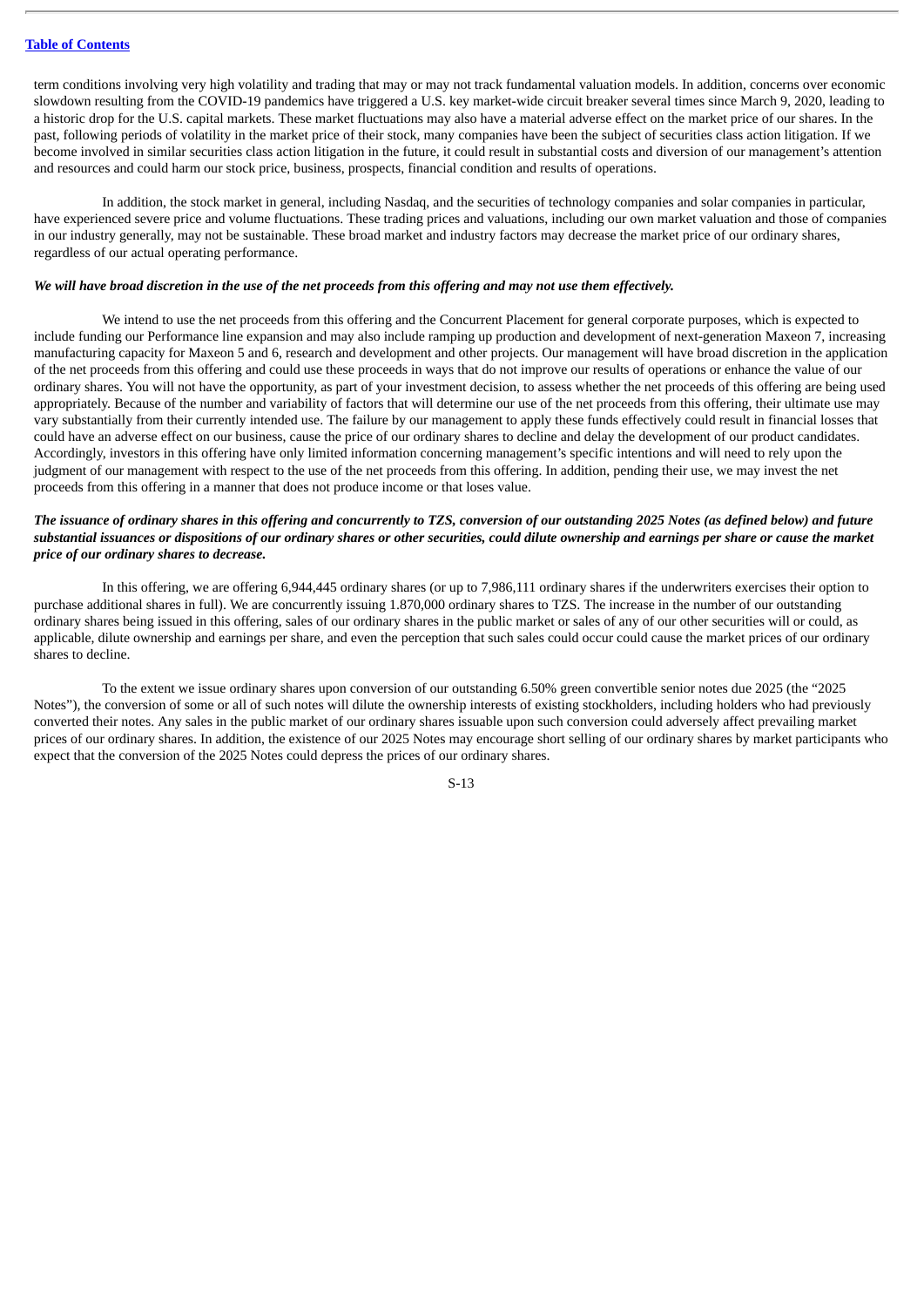#### Future sales of our ordinary shares in the public market could lower the market price for our ordinary shares.

In the future, we may sell additional ordinary shares to raise capital. We cannot predict the size of future issuances or the effect, if any, that they may have on the market price for our ordinary shares. In addition, a substantial number of our ordinary shares is reserved for issuance upon the exercise upon conversion of the 2025 Notes. The issuance and sale of substantial amounts of our ordinary shares, or the perception that such issuances and sales may occur, could adversely affect the market price of our ordinary shares and impair our ability to raise capital through the sale of additional equity or equity-linked securities.

#### Because we do not anticipate paying any cash dividends on our capital stock in the foreseeable future, capital appreciation, if any, will be your sole *source of gain.*

For the foreseeable future, we intend to retain any earnings to finance the development of our business, and we do not anticipate paying any cash dividends on our ordinary shares, and no assurance can be given that we will pay or declare dividends in the future. Our board of directors (the "Board") may, in its discretion, recommend the payment of a dividend in respect of a given fiscal year. However, the declaration, timing, and amount of any dividends to be paid by us will be subject to the approval of our shareholders at the relevant Annual General Meeting of shareholders. The determination of the Board as to whether to recommend a dividend and the approval of any such proposed dividend by our shareholders, will depend upon many factors, including our financial condition, earnings, corporate strategy, capital requirements of our operating subsidiaries, covenants, legal requirements and other factors deemed relevant by the Board and shareholders. In addition, any future debt or other financing agreements may also preclude us from paying cash dividends. As a result, capital appreciation, if any, of our ordinary shares will be your sole source of gain for the foreseeable future.

#### We may be classified as a passive foreian investment company, which could result in adverse U.S. federal income tax consequences to U.S. Holders,

Based on, among other things, the current and anticipated valuation of our assets and the composition of our income and assets, we do not believe that we were a passive foreign investment company ("PFIC") for the taxable year ended January 3, 2021. While we also do not expect to be treated as a PFIC for the current taxable year or in the foreseeable future, the determination of our PFIC status for the current taxable year or future taxable years will depend on the market price of our ordinary shares and how (and how quickly) we use cash on our balance sheet, among other factors. While we intend to manage our business in a manner that should avoid PFIC status, to the extent consistent with our other business goals and feasible under the economic conditions as they will exist, we cannot predict whether our business plans will allow us to avoid PFIC status. In addition, because the market price of our ordinary shares has fluctuated and is likely to fluctuate in the future and because that market price may affect the determination of whether we will be a PFIC, there can be no assurance that we will not be a PFIC for any taxable year. A non-U.S. corporation will be a PFIC for any taxable year if either (i) at least 75.0% of its gross income for such year is passive income or (ii) at least 50.0% of the value of its assets (based on an average of the quarterly values of the assets) during such year is attributable to assets that produce passive income or are held for the production of passive income (such assets generally include cash and cash equivalents). For this purpose, we will be treated as owning the proportionate share of the businesses, assets and earning the proportionate share of the income of any other business in which we own, directly or indirectly, at least 25.0% (by value) of the stock. Because the value of our assets for purposes of the PFIC test will generally be determined in part by reference to the market price of our ordinary shares, fluctuations in the market price of the shares may cause us to become a PFIC. In addition, changes in the composition of our income or assets may cause us to become a PFIC. As a result, dispositions of operating companies could increase the risk that we become a PFIC. If we are a PFIC for any taxable year during which a U.S. Holder (as defined under "Material U.S. Federal Income Tax Considerations") holds our ordinary shares, certain adverse U.S. federal income tax consequences could apply to such U.S. Holder. See "Material U.S. Federal Income Tax Considerations."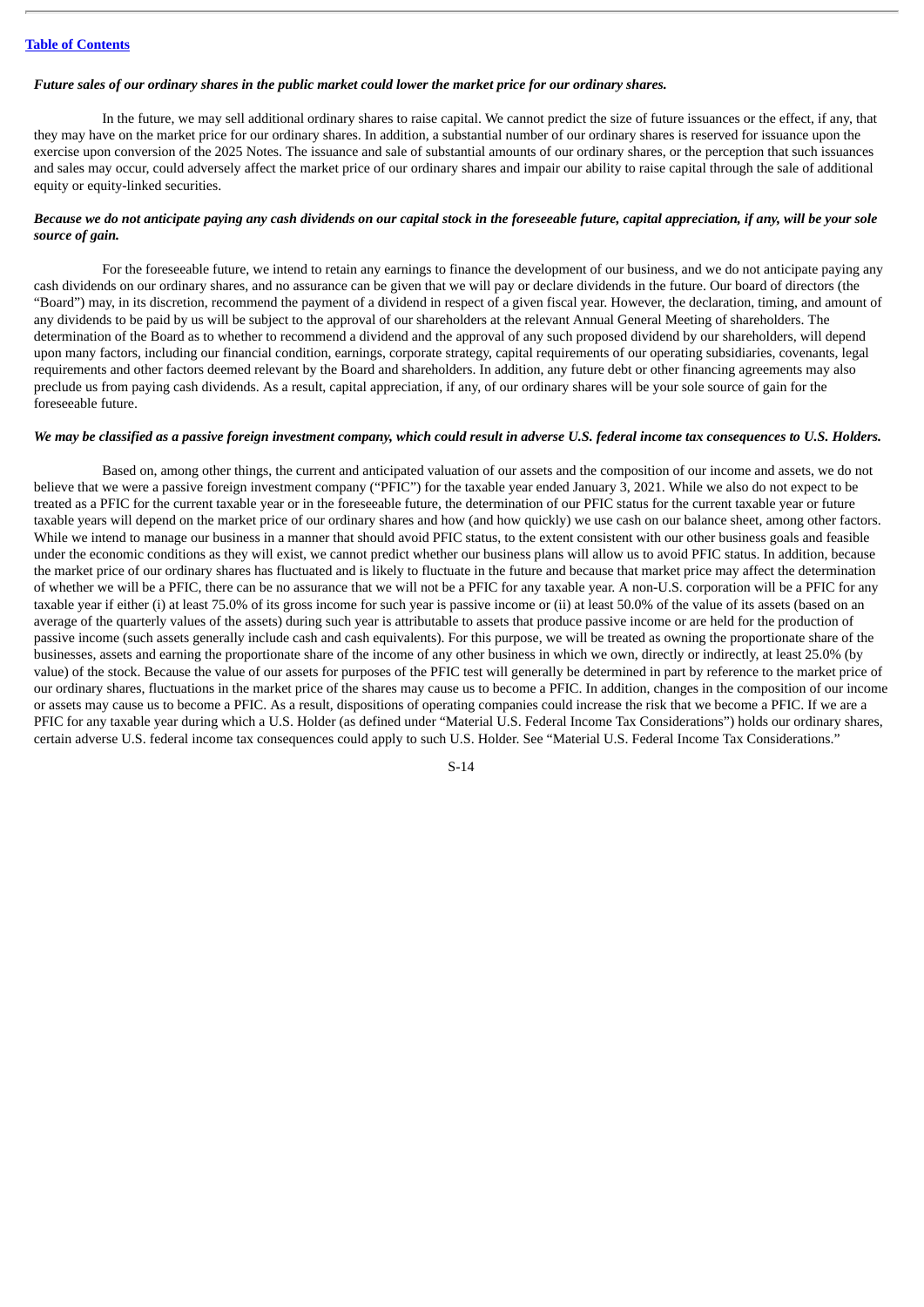#### **Table of [Contents](#page-1-0)**

#### The issuance of our ordinary shares to TZS will dilute the ownership interests of our stockholders and could depress the trading price of our *ordinary shares.*

The issuance of 1,870,000 ordinary shares to TZS concurrently with this offering will dilute the ownership interests of our shareholders, which could depress the trading price of our ordinary shares.

#### The existence of substantial indebtedness and other contractual commitments could adversely affect our business, financial condition, and results of operations, as well as our ability to meet our payment obligations under our debt or other contractual commitments.

As of January 3, 2021, we had \$249.4 million of debt outstanding, which primarily consisted of the 2025 Notes and amounts outstanding under a revolving credit agreement (the "Malaysian Working Capital Facility"). Additionally, we have \$125.0 million of undrawn debt facilities, consisting of a \$55.0 million term loan facility (the "Philippines Term Loan"), a \$50.0 million working capital facility (the "Singapore Working Capital Facility") and a \$20.0 million term loan facility (the "Singapore Term Loan," and together with the Philippines Term Loan, the "Term Loans," and the Term Loans and the Singapore Working Capital Facility referred to collectively as the "Bank Facilities"), which are subject to financial covenants and conditions that may limit our ability to draw under these facilities. Our debt could have material consequences on our future operations, including:

- making it more difficult for us to meet our payment and other obligations;
- resulting in an event of default if we fail to comply with the financial and other restrictive covenants contained in our debt agreements, which could result in all or a significant portion of our debt becoming immediately due and payable;
- reducing the availability of our cash flows to fund working capital, capital expenditures and other general corporate purposes, and limiting our ability to obtain additional financing for these purposes;
- limiting our flexibility in planning for, or reacting to, and increasing our vulnerability to, changes in our business, the industry in which we operate and the general economy; and
- placing us at a competitive disadvantage compared with our competitors that have less debt or have lower leverage ratios.

Our ability to meet our payment and other obligations under our debt instruments or other contractual commitments depends on our ability to generate significant cash flows, which, to some extent, is subject to general economic, financial, competitive, legislative and regulatory factors as well as other factors that are beyond our control. We cannot assure you that our business will generate cash flows from operations, or that future borrowings will be available to us under our existing or any future debt instruments or otherwise, in an amount sufficient to enable us to meet our payment obligations under our debt or other contractual obligations and to fund other liquidity needs. If we are unable to generate sufficient cash flows to service our debt or make payments under our other contractual obligations, we may need to refinance or restructure our debt or seek to raise additional capital. There can be no assurance that we will be successful in any refinancing or debt restructuring effort.

We have not drawn down on any of the Bank Facilities. As a condition to obtaining consent under the Bank Facilities to amend capital expenditure plans for the Maxeon Group, including as described under "Use of Proceeds," we have agreed to renegotiate the terms of the Bank Facilities before we are permitted to draw down. If we are unable to reach agreement, we are able to cancel the undrawn commitments under each of the Bank Facilities and thereby terminate the Bank Facilities at any time without penalty to us.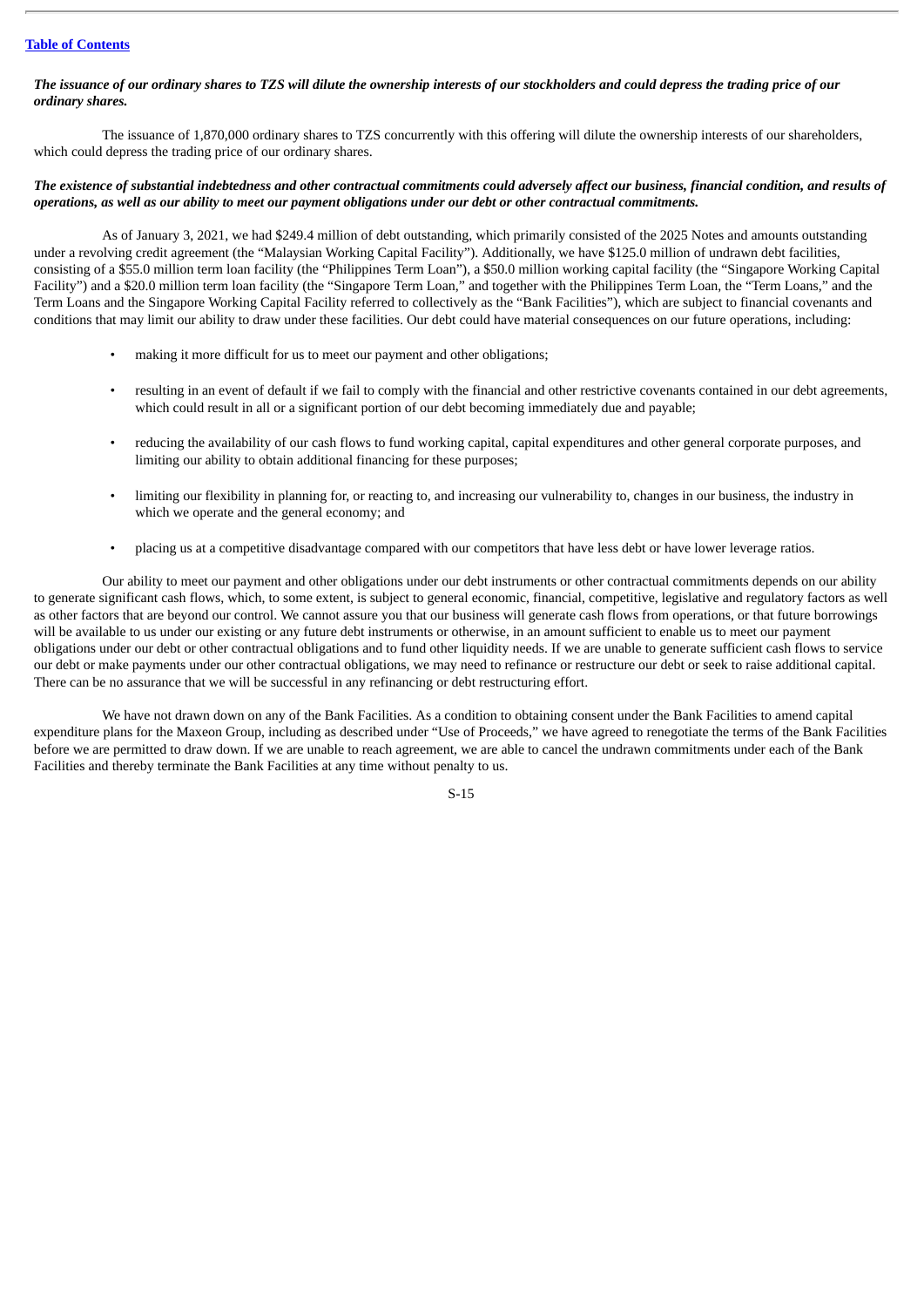#### **USE OF PROCEEDS**

<span id="page-21-0"></span>We estimate that the net proceeds to us from this offering will be approximately \$117.1 million (or approximately \$134.9 million if the underwriters fully exercise their option to purchase additional ordinary shares), after deducting the underwriters' discounts and commissions and our estimated offering expenses. We intend to use the net proceeds from this offering and the Concurrent Placement for general corporate purposes, which is expected to include funding our Performance line expansion and may also include ramping up production and development of next-generation Maxeon 7, increasing manufacturing capacity for Maxeon 5 and 6, research and development and other projects.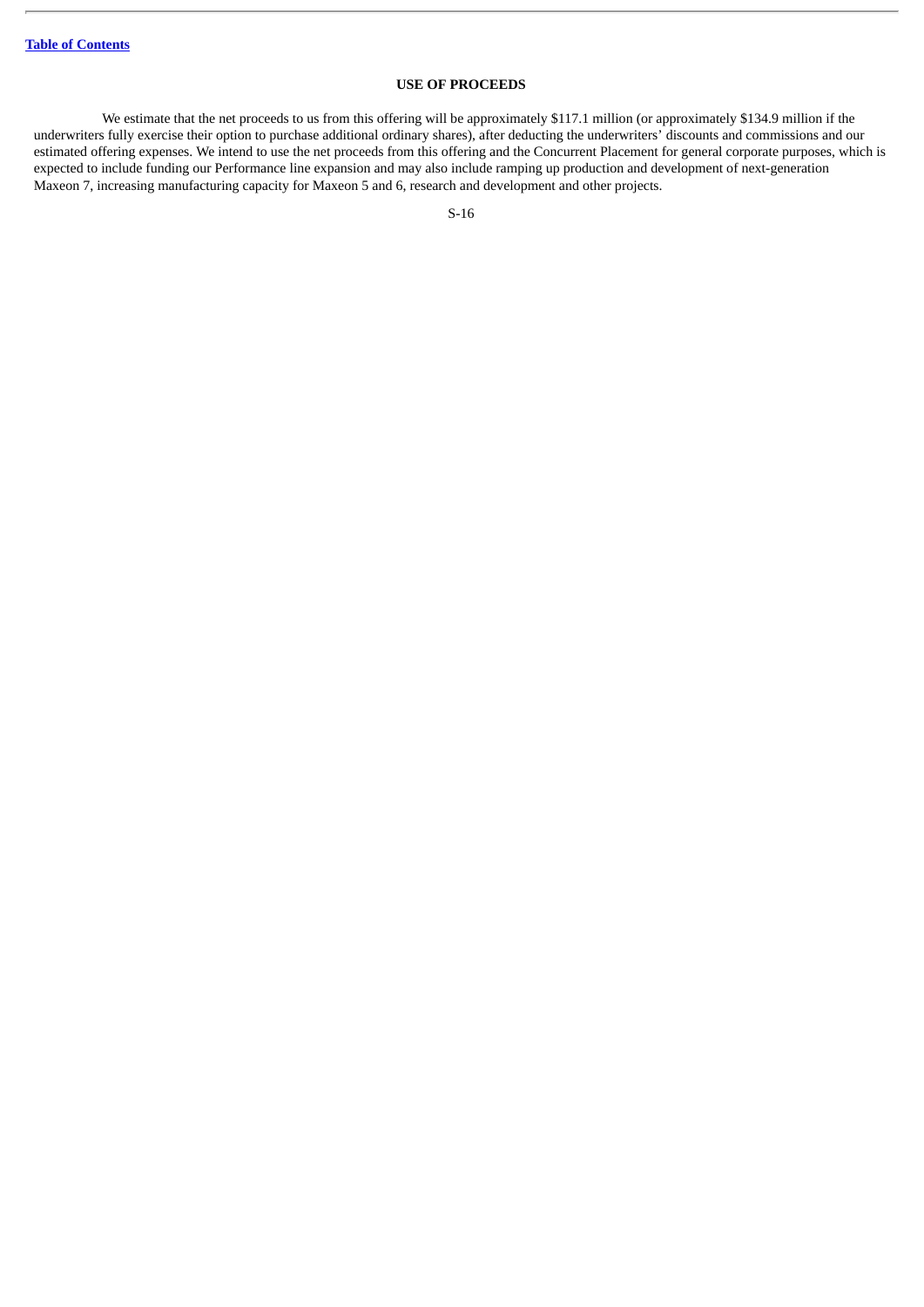#### **DILUTION**

<span id="page-22-0"></span>If you acquire our ordinary shares in this offering, your ownership interest will be diluted to the extent of the difference between the public offering price per ordinary share and the adjusted net tangible book value per ordinary share after this offering. Our historical net tangible book value as of January 3, 2021 was \$438.8 million, or \$12.91 per ordinary share. Historical net tangible book value per ordinary share represents the amount of our total tangible assets less total liabilities, divided by the total number of ordinary shares outstanding.

Dilution per ordinary share represents the difference between the public offering price per ordinary share and the adjusted net tangible book value per ordinary share after giving effect to this offering and the Concurrent Placement. After giving effect to the sale of all of the ordinary shares offered in this offering and the sale of 1,870,000 ordinary shares in the Concurrent Placement, in each case at an offering price of \$18.00 per share and after deducting the underwriting discount and commissions and our estimated offering expenses in connection with this offering and assuming the underwriters do not exercise their option to purchase additional ordinary shares, our net tangible book value as of January 3, 2021 would have been approximately \$589.6 million, or approximately \$13.77 per ordinary share. This change represents an immediate increase in the net tangible book value of \$0.86 per ordinary share to our existing shareholders and an immediate and substantial dilution in net tangible book value of \$4.23 per ordinary share to new investors. The following table illustrates this per share dilution:

| Public offering price per ordinary share                                                    |         | \$18.00       |
|---------------------------------------------------------------------------------------------|---------|---------------|
| Net tangible book value per ordinary share as of January 3, 2021                            | \$12.91 |               |
| Increase in net tangible book value per ordinary share attributable to new investors        | \$0.86  |               |
| Net tangible book value per ordinary share after this offering and the Concurrent Placement |         | \$13.77       |
| Dilution per ordinary share to new investors                                                |         | \$4.23        |
|                                                                                             |         | $\sim$ $\sim$ |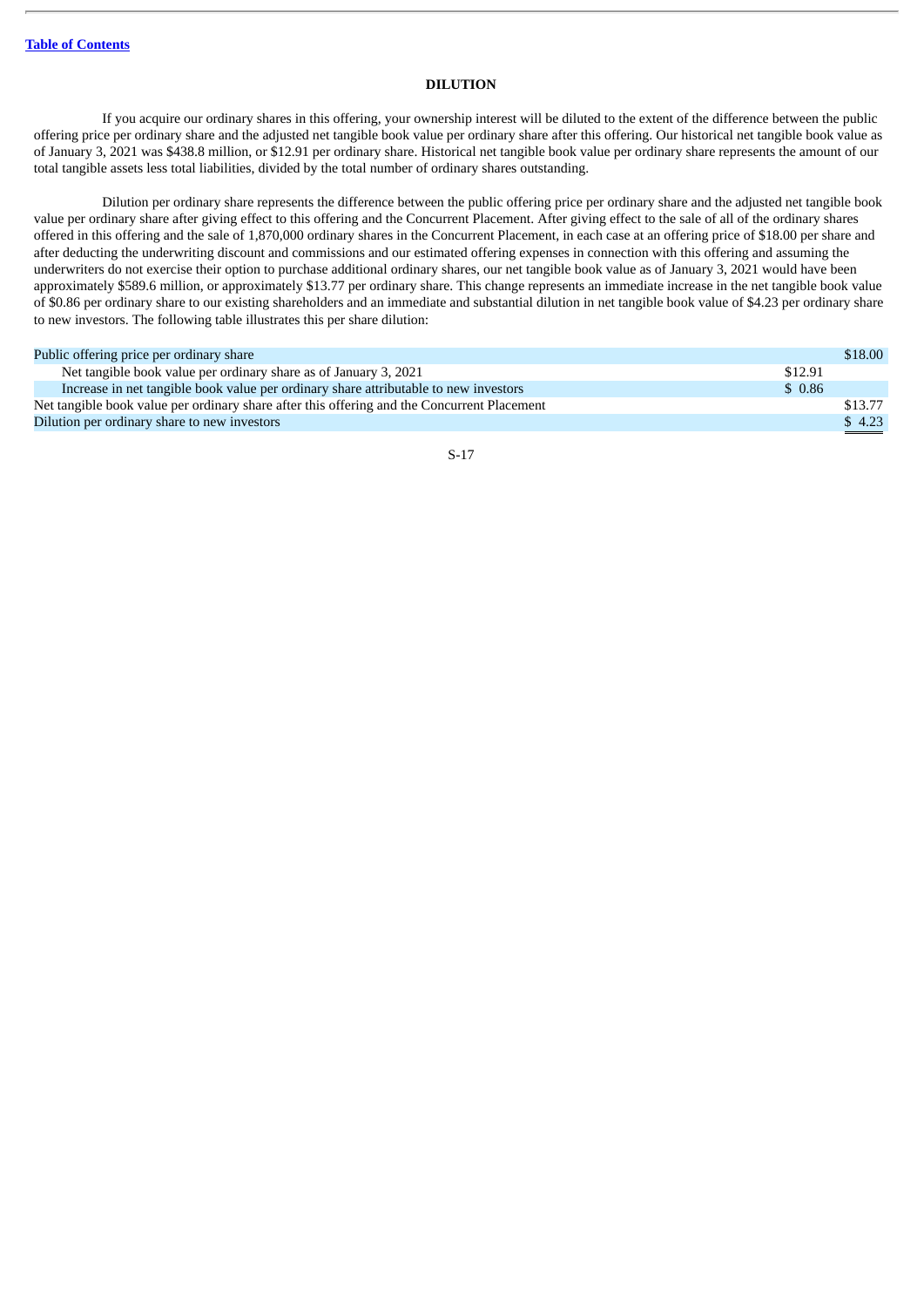#### **CAPITALIZATION**

<span id="page-23-0"></span>The following table presents our consolidated cash and cash equivalents and our capitalization as of January 3, 2021:

- on an actual basis;
- on an as adjusted basis to give effect to (i) the issuance and sale of 6,944,445 ordinary shares we are offering, (assuming no exercise of the option of the underwriters to purchase additional ordinary shares), after deducting the underwriting discounts and commissions and our estimated offering expenses and (ii) the issuance of 1,870,000 ordinary shares to TZS in the Concurrent Placement.

The table below was prepared from our audited consolidated and combined financial statements for the fiscal year ended January 3, 2021. The "as adjusted" information below is not necessarily indicative of what our capitalization would have been had this offering of our ordinary shares and the Concurrent Placement been completed as of January 3, 2021. We are providing the capitalization table below for informational purposes only the information contained in it and could be adjusted based on the actual terms and conditions of this offering and the Concurrent Placement. The table below should be read in conjunction with the other information included in or incorporated by reference into this prospectus supplement and the accompanying prospectus, including our consolidated and combined financial statements and related notes. Our capitalization following the completion of this offering and the Concurrent Placement, if it is completed, will depend on the final terms of the Concurrent Placement. Moreover, because the completion of this offering is not contingent on the completion of the Concurrent Placement, you should not assume that the Concurrent Placement, as reflected in the as adjusted column in the table below, will take place.

|                                                                                                                                       | As of January 3, 2021<br>Actual<br>(In thousands, except)<br>share data) | <b>As Adjusted</b> |
|---------------------------------------------------------------------------------------------------------------------------------------|--------------------------------------------------------------------------|--------------------|
| Cash and cash equivalents                                                                                                             | \$206,774                                                                | \$357,513          |
| Debt:                                                                                                                                 |                                                                          |                    |
| Philippines Term Loan Facility(1)                                                                                                     | \$.                                                                      | \$                 |
| Singapore Term Loan Facility(2)                                                                                                       |                                                                          |                    |
| Singapore Working Capital Facility(3)                                                                                                 |                                                                          |                    |
| Malaysian Working Capital Facility                                                                                                    | 47,700                                                                   | 47,700             |
| 2025 Notes(4)                                                                                                                         | 135,071                                                                  | 135,071            |
| Others $(5)$                                                                                                                          | 1,683                                                                    | 1,683              |
| Total debt                                                                                                                            | 184,454                                                                  | 184,454            |
| Equity:                                                                                                                               |                                                                          |                    |
| Ordinary shares, no par value; 33,995,116 ordinary shares outstanding, actual; 42,809,561 ordinary shares<br>outstanding, as adjusted |                                                                          |                    |
| Additional paid-in capital                                                                                                            | 451,474                                                                  | 602,243            |
| Accumulated deficit                                                                                                                   | (8, 441)                                                                 | (8,441)            |
| Accumulated other comprehensive loss                                                                                                  | (10, 391)                                                                | (10, 391)          |
| Equity attributable to the Company                                                                                                    | 432,642                                                                  | 583,411            |
| Noncontrolling interests                                                                                                              | 6,645                                                                    | 6,645              |

Total capitalization  $$774,510$ S-18

Total equity 439,287 590,056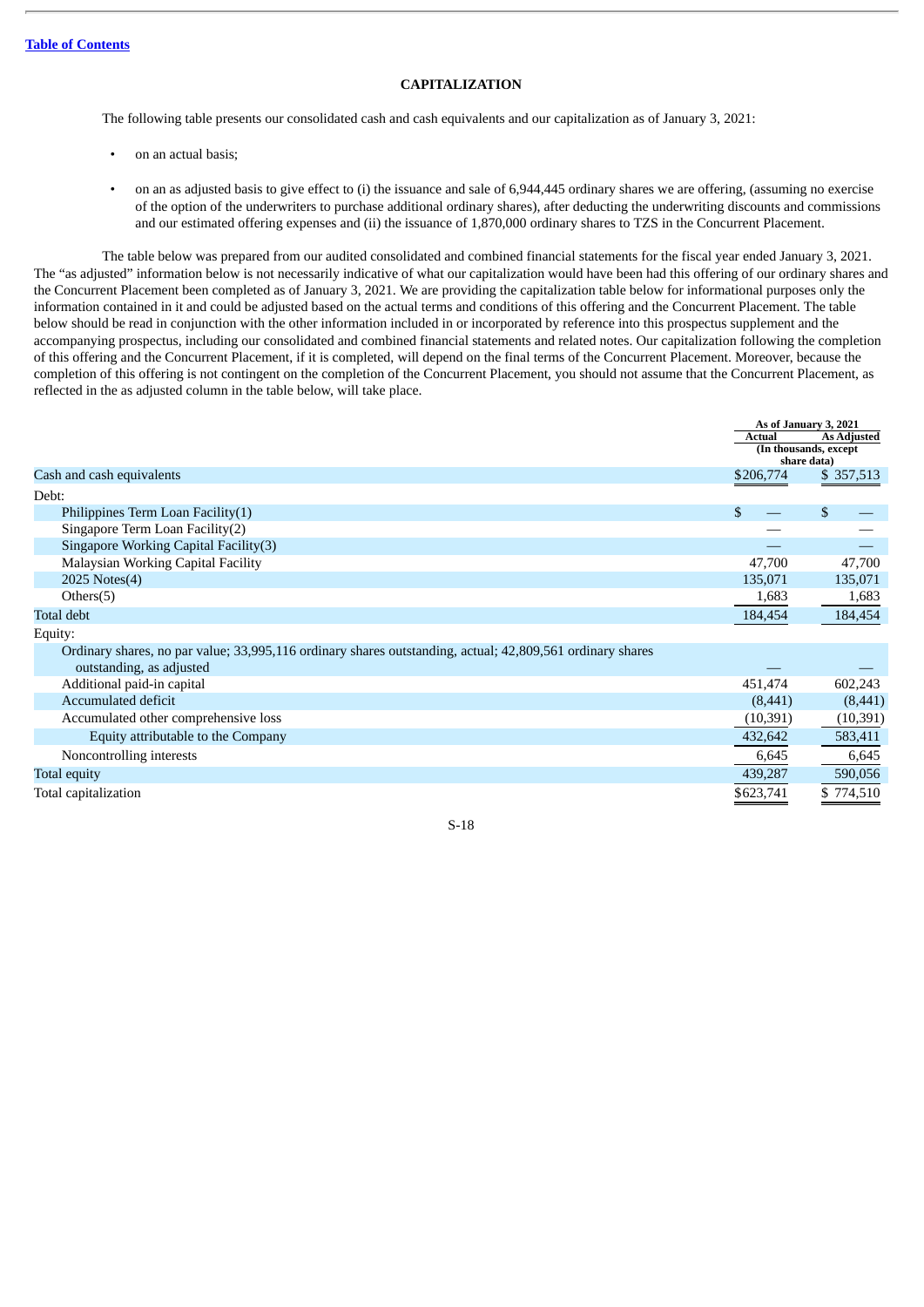#### **Table of [Contents](#page-1-0)**

- (1) As of January 3, 2021 and the date of this prospectus supplement, no amounts were outstanding under our Philippines Term Loan Facility.
- (2) As of January 3, 2021 and the date of this prospectus supplement, no amounts were outstanding under our Singapore Term Loan Facility.
- (3) As of January 3, 2021 and the date of this prospectus supplement, no amounts were outstanding under our Singapore Working Capital Facility.
- (4) In accordance with generally accepted accounting standards, the equity and debt components of our 2025 Notes are separately accounted for in our financial statements. As of January 3, 2021, the carrying value of the debt component of our 2025 Notes was \$135.1 million and the carrying value of the equity component, which is reflected in additional paid-in capital under the "Actual" column of the table above, was \$52.2 million.
- (5) "Others" consists primarily of finance leases.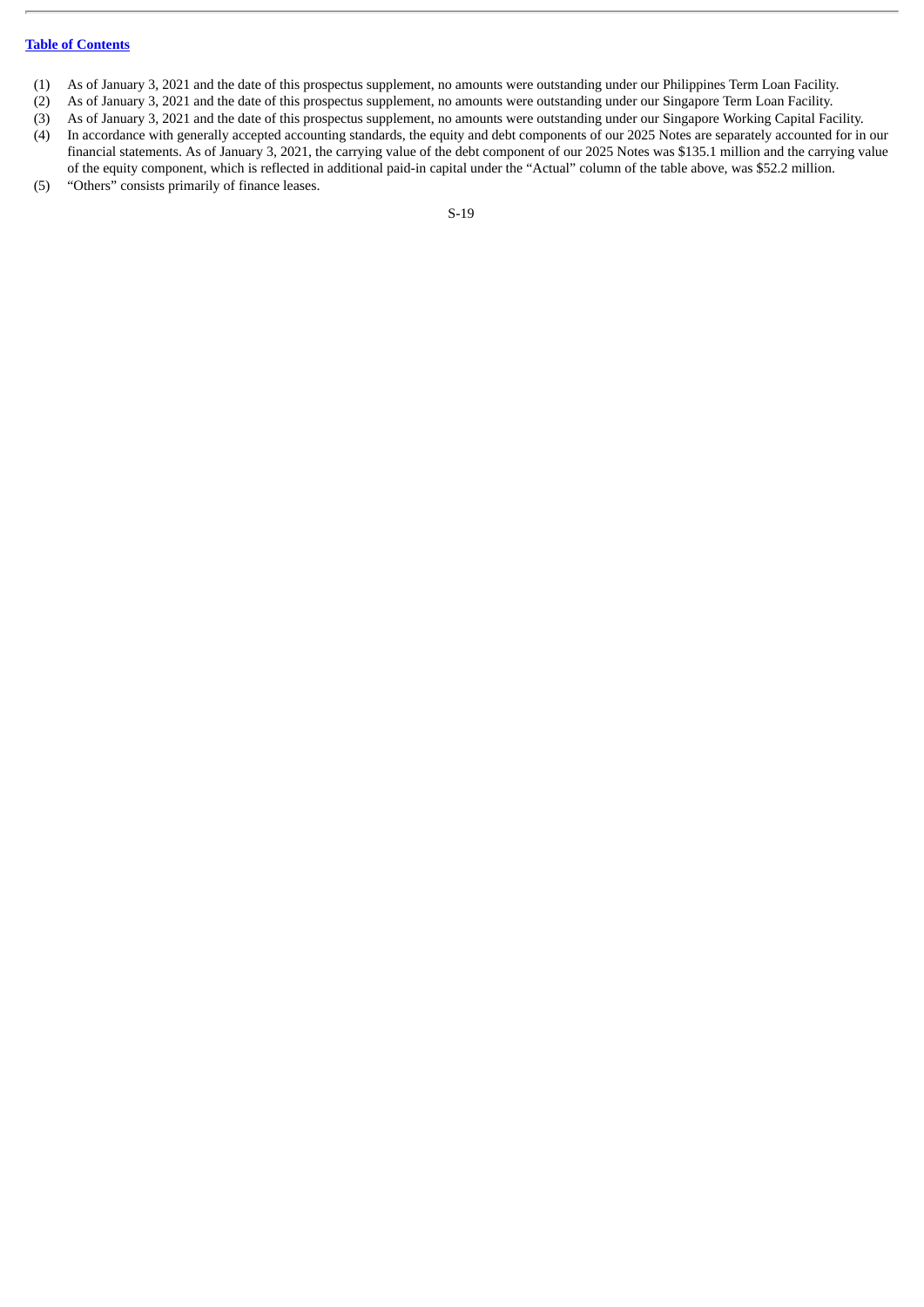#### **DIVIDEND POLICY**

<span id="page-25-0"></span>For the foreseeable future, we intend to retain any earnings to finance the development of our business, and we do not anticipate paying any cash dividends on our ordinary shares, and no assurance can be given that we will pay or declare dividends in the future. The Board may, in its discretion, recommend the payment of a dividend in respect of a given fiscal year. However, the declaration, timing, and amount of any dividends to be paid by us will be subject to the approval of our shareholders at the relevant Annual General Meeting of shareholders. The determination of the Board as to whether to recommend a dividend and the approval of any such proposed dividend by our shareholders, will depend upon many factors, including our financial condition, earnings, corporate strategy, capital requirements of our operating subsidiaries, covenants, legal requirements and other factors deemed relevant by the Board and shareholders.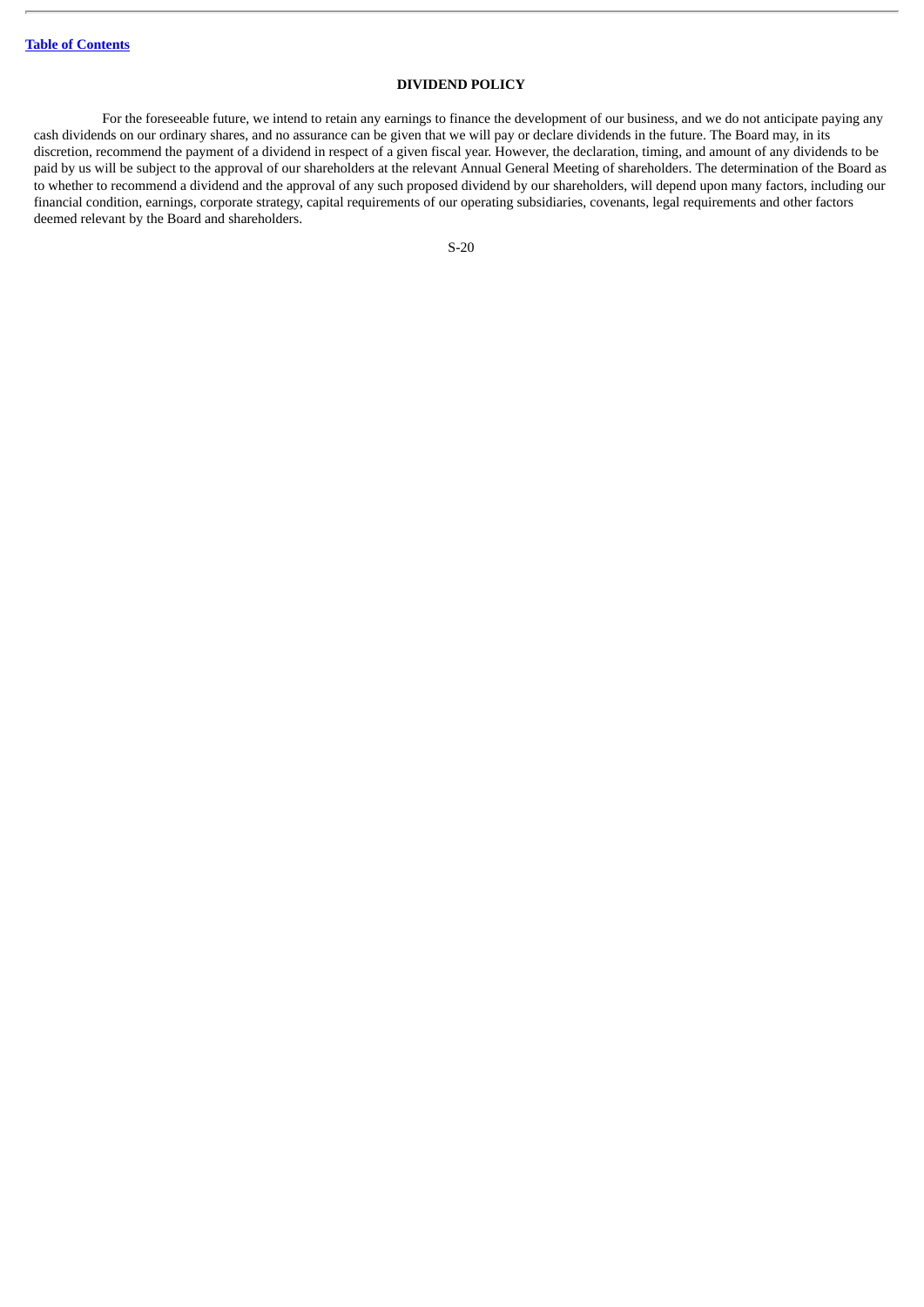#### **THE CONCURRENT PLACEMENT**

<span id="page-26-0"></span>Concurrently with this offering, pursuant to a stock purchase agreement, dated April 13, 2021, with an affiliate of TZS, we have agreed to sell to TZS, in a private placement exempt from the registration requirements of the Securities Act and at a sale price equal to the price to the public in the public offering of ordinary shares, 1,870,000 ordinary shares.

The Concurrent Placement is expected to close on or around April 20, 2021, subject to customary conditions. Completion of the Concurrent Placement is contingent on completion of this offering; however, the completion of this offering is not contingent on the completion of the Concurrent Placement.

We intend to use the net proceeds from this offering and the Concurrent Placement for general corporate purposes, which is expected to include funding our Performance line expansion and may also include ramping up production and development of next-generation Maxeon 7, increasing manufacturing capacity for Maxeon 5 and 6, research and development and other projects.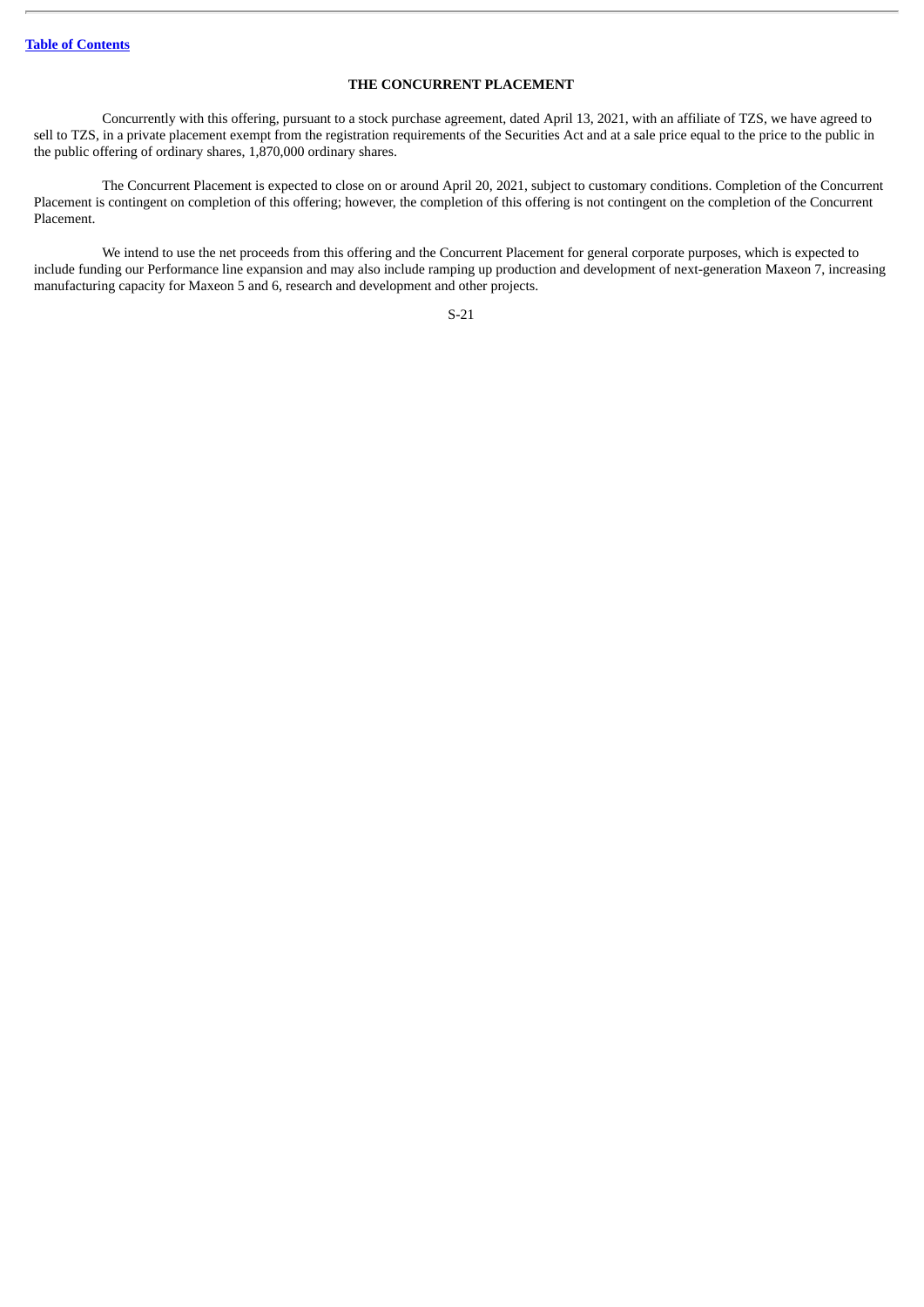#### **MATERIAL U.S. FEDERAL INCOME TAX CONSIDERATIONS**

<span id="page-27-0"></span>The following is a summary of the material U.S. federal income tax considerations to a U.S. Holder (as defined below) and certain non-U.S. Holders relating to the ownership and disposition of our ordinary shares issued pursuant to this offering. This summary deals only with an ordinary share that is held as a capital asset (generally, an asset held for investment) by a holder. This summary does not describe all of the tax considerations that may be relevant to a holder in light of the holder's particular circumstances or to a holder subject to special rules, such as:

- a dealer in securities or currencies;
- a financial institution;
- a regulated investment company;
- a real estate investment trust;
- a tax-exempt organization;
- an insurance company;
- a person holding the ordinary shares as part of a hedging, integrated, conversion or constructive sale transaction or straddle;
- a trader in securities that has elected the mark-to-market method of tax accounting;
- a person liable for alternative minimum tax;
- a person that actually or constructively owns 10% or more of our ordinary shares by vote or value;
- persons subject to special tax accounting rules as a result of any item of gross income with respect to our ordinary shares being taken into account in an applicable financial statement;
- an entity or arrangement treated as a partnership for U.S. federal income tax purposes or other pass-through entity;
- a person who is an investor in a partnership or other pass-through entity or arrangement holding our ordinary shares;
- a controlled foreign corporation;
- a passive foreign investment company;
- a U.S. person whose "functional currency" is not the U.S. dollar; or
- a U.S. expatriate.

If an arrangement or entity treated as a partnership for U.S. federal income tax purposes is a holder of our ordinary shares, the U.S. federal income tax treatment of a partner in the partnership will generally depend on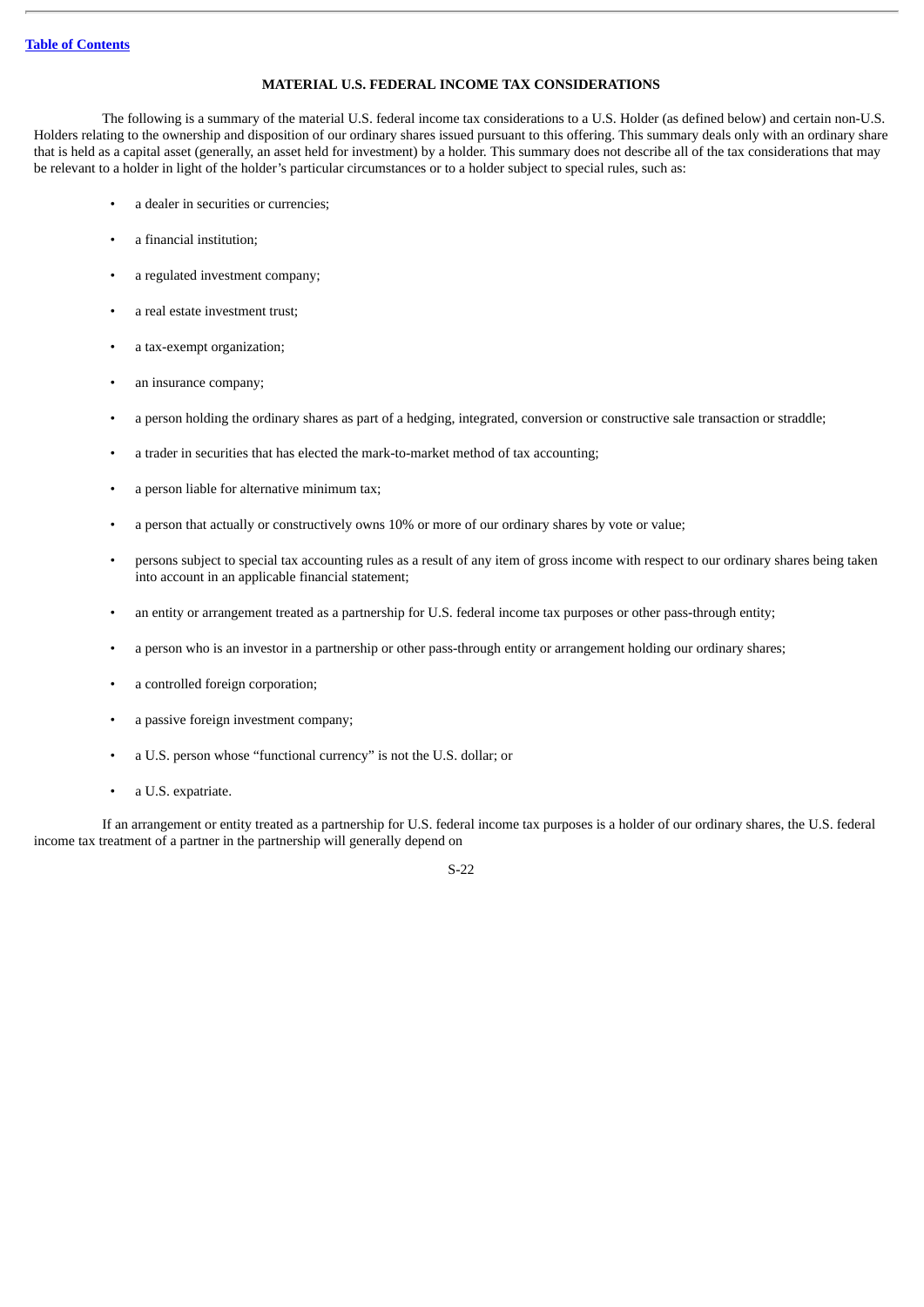the status of the partner and the activities of the partnership. Partners in such a partnership are urged to consult their tax advisors as to the particular U.S. federal income tax consequences applicable to them of owning or disposing of our ordinary shares.

This discussion is based on current provisions of the U.S. Internal Revenue Code (the "Code"), applicable Treasury Regulations promulgated thereunder, judicial opinions, and published rulings of the U.S. Internal Revenue Service ("IRS") all as in effect on the date of this prospectus supplement and all of which are subject to change or differing interpretations, possibly with retroactive effect. We have not sought, and will not seek, any ruling from the IRS or any opinion of counsel with respect to the tax considerations discussed herein, and there can be no assurance that the IRS will not take a position contrary to the tax considerations discussed below or that any position taken by the IRS would not be sustained.

Persons considering the purchase of our ordinary shares pursuant to this offering should consult their tax advisors with respect to the application of U.S. federal income tax laws (as well as gift and estate tax laws) and other U.S. tax laws to their particular situations as well as any tax considerations arising under the laws of any state, local or foreign taxing jurisdiction or under any applicable tax treaty.

#### **Tax Consequences to U.S. Holders**

As used herein, the term "U.S. Holder" means a beneficial owner of our ordinary shares that is, for U.S. federal income tax purposes:

- an individual who is a citizen or resident of the United States;
- a corporation or other entity taxable as a corporation that is created or organized in or under the laws of the United States, any state thereof or the District of Columbia;
- an estate the income of which is subject to U.S. federal income taxation regardless of its source; or
- a trust if it (1) is subject to the primary supervision of a court within the United States and one or more U.S. persons have the authority to control all substantial decisions of the trust or (2) has a valid election in effect under applicable U.S. Treasury regulations to be treated as a U.S. person.

#### *Distributions on Our Ordinary Shares*

Subject to the discussion of passive foreign investment companies, or PFICs, below, any distributions made by us with respect to our ordinary shares to a U.S. Holder generally will constitute dividends which may be taxable as ordinary income or "qualified dividend income" as described in more detail below, to the extent of our current and accumulated earnings and profits allocated to the U.S. Holder's ordinary shares, as determined under U.S. federal income tax principles. Distributions in excess of our current and accumulated earnings and profits allocated to the U.S. Holder's ordinary shares will be treated first as a nontaxable return of capital to the extent of the U.S. Holder's tax basis in our ordinary shares and thereafter as capital gain, which will be either long-term or short-term capital gain depending upon whether the U.S. Holder has held the ordinary shares for more than one year. However, we do not expect to maintain calculations of earnings and profits under U.S. federal income tax principles, and therefore, U.S. Holders should expect that distributions generally will be treated as dividends for U.S. federal income tax purposes. The amount of dividends would generally include amounts withheld by the Company in respect of Singapore taxes, if any. (Dividends on ordinary shares generally are not subject to Singapore income tax or withholding tax. See "Material Singapore Tax Considerations—Dividend Distributions" below.) U.S. Holders that are corporations will not be entitled to claim a dividends received deduction with respect to any distributions they receive from us. For purposes of computing allowable foreign tax credits for U.S. federal income tax purposes, dividends received with respect to our ordinary shares will be treated as foreign source income and generally will be treated as "passive category income." If the dividends are taxed as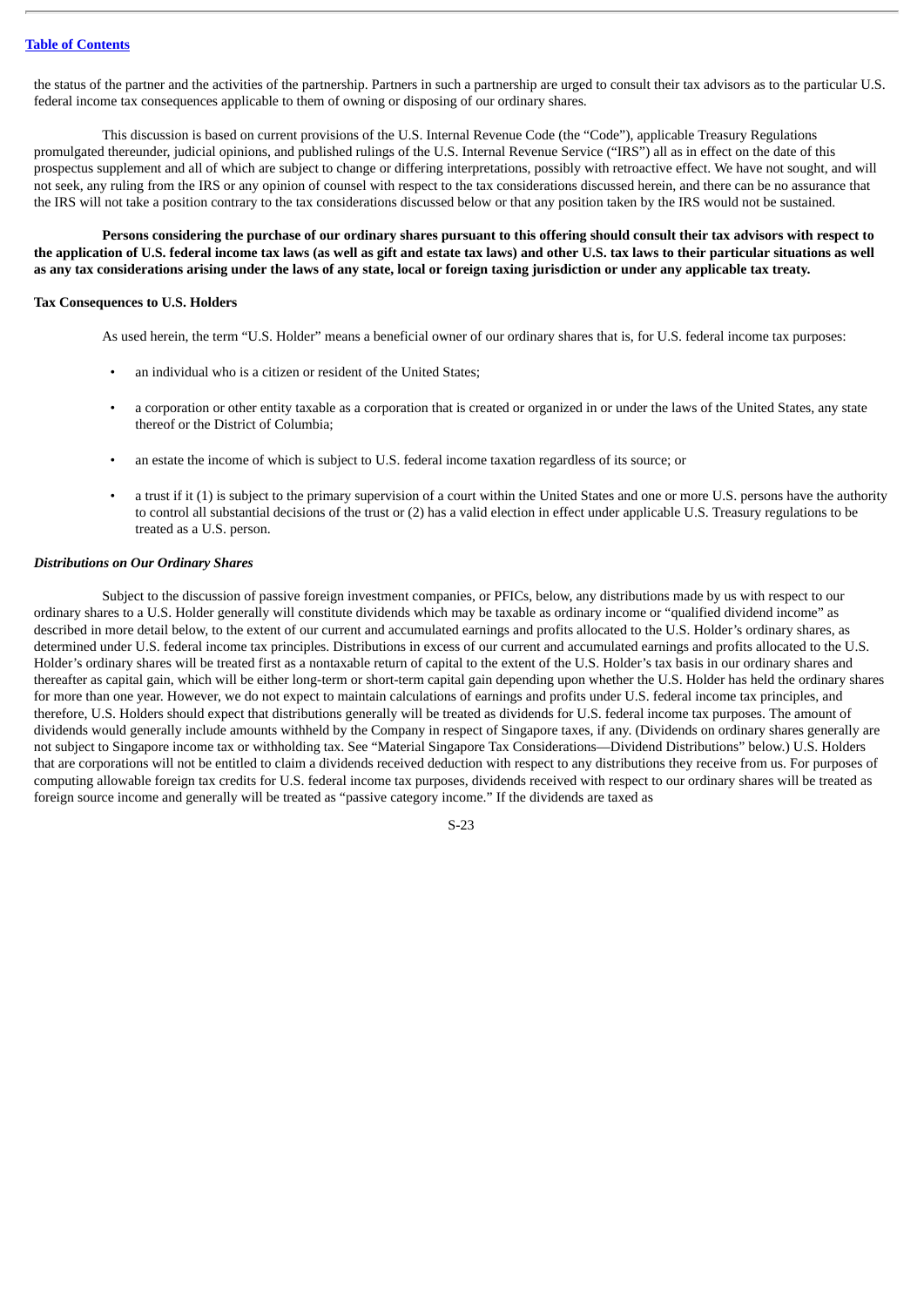qualified dividend income (as discussed below), the amount of the dividends taken into account for purposes of calculating the foreign tax credit limitation will generally be limited to the gross amount of the dividends, multiplied by the reduced tax rate applicable to qualified dividend income and divided by the highest tax rate normally applicable to dividends. The foreign tax credit rules are complex and availability of the credit is subject to a number of limitations. U.S. Holders are encouraged to consult their U.S. tax advisors regarding the application of the foreign tax credit to their ownership of our ordinary shares.

Under current law, subject to holding-period requirements and certain other limitations, dividends received with respect to our ordinary shares by a U.S. Holder who is an individual, trust or estate (a "U.S. Individual Holder") generally will be treated as qualified dividend income that is taxable to such U.S. Individual Holder at preferential capital gain tax rates (provided we are not classified as a PFIC for the taxable year during which the dividend is paid or the immediately preceding taxable year).

Certain U.S. Individual Holders are subject to a 3.8% tax on certain investment income, including dividends. U.S. Individual Holders should consult their tax advisors regarding the effect, if any, of this tax on their ownership of our ordinary shares.

#### *Sale, Exchange or Other Taxable Disposition of Our Ordinary Shares*

Subject to the discussion of PFICs, below, a U.S. Holder generally will recognize capital gain or loss upon a sale, exchange or other taxable disposition of our ordinary shares in an amount equal to the difference between the amount realized by the U.S. Holder from such sale, exchange or other taxable disposition and the U.S. Holder's tax basis in such ordinary shares.

Gain or loss recognized upon a sale, exchange or other taxable disposition of our ordinary shares (i) generally will be treated as long-term capital gain or loss if the U.S. Holder's holding period is greater than one year at the time of the sale, exchange or other taxable disposition, or shortterm capital gain or loss otherwise, and (ii) generally will be treated as U.S. source income or loss, as applicable, for foreign tax credit purposes. Certain U.S. Holders, including individuals, may be eligible for preferential rates of U.S. federal income tax in respect of long-term capital gains. A U.S. Holder's ability to deduct capital losses is subject to certain limitations.

Certain U.S. Individual Holders are subject to a 3.8% tax on certain investment income, including gain from the disposition of our ordinary shares. U.S. Individual Holders should consult their tax advisors regarding the effect, if any, of this tax on their ownership of our ordinary shares.

#### *PFIC Status and Significant Tax Consequences*

Special and adverse U.S. federal income tax rules apply to a U.S. Holder that holds stock in a non-U.S. entity treated as a corporation and classified as a PFIC for U.S. federal income tax purposes. In general, we will be treated as a PFIC for any taxable year in which either (i) at least 75% of our gross income (including the gross income of certain of our subsidiaries) consists of passive income or (ii) at least 50% of the average value of our assets (including the assets of certain of our subsidiaries) is attributable to assets that produce, or are held for the production of, passive income (which generally include cash and cash equivalents). For purposes of these tests, passive income includes dividends, interest, gains from the sale or exchange of investment property, and rents and royalties (other than rents and royalties that are received from unrelated parties in connection with the active conduct of a trade or business), but does not include income derived from the performance of services. For this purpose, we will be treated as owning the proportionate share of the assets and earning a proportionate share of the income of any corporation in which we own, directly or indirectly, 25% or more of the shares by value.

Based on, among other things, the current and anticipated valuation of our assets and the composition of our income and assets, we do not believe that we were a PFIC for the taxable year ended January 3, 2021. While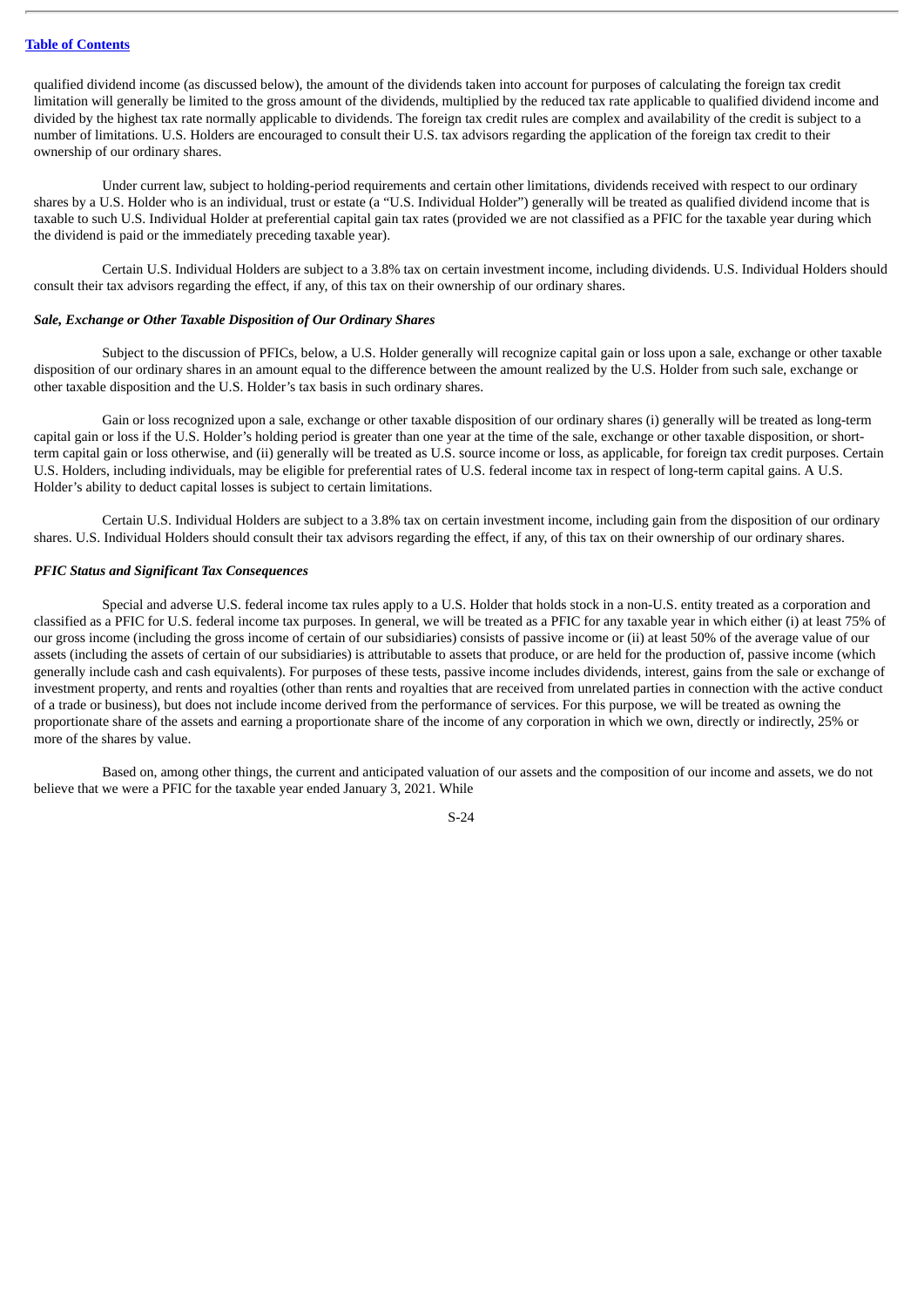we also do not expect to be treated as a PFIC for the current taxable year or in the foreseeable future, the determination of our PFIC status for the current taxable year or future taxable years will depend on the market price of our ordinary shares and how (and how quickly) we use cash on our balance sheet, among other factors. While we intend to manage our business in a manner that should avoid PFIC status, to the extent consistent with our other business goals and feasible under the economic conditions as they will exist, we cannot predict whether our business plans will allow us to avoid PFIC status. In addition, because the market price of our ordinary shares has fluctuated and is likely to fluctuate in the future and because that market price may affect the determination of whether we will be a PFIC, there can be no assurance that we will not be a PFIC for any taxable year. If we are treated as a PFIC with respect to a U.S. Holder for any taxable year in which it held our ordinary shares, such holder generally would suffer adverse tax consequences, which may include having gains realized on the disposition of our ordinary shares be treated as ordinary income rather than capital gain and being subject to interest charges on the receipt of certain distributions on our ordinary shares and on the proceeds of the sale or other disposition of our ordinary shares. In addition, the U.S. Holder would be deemed to own shares in any of our subsidiaries that are also PFICs and generally would be subject to the treatment described above with respect to any distribution on or disposition of such shares. U.S. Holders should consult their tax advisors regarding potential annual reporting requirements if we are treated as a PFIC. If we were to be treated as a PFIC for any taxable year that a U.S. Holder held our ordinary shares, we would continue to be treated as a PFIC with respect to such investment unless (i) we cease being a PFIC and (ii) the U.S. Holder has made a "deemed sale" election under the PFIC rules. For any year we are treated as a PFIC with respect to a U.S. Holder's investment, a U.S. Holder generally would be subject to one of three different U.S. income tax regimes, depending on whether the U.S. Holder makes certain elections.

#### *Taxation of U.S. Holders Making a Timely QEF Election*

If we were classified as a PFIC for a taxable year, a U.S. Holder making a timely election to treat us as a "Qualified Electing Fund" for U.S. tax purposes, or a QEF Election, would be required to report its pro rata share of our ordinary earnings and our net capital gain, if any, for our taxable year that ends with or within the U.S. Holder's taxable year regardless of whether the U.S. Holder received distributions from us in that year. Income inclusions would not be eligible for the preferential tax rates applicable to qualified dividend income. The U.S. Holder's adjusted tax basis in our ordinary shares would be increased to reflect taxed but undistributed earnings and profits, and distributions of earnings and profits that had previously been taxed would not be taxed again when distributed but would result in a corresponding reduction in the U.S. Holder's adjusted tax basis in our ordinary shares. The U.S. Holder generally would recognize capital gain or loss on the sale, exchange or other disposition of our ordinary shares. A U.S. Holder would not, however, be entitled to a deduction for its pro-rata share of any losses that we incurred with respect to any year.

A U.S. Holder would make a QEF Election with respect to any year that we are a PFIC by filing IRS Form 8621 with its U.S. federal income tax return and complying with all other applicable filing requirements. However, a U.S. Holder's QEF Election will not be effective unless we annually provide the U.S. Holder with certain information concerning our income and gain, calculated in accordance with the Code, to be included with the U.S. Holder's U.S. federal income tax return. We have not provided our U.S. Holders with such information in prior taxable years and do not intend to provide such information in the current taxable year. Accordingly, you will not be able to make an effective QEF Election at this time. If, contrary to our expectations, we determine that we are or expect to be a PFIC for any taxable year, we will provide U.S. Holders with the information necessary to make an effective QEF Election with respect to our ordinary shares.

#### *Taxation of U.S. Holders Making a "Mark-to-Market" Election*

Alternatively, if we were to be treated as a PFIC for any taxable year and, as we believe, our ordinary shares are treated as "marketable stock," then a U.S. Holder would be allowed to make a "mark-to-market" election with respect to our ordinary shares, provided the U.S. Holder completes and files IRS Form 8621 in accordance with the relevant instructions. If that election is made, the U.S. Holder generally would include as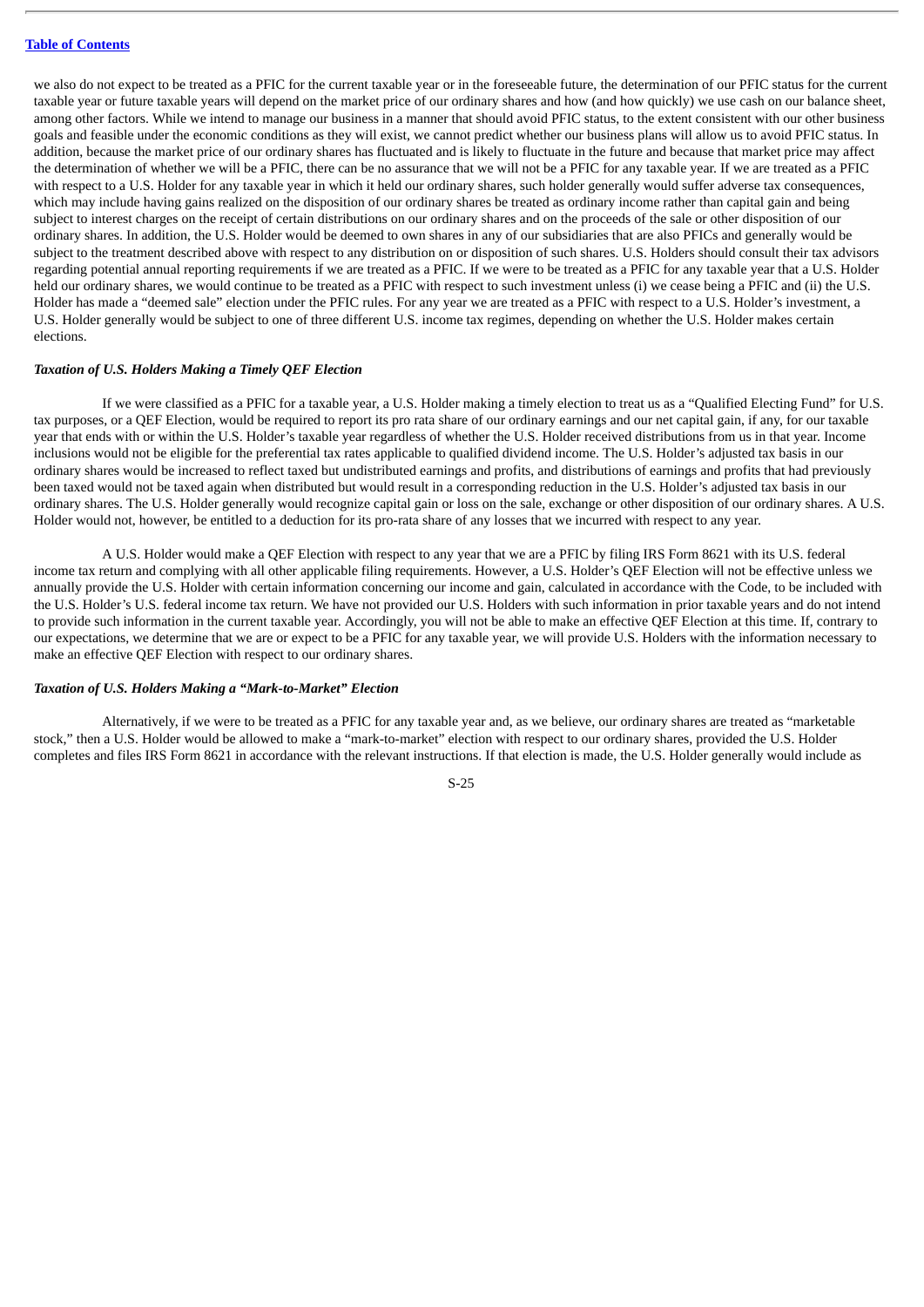ordinary income in each taxable year the excess, if any, of the fair market value of our ordinary shares that it owns at the end of the taxable year over the U.S. Holder's adjusted tax basis in our ordinary shares. The U.S. Holder also would be permitted an ordinary loss in respect of the excess, if any, of the U.S. Holder's adjusted tax basis in our ordinary shares over the fair market value thereof at the end of the taxable year (but only to the extent of the net amount previously included in income as a result of the mark-to-market election). The U.S. Holder's tax basis in our ordinary shares would be adjusted to reflect any such income or loss recognized. Gain realized on the sale, exchange or other disposition of our ordinary shares would be treated as ordinary income, and any loss realized on the sale, exchange or other disposition of our ordinary shares would be treated as ordinary loss to the extent that such loss does not exceed the net mark-to-market gains previously included in income by the U.S. Holder. Because the mark-to-market election only applies to marketable stock, however, it would not apply to a U.S. Holder's indirect interest in any of our subsidiaries that were also determined to be PFICs (unless the shares in such lower-tier PFICs are themselves treated as marketable stock).

#### *Taxation of U.S. Holders Not Making a Timely QEF Election or Mark-to-Market Election*

Finally, if we were to be treated as a PFIC for any taxable year and if a U.S. Holder did not make either a QEF Election or a mark-to-market election for that year, the U.S. Holder would be subject to special rules resulting in increased tax liability with respect to (i) any excess distribution (i.e., the portion of any distributions received by the U.S. Holder on our ordinary shares in a taxable year in excess of 125% of the average annual distributions received by the U.S. Holder in the three preceding taxable years, or, if shorter, the U.S. Holder's holding period for our ordinary shares), and (ii) any gain realized on the sale, exchange or other disposition of our ordinary shares. Under these special rules:

- the excess distribution or gain would be allocated ratably over the U.S. Holder's aggregate holding period for our ordinary shares;
- the amount allocated to the current taxable year and any taxable year prior to the year we were first treated as a PFIC with respect to the U.S. Holder would be taxed as ordinary income in the current taxable year;
- the amount allocated to each of the other taxable years would be subject to tax at the highest rate of tax in effect for the applicable class of taxpayers for that year; and
- an interest charge for the deemed deferral benefit would be imposed with respect to the resulting tax attributable to each such other taxable year.

If we were treated as a PFIC, a U.S. Holder would be required to file Form 8621 annually with the IRS with respect to the U.S. Holder's ordinary shares. U.S. Holders are urged to consult their tax advisors regarding the applicability, availability and advisability of, and procedure for, making QEF Elections, mark-to-market elections and other available elections with respect to us (including deemed sale elections), and the **U.S. federal income tax consequences of making such elections.**

#### *U.S. Return Disclosure Requirements for Certain U.S. Holders*

U.S. Individual Holders that hold certain specified foreign financial assets, including stock in a foreign corporation that is not held in an account maintained by a financial institution, with an aggregate value in excess of \$50,000 on the last day of a taxable year, or \$75,000 at any time during that taxable year, may be required to report such assets on IRS Form 8938 with their tax return for that taxable year. Penalties apply for failure to properly complete and file Form 8938. Investors are encouraged to consult with their tax advisors regarding the possible application of this disclosure requirement to their investment in our ordinary shares.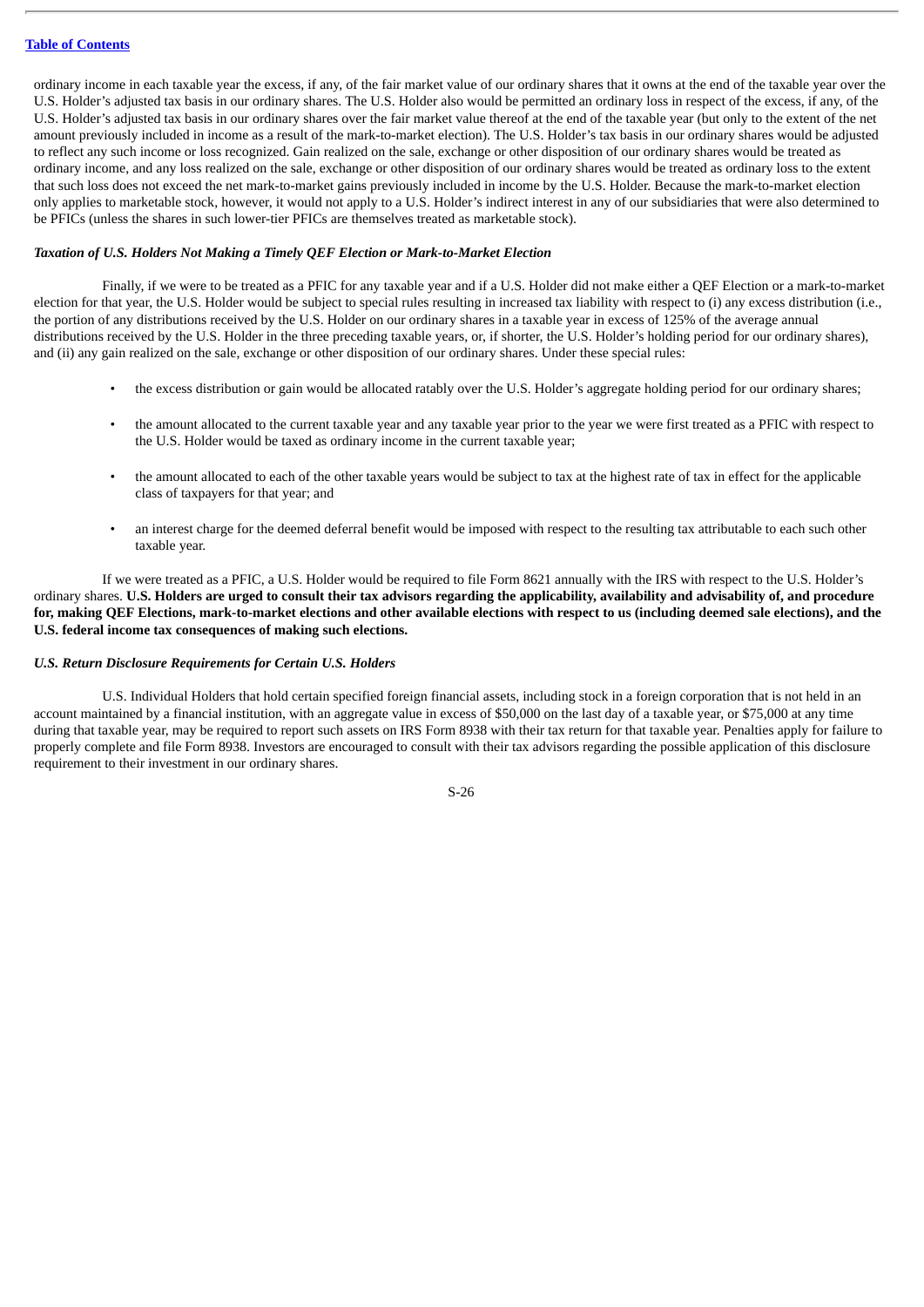#### **Table of [Contents](#page-1-0)**

#### **U.S. Federal Income Taxation of Non-U.S. Holders**

A beneficial owner of our ordinary shares (other than a partnership or an entity or arrangement treated as a partnership for U.S. federal income tax purposes) that is not a U.S. Holder is referred to herein as a non-U.S. Holder.

#### *Distributions*

In general, a non-U.S. Holder is not subject to U.S. federal income tax on distributions received from us with respect to our ordinary shares unless the distributions are effectively connected with the non-U.S. Holder's conduct of a trade or business in the United States (and, if required by an applicable income tax treaty, are attributable to a permanent establishment that the non-U.S. Holder maintains in the United States). If a non-U.S. Holder is engaged in a U.S. trade or business and the distribution is deemed to be effectively connected to that trade or business, the non-U.S. Holder generally will be subject to U.S. federal income tax on that distribution in the same manner as if it were a U.S. Holder.

For corporate non-U.S. Holder, "effectively connected" distributions may also, under certain circumstances, be subject to an additional "branch profits tax" at a 30% rate or at a lower rate if the holder is eligible for the benefits of an income tax treaty that provides for a lower rate.

#### *Sale, Exchange, or other Taxable Disposition*

In general, a non-U.S. Holder is not subject to U.S. federal income tax on any gain resulting from the sale, exchange or other taxable disposition of our ordinary shares unless (i) such gain is effectively connected with the non-U.S. Holder's conduct of a trade or business in the United States (and, if required by an applicable income tax treaty, is attributable to a permanent establishment that the non-U.S. Holder maintains in the United States) or (ii) the non-U.S. Holder is an individual who is present in the United States for 183 days or more during the taxable year in which those shares are disposed of (and certain other requirements are met). If a non-U.S. Holder is engaged in a U.S. trade or business and the sale, exchange or other taxable disposition of our ordinary shares is deemed to be effectively connected to that trade or business, the non-U.S. Holder generally will be subject to U.S. federal income tax on the resulting gain in the same manner as if it were a U.S. Holder (other than with respect to the 3.8% tax on certain investment income). If the non-U.S. Holder is present in the United States for 183 days or more during the taxable year, the non-U.S. Holder will be subject to U.S. federal income tax at a rate of 30% (or lower rate pursuant to an applicable income tax treaty) on the amount by which such non-U.S. Holder's U.S.-source capital gains exceed such non-U.S. Holder's U.S.-source capital losses.

For a corporate non-U.S. Holder, "effectively connected" gains recognized may also, under certain circumstances, be subject to an additional "branch profits tax" at a 30% rate or at a lower rate if the holder is eligible for the benefits of an income tax treaty that provides for a lower rate.

#### **Information Reporting and Backup Withholding**

Information returns will be filed with the IRS in connection with distributions on our ordinary shares and proceeds from a sale or other disposition of our ordinary shares. In general, payments of distributions or the proceeds of a disposition of our ordinary shares to a non-corporate U.S. Holder will be subject to information reporting requirements. These payments to a non-corporate U.S. Holder also may be subject to backup withholding if the U.S. Holder:

- fails to provide an accurate taxpayer identification number;
- is notified by the IRS that it has failed to report all interest or corporate distributions required to be shown on its U.S. federal income tax returns; or
- in certain circumstances fails to comply with applicable certification requirements.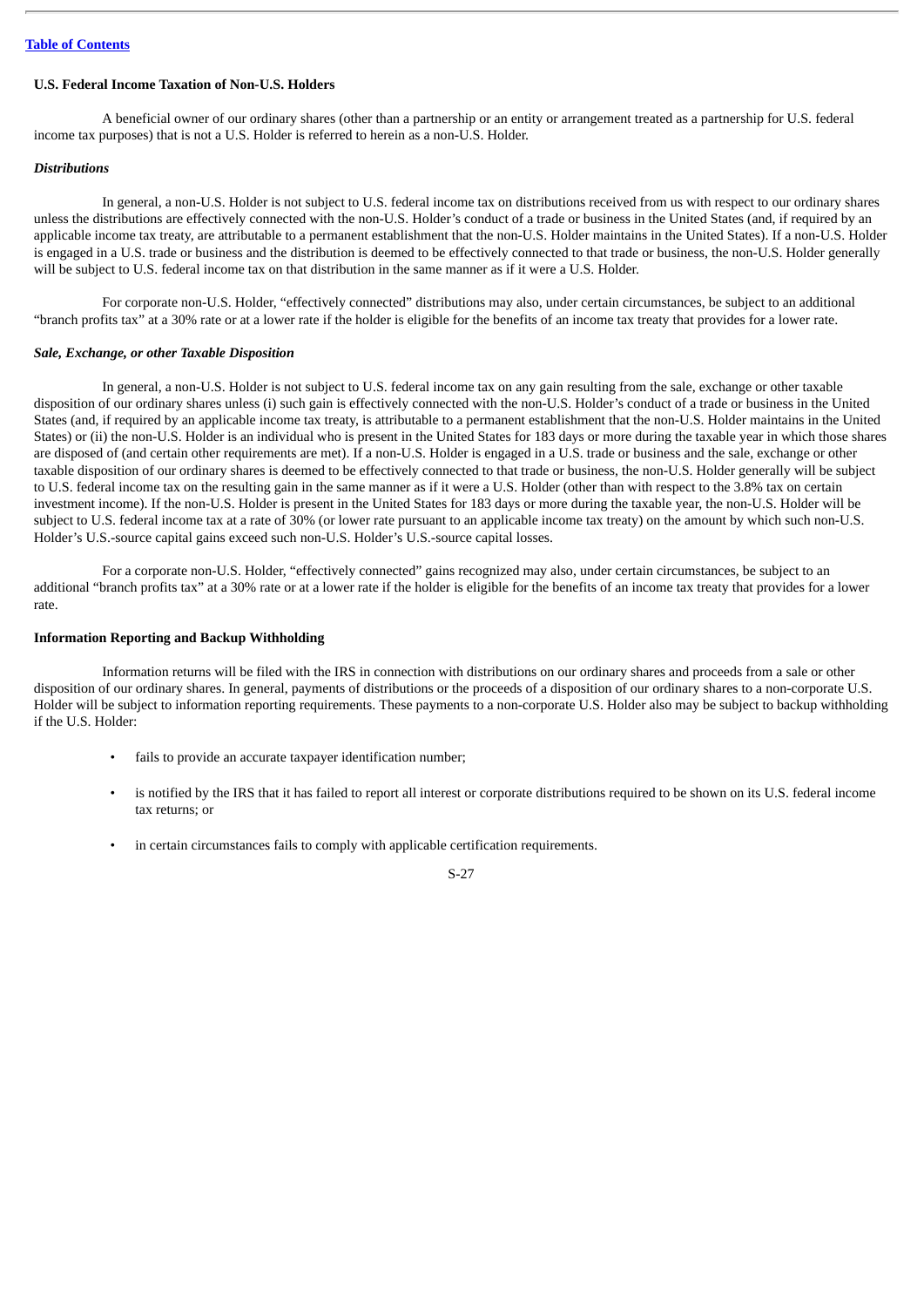Non-U.S. Holders may be required to establish their exemption from information reporting and backup withholding on payments made to them within the United States by certifying their status on an IRS Form W-8BEN, W-8ECI or W-8IMY, as applicable.

Backup withholding is not an additional tax. Rather, a holder generally may obtain a credit for any amount withheld against its liability for U.S. federal income tax (and obtain a refund of any amounts withheld in excess of such liability) by timely filing a U.S. federal income tax return with the IRS.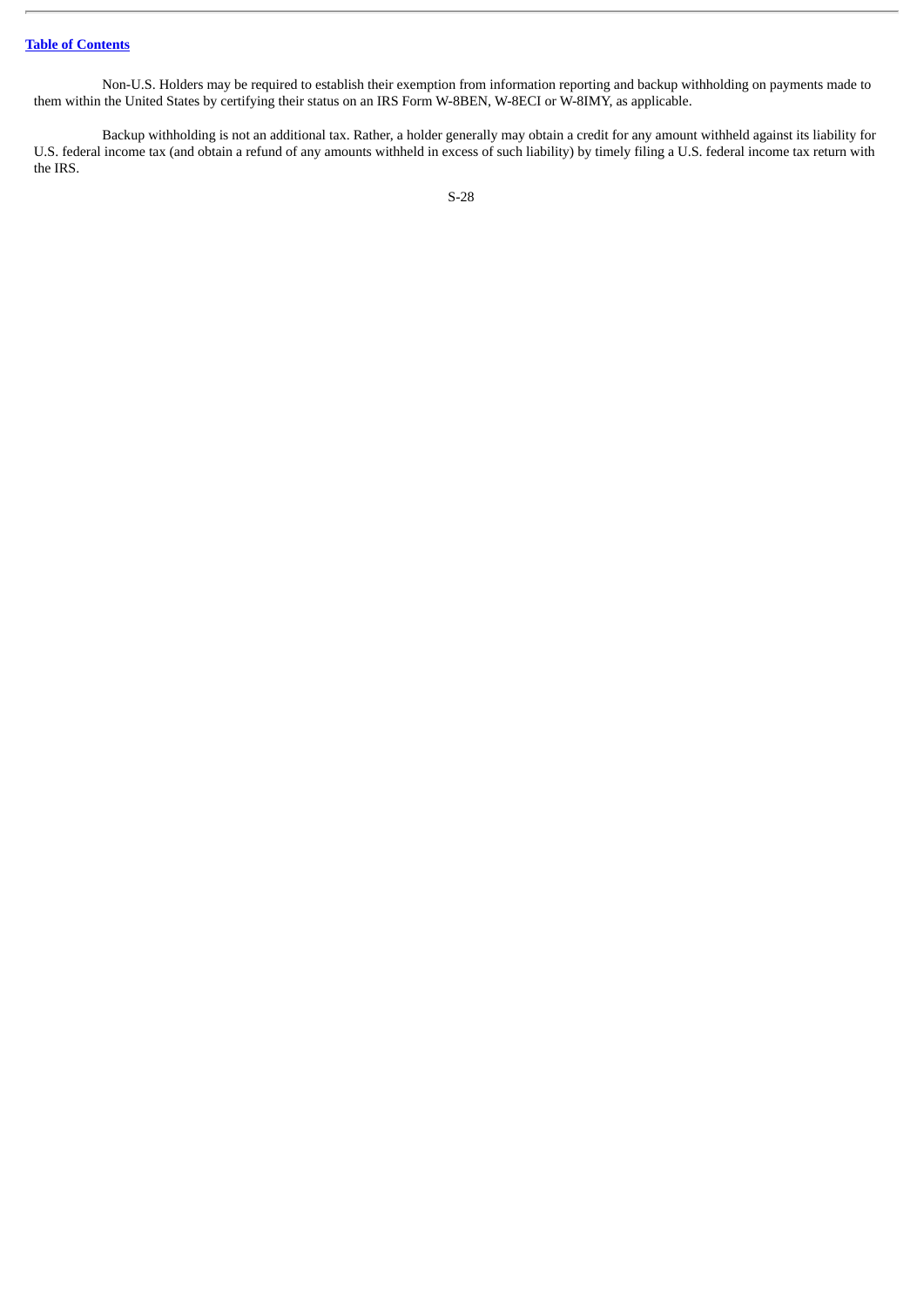#### **MATERIAL SINGAPORE TAX CONSIDERATIONS**

<span id="page-34-0"></span>The statements made herein regarding Singapore taxation are general in nature and based on certain aspects of the current tax laws of Singapore and administrative quidelines and circulars issued by the Inland Revenue Authority of Singapore ("IRAS") in force as at the date of this prospectus supplement and are subject to any changes in such laws, administrative quidelines or circulars, or in the interpretation of these laws, administrative quidelines or circulars, occurring after such date, which changes could be made on a retrospective basis. These laws, administrative guidelines and circulars are also subject to various interpretations and the relevant tax authorities or the courts could later disaaree with the explanations or conclusions set out below. Neither these statements nor any other statements in this prospectus supplement are intended or are to be regarded as advice on the tax position of any holder of our ordinary shares or of any person acquiring, selling or otherwise dealing with our ordinary shares or on any tax implications arising from the acquisition, sale or other dealings in respect of our ordinary shares. The statements made herein do not purport to be a comprehensive or exhaustive description of all the tax considerations that may be relevant to a decision to subscribe for, purchase, own or dispose of our ordinary shares and do not purport to deal with the tax consequences applicable to all categories of investors, some of which (such as dealers in securities or financial institutions in Singapore which have been granted the relevant Financial Sector Incentive(s) may be subject to special rules or tax rates. The statements made herein are also on the assumption that we are tax resident in Singapore.

Prospective holders of our ordinary shares are advised to consult their own professional tax advisers as to the Singapore or other tax consequences of the acquisition, ownership or disposition of our ordinary shares, including, in particular, the effect of any foreign, state or local tax laws to which they are subject. It is emphasized that neither we nor the underwriters and any other persons involved in the issuance and sale of our ordinary shares accept responsibility for any tax effects or liabilities resulting from the subscription for, purchase, holding or disposal of our ordinary *shares.*

#### **General**

#### *Individual Taxpayers*

An individual is tax resident in Singapore in a year of assessment if in the preceding year he or she was physically present in Singapore or exercised an employment in Singapore (other than as a director of a company) for 183 days or more, or if he or she resides in Singapore.

Individual taxpayers who are Singapore tax residents are subject to Singapore income tax on income accruing in or derived from Singapore. All foreign-sourced income received in Singapore on or after 1 January 2004 by a Singapore tax resident individual (except for income received through a partnership in Singapore) is exempt from Singapore income tax if the Comptroller of Income Tax in Singapore is satisfied that the tax exemption would be beneficial to the individual.

A Singapore tax resident individual is taxed at progressive rates ranging from 0% to 22%. Non-resident individuals, subject to certain exceptions and conditions, are subject to Singapore income tax on income accruing in or derived from Singapore at the rate of 22%.

#### *Corporate Taxpayers*

A company is regarded as tax resident in Singapore if the control and management of its business is exercised in Singapore.

Corporate taxpayers who are Singapore tax residents are subject to Singapore income tax on income accruing in or derived from Singapore and, subject to certain exceptions, on foreign-sourced income received or deemed to be received in Singapore.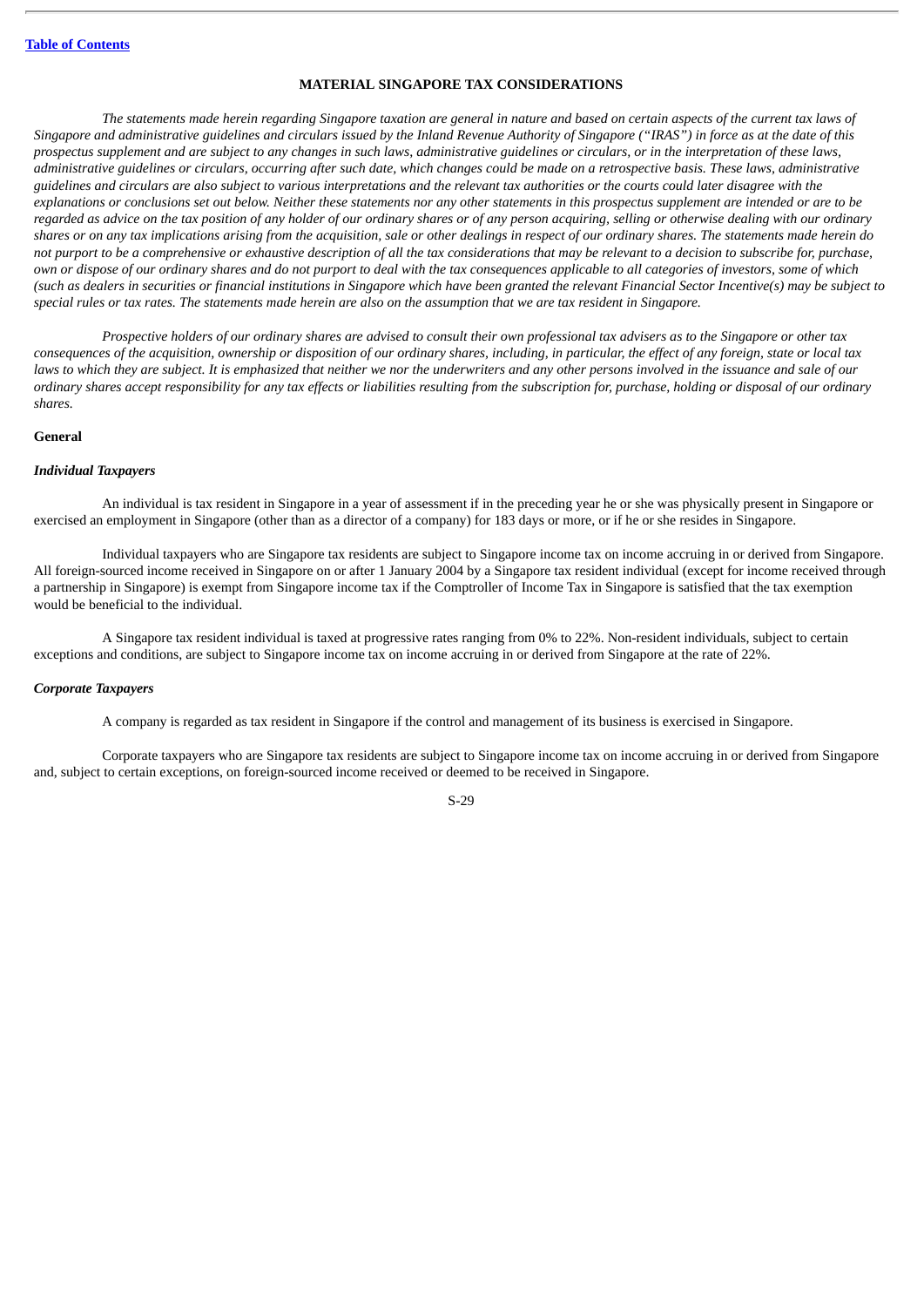However, foreign-sourced income in the form of dividends, branch profits and service income received or deemed to be received in Singapore by Singapore tax resident companies on or after June 1, 2003 is exempt from tax if certain prescribed conditions are met, including the following:

- (a) such income is subject to tax of a similar character to income tax under the law of the jurisdiction from which such income is received; and
- (b) at the time the income is received in Singapore, the highest rate of tax of a similar character to income tax (by whatever name called) levied under the law of the territory from which the income is received on any gains or profits from any trade or business carried on by any company in that territory at that time is not less than 15%.

Certain concessions and clarifications have also been announced by IRAS with respect to such conditions.

Non-resident corporate taxpayers, with certain exceptions, are subject to Singapore income tax on income accruing in or derived from Singapore, and on foreign-sourced income received or deemed to be received in Singapore.

The corporate tax rate in Singapore is currently 17%. In addition, three-quarters of up to the first S\$10,000 of a company's annual normal chargeable income, and one-half of up to the next S\$190,000, is exempt from corporate tax from the year of assessment ("YA") 2020 onwards. The remaining chargeable income (after the tax exemption) will be fully taxable at the prevailing corporate tax rate.

New companies will also, subject to certain conditions and exceptions, be eligible for tax exemption on three-quarters of up to the first S\$100,000 of a company's annual normal chargeable income, and one-half of up to the next S\$100,000, a year for each of the company's first three YAs from YA 2020 onwards. The remaining chargeable income (after the tax exemption) will be taxed at the applicable corporate tax rate.

In addition, holders of our ordinary shares who are adopting the Financial Reporting Standard ("FRS") 39, FRS 109 or Singapore Financial Reporting Standard (International) 9 ("SFRS(I) 9") (as the case may be), may for Singapore income tax purposes be required to recognize gains or losses (not being gains or losses in the nature of capital) on our ordinary shares, irrespective of disposal, in accordance with FRS 39, FRS 109 or SFRS(I) 9 (as the case may be). Please see the section below on "Adoption of FRS 39, FRS 109 or SFRS(I) 9 for Singapore Income Tax Purposes".

#### **Adoption of FRS 39, FRS 109 or SFRS(I) 9 for Singapore Income Tax Purposes**

Section 34A of the ITA provides for the tax treatment for financial instruments in accordance with FRS 39 (subject to certain exceptions and "opt-out" provisions) to taxpayers who are required to comply with FRS 39 for financial reporting purposes. The IRAS has also issued a circular entitled "Income Tax Implications Arising from the Adoption of FRS 39—Financial Instruments: Recognition and Measurement."

FRS 109 or SFRS(I) 9 (as the case may be) is mandatorily effective for annual periods beginning on or after 1 January 2018, replacing FRS 39. Section 34AA of the requires taxpayers who comply or who are required to comply with FRS 109 or SFRS(I) 9 (as the case may be) for financial reporting purposes to calculate their profit, loss or expense for Singapore income tax purposes in respect of financial instruments in accordance with FRS 109 or SFRS(I) 9 (as the case may be), subject to certain exceptions. The IRAS has also issued a circular entitled "Income Tax: Income Tax Treatment Arising from Adoption of FRS 109 – Financial Instruments."

Holders of our ordinary shares who may be subject to the tax treatment under Sections 34A or 34AA of the ITA should consult their own accounting and tax advisers regarding the Singapore income tax consequences of their acquisition, holding or disposal of our ordinary shares.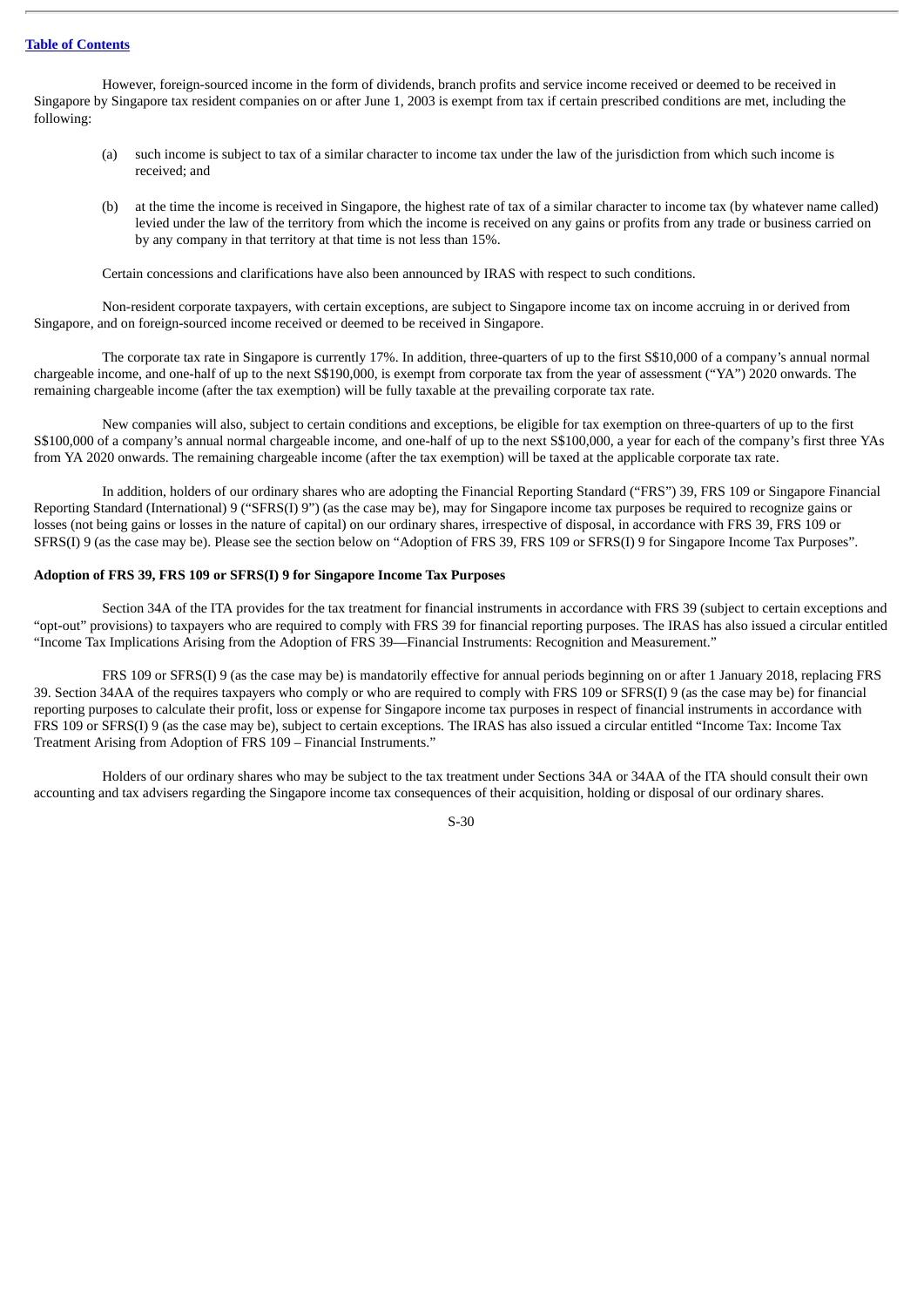## **Dividend Distributions**

Dividends received in respect of our ordinary shares by either a resident or non-resident of Singapore are not subject to Singapore income tax and Singapore withholding tax, on the basis that we are a tax resident in Singapore.

With effect from January 1, 2008, all Singapore-resident companies are under the one-tier corporate tax system. Under this one-tier system, the tax on corporate profits is final and dividends paid by a Singapore-resident company will be tax exempt in the hands of a shareholder, regardless of whether the shareholder is a company or an individual and whether or not the shareholder is a Singapore tax resident.

## **Gains on Disposal of Our Ordinary Shares**

Singapore does not impose tax on capital gains (i.e. gains which are considered to be capital in nature) but imposes tax on income. There are no specific laws or regulations which deal with the characterization of whether a gain is income or capital in nature. Gains arising from the disposal of our ordinary shares may be construed to be of an income nature and subject to Singapore income tax, especially if they arise from activities which the IRAS regards as the carrying on of a trade or business in Singapore.

Holders of our ordinary shares who apply or are required to apply FRS 39, FRS 109 or SFRS(I) 9 for the purposes of Singapore income tax, may be required to recognise gains or losses (not being gains or losses in the nature of capital) in accordance with the provisions of FRS 39, FRS 109 or SFRS(I) 9. See "—Adoption of FRS 39, FRS 109 or SFRS(I) 9 for Singapore Income Tax Purposes" above.

## **Stamp Duty**

There is no stamp duty payable in respect of the issuance and holding of our ordinary shares. Where existing ordinary shares are acquired in Singapore, stamp duty is payable on the instrument of transfer of the shares at the rate of 0.2% of the value of the shares or the consideration, whichever is higher.

The stamp duty is borne by the purchaser unless there is an agreement to the contrary. Where the instrument of transfer is executed outside Singapore or no instrument of transfer is executed, no stamp duty is payable on the acquisition of shares. Stamp duty may be payable if the instrument of transfer is subsequently received in Singapore.

On the basis that any transfer instruments in respect of our ordinary shares traded on Nasdaq are executed outside Singapore through the transfer agent and share registrar in the United States for registration in our branch share register maintained in the United States, no stamp duty would be payable in Singapore on such transfers to the extent that the instruments of transfer (including electronic documents) are not received in Singapore.

#### **Estate Duty**

Singapore has abolished estate duty with respect to all deaths occurring on or after February 15, 2008.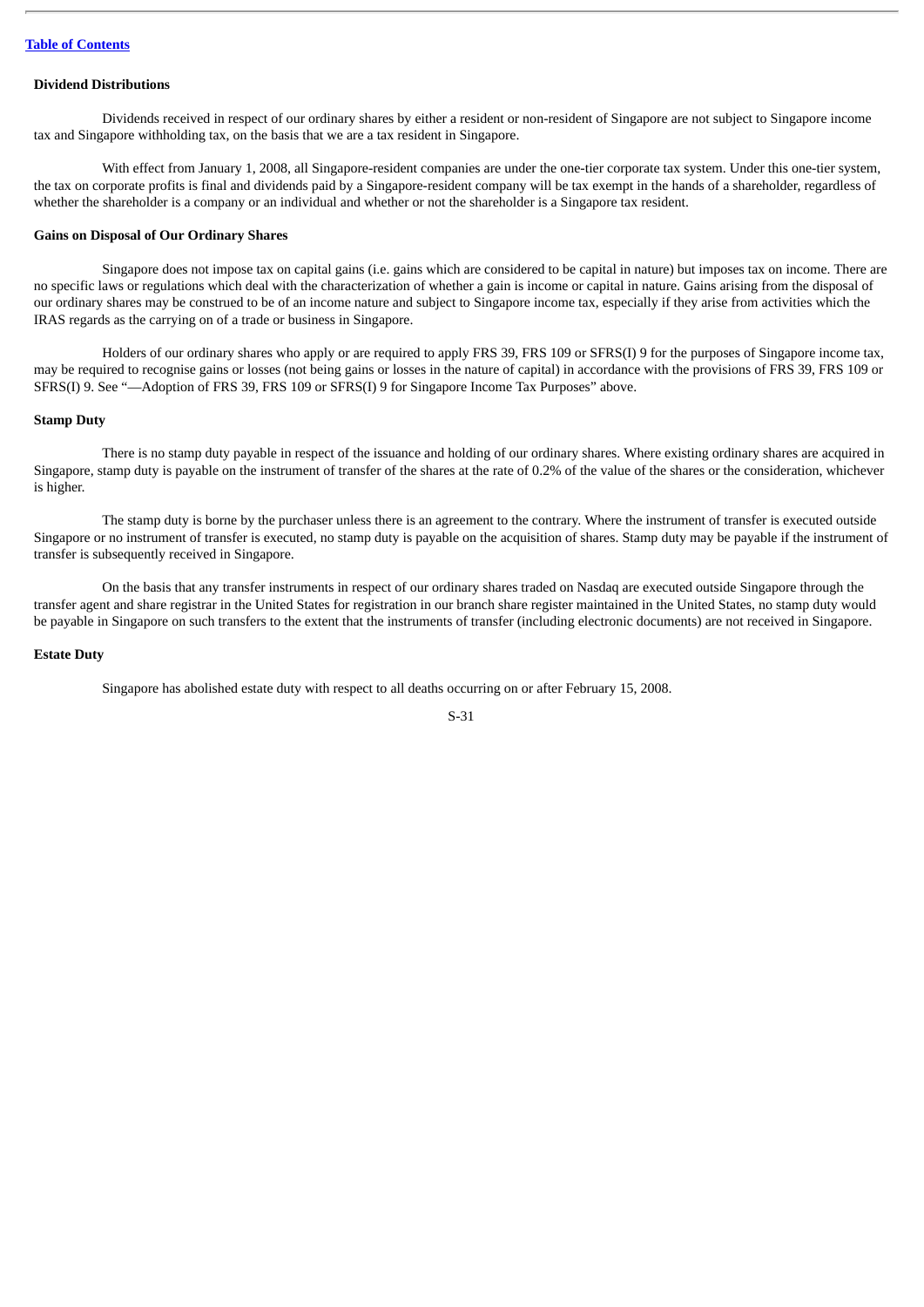## **UNDERWRITING**

Morgan Stanley & Co. LLC and BofA Securities, Inc. are acting as representatives of the underwriters named below. Subject to the terms and conditions set forth in an underwriting agreement among us and the underwriters, the underwriters have agreed to use commercially reasonable efforts to sell 6,944,445 ordinary shares, but not more than 7,986,111 ordinary shares.

| Underwriter              | Number of<br>Ordinary Shares |
|--------------------------|------------------------------|
| Morgan Stanley & Co. LLC | 3,819,445                    |
| BofA Securities, Inc.    | 3,125,000                    |
| Total                    | 6,944,445                    |

Subject to the terms and conditions set forth in the underwriting agreement, the underwriters have agreed, to purchase all of the shares sold under the underwriting agreement if any of these shares are purchased.

We have agreed to indemnify the underwriters against certain liabilities, including liabilities under the Securities Act, or to contribute to payments the underwriters may be required to make in respect of those liabilities.

The underwriters are offering the shares, subject to prior sale, when, as and if issued to and accepted by it, subject to approval of legal matters by their counsel, including the validity of the shares, and other conditions contained in the underwriting agreement, such as the receipt by the underwrites of officer's certificates and legal opinions. The underwriters reserve the right to withdraw, cancel or modify offers to the public and to reject orders in whole or in part.

## **Underwriting Discount**

The underwriters have advised us that the underwriters propose initially to offer the shares to the public at the public offering price set forth on the cover page of this prospectus supplement and to dealers at that price less a concession not in excess of \$0.567 per share. After the initial offering, the public offering price, concession or any other term of the offering may be changed.

The following table shows the public offering price, underwriting discount and commissions and proceeds before expenses to us. The information assumes either no exercise or full exercise by the underwriters of their option to purchase additional shares.

|                                       | Per Share | <b>Without Option</b> | <b>With Option</b> |
|---------------------------------------|-----------|-----------------------|--------------------|
| Public offering price                 | \$18,000  | \$125,000,010         | \$143,749,998      |
| Underwriting discount and commissions | \$0.945   | 6.562.501             | 7.546.875          |
| Proceeds, before expenses, to us      | \$17.055  | \$118,437,509         | \$136,203,123      |

The expenses of the offering, not including the underwriting discount and commissions, are estimated at \$1.3 million and are payable by us. We have also agreed to reimburse the underwriters for certain of their expenses in an amount of up to \$15,000. The underwriters have also agreed to reimburse us for certain of our expenses in connection with this offering.

#### **Option to Purchase Additional Shares**

We have granted an option to the underwriters, exercisable for 30 days after the date of this prospectus supplement, to purchase up to 1,041,666 additional shares at the public offering price, less the underwriting discount. If the underwriters exercise this option, each underwriter will be obligated, subject to conditions contained in the underwriting agreement, to purchase a number of additional shares proportionate to the underwriter's initial amount reflected in the above table.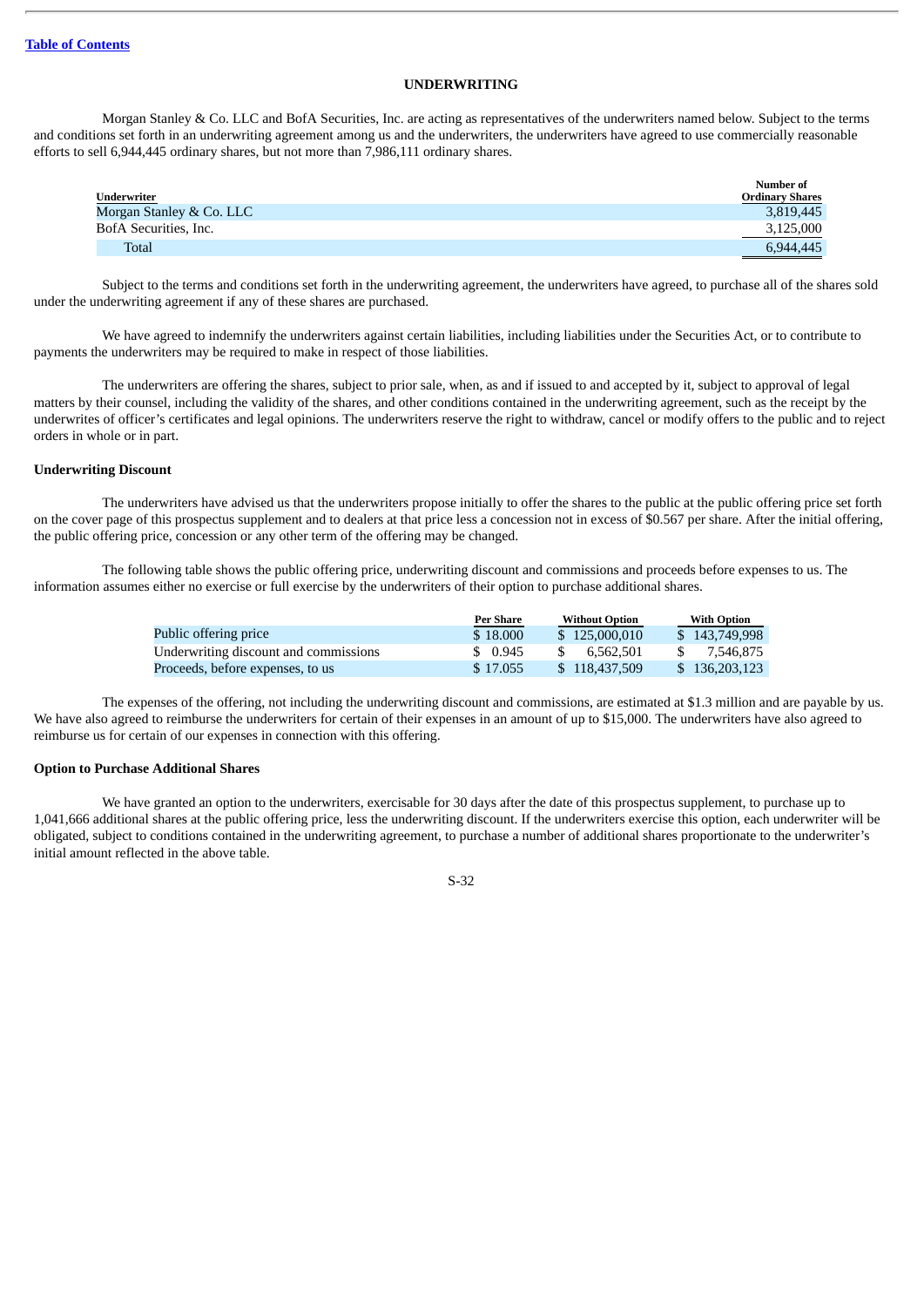## **The Nasdaq Global Select Market Listing**

Our ordinary shares are listed on Nasdaq under the symbol "MAXN."

## **Price Stabilization, Short Positions and Penalty Bids**

Until the distribution of the ordinary shares is completed, SEC rules may limit underwriters and selling group members from bidding for and purchasing our ordinary shares. However, the representatives may engage in transactions that stabilize the price of the ordinary shares, such as bids or purchases to peg, fix or maintain that price.

In connection with this offering, the underwriters may purchase and sell our ordinary shares in the open market. These transactions may include short sales, purchases on the open market to cover positions created by short sales and stabilizing transactions. Short sales involve the sale by the underwriter of a greater number of ordinary shares than they are required to purchase in this offering. Stabilizing transactions consist of various bids for or purchases of the ordinary shares made by the underwriter in the open market prior to the completion of this offering.

Similar to other purchase transactions, the underwriters' purchases to cover the syndicate short sales may have the effect of raising or maintaining the market price of our ordinary shares or preventing or retarding a decline in the market price of our ordinary shares. As a result, the price of our ordinary shares may be higher than the price that might otherwise exist in the open market. The underwriters may conduct these transactions on Nasdaq, in the over-the-counter market or otherwise.

Neither we nor the underwriters make any representation or prediction as to the direction or magnitude of any effect that the transactions described above may have on the price of our ordinary shares. In addition, neither we nor the underwriters make any representation that the representatives will engage in these transactions or that these transactions, once commenced, will not be discontinued without notice.

## **No Sales of Similar Securities**

We have agreed that, with limited exceptions, for a period of 45 days after the date of this prospectus supplement, we will not, without the prior written consent of Morgan Stanley & Co. LLC and BofA Securities, Inc., directly or indirectly, (i) offer, pledge, sell, contract to sell, sell any option or contract to purchase, purchase any option or contract to sell, grant any option, right or warrant to purchase or otherwise transfer or dispose of any our ordinary shares or any securities convertible into or exercisable or exchangeable for ordinary shares or file or confidentially submit any registration statement or prospectus under the Securities Act with respect to any of the foregoing or (ii) enter into any swap or any other agreement or any transaction that transfers, in whole or in part, directly or indirectly, the economic consequence of ownership of our ordinary shares, whether any such swap or transaction described in clause (i) or (ii) above is to be settled by delivery of our ordinary shares or such other securities, in cash or otherwise.

Our directors and executive officers and certain shareholders have entered into lock-up agreements with the initial purchasers prior to the commencement of this prospectus supplement to which each of these persons, with limited exceptions, for a period of 45 days after the date of this prospectus supplement, may not, without the prior written consent of Morgan Stanley & Co. LLC and BofA Securities, Inc., as representatives on behalf of the underwriters, directly or indirectly, (i) offer, pledge, sell, contract to sell, sell any option or contract to purchase, purchase any option or contract to sell, grant any option, right or warrant for the sale of, or otherwise dispose of or transfer any shares of our ordinary shares or any securities convertible into or exchangeable or exercisable for our ordinary shares with respect to which such directors and executive officers owns or hereafter acquires or with respect to which such director has or hereafter acquires the power of disposition, or (ii) enter into any swap or other agreement or any transaction that transfers, in whole or in part, directly or indirectly, the economic consequences of ownership of our ordinary shares or such other securities, whether any such swap or transaction described is to be settled by delivery of our ordinary shares or such other securities, in cash or otherwise.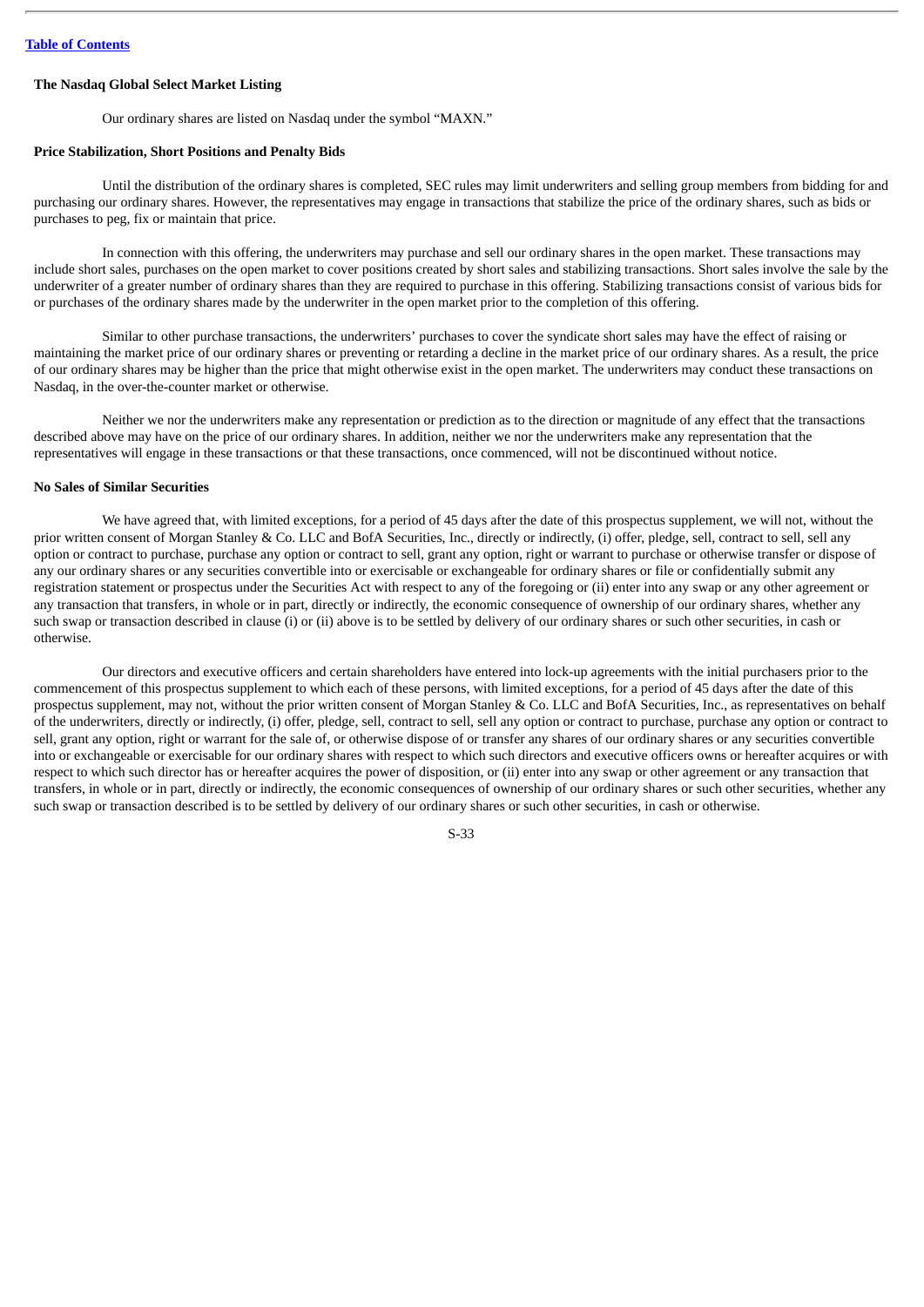Notwithstanding the foregoing, the lock-up agreements with our directors and executive officers will not prohibit forfeitures to satisfy tax withholding and remittance obligations of such directors and officers in connection with the exercise or vesting of equity awards granted pursuant to our equity incentive plans described herein. The lock-up agreements with our directors and executive officers are also subject to customary exceptions with respect to transfers and other dispositions of shares as gifts, pursuant to domestic relations or court orders and in connection with specified trust arrangements, in each case subject to specified conditions.

Morgan Stanley & Co. LLC and BofA Securities, Inc., in their sole discretion, may release our ordinary shares subject to the lock-up agreements described above in whole or in part at any time.

#### **Electronic Distribution**

In connection with this offering, certain of the underwriters or securities dealers may distribute prospectuses by electronic means, such as e-mail.

## **Other Relationships**

The underwriters and their respective affiliates are full service financial institutions engaged in various activities, which may include sales and trading, commercial and investment banking, advisory, investment management, investment research, principal investment, hedging, market making, brokerage and other financial and non-financial activities and services. The underwriters and their respective affiliates have engaged in, and may in the future engage in, investment banking and other commercial dealings in the ordinary course of business with us or our affiliates. They have received, or may in the future receive, customary fees and commissions for these transactions.

In addition, in the ordinary course of their business activities, the underwriters and their affiliates may make or hold a broad array of investments and actively trade debt and equity securities (or related derivative securities) and financial instruments (including bank loans) for their own account and for the accounts of their customers. Such investments and securities activities may involve securities and/or instruments of ours or our affiliates. The underwriters and their affiliates may also make investment recommendations and/or publish or express independent research views in respect of such securities or financial instruments and may hold, or recommend to clients that they acquire, long and/or short positions in such securities and instruments.

## **Notice to Prospective Investors in the European Economic Area**

In relation to each Member State of the European Economic Area (each a "Relevant State"), no ordinary shares have been offered or will be offered pursuant to this offering to the public in that Relevant State prior to the publication of a prospectus in relation to the ordinary shares which has been approved by the competent authority in that Relevant State or, where appropriate, approved in another Relevant State and notified to the competent authority in that Relevant State, all in accordance with the Prospectus Regulation), except that offers of ordinary shares may be made to the public in that Relevant State at any time under the following exemptions under the Prospectus Regulation:

- (a) to any legal entity which is a qualified investor as defined under the Prospectus Regulation;
- (b) to fewer than 150 natural or legal persons (other than qualified investors as defined under the Prospectus Regulation), subject to obtaining the prior consent of the representatives for any such offer; or
- (c) in any other circumstances falling within Article 1(4) of the Prospectus Regulation, provided that no such offer of the ordinary shares shall require the underwriter to publish a prospectus pursuant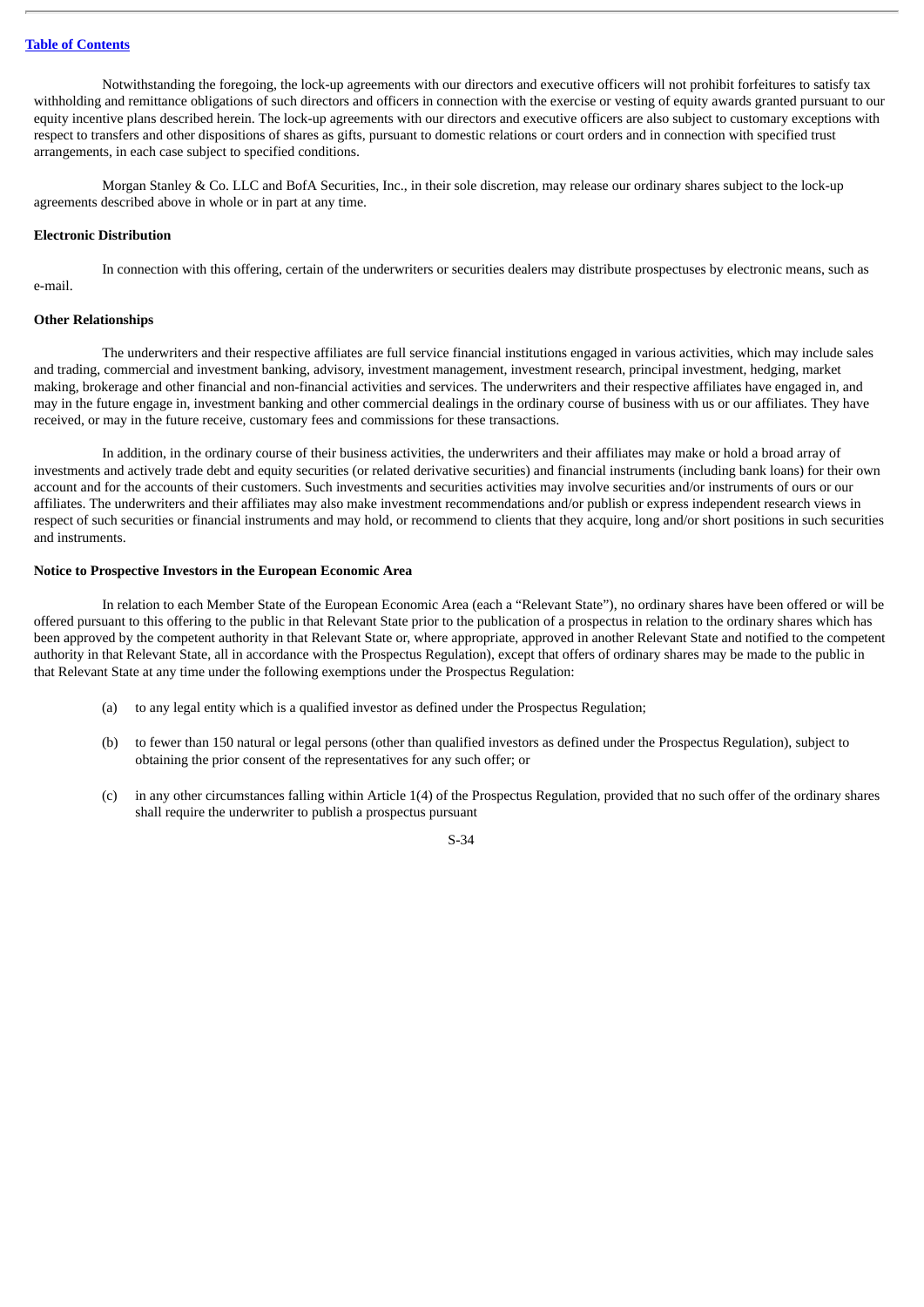to Article 3 of the Prospectus Regulation or supplement a prospectus pursuant to Article 23 of the Prospectus Regulation.

Each person in a Relevant State who initially acquires any ordinary shares or to whom any offer is made will be deemed to have represented, acknowledged and agreed to and with us and the underwriter that it is a qualified investor within the meaning of the Prospectus Regulation.

In the case of any ordinary shares being offered to a financial intermediary as that term is used in Article 5(1) of the Prospectus Regulation, each such financial intermediary will be deemed to have represented, acknowledged and agreed that the ordinary shares acquired by it in the offer have not been acquired on a non-discretionary basis on behalf of, nor have they been acquired with a view to their offer or resale to, persons in circumstances which may give rise to an offer to the public other than their offer or resale in a Relevant State to qualified investors, in circumstances in which the prior consent of Morgan Stanley & Co. LLC and BofA Securities, Inc. has been obtained to each such proposed offer or resale.

We, Morgan Stanley & Co. LLC, BofA Securities, Inc. and their affiliates will rely upon the truth and accuracy of the foregoing representations, acknowledgements and agreements.

For the purposes of this provision, the expression an "offer to the public" in relation to any ordinary shares in any Relevant State means the communication in any form and by any means of sufficient information on the terms of the offer and any ordinary shares to be offered so as to enable an investor to decide to purchase or subscribe for any ordinary shares, and the expression "Prospectus Regulation" means Regulation (EU) 2017/1129.

The above selling restriction is in addition to any other selling restrictions set out below.

In connection with this offering, Morgan Stanley & Co. LLC and BofA Securities, Inc. are not acting for anyone other than us and will not be responsible to anyone other than us for providing the protections afforded to their clients nor for providing advice in relation to this offering.

## **Notice to Prospective Investors in the United Kingdom**

This document is for distribution only to persons who are qualified investors (as defined in the Prospectus Regulation) and (i) have professional experience in matters relating to investments and who qualify as investment professionals within the meaning of Article 19(5) of the Financial Services and Markets Act 2000 (Financial Promotion) Order 2005 (as amended, the "Financial Promotion Order"), (ii) are persons falling within Article 49(2)(a) to (d) ("high net worth companies, unincorporated associations etc.") of the Financial Promotion Order, (iii) are outside the United Kingdom, or (iv) are persons to whom an invitation or inducement to engage in investment activity (within the meaning of Section 21 of the FSMA) in connection with the issue or sale of the ordinary shares may otherwise lawfully be communicated or caused to be communicated (all such persons together being referred to as "relevant persons"). This document is directed only at relevant persons and must not be acted on or relied on by persons who are not relevant persons. Any investment or investment activity to which this document relates is available only to relevant persons and will be engaged in only with relevant persons.

Each of Morgan Stanley & Co. LLC and BofA Securities, Inc. have represented and agreed that:

(a) it has only communicated or caused to be communicated and will only communicate or cause to be communicated an invitation or inducement to engage in investment activity (within the meaning of Section 21 of the Financial Services and Markets Act 2000, or the FSMA) received by it in connection with the issue or sale of the ordinary shares in circumstances in which Section 21(1) of the FSMA does not apply to us; and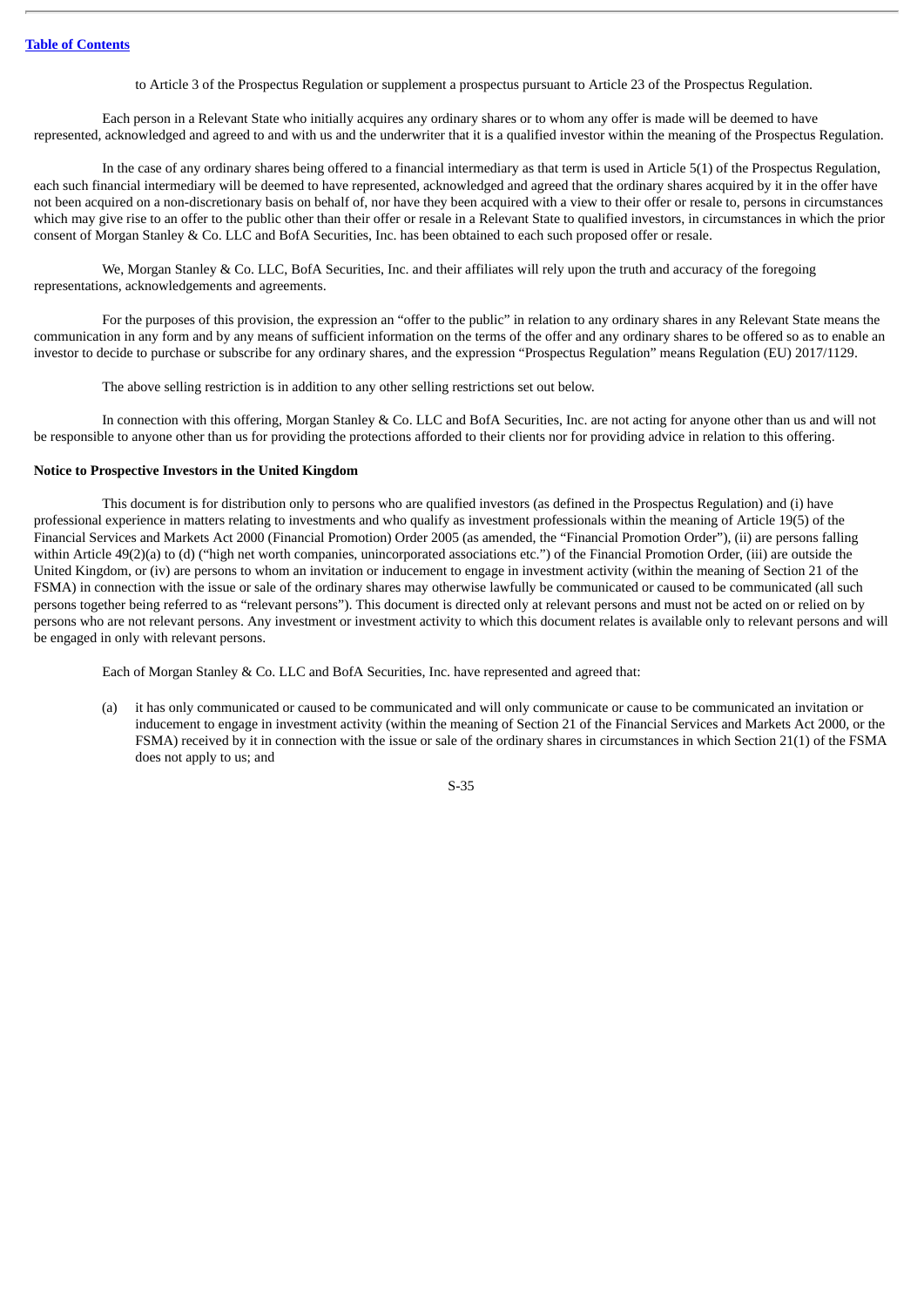(b) it has complied and will comply with all applicable provisions of the FSMA with respect to anything done by it in relation to the ordinary shares in, from or otherwise involving the United Kingdom.

## **Notice to Prospective Investors in Switzerland**

The ordinary shares may not be publicly offered in Switzerland and will not be listed on the SIX Swiss Exchange ("SIX") or on any other stock exchange or regulated trading facility in Switzerland. This document has been prepared without regard to the disclosure standards for issuance prospectuses under art. 652a or art. 1156 of the Swiss Code of Obligations or the disclosure standards for listing prospectuses under art. 27 ff. of the SIX Listing Rules or the listing rules of any other stock exchange or regulated trading facility in Switzerland. Neither this document nor any other offering or marketing material relating to the ordinary shares or this offering may be publicly distributed or otherwise made publicly available in Switzerland.

Neither this document nor any other offering or marketing material relating to this offering, us, the ordinary shares have been or will be filed with or approved by any Swiss regulatory authority. In particular, this document will not be filed with, and the offer of ordinary shares will not be supervised by, the Swiss Financial Market Supervisory Authority FINMA, and the offer of ordinary shares has not been and will not be authorized under the Swiss Federal Act on Collective Investment Schemes ("CISA"). The investor protection afforded to acquirers of interests in collective investment schemes under the CISA does not extend to acquirers of ordinary shares.

#### **Notice to Prospective Investors in the Dubai International Financial Centre**

This prospectus supplement relates to an Exempt Offer in accordance with the Markets Rules of the Dubai Financial Services Authority ("DFSA"). This prospectus supplement is intended for distribution only to persons of a type specified in the Markets Rules of the DFSA. It must not be delivered to, or relied on by, any other person. The DFSA has no responsibility for reviewing or verifying any documents in connection with Exempt Offers. The DFSA has not approved this prospectus supplement nor taken steps to verify the information set forth herein and has no responsibility for the prospectus supplement. The ordinary shares to which this prospectus supplement relates may be illiquid and/or subject to restrictions on their resale. Prospective purchasers of the ordinary shares offered should conduct their own due diligence on the ordinary shares. If you do not understand the contents of this prospectus supplement you should consult an authorized financial advisor.

## **Notice to Prospective Investors in Australia**

No placement document, prospectus, product disclosure statement or other disclosure document has been lodged with the Australian Securities and Investments Commission in relation to this offering. This prospectus does not constitute a prospectus, product disclosure statement or other disclosure document under the Corporations Act 2001 (the "Corporations Act"), and does not purport to include the information required for a prospectus, product disclosure statement or other disclosure document under the Corporations Act.

Any offer in Australia of the ordinary shares may only be made to persons (the "Exempt Investors") who are "sophisticated investors" (within the meaning of section 708(8) of the Corporations Act), "professional investors" (within the meaning of section 708(11) of the Corporations Act) or otherwise pursuant to one or more exemptions contained in section 708 of the Corporations Act so that it is lawful to offer the ordinary shares without disclosure to investors under Chapter 6D of the Corporations Act.

The ordinary shares applied for by Exempt Investors in Australia must not be offered for sale in Australia in the period of 12 months after the date of allotment under this offering, except in circumstances where disclosure to investors under Chapter 6D of the Corporations Act would not be required pursuant to an exemption under section 708 of the Corporations Act or otherwise or where the offer is pursuant to a disclosure document which complies with Chapter 6D of the Corporations Act. Any person acquiring ordinary shares must observe such Australian on-sale restrictions.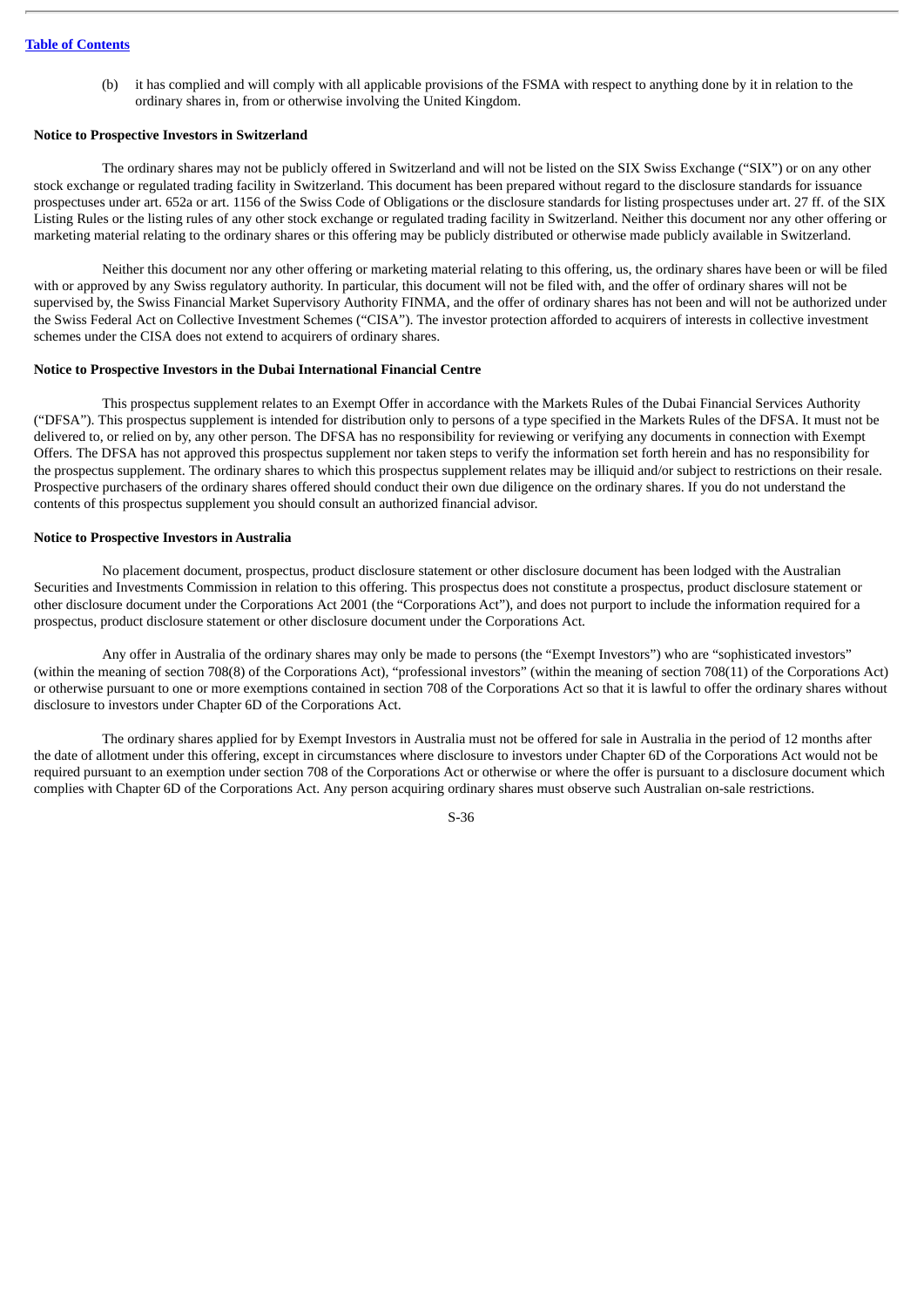This prospectus contains general information only and does not take account of the investment objectives, financial situation or particular needs of any particular person. It does not contain any securities recommendations or financial product advice. Before making an investment decision, investors need to consider whether the information in this prospectus is appropriate to their needs, objectives and circumstances, and, if necessary, seek expert advice on those matters.

#### **Notice to Prospective Investors in Hong Kong**

The ordinary shares have not been offered or sold and will not be offered or sold in Hong Kong, by means of any document, other than (a) to "professional investors" as defined in the Securities and Futures Ordinance (Cap. 571 of the laws of Hong Kong) (the "SFO") and any rules made thereunder; or (b) in other circumstances which do not result in the document being a "prospectus" as defined in the Companies (Winding Up and Miscellaneous Provisions) Ordinance (Cap. 32 of the laws of Hong Kong) (the "CWUMPO") or which do not constitute an offer or invitation to the public for the purpose of the CWUMPO and the SFO. No person shall issue, or possess for the purposes of issue, in each case whether in Hong Kong or elsewhere, which is directed at, or the contents of which are likely to be accessed or read by, the public of Hong Kong (except if permitted to do so under the laws of Hong Kong) other than with respect to ordinary shares which are or are intended to be disposed of only to persons outside Hong Kong or only to "professional investors" as defined in the SFO and any rules made thereunder.

The contents of this document have not been reviewed, authorized or approved by any Hong Kong regulatory authority, including the Securities and Future Commission and the Companies Registry of Hong Kong and neither has it been nor will it be registered with the Registrar of Companies in Hong Kong. You are advised to exercise caution in relation to this offering. If you are in doubt about any contents of this document, you should obtain independent professional advice.

Each person acquiring the ordinary shares will be required, and is deemed by the acquisition of the ordinary shares, to confirm that such person is aware of the restriction on offers of the ordinary shares described in this document, that such person is not acquiring, and has not been offered any securities in circumstances that contravene any such restrictions, and that such person has complied with all relevant laws, rules and regulations applicable to it/him/her and the jurisdiction(s) where such person or its/his/her assets are located.

This document and the information therein are strictly confidential to the person to whom it is addressed and must not be distributed, published, reproduced or disclosed (in whole or in part) by recipient to any other person or used for any purpose in Hong Kong. The ordinary shares shall not be offered for subscription to members of the public in Hong Kong.

#### **Notice to Prospective Investors in Japan**

The ordinary shares have not been and will not be registered under the Financial Instruments and Exchange Act of Japan (Act No. 25 of 1948, as amended) or the FIEA, and, accordingly, will not be offered or sold, directly or indirectly, in Japan, or for the benefit of any Japanese Person or to others for re-offering or resale, directly or indirectly, in Japan or to, or for the benefit of, any Japanese Person, except pursuant to an exemption from the registration requirements of, and otherwise in compliance with, the FIEA and any other applicable laws, regulations and ministerial guidelines promulgated by relevant Japanese governmental or regulatory authorities in effect at the relevant time. For the purposes of this paragraph, "Japanese Person" shall mean any person resident in Japan, including any corporation or other entity organized under the laws of Japan.

## **Notice to Prospective Investors in Singapore**

Neither this prospectus supplement nor the accompanying prospectus has been registered as a prospectus with the Monetary Authority of Singapore. Accordingly, the ordinary shares were not offered or sold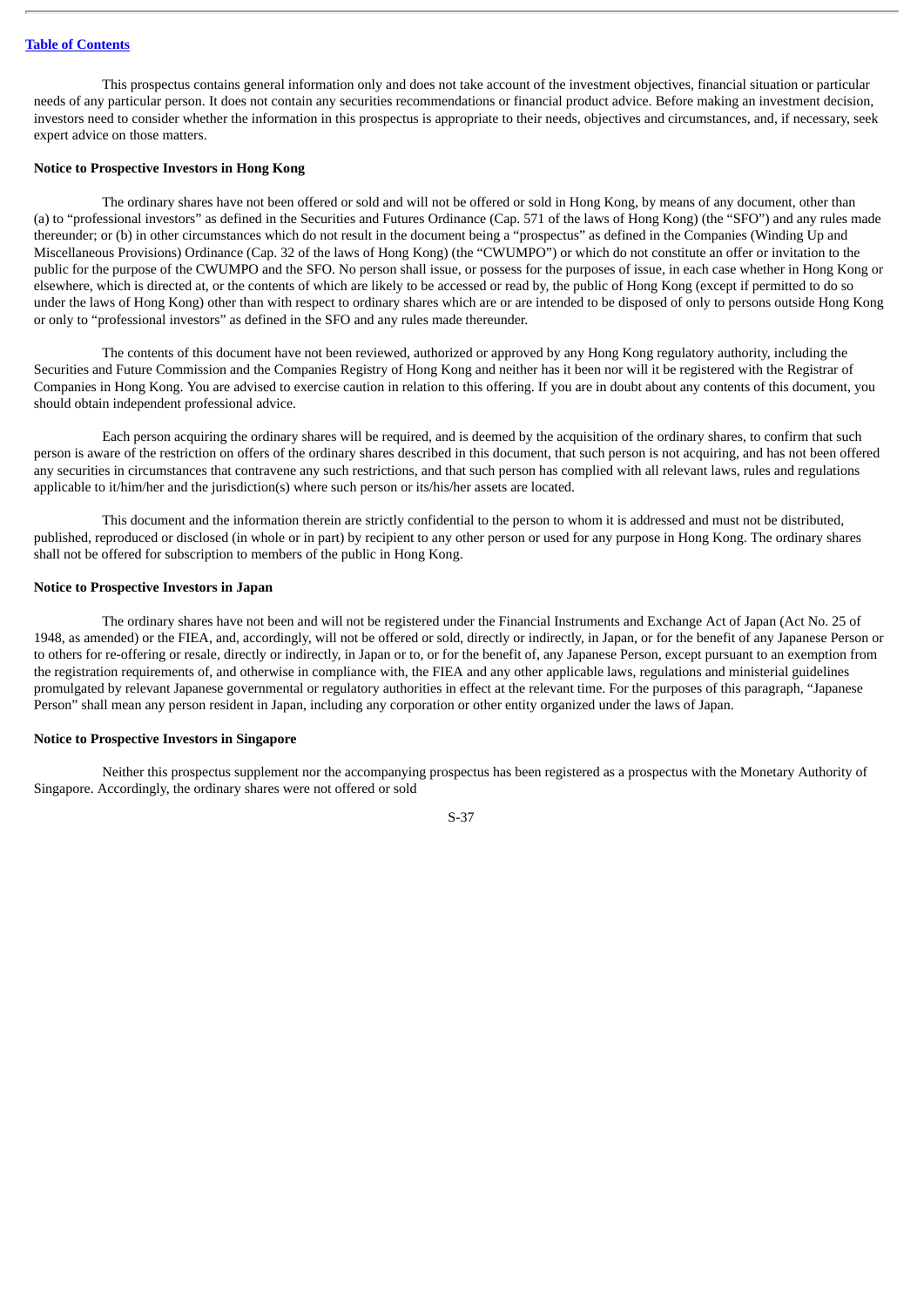or caused to be made the subject of an invitation for subscription or purchase and may not be offered or sold or caused to be made the subject of an invitation for subscription or purchase, and this prospectus supplement, the accompanying prospectus or any other document or material in connection with the offer or sale, or invitation for subscription or purchase, of the ordinary shares, has not been circulated or distributed, nor may it be circulated or distributed, whether directly or indirectly, to any person in Singapore other than (i) to an institutional investor (as defined in Section 4A of the SFA) pursuant to Section 274 of the SFA, (ii) to a relevant person (as defined in Section 275(2) of the SFA) pursuant to Section 275(1) of the SFA, or any person pursuant to Section 275(1A) of the SFA, and in accordance with the conditions specified in Section 275 of the SFA, or (iii) otherwise pursuant to, and in accordance with the conditions of, any other applicable provision of the SFA.

Where the ordinary shares are subscribed or purchased under Section 275 of the SFA by a relevant person which is:

- (a) a corporation (which is not an accredited investor (as defined in Section 4A of the SFA)) the sole business of which is to hold investments and the entire share capital of which is owned by one or more individuals, each of whom is an accredited investor; or
- (b) a trust (where the trustee is not an accredited investor) whose sole purpose is to hold investments and each beneficiary of the trust is an individual who is an accredited investor,

securities or securities-based derivative contracts (each term as defined in Section 2(1) of the SFA) of that corporation or the beneficiaries' rights and interest (howsoever described) in that trust shall not be transferred within six months after that corporation or that trust has acquired the ordinary shares pursuant to an offer made under Section 275 of the SFA except:

- (a) to an institutional investor or to a relevant person, or to any person arising from an offer referred to in Section 275(1A) or Section 276(4)(i)(B) of the SFA;
- (b) where no consideration is or will be given for the transfer;
- (c) where the transfer is by operation of law;
- (d) as specified in Section 276(7) of the SFA; or
- (e) as specified in Regulation 37A of the Securities and Futures (Offers of Investments) Securities and Securities-based Derivatives Contracts Regulations 2018.

#### *Notification under Section 309B of the SFA*

Solely in connection with our obligations under Section 309B of the SFA and the Securities and Futures (Capital Markets Products) Regulations 2018 of Singapore (the "CMP Regulations 2018"), we have determined and hereby notify all relevant persons (as defined in Section 309A(1) of the SFA) of the classification of the ordinary shares as "prescribed capital markets products" (as defined in the CMP Regulations 2018) and Excluded Investment Products (as defined in Monetary Authority of Singapore ("MAS") Notice SFA 04-N12: Notice on the Sale of Investment Products and MAS Notice FAA-N16: Notice on Recommendations on Investment Products).

## **Notice to Prospective Investors in Canada**

Any offer or sale of the ordinary shares in Canada will be made only to purchasers purchasing, or deemed to be purchasing, as principal that are (i) "accredited investors", as defined in National Instrument 45-106—*Prospectus Exemptions* or subsection 73.3(1) of the Securities Act (Ontario), as applicable, and are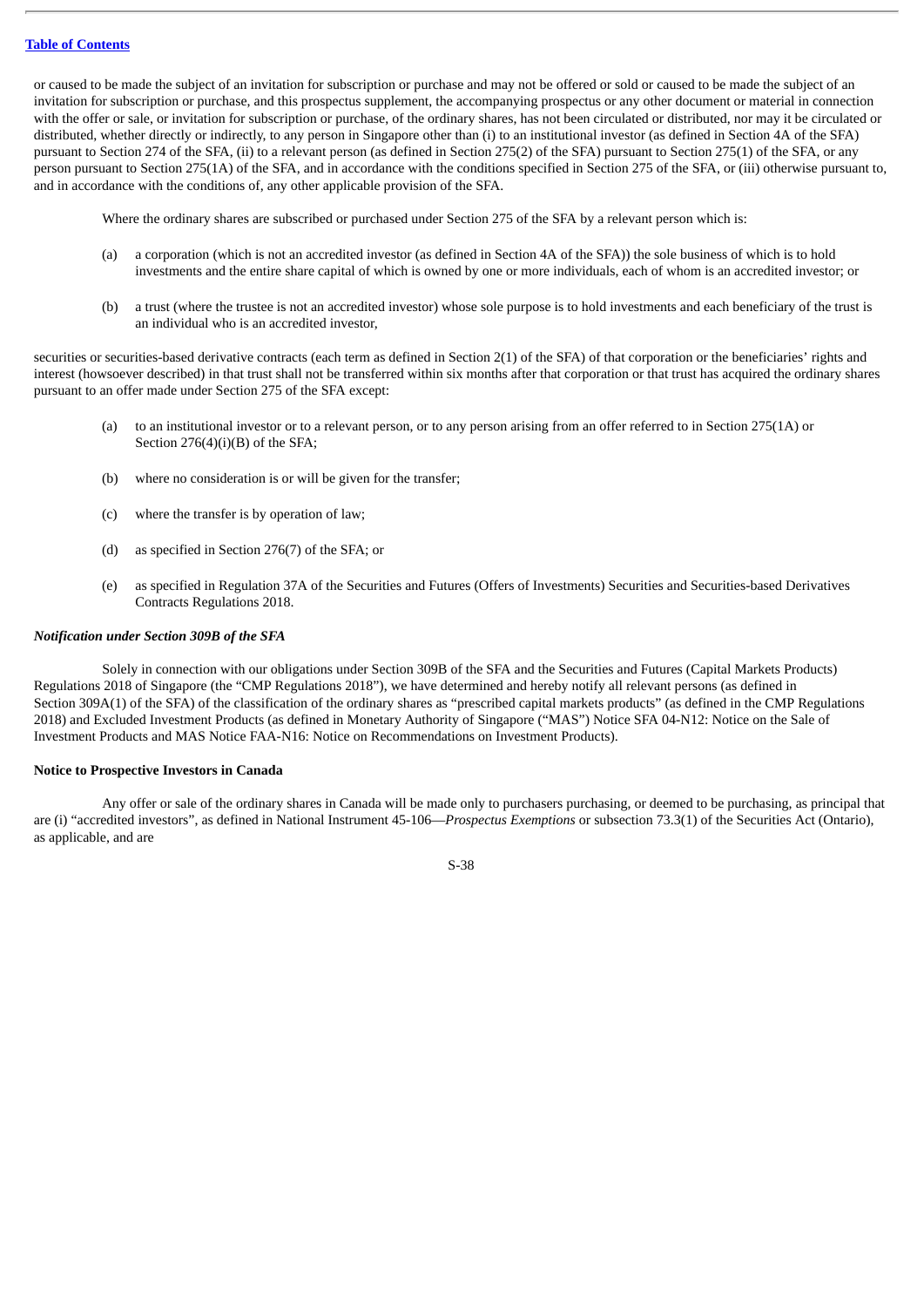(ii) "permitted clients", as defined in National Instrument 31-103—*Registration Requirements, Exemptions and Ongoing Registrant Obligations*. Any resale of the ordinary shares must be made in accordance with an exemption from, or in a transaction not subject to, the prospectus requirements of applicable Canadian securities laws.

Securities legislation in certain provinces or territories of Canada may provide a purchaser with remedies for rescission or damages if this prospectus supplement or the accompanying prospectus (including any amendment thereto) contains a misrepresentation, provided that the remedies for rescission or damages are exercised by the purchaser within the time limit prescribed by the securities legislation of the purchaser's province or territory. The purchaser should refer to any applicable provisions of the securities legislation of the purchaser's province or territory for particulars of these rights or consult with a legal advisor.

Pursuant to section 3A.3 of National Instrument 33-105—*Underwriting Conflicts* ("NI 33-105"), the underwriter is not required to comply with the disclosure requirements of NI 33-105 regarding underwriter conflicts of interest in connection with this offering.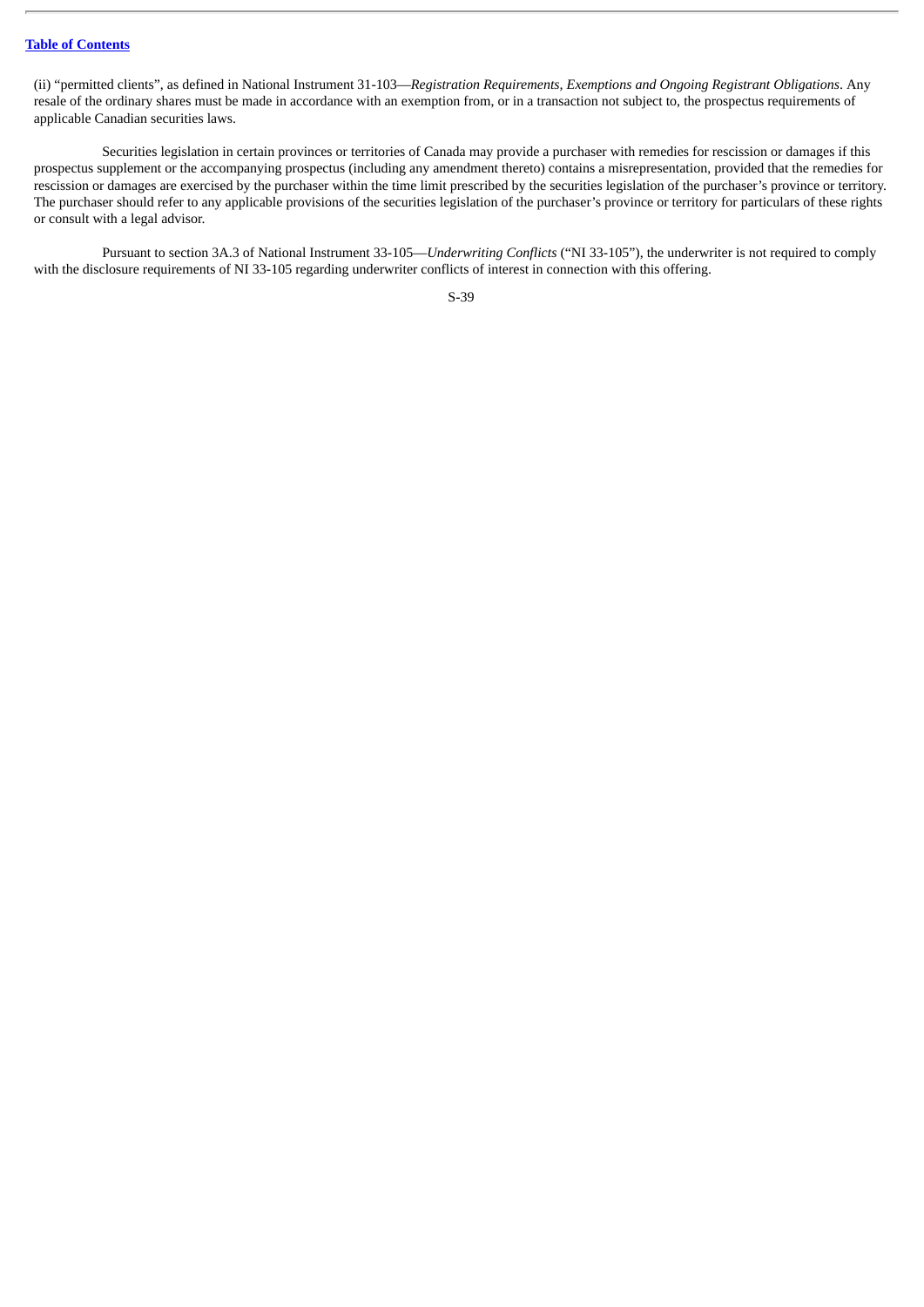## **INCORPORATION OF CERTAIN DOCUMENTS BY REFERENCE**

The SEC allows us to "incorporate by reference" information that we file with it. This means that we can disclose important information to you by referring you to those filed documents. The information incorporated by reference is considered to be a part of this prospectus supplement and the accompanying prospectus, and information that we file later with the SEC prior to the termination of this offering will also be considered to be part of this prospectus supplement and the accompanying prospectus and will automatically update and supersede previously filed information, including information contained in this document. We hereby incorporate by reference the documents listed below:

- our Annual Report on [Form](http://www.sec.gov/ix?doc=/Archives/edgar/data/1796898/000179689821000016/maxn-20210103.htm) 20-F for the fiscal year ended January 3, 2021 filed with the SEC on April 6, 2021 (the "2020 Form 20-F");
- our Reports on Form 6-K filed with the SEC on [February](http://www.sec.gov/Archives/edgar/data/1796898/000179689821000003/cover.htm) 22, 2021 and [April](http://www.sec.gov/Archives/edgar/data/0001796898/000179689821000014/cover-q420.htm) 6, 2021.

We are also incorporating by reference all subsequent Annual Reports on Form 20-F that we file with the SEC and reports on Form 6-K that we furnish to the SEC after the date of this prospectus supplement and before the termination of this offering (if they state that they are incorporated by reference into this prospectus supplement or accompanying prospectus). In all cases, you should rely on the later information over different information included in this prospectus supplement or the accompanying prospectus.

Unless expressly incorporated by reference, nothing in this prospectus supplement or the accompanying prospectus shall be deemed to incorporate by reference information furnished to, but not filed with, the SEC. You should rely only on the information contained or incorporated by reference in this prospectus supplement and the accompanying prospectus. We have not authorized any other person to provide you with different information. If anyone provides you with different or inconsistent information, you should not rely on it. We are not making an offer to sell these securities in any jurisdiction where the offer or sale is not permitted. You should assume that the information appearing in this prospectus supplement and the accompanying prospectus as well as the information we previously filed with the SEC and incorporated by reference, is accurate as of the dates on the front cover of those documents only. Our business, financial condition and results of operations and prospects may have changed since those dates.

You may request a free copy of the above-mentioned filings or any subsequent filing we incorporate by reference into this prospectus supplement by writing or telephoning us at the following address:

> Maxeon Solar Technologies, Ltd. Investor Relations 8 Marina Boulevard #05-02 Marina Bay Financial Centre 018981, Singapore +65 6338 1888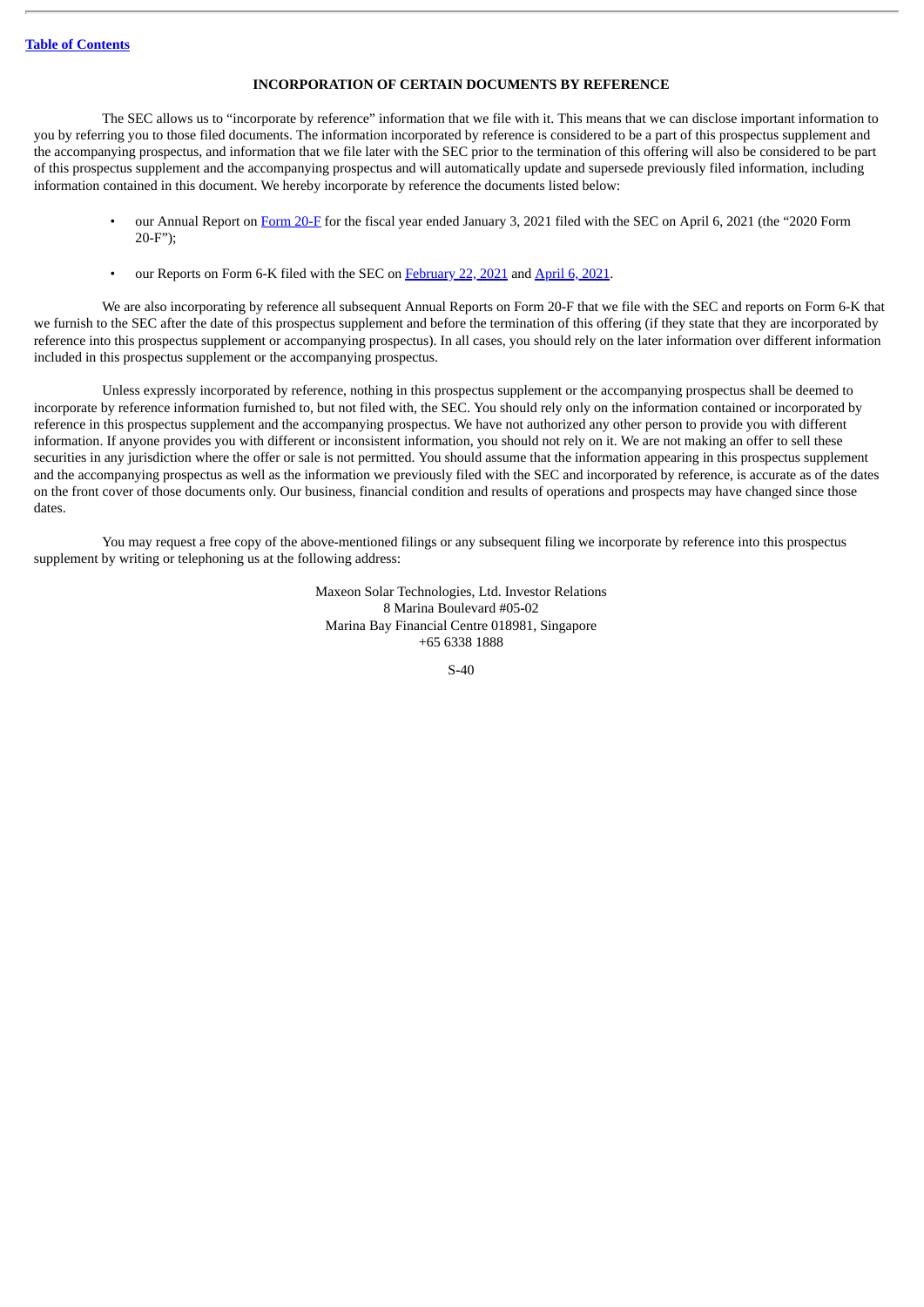## **INFORMATION PROVIDED BY THE COMPANY**

We maintain an internet website at https://www.maxeon.com/. The information contained on or accessible through our website is not incorporated by reference and is not part of this prospectus supplement.

We will furnish holders of our ordinary shares and any preferred shares with annual reports containing audited financial statements and a report by our independent registered public accounting firm. As a "foreign private issuer," we are exempt from the rules under the Exchange Act prescribing the furnishing and content of proxy statements to security holders. While we furnish proxy statements to security holders in accordance with the Nasdaq listing rules, those proxy statements may not conform to Schedule 14A of the proxy rules promulgated under the Exchange Act. In addition, as a "foreign private issuer," our officers and directors are exempt from the rules under the Exchange Act relating to short swing profit reporting and liability.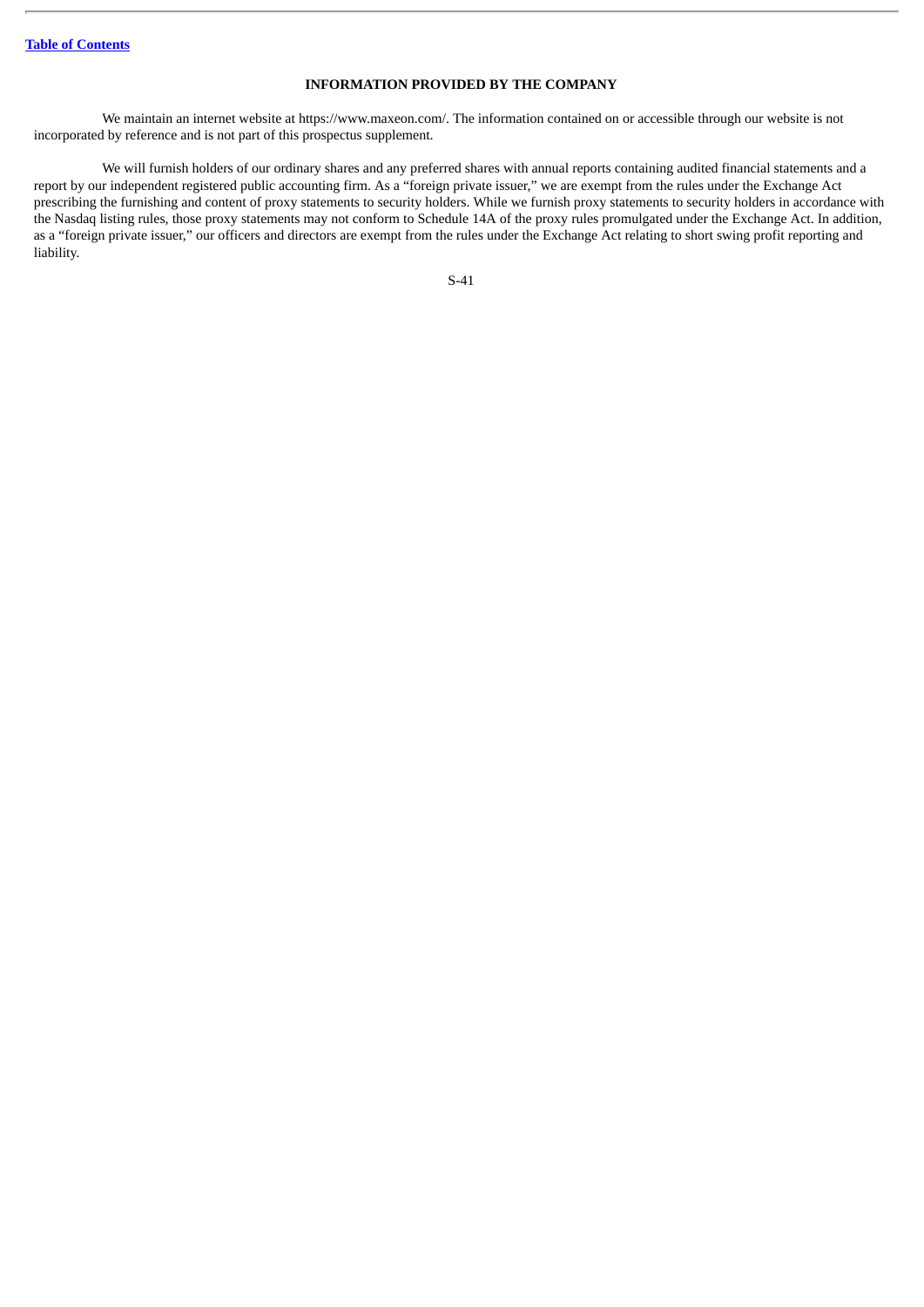## **LEGAL MATTERS**

Certain legal matters with respect to Singapore law will be passed upon for us by Jones Day, Singapore and Rajah & Tann Singapore LLP. Certain legal matters with respect to New York law and U.S. federal securities law will be passed upon for us by Jones Day, New York, New York. Certain legal matters related to this offering will be passed upon for the underwriter by Latham & Watkins LLP, New York, New York.

#### **EXPERTS**

The consolidated financial statements of Maxeon Solar Technologies, Ltd. appearing in Maxeon Solar Technologies, Ltd.'s Annual Report (Form 20-F) for the year ended January 3, 2021 and the effectiveness of Maxeon Solar Technology, Ltd.'s internal control over financial reporting as of January 3, 2021, have been audited by Ernst & Young LLP (Singapore), a member firm of Ernst & Young Global Limited (EYG) and independent registered public accounting firm, as set forth in their reports thereon included therein, and incorporated herein by reference. Such consolidated financial statements have been incorporated herein by reference in reliance upon such reports given on the authority of such firm as experts in accounting and auditing.

The combined financial statements of Maxeon Solar Technologies, Pte. Ltd. as of and for each of the two years in the period ended December 29, 2019 appearing in Maxeon Solar Technologies, Ltd.'s Annual Report (Form 20-F) for the year ended January 3, 2021 were audited by Ernst & Young LLP, the United States member firm of EYG and independent registered public accounting firm, as set forth in their report thereon included therein, and incorporated herein by reference. Such combined financial statements have been incorporated herein by reference in reliance upon such report given on the authority of such firm as experts in accounting and auditing.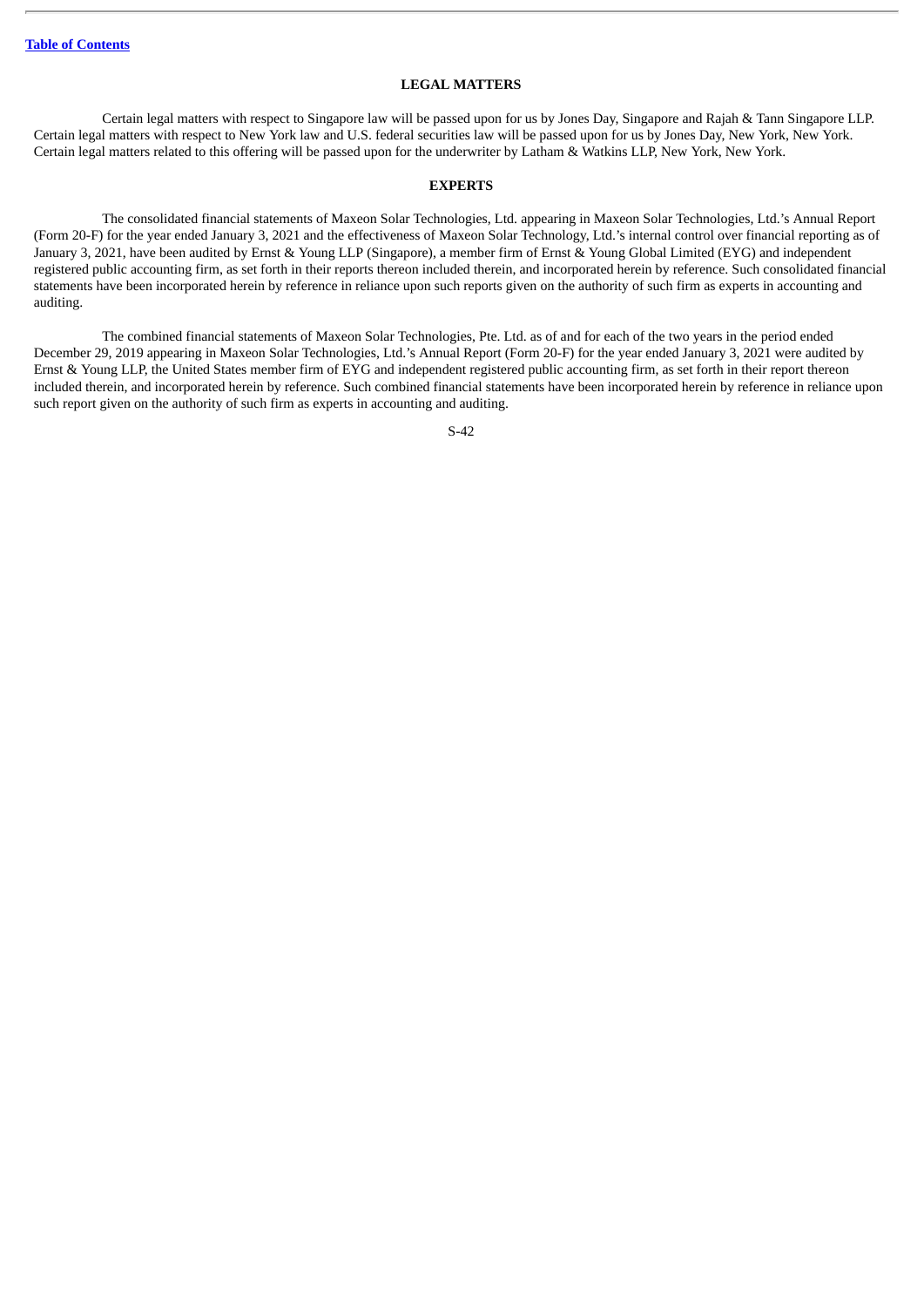### **PROSPECTUS**

moxeon

# **\$200,000,000**

**Ordinary Shares Preferred Shares Warrants Rights Purchase Contracts Debt Securities Units**

This prospectus relates to the sale from time to time in one or more offerings of up to \$200,000,000 aggregate amount of ordinary shares of Maxeon Solar Technologies, Ltd. (the "Company"), no par value ("Ordinary Shares"), preferred shares of the Company, no par value ("Preferred Shares"), warrants to purchase ordinary shares of the Company (as defined below) ("Warrants"), subscription rights evidencing the right to purchase Ordinary Shares, Preferred Shares and Debt Securities ("Rights"), purchase contracts to purchase Ordinary Shares ("Purchase Contracts") and debt securities of the Company ("Debt Securities"), as well as units that include any of these securities ("Units" and, collectively with the Ordinary Shares, Preferred Shares, Warrants, Rights, Purchase Contracts and Debt Securities, the "securities").

We will provide the specific terms of the securities to be offered in one or more supplements to this prospectus. You should read this prospectus and the applicable prospectus supplement carefully before you invest in our securities. This prospectus may not be used to offer and sell our securities unless accompanied by a prospectus supplement describing the method and terms of the offering of those offered securities.

We may sell the securities directly or to or through underwriters or dealers, and also to other purchasers or through agents. The names of any underwriters or agents that are included in a sale of securities to you, and any applicable commissions or discounts, will be stated in an accompanying prospectus supplement. For additional information on the methods of sale, you should refer to the section entitled "Plan of Distribution" in this prospectus.

The Ordinary Shares are traded on the Nasdaq Global Select Market under the symbol "MAXN."

**An investment in these securities involves risks. See the section entitled "[Risk Factors"](#page-56-0) on page 7 of this prospectus, and other risk factors contained in any applicable prospectus supplement and in the documents incorporated by reference herein and therein.**

Neither the U.S. Securities and Exchange Commission nor any state securities commission has approved or disapproved of these securities or determined if this prospectus is truthful or complete. Any representation to the contrary is a criminal offense.

**The date of this prospectus is September 8, 2020.**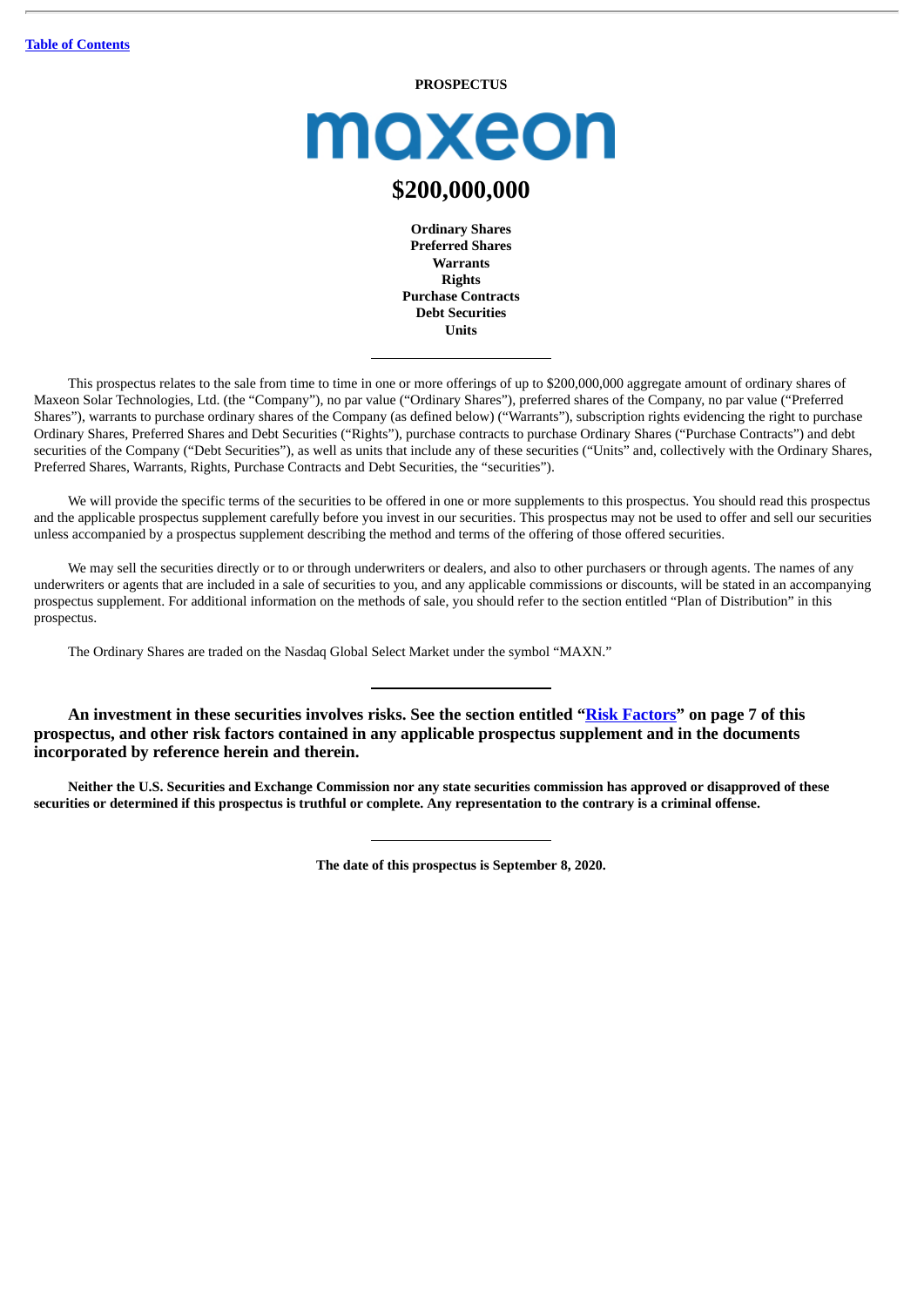ł.

# **TABLE OF CONTENTS**

|                                                                    | Page           |
|--------------------------------------------------------------------|----------------|
| <b>ABOUT THIS PROSPECTUS</b>                                       |                |
| <b>MARKET INFORMATION</b>                                          |                |
| <b>UNIT OF POWER</b>                                               | 2              |
| NOTICE TO PROSPECTIVE INVESTORS IN SINGAPORE                       | 2              |
| WAIVER OF SINGAPORE CODE ON TAKEOVERS AND MERGERS                  | 2              |
| <b>CAUTIONARY NOTE REGARDING FORWARD-LOOKING STATEMENTS</b>        | $\overline{2}$ |
| WHERE YOU CAN FIND ADDITIONAL INFORMATION                          | 4              |
| <b>MAXEON SOLAR</b>                                                | 6              |
| <b>RISK FACTORS</b>                                                |                |
| <b>USE OF PROCEEDS</b>                                             |                |
| <b>CAPITALIZATION</b>                                              |                |
| <b>DESCRIPTION OF ORDINARY SHARES</b>                              |                |
| <b>DESCRIPTION OF PREFERRED SHARES</b>                             | 8              |
| <b>DESCRIPTION OF WARRANTS</b>                                     | 8              |
| <b>DESCRIPTION OF RIGHTS</b>                                       | 9              |
| DESCRIPTION OF PURCHASE CONTRACTS                                  | 10             |
| <b>DESCRIPTION OF DEBT SECURITIES</b>                              | 11             |
| <b>DESCRIPTION OF UNITS</b>                                        | 19             |
| <b>TAX</b>                                                         | 19             |
| <b>PLAN OF DISTRIBUTION</b>                                        | 20             |
| <b>LEGAL MATTERS</b>                                               | 22             |
| <b>EXPERTS</b>                                                     | 22             |
| <b>ENFORCEMENT OF CIVIL LIABILITIES UNDER U.S. SECURITIES LAWS</b> | 22             |
| <b>EXPENSES</b>                                                    | 22             |
| <b>INDEMNIFICATION FOR SECURITIES ACT LIABILITIES</b>              | 23             |
|                                                                    |                |

i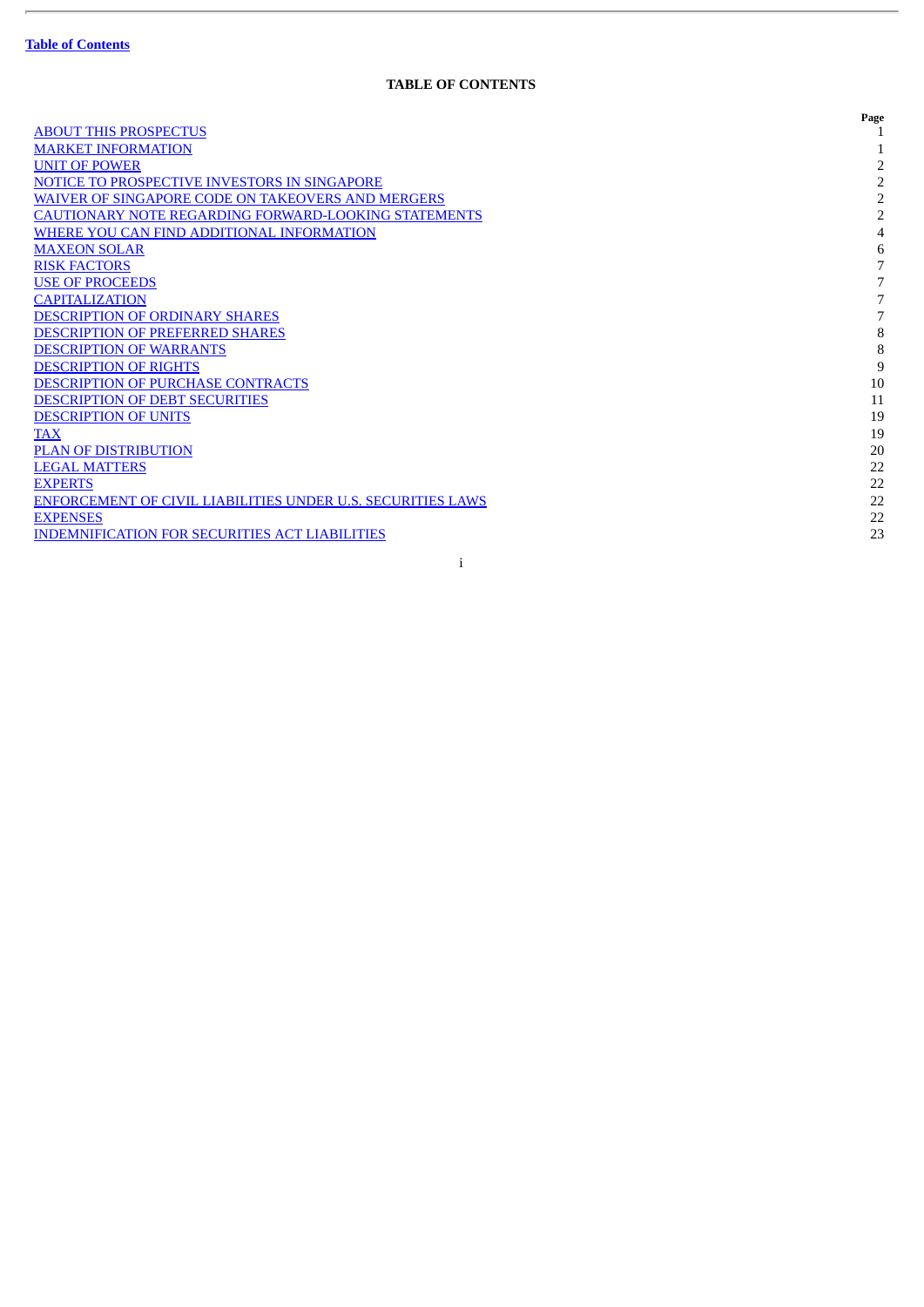## **ABOUT THIS PROSPECTUS**

<span id="page-50-0"></span>In this prospectus, except as otherwise indicated or as the context otherwise requires, "Maxeon Solar," "we," "our," "us" and the "Company" refer to Maxeon Solar Technologies, Ltd., a company organized under the laws of Singapore.

As previously announced, on August 26, 2020 SunPower Corporation ("SunPower") consummated the contribution of certain assets to the Company and the related spin-off (the "Spin-off") of the Company, through a pro rata distribution of SunPower's interest in the Company to SunPower's stockholders, into a separate publicly traded company, pursuant to the Separation and Distribution Agreement, dated as of November 8, 2019, between the Company and SunPower, and the related Investment Agreement, dated as of November 8, 2019 (as amended, the "Investment Agreement"), between the Company, Tianjin Zhonghuan Semiconductor Co., Ltd. ("TZS") and, for limited purposes set forth therein, Total Solar INTL SAS, an affiliate of Total S.A. (now Total SE and collectively, "Total").

This prospectus is part of a registration statement on Form F-3 that the Company filed with the Securities and Exchange Commission (the "Commission") using a "shelf" registration process. Under this shelf registration process, the Company may, from time to time sell the securities described in this prospectus in one or more offerings pursuant to this registration statement, or any combination of the securities described in this prospectus. The Company may use the shelf registration statement to sell up to up to an aggregate of \$200,000,000 of securities.

The Company will pay the expenses, other than underwriting discounts and commissions, if any, associated with the sale of the securities pursuant to this prospectus. We will provide the specific terms of the securities to be offered in one or more supplements to this prospectus. The prospectus supplement may also add, update or change information contained in this prospectus with respect to that offering. If there is any inconsistency between the information in this prospectus and the applicable prospectus supplement, you should rely on the prospectus supplement. You should read both this prospectus and any applicable prospectus supplement, together with additional information described below under the captions "Where You Can Find Additional Information."

You should rely only on the information contained or incorporated by reference in this prospectus and in any prospectus supplement. The Company has not authorized any other person to provide you with different information. If anyone provides you with different or inconsistent information, you should not rely on it. The Company will not make any offer to sell these securities in any jurisdiction where the offer or sale is not permitted. You should assume that the information appearing in this prospectus and, if applicable, the supplement to this prospectus is accurate as of the date on its respective cover, and that any information incorporated by reference is accurate only as of the date of the document incorporated by reference, unless indicated otherwise. The Company's business, financial condition, results of operations and prospects may have changed since those dates.

## **MARKET INFORMATION**

<span id="page-50-1"></span>This prospectus and the documents incorporated by reference contain certain industry and market data that were obtained from third-party sources, such as industry surveys and industry publications, including, but not limited to, publications by Wood MacKenzie, Institute of Electrical and Electronics Engineers, PV Infolink and Bloomberg New Energy Finance. This prospectus and the documents incorporated by reference also contain other industry and market data, including market sizing estimates, growth and other projections and information regarding our competitive position, prepared by our management on the basis of such industry sources and our management's knowledge of and experience in the industry and markets in which we operate (including management's estimates and assumptions relating to such industry and markets based on that knowledge). Our management has developed its knowledge of such industry and markets through its experience and participation in these markets.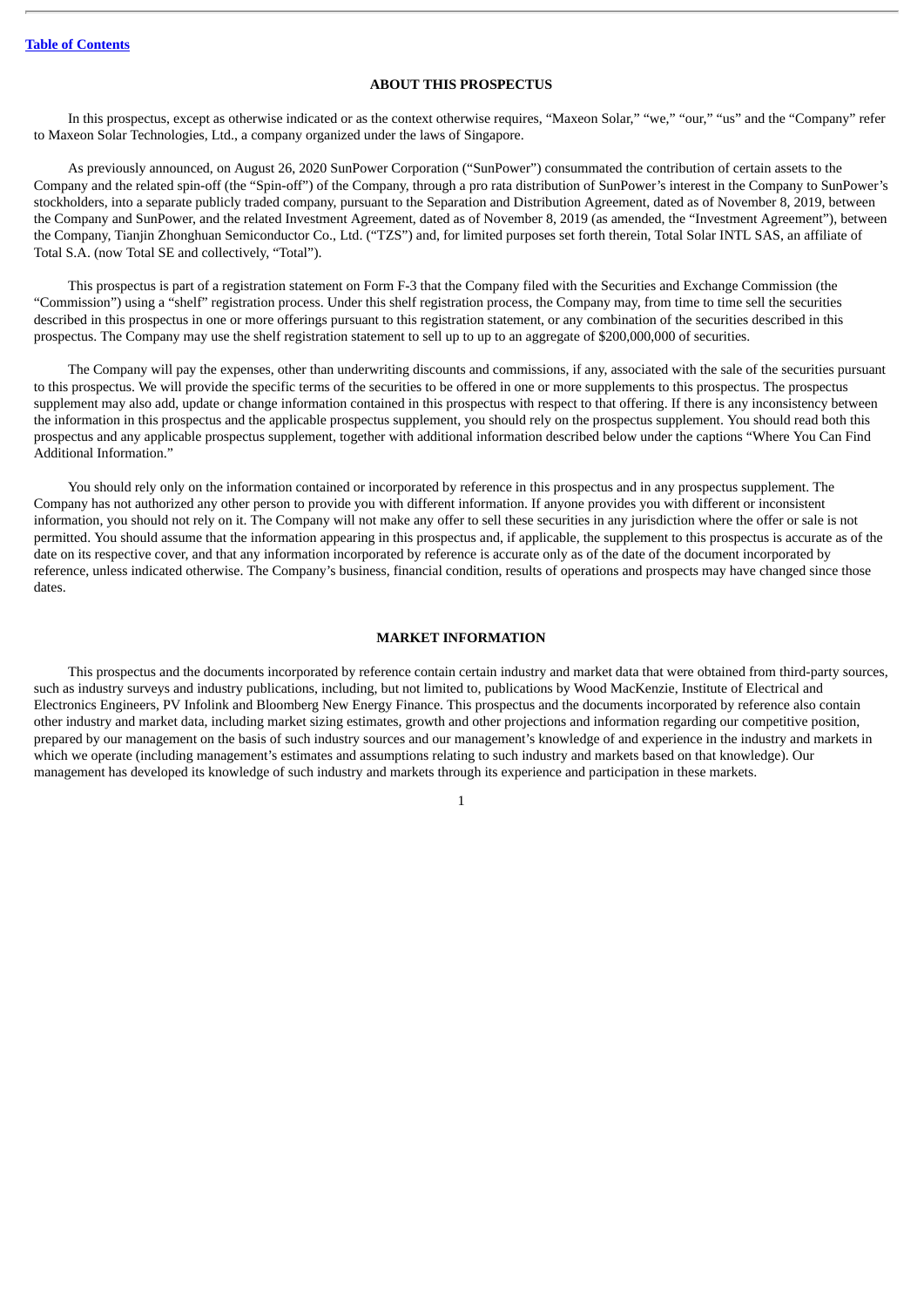In addition, industry surveys and industry publications generally state that the information they contain has been obtained from sources believed to be reliable but that the accuracy and completeness of such information is not guaranteed and that any projections they contain are based on a number of significant assumptions. Forecasts, projections and other forward-looking information obtained from these sources involve risks and uncertainties and are subject to change based on various factors, including those discussed in the section "Special Note About Forward-Looking Statements" below. You should not place undue reliance on these statements.

## **UNIT OF POWER**

<span id="page-51-0"></span>When referring to our solar power systems, our facilities' manufacturing capacity and total sales in this prospectus and the documents incorporated by reference, the unit of electricity in watts for kilowatts ("KW"), megawatts ("MW") and gigawatts ("GW") is direct current ("DC"), unless otherwise noted as alternating current ("AC").

## **NOTICE TO PROSPECTIVE INVESTORS IN SINGAPORE**

<span id="page-51-1"></span>This prospectus has not been lodged or registered as a prospectus with the Monetary Authority of Singapore. Accordingly, this prospectus and any other document or material in connection with the offer or sale, or invitation for subscription or purchase, of our securities may not be issued, circulated or distributed, nor may our securities be offered or sold, or be made the subject of an invitation for subscription or purchase, whether directly or indirectly, to any person in Singapore other than (i) to an institutional investor (as defined in Section 4A of the Securities and Futures Act, Chapter 289 of Singapore (the "SFA")) pursuant to Section 274 of the SFA, (ii) to a relevant person (as defined in Section 275(2) of the SFA) pursuant to Section 275(1) of the SFA, and in accordance with the conditions specified in Section 275 of the SFA and (where applicable) Regulation 3 of the Securities and Futures (Classes of Investors) Regulations 2018, or (iii) otherwise pursuant to, and in accordance with the conditions of, any other applicable provision of the SFA.

## **WAIVER OF SINGAPORE CODE ON TAKE-OVERS AND MERGERS**

<span id="page-51-2"></span>On January 30, 2020, the Securities Industry Council of Singapore waived the application of the Singapore Code on Take-overs and Mergers (the "Singapore Take-overs Code") to us, subject to certain conditions. Pursuant to the waiver, for as long as we are not listed on a securities exchange in Singapore, and except in the case of a tender offer (within the meaning of U.S. securities laws) where the Tier 1 exemption (the "Tier 1 Exemption") set forth in Rule 14d-1(c) under the Securities Exchange Act of 1934 (the "Exchange Act") is available and the offeror relies on the Tier 1 Exemption to avoid full compliance with the tender offer regulations promulgated under the Exchange Act, the Singapore Take-overs Code shall not apply to us. In connection with receipt of the waiver, the Board of Directors of SunPower submitted to the Securities Industry Council of Singapore a written confirmation to the effect that it is in the interests of SunPower shareholders who will become holders of Maxeon Solar shares as a result of the Spin-off that a waiver of the provisions of the Singapore Take-overs Code is obtained.

## **CAUTIONARY NOTE REGARDING FORWARD-LOOKING STATEMENTS**

<span id="page-51-3"></span>This prospectus contains certain "forward-looking statements" that involve risks and uncertainties. Forward-looking statements are statements that do not represent historical facts and the assumptions underlying such statements. We use words such as "anticipate," "believe," "continue," "could," "estimate," "potential," "expect," "intend," "may," "will," "would," "should," "plan," "predict," "project," "outlook" and similar expressions to identify forward-looking statements. Forward-looking statements in this prospectus include, but are not limited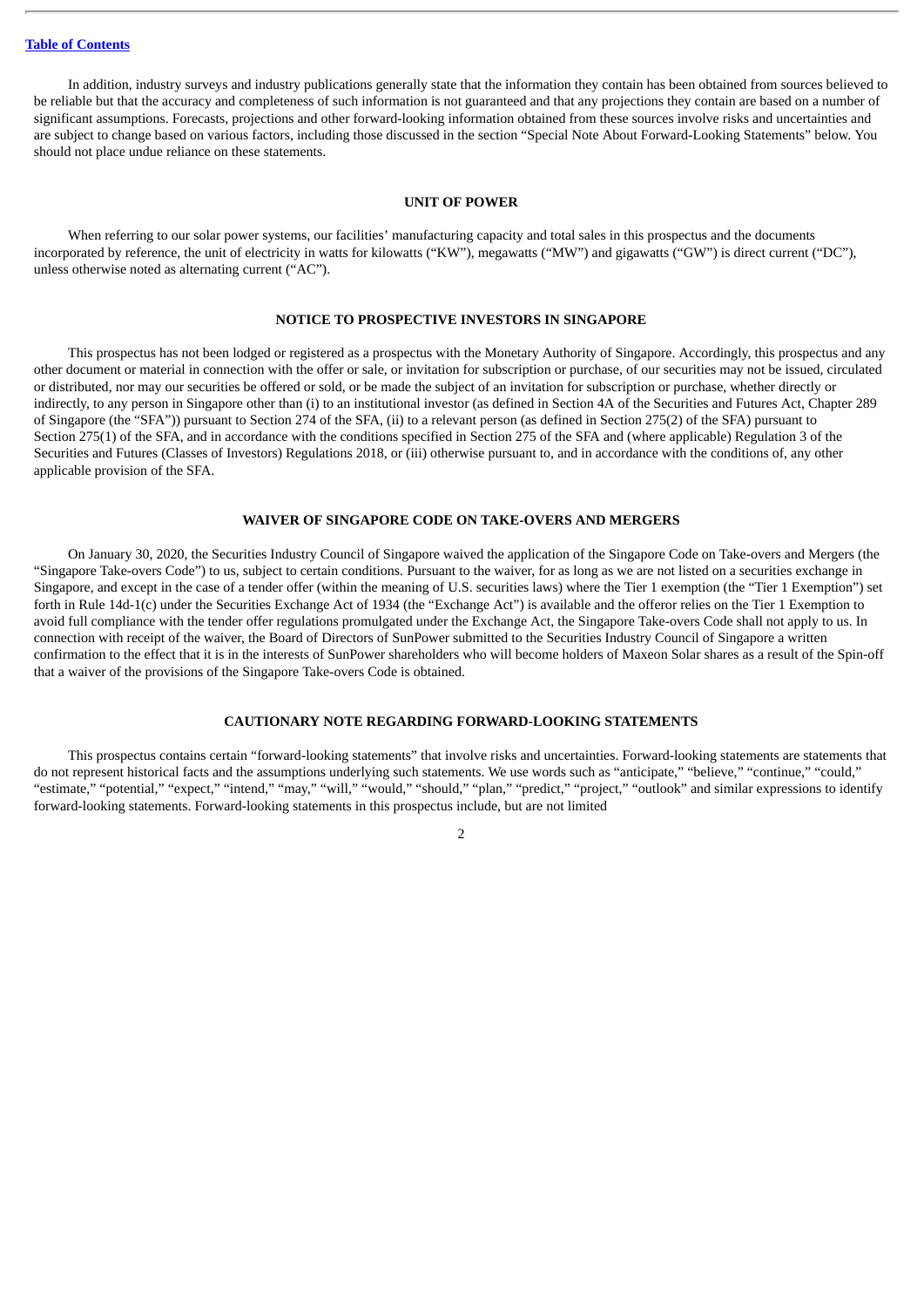to: (a) our expectations regarding pricing trends, demand and growth projections; (b) anticipated product launch timing and our expectations regarding ramp, customer acceptance, upsell and expansion opportunities; (c) our expectations and plans for short- and long-term strategy, including our anticipated areas of focus and investment, market expansion, product and technology focus, and projected growth and profitability; (d) our upstream technology outlook, including anticipated fab utilization and expected ramp and production timelines for our Maxeon 5 and 6, next-generation Maxeon 7 and Performance Line solar panels, expected cost reduction, and future performance; (e) our strategic goals and plans, including partnership discussions with respect to our next generation technology, and our ability to achieve them; (f) our financial plans; (g) our expectation that the Spin-off takes place as contemplated or at all; and (h) our expectations regarding the potential outcome, or financial or other impact on us or any of our businesses of the Spin-off, or regarding potential future sales or earnings of us or any of our businesses or potential shareholder returns. You should not place undue reliance on these statements.

Such forward-looking statements are based on the current beliefs and expectations of management regarding future events, and are subject to significant known and unknown risks and uncertainties. Should one or more of these risks or uncertainties materialize, or should underlying assumptions prove incorrect, actual results may vary materially from those set forth in the forward-looking statements. There can be no guarantee that: (i) any new products will be approved for sale in any market, or that any approvals which are obtained will be obtained at any particular time, or that any such products will achieve any particular revenue levels; (ii) we will be able to realize any of the potential strategic benefits or opportunities as a result of the Spin-off; (iii) shareholders will achieve any particular level of shareholder returns; (iv) we, or any of our businesses, will be commercially successful in the future, or achieve any particular credit rating or financial results; or (v) the Spin-off will be successful.

In particular, our expectations could be affected by, among other things:

- uncertainties regarding the impact of global economic conditions, particularly slowdowns, recessions, economic instability, political unrest, armed conflicts, natural disasters or outbreaks of disease, such as the existing COVID-19 pandemic, and the resulting impact on manufacturing and sales;
- competition in the solar and general energy industry and downward pressure on selling prices and wholesale energy pricing;
- our liquidity and substantial indebtedness;
- political and economic conditions and changes in public policy, including the imposition and applicability of tariffs;
- regulatory changes, including changes in tax laws and other local, state, and federal laws and regulations applicable to our business, and the availability of economic incentives promoting use of solar energy;
- the success of our ongoing research and development efforts and our ability to commercialize new products and services, including products and services developed through strategic partnerships;
- fluctuations in our operating results;
- appropriately sizing our manufacturing capacity and containing manufacturing and logistics difficulties that could arise;
- challenges managing our acquisitions, joint ventures and partnerships, including our ability to successfully manage acquired assets and supplier relationships;
- potential product recalls;
- challenges in executing transactions key to our strategic plans;
- the potential volatility in the price of our shares; and
- uncertainties regarding future sales or dispositions of our shares.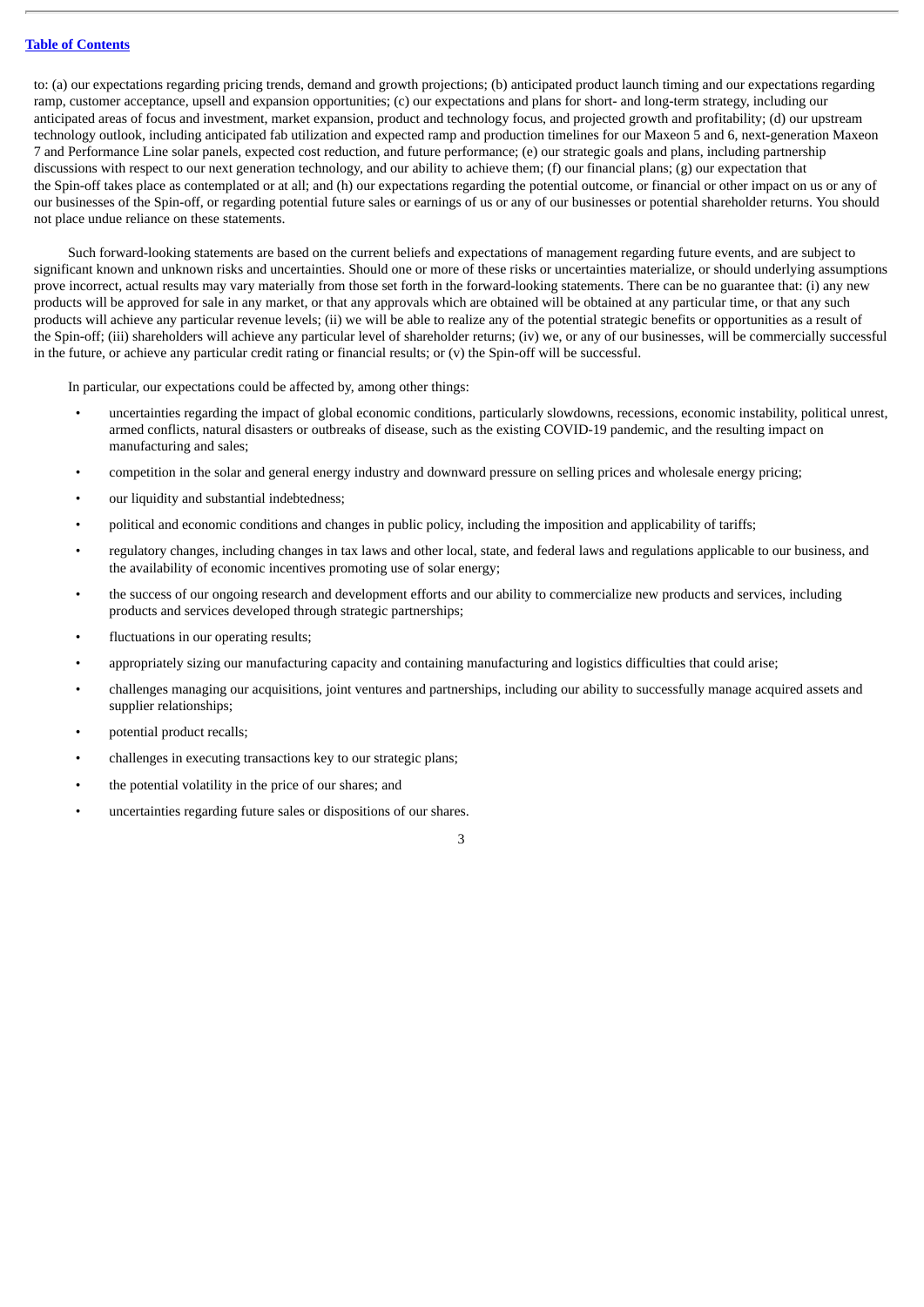Some of these Factors are discussed in more detail in our Form 20-F (as defined below), including under "Item 3. Key Information—3.D. Risk Factors," incorporated by reference into this prospectus. Should one or more of these risks or uncertainties materialize, or should underlying assumptions prove incorrect, actual results may vary materially from those described in this prospectus as anticipated, believed, estimated or expected. We provide the information in this prospectus as of the date of its cover page. We do not intend, and do not assume any obligation, to update any information or forward-looking statements set out in this prospectus as a result of new information, future events or otherwise.

## **WHERE YOU CAN FIND ADDITIONAL INFORMATION**

<span id="page-53-0"></span>As required by the Securities Act of 1933 (the "Securities Act"), we filed a registration statement relating to the securities offered by this prospectus with the Commission. This prospectus is a part of that registration statement, which includes additional information. The full registration statement may be obtained from the Commission or us, as provided below. Forms of the documents establishing the terms of the offered securities are or may be filed as exhibits to the registration statement of which this prospectus forms a part. Statements in this prospectus or any prospectus supplement about these documents are summaries and each statement is qualified in all respects by reference to the document to which it refers. You should refer to the actual documents for a more complete description of the relevant matters. You may inspect a copy of the registration statement at the Commission's website, as provided below.

#### **Commission Filings**

We file annual and special reports with the Commission. The Commission maintains a website (http://www.sec.gov) that contains reports, proxy and information statements and other information regarding issuers that file electronically with the Commission.

#### **Information Incorporated by Reference**

The Commission allows us to "incorporate by reference" information that we file with it. This means that we can disclose important information to you by referring you to those filed documents. The information incorporated by reference is considered to be a part of this prospectus, and information that we file later with the Commission prior to the termination of this offering will also be considered to be part of this prospectus and will automatically update and supersede previously filed information, including information contained in this document.

We hereby incorporate by reference our Registration Statement on [Form](http://www.sec.gov/Archives/edgar/data/1796898/000119312520206456/d822476d20fr12ba.htm) 20-F, filed with the Commission on July 31, 2020 and declared effective by the Commission on August 4, 2020 (the "Form 20-F"), our reports on Form 6-K filed with the Commission on [August](http://www.sec.gov/Archives/edgar/data/1796898/000119312520212009/d70513d6k.htm) 6, 2020 and [August](http://www.sec.gov/Archives/edgar/data/1796898/000119312520231817/d74228d6k.htm) 27, 2020 and any future filings made with the Commission under Section 13(a), 13(c) or 15(d) of the Exchange Act.

We are also incorporating by reference all subsequent Annual Reports on Form 20-F that we file with the Commission and reports on Form 6-K that we furnish to the Commission (if they state that they are incorporated by reference into this prospectus) after the date of the initial filing of the registration statement of which this prospectus forms a part prior to the effectiveness of the registration statement and after the date of this prospectus until the offering of the securities made by this prospectus is terminated. In all cases, you should rely on the later information over different information included in this prospectus or the applicable prospectus supplement.

Unless expressly incorporated by reference, nothing in this prospectus shall be deemed to incorporate by reference information furnished to, but not filed with, the Commission. You should rely only on the information contained or incorporated by reference in this prospectus and any accompanying prospectus supplement. We have not authorized any other person to provide you with different information. If anyone provides you with different or inconsistent information, you should not rely on it. We are not making an offer to sell these securities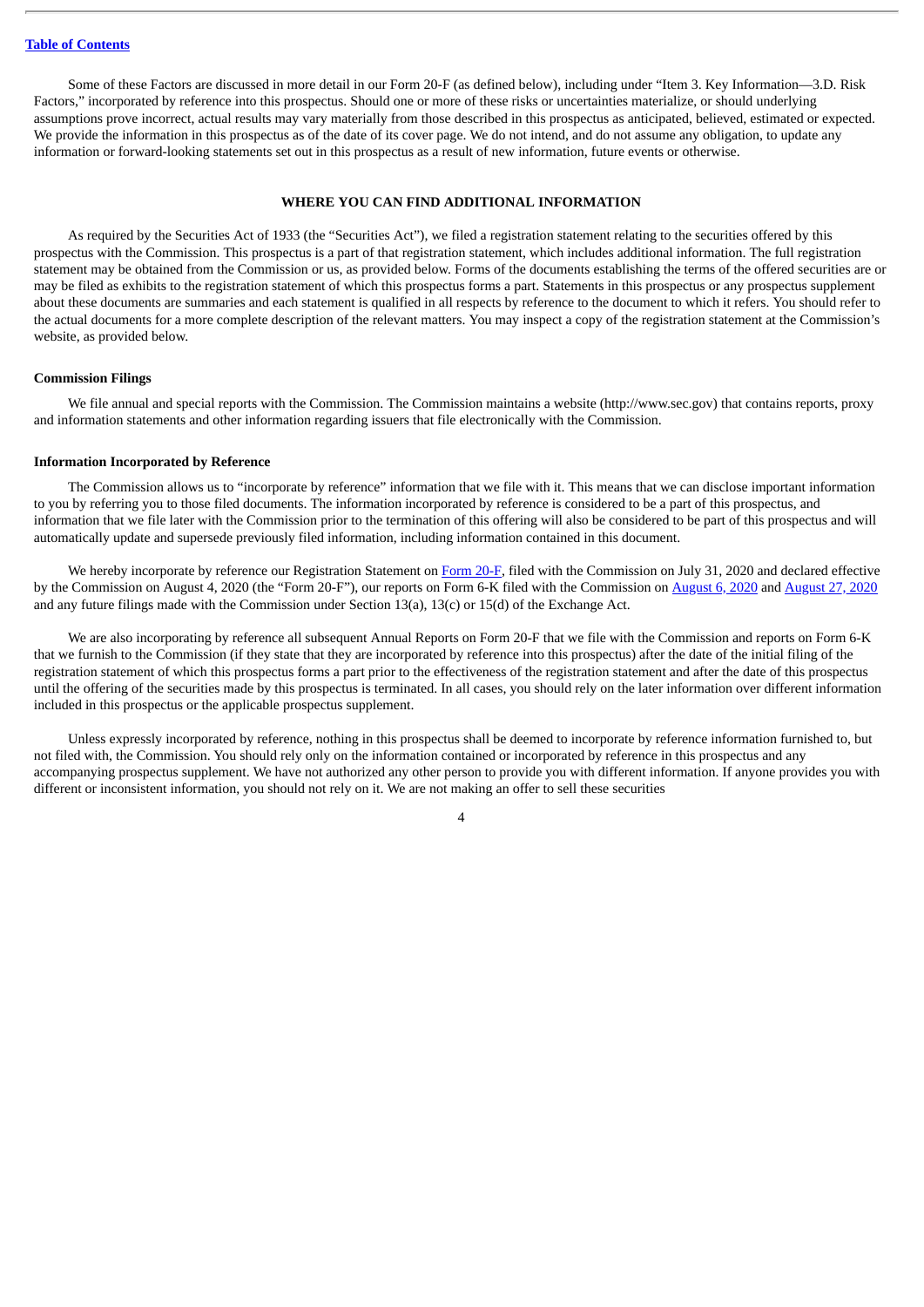in any jurisdiction where the offer or sale is not permitted. You should assume that the information appearing in this prospectus and any accompanying prospectus supplement as well as the information we previously filed with the Commission and incorporated by reference, is accurate as of the dates on the front cover of those documents only. Our business, financial condition and results of operations and prospects may have changed since those dates.

You may request a free copy of the above-mentioned filings or any subsequent filing we incorporate by reference into this prospectus by writing or telephoning us at the following address:

> Maxeon Solar Technologies, Ltd. Attn: General Counsel 8 Marina Boulevard #05-02 Marina Bay Financial Centre 018981, Singapore +65 6338 1888

## **Information Provided by the Company**

We maintain an internet website at https://www.maxeon.com/. The information contained on or accessible through our website is not incorporated by reference and is not part of this prospectus.

We will furnish holders of our Ordinary Shares and any Preferred Shares with annual reports containing audited financial statements and a report by our independent registered public accounting firm. As a "foreign private issuer," we are exempt from the rules under the Exchange Act prescribing the furnishing and content of proxy statements to security holders. While we furnish proxy statements to security holders in accordance with the Nasdaq listing rules those proxy statements may not conform to Schedule 14A of the proxy rules promulgated under the Exchange Act. In addition, as a "foreign private issuer," our officers and directors are exempt from the rules under the Exchange Act relating to short swing profit reporting and liability.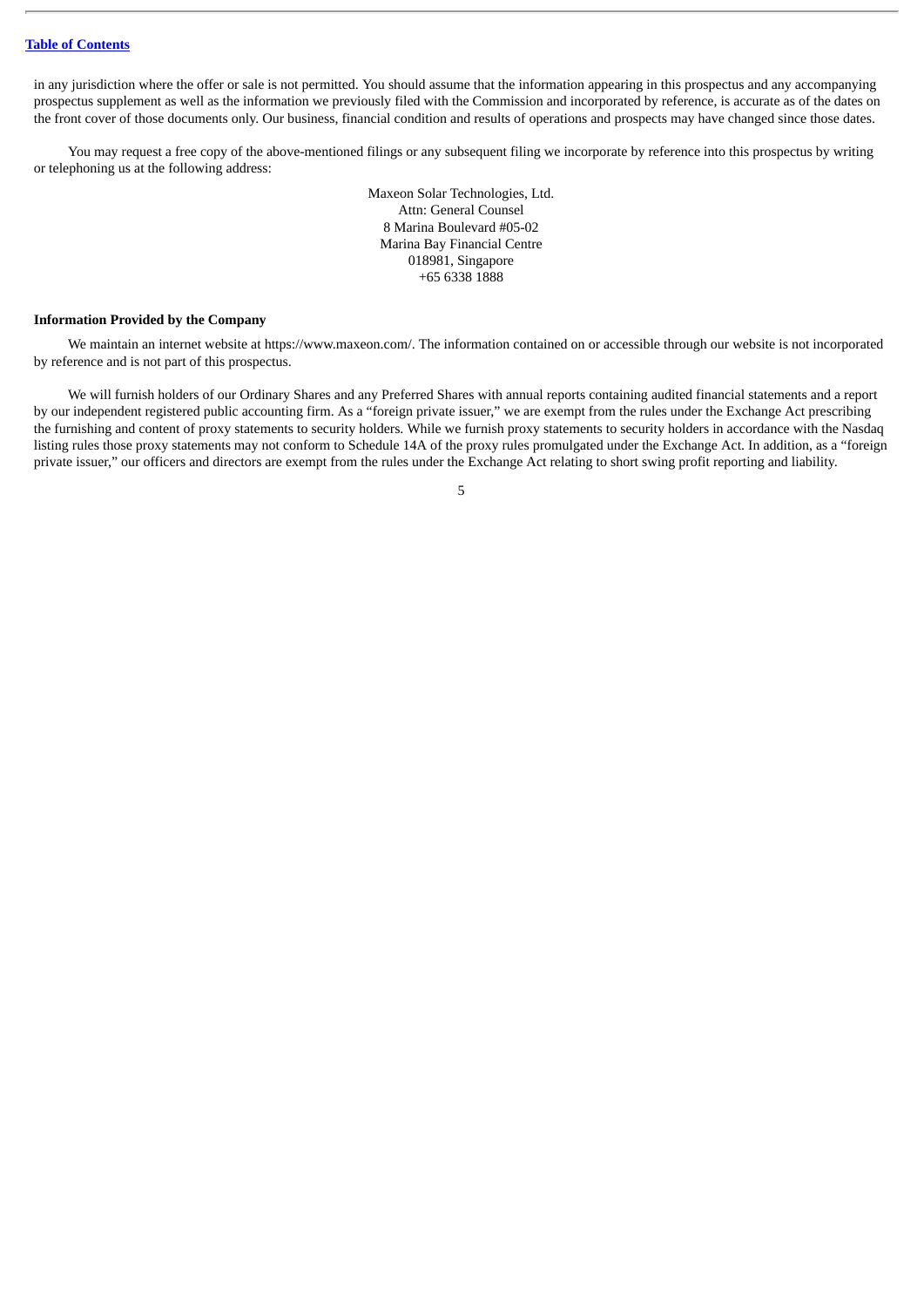## **MAXEON SOLAR**

## <span id="page-55-0"></span>**The Company**

On August 26, 2020, SunPower consummated the previously announced contribution of certain assets to Maxeon Solar Technologies, Ltd. (the "Company" or "Maxeon Solar") and the related spin-off of the Company, through a pro rata distribution of the SunPower's interest in the Company to SunPower's stockholders, into a separate publicly traded company, pursuant to the Separation and Distribution Agreement, dated as of November 8, 2019, between SunPower and the Company, and the related Investment Agreement, dated as of November 8, 2019, between SunPower, TZS and, for limited purposes set forth therein, Total.

We are one of the world's leading global manufacturers and marketers of premium solar power technology. We have developed and maintained this leadership position through decades of technological innovation and investment, in addition to the development of sales and distribution channels across six continents. Headquartered in Singapore, we manufacture our solar cells in Malaysia and the Philippines, assemble solar cells into panels in France, Mexico and China (through our joint venture, Huansheng), and sell our products across more than 100 countries.

Our principal operational office is located at 8 Marina Boulevard #05-02, Marina Bay Financial Centre, 018981 Singapore, and our telephone number is +65 6338 1888. Our website is http://www.maxeon.com. The information contained on our website is not incorporated by reference into this prospectus and you should not consider information contained on our website to be part of this prospectus.

## **Nasdaq Listing**

The Ordinary Shares are listed on the Nasdaq Global Select Market under the symbol "MAXN." We currently do not plan to apply to list any other of the securities on any national securities exchange.

## **The Securities the Company May Offer**

The Company may sell, in one or more offerings pursuant to this prospectus and the applicable prospectus supplement, up to \$200,000,000 aggregate amount of Ordinary Shares, Preferred Shares, Warrants, Rights, Purchase Contracts, Debt Securities and Units listed on the cover page of this prospectus.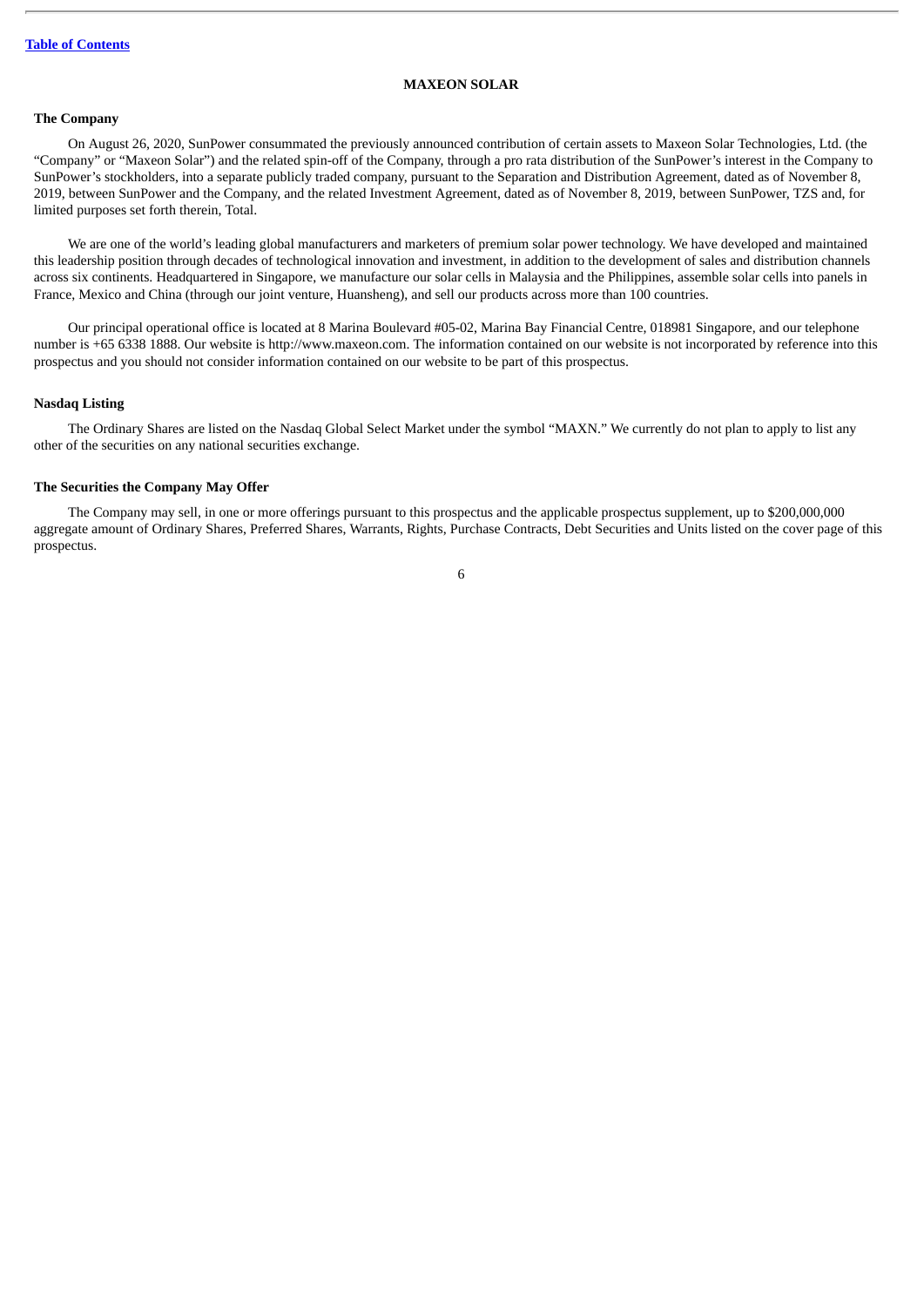### **RISK FACTORS**

<span id="page-56-0"></span>An investment in our securities involves a high degree of risk. Before making an investment in our securities, you should carefully consider all of the information included in this prospectus, the risk factors presented in "Item 3. Key Information—3.D. Risk Factors" of the Form 20-F, which is incorporated herein by reference, and all of the other information included in any prospectus supplement and other documents that have been incorporated by reference in this prospectus and any prospectus supplement, as well in our other filings with the Commission. Please see the sections of this prospectus entitled "Cautionary Note Regarding Forward-Looking Statements" and "Where You Can Find Additional Information—Information Incorporated by Reference." The occurrence of one or more of those risk factors could adversely impact our business, financial condition or results of operations.

## **USE OF PROCEEDS**

<span id="page-56-1"></span>Unless otherwise indicated in an accompanying prospectus supplement, the net proceeds from our sale of securities under this prospectus will be used for general corporate purposes. When securities are offered, the prospectus supplement relating thereto will set forth our intended use of the net proceeds that we receive from the sale of such securities.

## **CAPITALIZATION**

<span id="page-56-2"></span>Our capitalization will be set forth in a prospectus supplement to this prospectus or in a report on Form 6-K subsequently filed with the Commission and specifically incorporated herein by reference.

## **DESCRIPTION OF ORDINARY SHARES**

<span id="page-56-3"></span>Upon consummation of the Spin-off and following the TZS investment contemplated by the Investment Agreement, we had 30,180,934 Ordinary Shares, no par value, issued and outstanding. Such amount does not give effect to (i) any shares to be issued pursuant to our \$200.0 million aggregate principal amount of our 6.50% green convertible senior notes due 2025 (the "Notes"), (ii) the physical delivery forward transaction and dilution protection agreements entered into or to be entered into in connection with the offering of Notes or (iii) any shares to be issued from time to time in accordance with our equity incentive plans.

For the purposes of this section, references to "shareholders" means those shareholders whose names and number of shares are entered in our register of members. Only persons who are registered in our register of members are recognized under Singapore law as shareholders of our company. As a result, only registered shareholders have legal standing to institute shareholder actions against us or otherwise seek to enforce their rights as shareholders.

We will have only one class of issued and outstanding Ordinary Shares, which will have identical rights in all respects and rank equally with one another. Our Ordinary Shares have no par value and there is no concept of authorized share capital under Singapore law. There is a provision in our Constitution to enable us in specified circumstances to issue shares with preferential, deferred or other special rights or restrictions as the Board of Directors of Maxeon Solar may determine, subject to the prior approval of our shareholders at a general meeting, the provisions of the Companies Act, Chapter 50 of Singapore (the "Singapore Companies Act") and our Constitution.

All Ordinary Shares presently issued are fully paid and existing shareholders are not subject to any calls on shares. Although Singapore law does not recognize the concept of "non-assessability" with respect to newly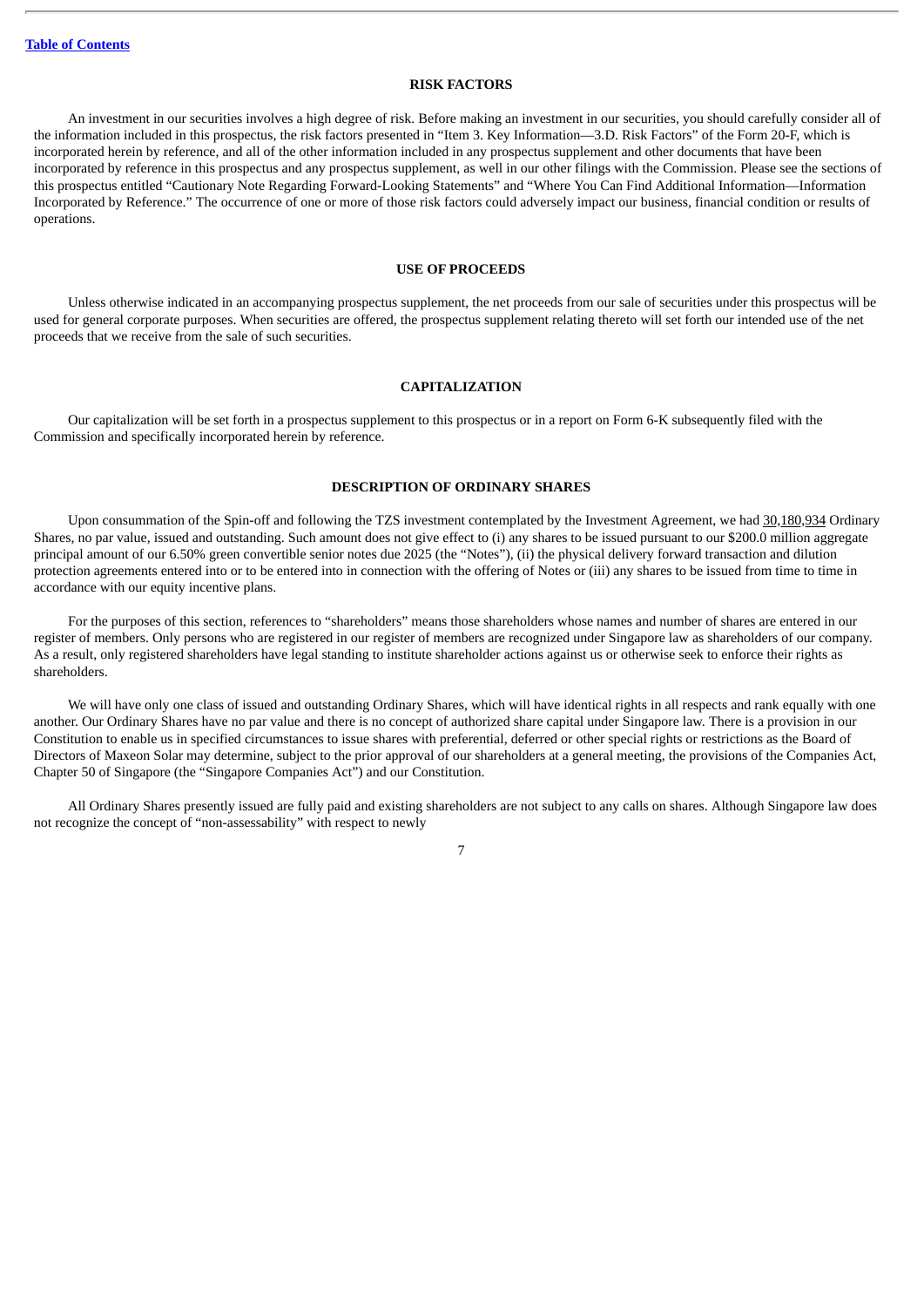issued shares, we note that any purchaser of our shares who has fully paid up all amounts due with respect to such shares will not be subject under Singapore law to any personal liability to contribute to the assets or liabilities of our company in such purchaser's capacity solely as a holder of such shares, except in very limited and exceptional circumstances where Singapore courts may consider it fit to "lift the corporate veil." We believe that this interpretation is substantively consistent with the concept of "non-assessability" under most, if not all, U.S. state corporation laws. All of our shares are in registered form. We cannot, except in the circumstances permitted by the Singapore Companies Act, grant any financial assistance for the acquisition or proposed acquisition of our shares.

## **DESCRIPTION OF PREFERRED SHARES**

<span id="page-57-0"></span>Under the Singapore Companies Act, different classes of shares in a public company may be issued only if (a) the issue of the class or classes of shares is provided for in the constitution of the public company and (b) the constitution of the public company sets out in respect of each class of shares the rights attached to that class of shares. Our Constitution provides that we may issue shares of a different class with preferential, deferred, qualified or other special rights, privileges, conditions or restrictions as the Board of Directors of Maxeon Solar may determine from time to time provided that it is approved by special resolution at a general meeting of our shareholders.

We may, subject to the Singapore Companies Act and the prior approval in a general meeting of our shareholders and with terms set out in our Constitution, issue preferred shares which are, or at our option, subject to redemption provided that such preferred shares may not be redeemed out of capital unless:

- all the directors have made a solvency statement in relation to such redemption; and
- we have lodged a copy of the solvency statement with the Accounting and Corporate Regulatory Authority of Singapore.

Further, the shares must be fully paid-up before they are redeemed.

## **DESCRIPTION OF WARRANTS**

<span id="page-57-1"></span>We are registering Warrants to purchase Debt Securities, Ordinary Shares and Preferred Shares, or any combination thereof. We may issue Warrants independently or together with any other securities offered by a prospectus supplement. Warrants may be attached to or separate from such securities and may or may not be transferable. Each series of Warrants will be issued under a separate Warrant agreement we will enter into with a warrant agent specified in the applicable prospectus supplement. The Warrant agent will act solely as our agent in connection with the warrants of a particular series and will not assume any obligation or relationship of agency or trust for or with any holders or beneficial owners of warrants. In connection with any Warrants, we may enter into a standby underwriting agreement with one or more underwriters pursuant to which the underwriters will agree to purchase any securities underlying such Warrants that remain unpurchased upon the expiration of such Warrants.

To the extent appropriate, the applicable prospectus supplement will describe the specific terms of the prospectus supplement will describe the specific terms of the Warrants offered thereby, including the following:

- the title of the Warrants;
- the aggregate number of the Warrants;
- the price or prices, if any, at which the Warrants will be issued;
- the extent to which the Warrants are not transferable;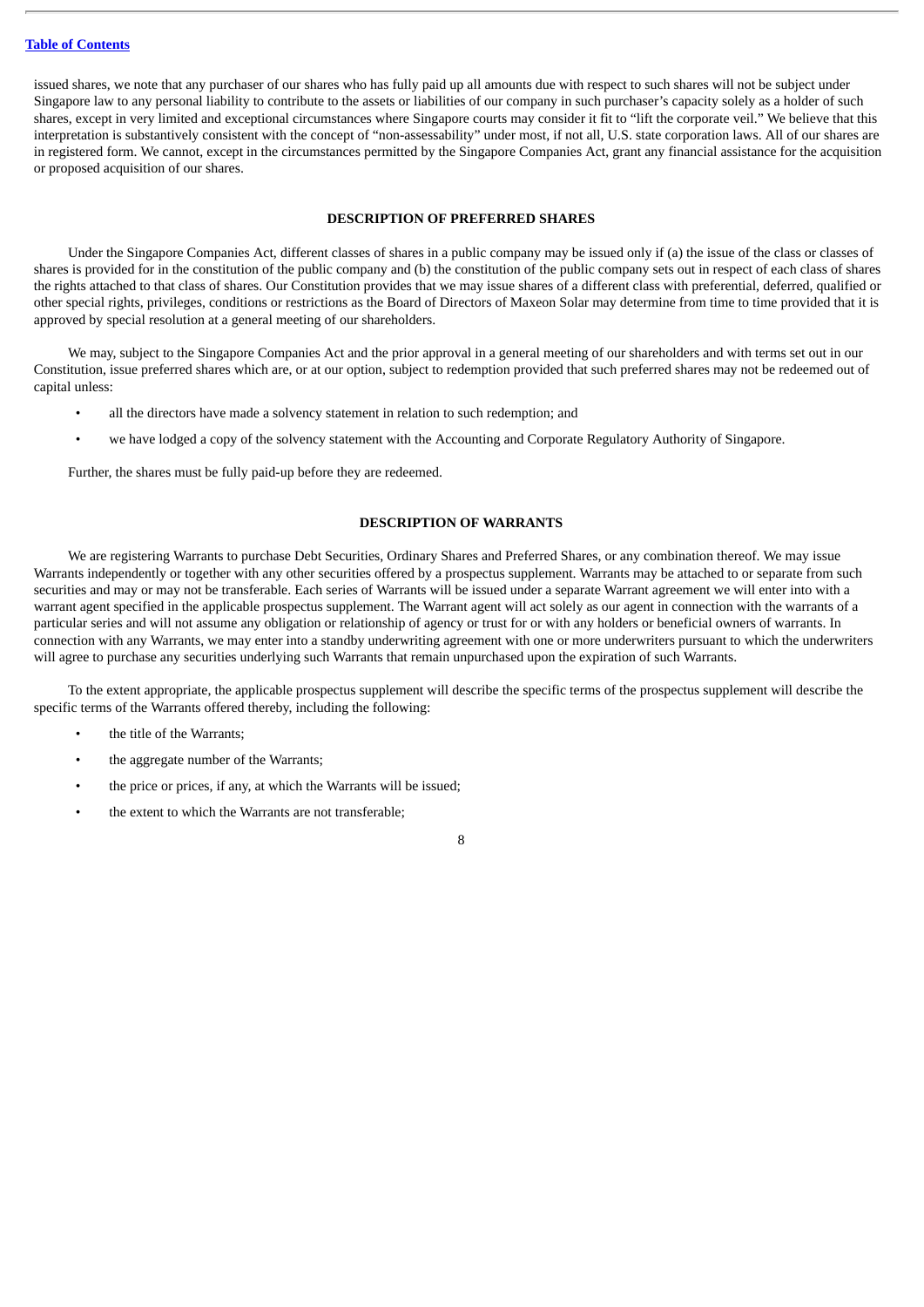- the designation, number or principal amount and terms of the Debt Securities, Ordinary Shares and/or Preferred Shares purchasable upon exercise of the Warrants;
- the designation and terms of the other securities, if any, with which the Warrants are issued and the number of Warrants issued with each security;
- the date, if any, on and after which the Warrants and the related underlying securities will be separately transferable;
- whether the Warrants will be issued in registered form or bearer form;
- the price at which each underlying security purchasable upon exercise of the Warrants may be purchased;
- the date on which the right to exercise the Warrants will commence and the date on which that right will expire;
- the identity of the Warrant agent;
- the maximum or minimum number of the Warrants that may be exercised at any one time;
- information with respect to book-entry procedures, if any;
- in connection with Warrants denominated as Rights, the extent of any over-subscription privilege with respect to unsubscribed securities;
- the material terms of any standby underwriting arrangement entered into by us in connection with any Warrants; and
- any other terms of the Warrants, including terms, procedures and limitations relating to the transferability, exchange and exercise of the Warrants.

## **DESCRIPTION OF RIGHTS**

<span id="page-58-0"></span>We may issue to our shareholders Rights to purchase our Ordinary Shares, Preferred Shares or Debt Securities. The following description sets forth certain general terms and provisions of the Rights that we may offer pursuant to this prospectus. The particular terms of the Rights and the extent, if any, to which the general terms and provisions may apply to the Rights so offered will be described in the applicable prospectus supplement.

Rights may be issued independently or together with any other security offered by this prospectus and may or may not be transferable by the shareholder receiving the Rights in the Rights offering. In connection with any Rights offering, we may enter into a standby underwriting agreement with one or more underwriters pursuant to which the underwriter will purchase any securities that remain unsubscribed for upon completion of the Rights offering, or offer these securities to other parties who are not our shareholders. A copy of the form of Rights certificate will be filed with the Commission each time we issue Rights, and you should read that document for provisions that may be important to you.

The applicable prospectus supplement relating to any Rights will describe the terms of the offered Rights, including, where applicable, the following:

- the exercise price for the Rights;
- the number of Rights issued to each shareholder;
- the extent to which the Rights are transferable;
- any other terms of the Rights, including terms, procedures and limitations relating to the exchange and exercise of the Rights;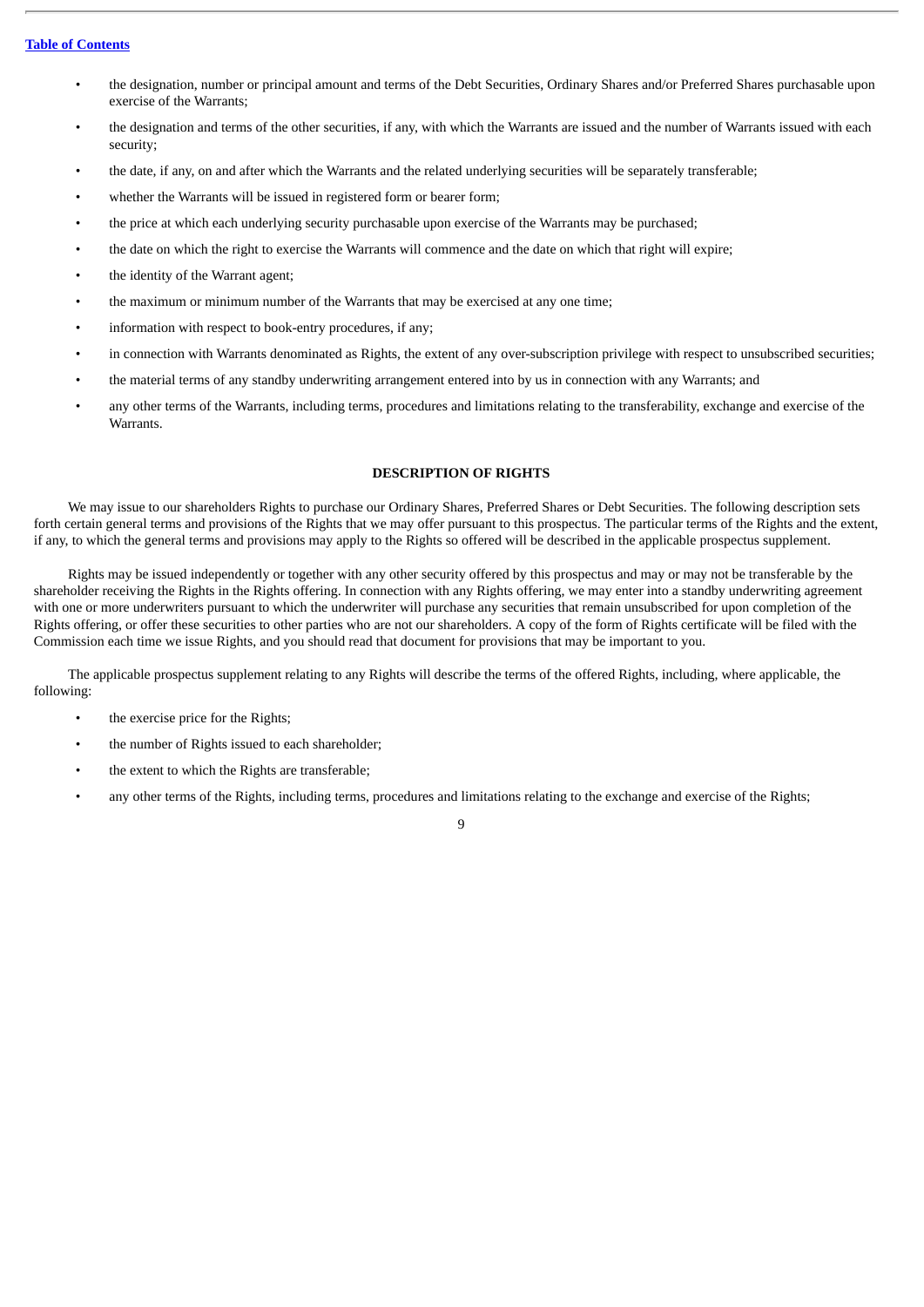- the date on which the right to exercise the Rights will commence and the date on which the Right will expire;
- the extent to which the Rights include an over-subscription privilege with respect to unsubscribed securities; and
- the material terms of any standby underwriting arrangement entered into by us in connection with the Rights offering.

## **DESCRIPTION OF PURCHASE CONTRACTS**

<span id="page-59-0"></span>We may issue Purchase Contracts, including contracts obligating holders to purchase from us, and obligating us to sell to the holders, a specified number of Ordinary Shares or other securities at a future date or dates. The price per security of the securities and the number of securities may be fixed at the time the Purchase Contracts are issued or may be determined by reference to a specific formula set forth in the Purchase Contracts. The Purchase Contracts also may require us to make periodic payments to the holders of the Purchase Contracts, or vice versa, and those payments may be unsecured or refunded on some basis. The Purchase Contracts may require holders to secure their obligations thereunder in a specified manner and may provide for the prepayment of all or part of the consideration payable by holders in connection with the purchase of the underlying security or other property pursuant to the Purchase Contracts.

Subject to any restrictions under the Singapore Companies Act, the Purchase Contracts may obligate us to purchase from holders, and obligate holders to sell to us, a specific or variable number of our Ordinary Shares, Preferred Shares, Warrants, Rights, Debt Securities or other property, or any combination of the above.

The prospectus supplement relating to any particular issuance of Purchase Contracts will describe the terms of the Purchase Contracts. The description in the prospectus supplement will not necessarily be complete, and reference will be made to the Purchase Contracts, and, if applicable, collateral or depositary arrangements, relating to the Purchase Contracts, which will be filed with the Commission each time we issue purchase contracts. U.S. federal income tax considerations applicable to the Purchase Contracts will also be discussed in the prospectus supplement.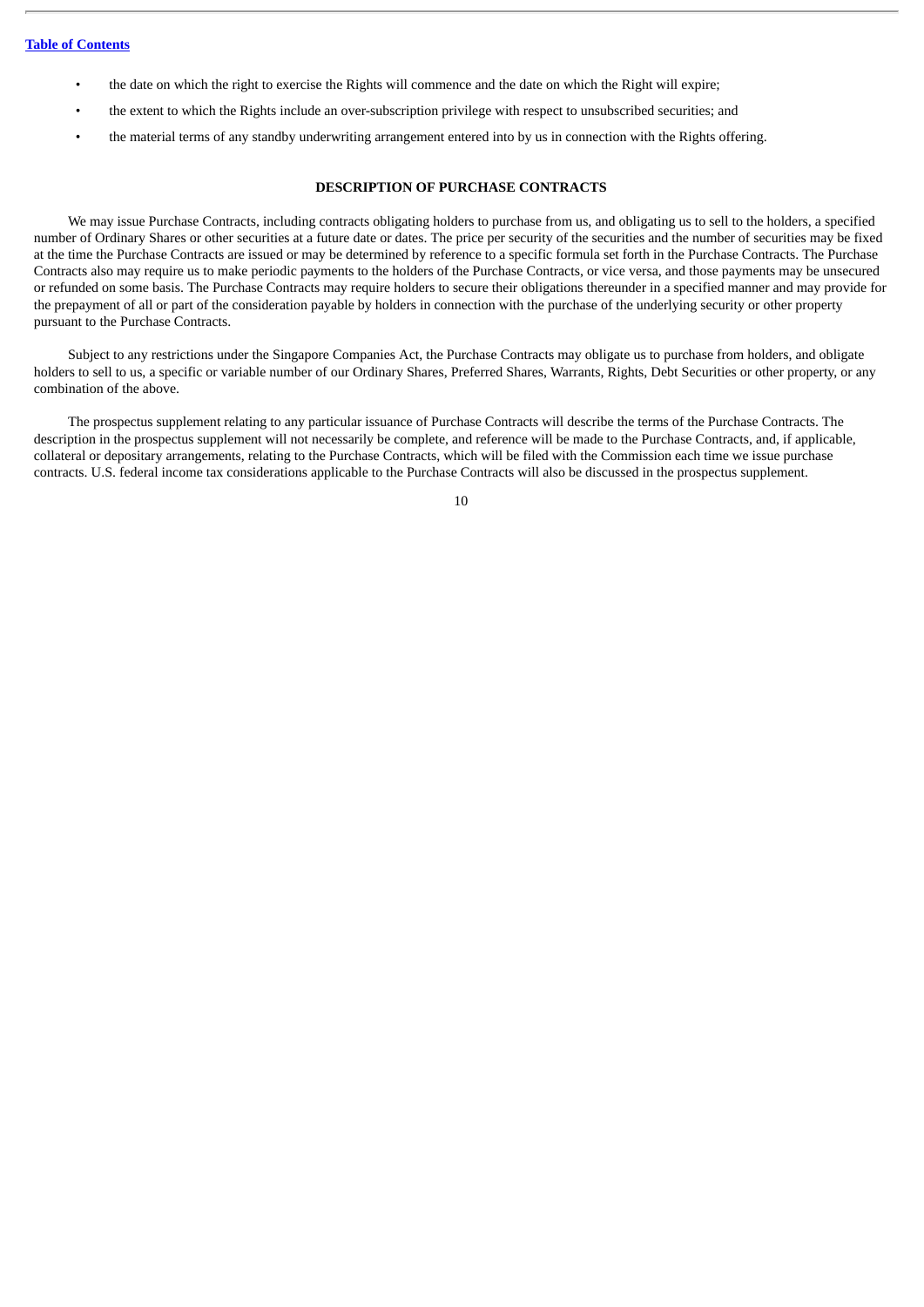## **DESCRIPTION OF DEBT SECURITIES**

<span id="page-60-0"></span>This prospectus describes the general terms and provisions of our Debt Securities. When we offer to sell a particular series of Debt Securities, we will describe the specific terms of the series in a supplement to this prospectus. We will also indicate in the supplement whether the general terms and provisions described in this prospectus apply to a particular series of Debt Securities.

The Debt Securities will be issued under an indenture between us and a trustee to be named in a prospectus supplement. We have incorporated by reference the form of the indenture (referred to herein as the "indenture"), which is an exhibit to the registration statement of which this prospectus is a part. If we issue Debt Securities that are subordinated to other Debt Securities, they will be issued under an indenture identical to the indenture incorporated by reference as an exhibit, except that it will be executed by us and a trustee to be named at a later date. We have summarized select portions of the indenture below. The summary is not complete, and is qualified in its entirety by reference to the indenture, a form of which is attached to the registration statement of which this prospectus is a part. You should read the indenture for provisions that may be important to you. Capitalized terms used in the summary have the meaning specified in the indenture.

## **General**

Unless otherwise specified in a supplement to this prospectus, the Debt Securities will be our senior, direct, unsecured obligations and, as such, will rank pari passu in right of payment with all of our existing and future senior unsecured indebtedness and senior in right of payment to all of our subordinated indebtedness. The Debt Securities will be effectively subordinated to (i) all existing and future indebtedness or other liabilities of our subsidiaries and (ii) all of our existing and future secured indebtedness to the extent of the value of the collateral securing that indebtedness.

The indenture does not limit the aggregate principal amount of Debt Securities that may be issued under it and provides that Debt Securities may be issued under it from time to time in one or more series. We may specify a maximum aggregate principal amount for the Debt Securities of any series.

Unless otherwise specified in the applicable prospectus supplement, the indenture does not afford the holders of the Debt Securities the right to require us to repurchase or redeem the Debt Securities in the event of a highly-leveraged transaction.

We are not obligated to issue all Debt Securities of one series at the same time and, unless otherwise provided in the applicable prospectus supplement, we may reopen a series, without the consent of the holders of the outstanding Debt Securities of that series, for the issuance of additional Debt Securities of that series. Additional Debt Securities of a particular series will have the same terms and conditions as outstanding Debt Securities of such series, except for the issue date and, in some cases, the public offering price and the first interest payment date, and will be consolidated with, and form a single series with, such outstanding Debt Securities; provided, however, that if such additional Debt Securities are not fungible with the outstanding Debt Securities of such series for U.S. federal income tax purposes, the additional Debt Securities will have a separate CUSIP number.

The prospectus supplement will set forth, among other things:

- the title of Debt Securities;
- the price or prices (expressed as a percentage of the principal amount) at which we will sell the Debt Securities;
- whether the Debt Securities will be senior Debt Securities or subordinated Debt Securities, and if they are subordinated Debt Securities, the terms of the subordination;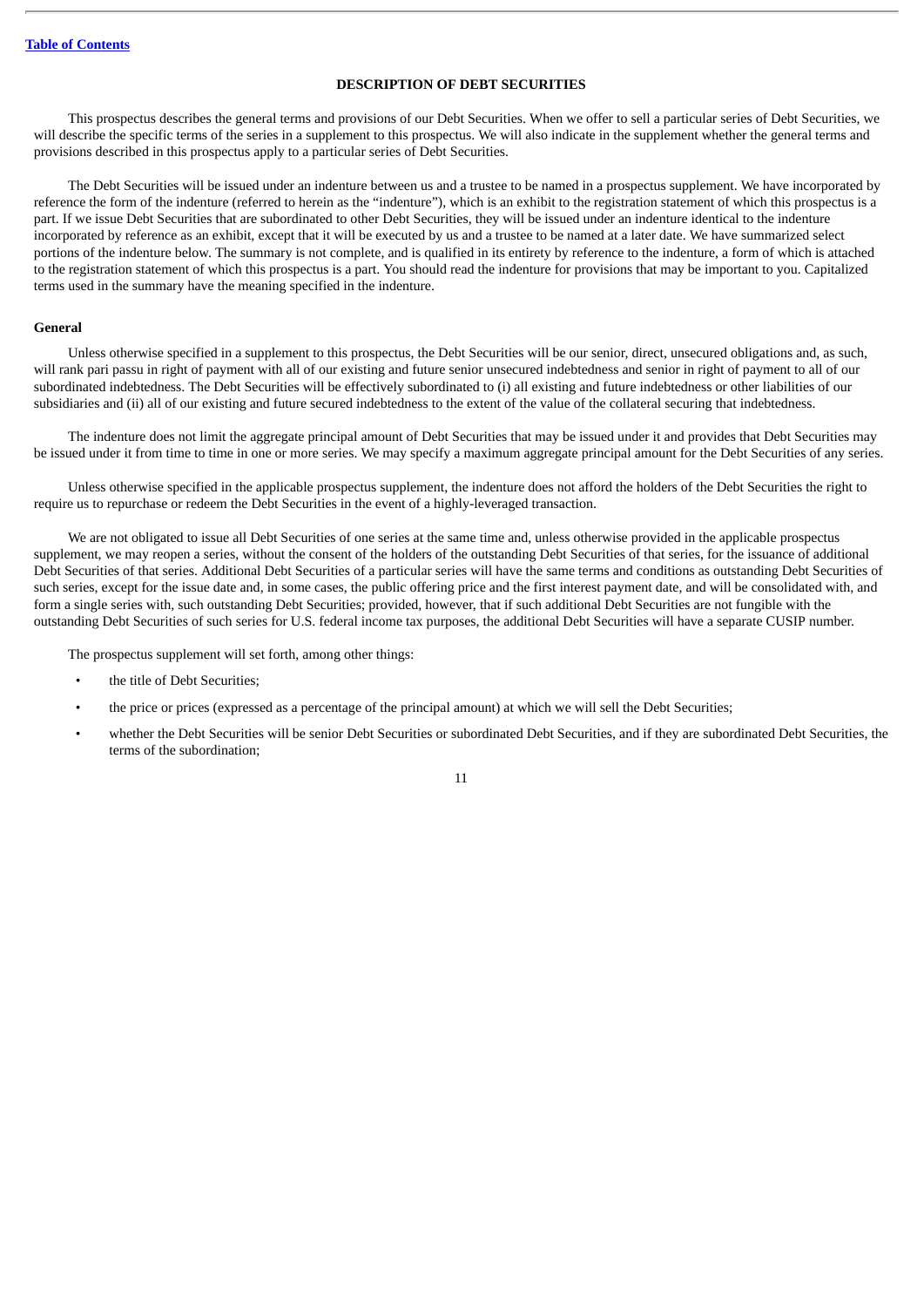- any limit on the aggregate principal amount of the Debt Securities and the right, if any, to extend such date or dates;
- the date or dates on which we will pay the principal on the Debt Securities;
- the rate or rates (which may be fixed or variable) per annum or the method used to determine the rate or rates (including any commodity, commodity index, stock exchange index or financial index) at which the Debt Securities will bear interest, the date or dates from which interest will accrue, the date or dates on which interest will commence and be payable and any regular record date for the interest payable on any interest payment date;
- the right, if any, to extend the interest periods and the duration of that extension;
- the place or places where principal of, and premium and interest on, the Debt Securities will be payable;
- the terms and conditions upon which we may redeem the Debt Securities;
- any obligation we have to redeem or purchase the Debt Securities pursuant to any sinking fund or analogous provisions or at the option of a holder of Debt Securities;
- the dates on which and the price or prices at which we will repurchase Debt Securities at the option of the holders of Debt Securities and other detailed terms and provisions of these repurchase obligations;
- the denominations in which the Debt Securities will be issued, if other than minimum denominations of \$2,000 and integral multiples of \$1,000 in excess thereof;
- whether the Debt Securities will be issued in the form of certificated Debt Securities or global Debt Securities;
- the portion of principal amount of the Debt Securities payable upon declaration of acceleration of the maturity date, if other than the principal amount;
- the designation of the currency or currencies in which payment of principal of, and premium and interest on, the Debt Securities will be made if other than U.S. dollars;
- any provisions relating to any security provided for the Debt Securities;
- any addition to or change in the events of default described in this prospectus or in the indenture with respect to the Debt Securities and any change in the acceleration provisions described in this prospectus or in the indenture with respect to the Debt Securities;
- any addition to or change in the covenants described in this prospectus or in the indenture with respect to the Debt Securities;
- any other terms of the Debt Securities, which may modify or delete any provision of the indenture as it applies to that series;
- if and as applicable, the terms and conditions of any right to exchange for or convert Debt Securities of the series into shares of our ordinary shares or other securities or another person; and
- any depositaries, interest rate calculation agents, exchange rate calculation agents or other agents with respect to the Debt Securities.

The foregoing is not intended to be an exclusive list of the terms that may be applicable to any offered Debt Securities.

We may issue Debt Securities that provide for an amount less than their stated principal amount to be due and payable upon declaration of acceleration of their maturity pursuant to the terms of the indenture. We will provide you with information on the federal income tax considerations and other special considerations applicable to any of these Debt Securities in the applicable prospectus supplement.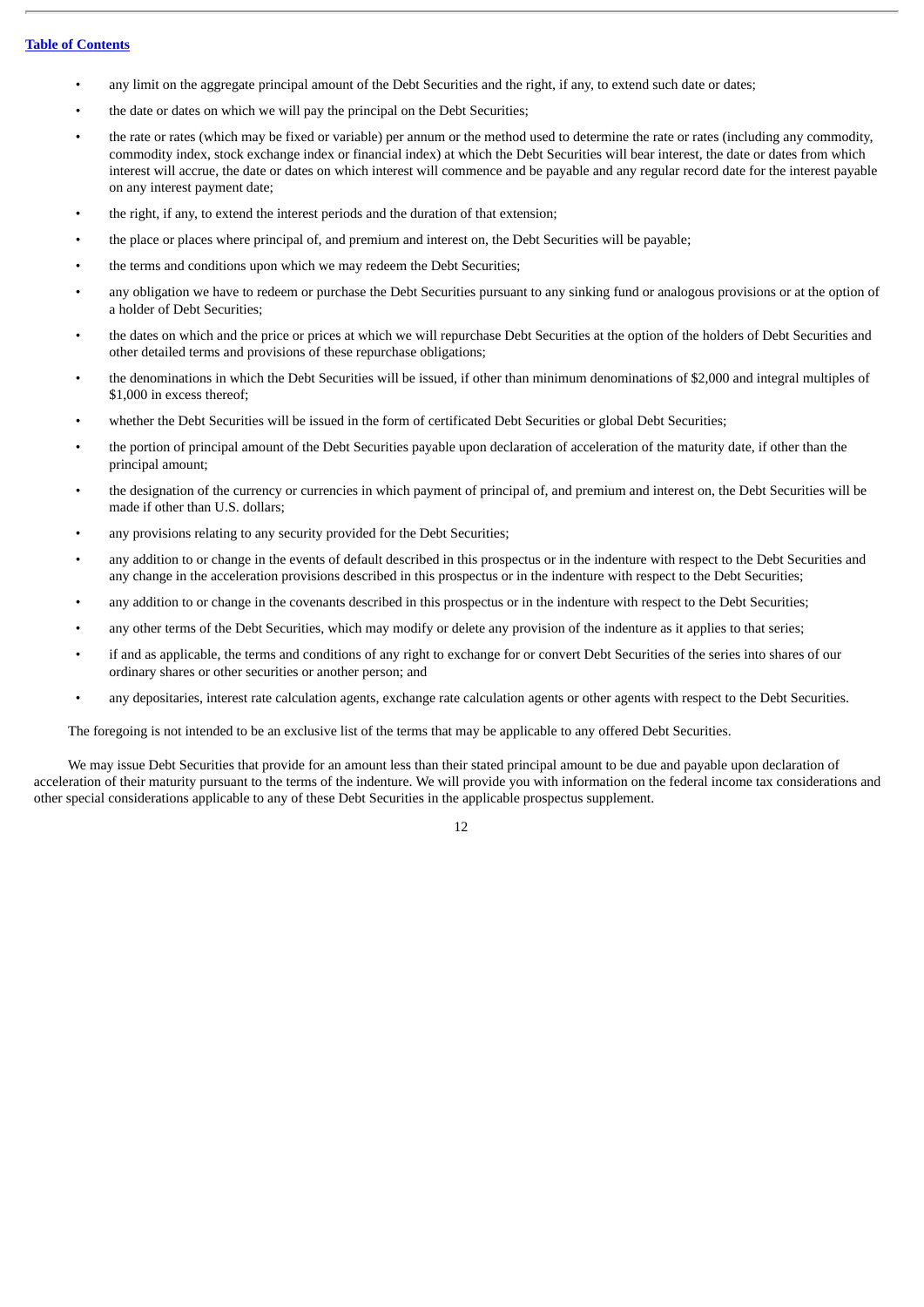If we denominate the purchase price of any of the Debt Securities in a foreign currency or currencies, or if the principal of and any premium and interest on any series of Debt Securities is payable in a foreign currency or currencies, we will provide you with information on the restrictions, elections, general tax considerations, specific terms and other information with respect to that issue of Debt Securities and such foreign currency or currencies in the applicable prospectus supplement.

## **Exchange and Transfer**

Debt Securities may be transferred or exchanged at the office of the registrar or co-registrar designated by us.

We will not impose a service charge for any transfer or exchange, but we may require holders to pay any tax or other governmental charges associated with any transfer or exchange.

In the event of any potential redemption of Debt Securities of any series, we will not be required to:

- issue, register the transfer of, or exchange, any Debt Security of that series during a period beginning at the opening of 15 business days before the day of sending of a notice of redemption and ending at the close of business on the day such notice is sent; or
- register the transfer of or, exchange any, Debt Security of that series selected, called or being called for redemption, in whole or in part, except the unredeemed portion being redeemed in part.

We may initially appoint the trustee as the registrar. Any transfer agent, in addition to the registrar initially designated by us, will be named in the prospectus supplement. We may designate additional transfer agents or change transfer agents or change the office of the transfer agent. However, we will be required to maintain a transfer agent in each place of payment for the Debt Securities of each series.

## **Global Securities**

The Debt Securities of any series may be represented, in whole or in part, by one or more global securities. Each global security will:

- be registered in the name of a depositary that we will identify in a prospectus supplement;
- be deposited with the depositary or its nominee; and
- bear any required legends.

No global security may be exchanged in whole or in part for Debt Securities registered in the name of any person other than the depositary or any nominee unless:

- the depositary has notified us that it is unwilling or unable to continue as depositary or has ceased to be qualified to act as depositary, and in either case we fail to appoint a successor depositary registered as a clearing agency under the Exchange Act within 90 days of such event;
- we execute and deliver to the trustee an officer's certificate to the effect that such global securities shall be so exchangeable; or
- an event of default with respect to the Debt Securities represented by such global securities shall have occurred and be continuing.

As long as the depositary, or its nominee, is the registered owner of a global security, the depositary or nominee will be considered the sole owner and holder of the Debt Securities represented by the global security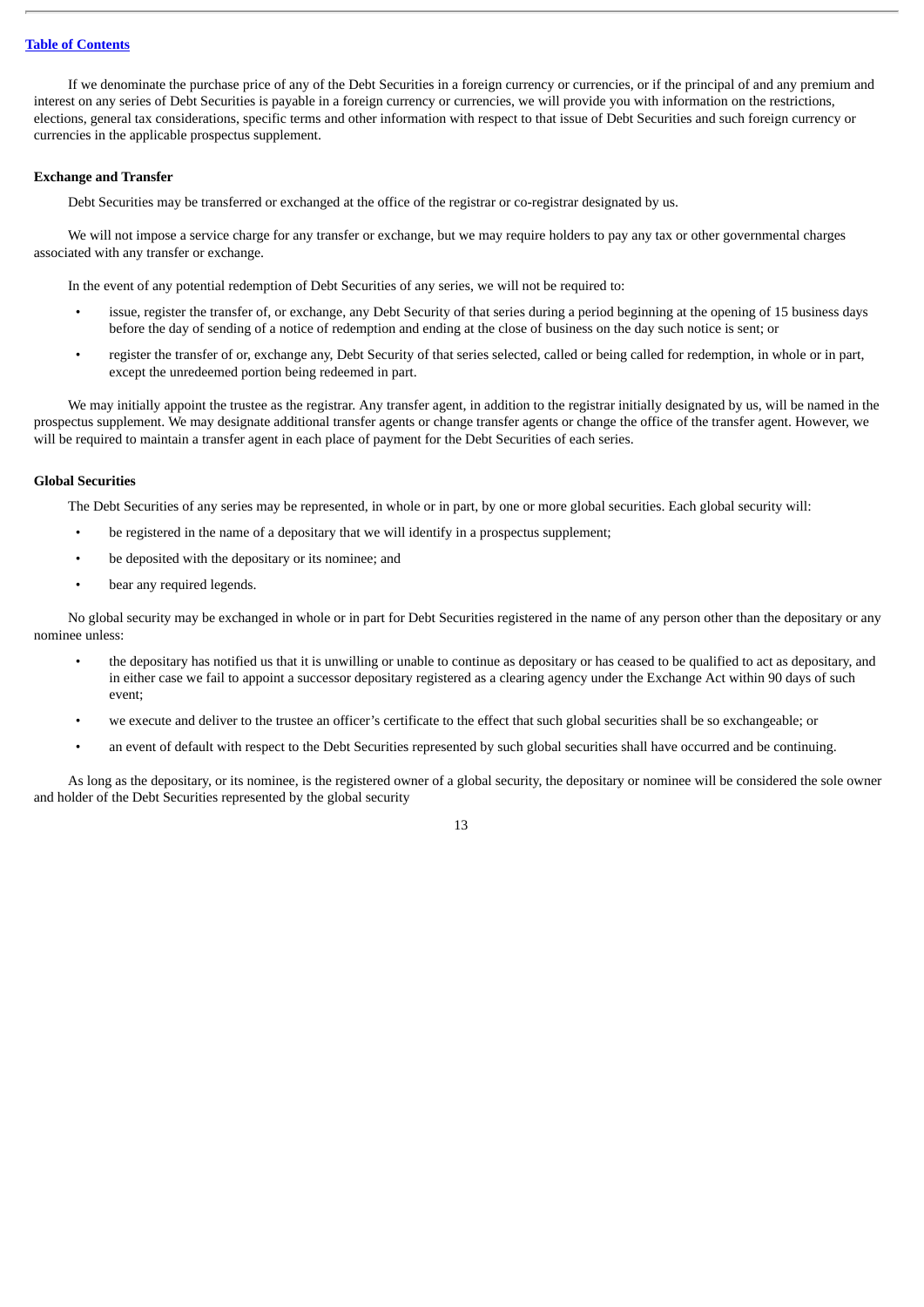for all purposes under the indenture. Except in the above limited circumstances, owners of beneficial interests in a global security:

- will not be entitled to have the Debt Securities registered in their names;
- will not be entitled to physical delivery of certificated Debt Securities; and
- will not be considered to be holders of those Debt Securities under the indenture.

Payments on a global security will be made to the depositary or its nominee as the holder of the global security. Some jurisdictions have laws that require that certain purchasers of securities take physical delivery of such securities in definitive form. These laws may impair the ability to transfer beneficial interests in a global security.

Institutions that have accounts with the depositary or its nominee are referred to as "participants." Ownership of beneficial interests in a global security will be limited to participants and to persons that may hold beneficial interests through participants. The depositary will credit, on its book-entry registration and transfer system, the respective principal amounts of Debt Securities represented by the global security to the accounts of its participants. Each person owning a beneficial interest in a global security must rely on the procedures of the depositary (and, if such person is not a participant, on procedures of the participant through which such person owns its interest) to exercise any rights of a holder under the indenture.

Ownership of beneficial interests in a global security will be shown on and effected through records maintained by the depositary, with respect to participants' interests, or by any participant, with respect to interests of persons held by participants on their behalf. Payments, transfers and exchanges relating to beneficial interests in a global security will be subject to policies and procedures of the depositary. The depositary policies and procedures may change from time to time. Neither we nor the trustee will have any responsibility or liability for the depositary's or any participant's records with respect to beneficial interests in a global security.

#### **Payment and Paying Agent**

The provisions of this subsection will apply to the Debt Securities unless otherwise indicated in the prospectus supplement. Payment of interest on a Debt Security on any interest payment date will be made to the person in whose name the Debt Security is registered at the close of business on the regular record date. Payment on Debt Securities of a particular series will be payable at the office of a paying agent or paying agents designated by us. However, at our option, we may pay interest by mailing a check to the record holder.

We may also name any other paying agents in the prospectus supplement. We may designate additional paying agents, change paying agents or change the office of any paying agent. However, we will be required to maintain a paying agent in each place of payment for the Debt Securities of a particular series.

All moneys paid by us to a paying agent for payment on any Debt Security that remain unclaimed at the end of two years after such payment was due will be repaid to us. Thereafter, the holder may look only to us for such payment.

#### **Consolidation, Merger and Paying Agent**

Except as otherwise set forth in the applicable prospectus supplement, we may not consolidate with or merge into any other person, in a transaction in which we are not the surviving corporation, or convey, transfer or lease our properties and assets substantially as an entirety to, any person, unless:

- the successor, if any, is a U.S. corporation, limited liability company, partnership, trust or other entity;
- the successor assumes our obligations on the Debt Securities and under the indenture pursuant to a supplemental indenture or other agreements in form reasonably satisfactory to the trustee;

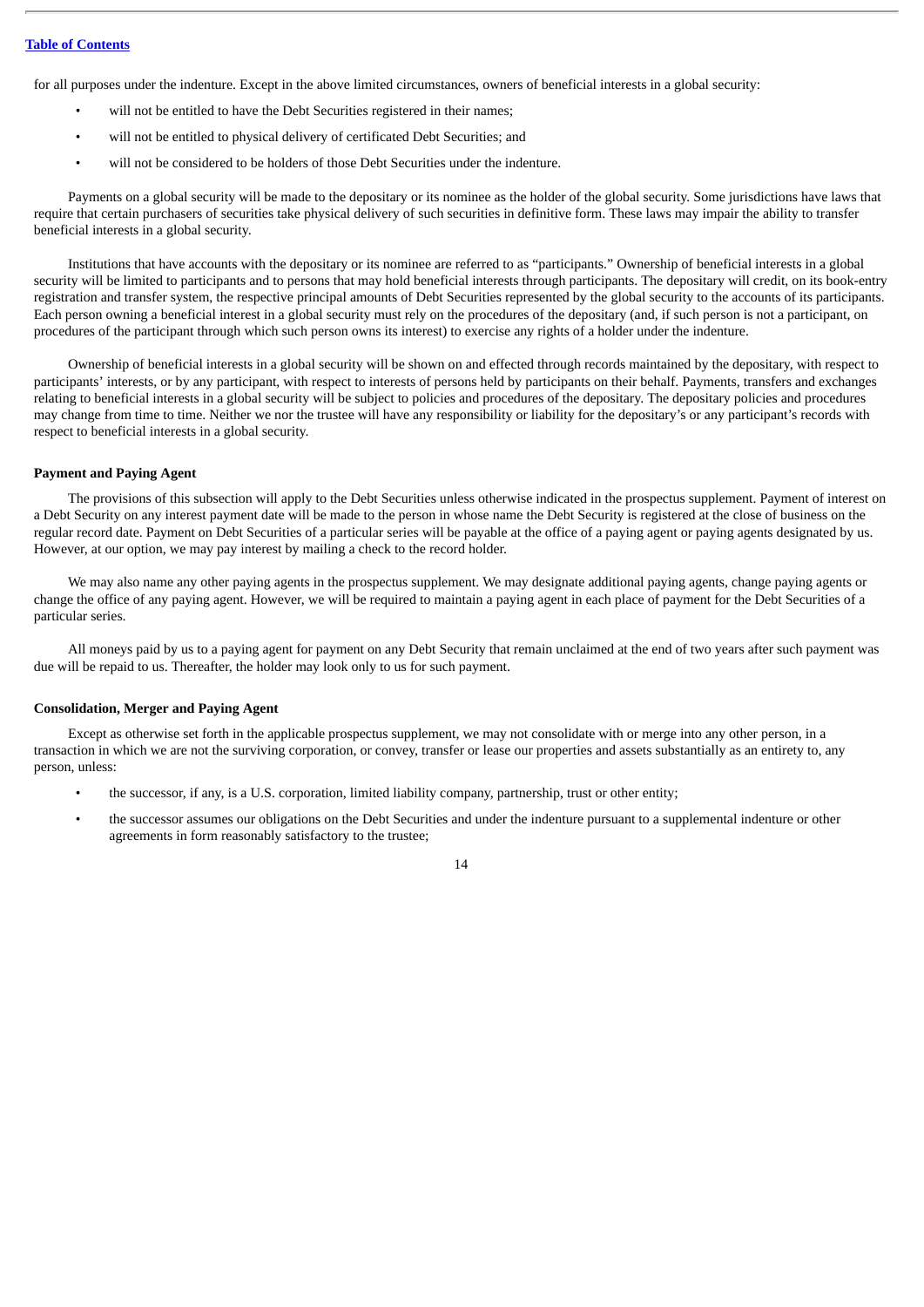- immediately after giving effect to the transaction and treating our obligations in connection with or as a result of such transaction as having been incurred as of the time of such transaction, no default or event of default shall have occurred and be continuing under the indenture; and
- certain other conditions are met.

#### **Event of Default**

Event of default means, with respect to any series of Debt Securities, any of the following:

- default in the payment of any interest on any Debt Security of that series when it becomes due and payable, and continuance of that default for a period of 90 days;
- default in the payment of principal of, or premium on, any Debt Security of that series when due and payable;
- default in the performance or breach of any other covenant or warranty by us in the indenture (other than a covenant or warranty that has been included in the indenture solely for the benefit of a series of Debt Securities other than that series), which default continues uncured for a period of 90 days after we receive written notice from the trustee or we and the trustee receive written notice from the holders of not less than a majority in aggregate principal amount of the outstanding Debt Securities of that series as provided in the indenture;
- certain events of bankruptcy, insolvency or reorganization of our Company; and
- any other event of default provided with respect to Debt Securities of that series that is described in the applicable prospectus supplement.

No event of default with respect to a particular series of Debt Securities (except as to certain events of bankruptcy, insolvency or reorganization) necessarily constitutes an event of default with respect to any other series of Debt Securities. The occurrence of an event of default may constitute an event of default under our bank credit agreements in existence from time to time. In addition, the occurrence of certain events of default or an acceleration under the indenture may constitute an event of default under certain of our other indebtedness outstanding from time to time.

If an event of default (other than an event of default resulting from certain events of bankruptcy, insolvency or reorganization) with respect to Debt Securities of any series at the time outstanding occurs and is continuing, then the trustee or the holders of not less than 25% in aggregate principal amount of the outstanding Debt Securities of that series may, by a notice in writing to us (and to the trustee if given by the holders), declare to be due and payable immediately the principal (or, if the Debt Securities of that series are discount securities, that portion of the principal amount as may be specified in the terms of that series) of, and accrued and unpaid interest, if any, on all Debt Securities of that series. In the case of an event of default resulting from certain events of bankruptcy, insolvency or reorganization, the principal (or such specified amount) of and accrued and unpaid interest, if any, on all outstanding Debt Securities will become and be immediately due and payable without any declaration or other act on the part of the trustee or any holder of outstanding Debt Securities. At any time after a declaration of acceleration with respect to Debt Securities of any series has been made, the holders of a majority in aggregate principal amount of the outstanding Debt Securities of that series may rescind and annul the acceleration if all events of default, other than the non-payment of accelerated principal and interest, if any, with respect to Debt Securities of that series, have been cured or waived and all sums paid or advanced by the trustee and the reasonable compensation expenses and disbursements of the trustee and its agents and counsel have been paid as provided in the indenture.

The indenture provides that the trustee will be under no obligation to exercise any of its rights or powers under the indenture at the request of any holder of outstanding Debt Securities, unless the trustee receives indemnity satisfactory to it against any loss, liability or expense. Subject to certain rights of the trustee, the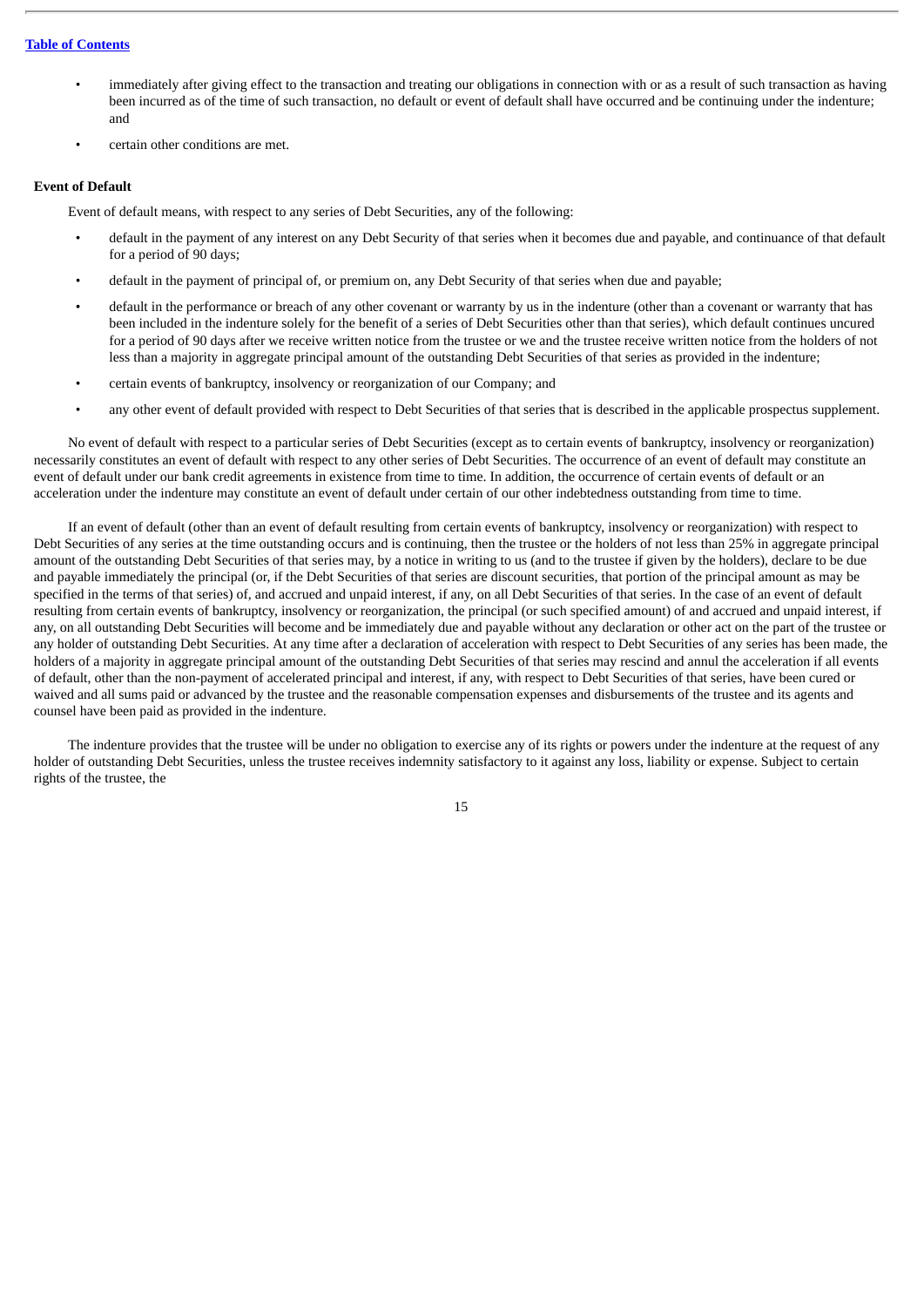holders of a majority in principal amount of the outstanding Debt Securities of any series will have the right to direct the time, method and place of conducting any proceeding for any remedy available to the trustee or exercising any trust or power conferred on the trustee with respect to the Debt Securities of that series.

No holder of any Debt Security of any series will have any right to institute any proceeding, judicial or otherwise, with respect to the indenture or for the appointment of a receiver or trustee, or for any remedy under the indenture, unless:

- that holder has previously given to the trustee written notice of a continuing event of default with respect to Debt Securities of that series; and
- the holders of at least 25% in aggregate principal amount of the outstanding Debt Securities of that series have made written request, and offered indemnity satisfactory to the trustee, to the trustee to institute the proceeding as trustee, and the trustee has not received from the holders of a majority in aggregate principal amount of the outstanding Debt Securities of that series a direction inconsistent with that request and has failed to institute the proceeding within 60 days.

Notwithstanding the foregoing, the holder of any Debt Security will have an absolute and unconditional right to receive payment of the principal of, and premium and any interest on, that Debt Security on or after the due dates expressed in that Debt Security and to institute suit for the enforcement of such payment.

The indenture requires us, within 120 days after the end of our fiscal year, to furnish to the trustee a statement as to compliance with the indenture. The indenture provides that the trustee may withhold notice to the holders of Debt Securities of any series of any default or event of default (except in payment on any Debt Securities of that series) with respect to Debt Securities of that series if it in good faith determines that withholding notice is in the interest of the holders of those Debt Securities.

## **Modification and Waiver**

We may amend or modify the indenture without the consent of any holder of Debt Securities of the series affected by the modifications or amendments in order to:

- cure any ambiguity, defect or inconsistency, provided that the interests of the holders are not adversely affected;
- conform the text of the indenture or the Debt Securities to any corresponding provision of this "Description of Debt Securities," as evidenced by an officer's certificate;
- provide for the issuance of additional Debt Securities;
- provide for the assumption of our obligations in the case of a merger or consolidation and our discharge upon such assumption provided that the provision under "Merger, Consolidation, or Sale of Assets" of the indenture is complied with;
- add covenants or make any change that would provide any additional rights or benefits to the holders of the Debt Securities;
- add guarantees with respect to the Debt Securities;
- provide for uncertificated Debt Securities in addition to or in place of certificated Debt Securities;
- secure the Debt Securities;
- add or appoint a successor or separate trustee;
- make any change that does not adversely affect the interests of any holder of Debt Securities; or
- obtain or maintain the qualification of the indenture under the Trust Indenture Act of 1939, as amended.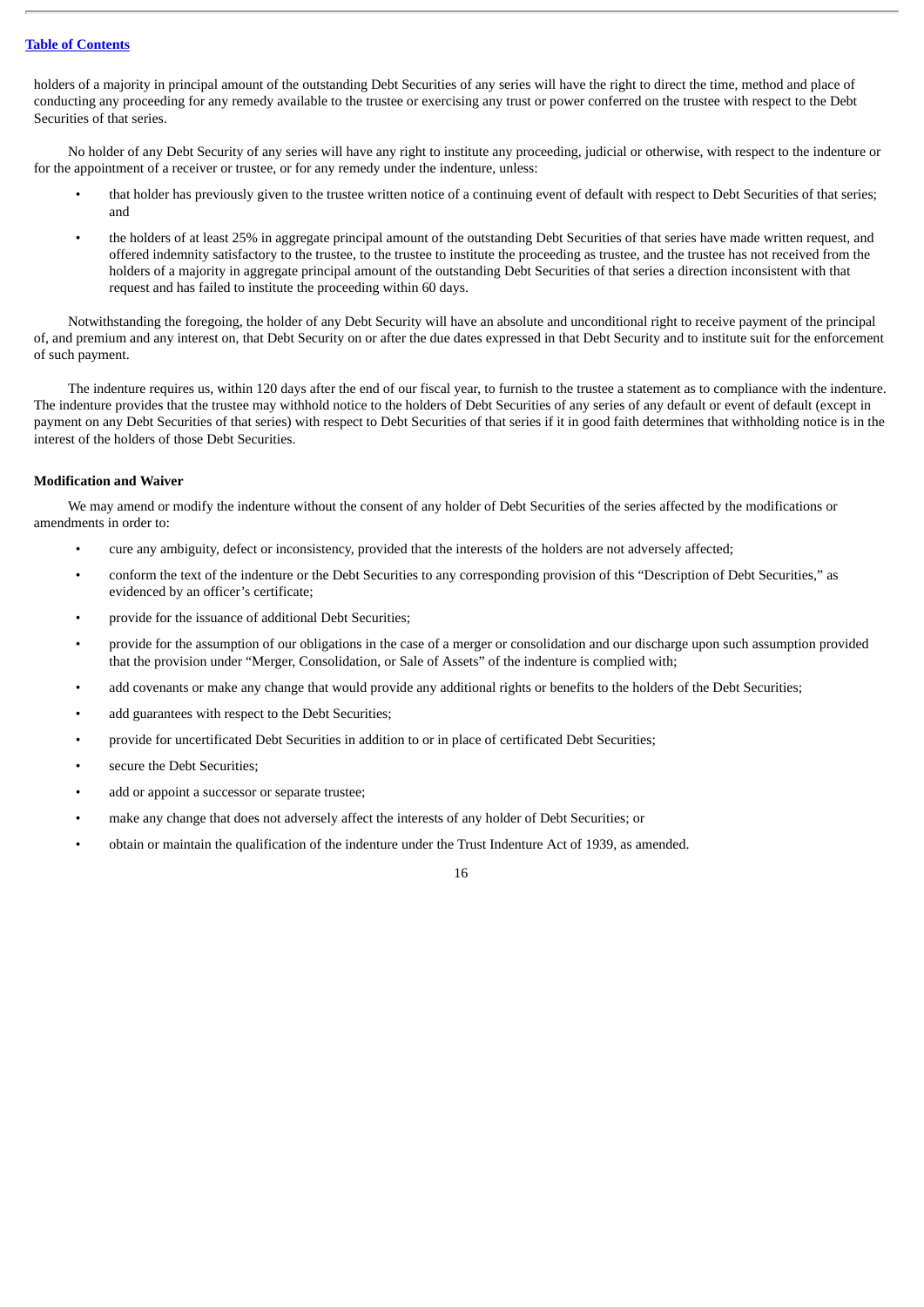Other amendments and modifications of the indenture or the Debt Securities issued may be made with the consent of the holders of at least a majority of the aggregate principal amount of the outstanding Debt Securities of the affected series, and our compliance with any provision of the indenture with respect to the Debt Securities may be waived by written notice to the trustee by the holders of a majority of the aggregate principal amount of the outstanding Debt Securities of the affected series. However, no modification or amendment may, without the consent of the holder of each outstanding Debt Security of the affected series:

- reduce the principal amount, any premium or change the fixed maturity of any Debt Security or alter or waive any of the provisions with respect to the redemption or repurchase of the Debt Securities;
- change the place of payment or currency in which principal, any premium or interest is paid;
- impair the right to institute suit for the enforcement of any payment on the Debt Securities;
- waive a payment default with respect to the Debt Securities;
- reduce the interest rate or extend the time for payment of interest on the Debt Securities;
- make any change to the amendment and modification provisions in the indenture; or
- reduce the percentage in principal amount outstanding of Debt Securities, the consent of the holders of which is required for any of the foregoing modifications or otherwise necessary to modify, supplement or amend the indenture or to waive any past default.

Except for certain specified provisions, the holders of at least a majority in principal amount of the outstanding Debt Securities of an affected series may, on behalf of the holders of all Debt Securities of such series, waive our compliance with provisions of the indenture. The holders of a majority in aggregate principal amount of the outstanding Debt Securities of such series may, on behalf of the holders of all the Debt Securities of such series, waive any past default under the indenture with respect to such Debt Securities and its consequences, except a default in the payment of the principal of, or premium or any interest on, any Debt Security or in respect of a covenant or provision that cannot be modified or amended without the consent of all of the holders of the outstanding Debt Securities of the affected series; provided, however, that the holders of a majority in aggregate principal amount of the outstanding Debt Securities of such series may rescind and annul an acceleration and its consequences, including any related payment default that resulted from the acceleration.

#### **Defeasance of Debt Securities and Certain Covenants in Certain Circumstances**

*Legal Defeasance*. The indenture provides that, in certain circumstances, we may be discharged from any and all obligations in respect of the Debt Securities of any series (except for certain obligations to register the transfer or exchange of Debt Securities, to replace stolen, lost or mutilated Debt Securities, and to maintain paying agencies and certain provisions relating to the treatment of funds held by paying agents). We will be so discharged upon the deposit with the trustee, in trust, of money and/or U.S. government obligations that, through the payment of interest and principal in accordance with their terms, will provide money in an amount sufficient in the opinion of a nationally recognized firm of independent public accountants to pay and discharge each installment of principal, premium and interest in accordance with the terms of the indenture and the Debt Securities of that series.

This discharge may occur only if, among other things, we have delivered to the trustee an opinion of counsel stating that we have received from, or there has been published by, the U.S. Internal Revenue Service a ruling or, since the date of execution of the indenture, there has been a change in the applicable U.S. federal income tax law, in either case to the effect that, and based thereon such opinion shall confirm that, the beneficial owners of the Debt Securities of the applicable series will not recognize income, gain or loss for U.S. federal income tax purposes as a result of the deposit, defeasance and discharge and will be subject to U.S. federal income tax on the same amounts and in the same manner and at the same times as would have been the case if the deposit, defeasance and discharge had not occurred.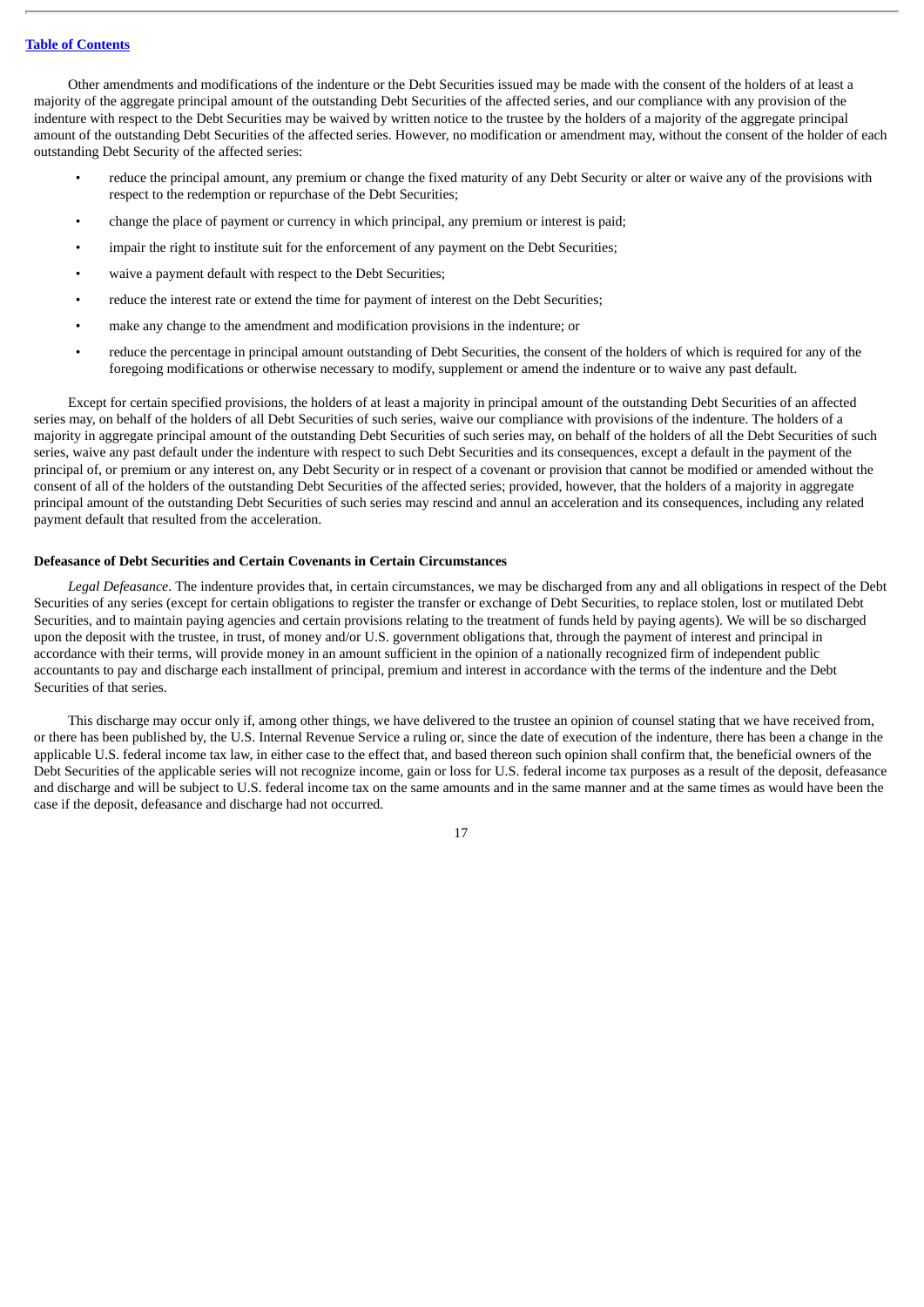*Defeasance of Certain Covenants*. The indenture provides that, upon compliance with certain conditions, we may omit to comply with certain covenants set forth in the indenture, and any omission to comply with those covenants will not constitute a default or an event of default with respect to the Debt Securities of the applicable series, or covenant defeasance.

The conditions include:

- depositing with the trustee money and/or U.S. government obligations that, through the payment of interest and principal in accordance with their terms, will provide money in an amount sufficient in the opinion of a nationally recognized firm of independent public accountants to pay and discharge each installment of principal of, premium and interest in accordance with the terms of the indenture and the Debt Securities of the applicable series; and
- delivering to the trustee an opinion of counsel to the effect that the beneficial owners of the Debt Securities of the applicable series will not recognize income, gain or loss for U.S. federal income tax purposes as a result of the deposit and related covenant defeasance and will be subject to U.S. federal income tax on the same amounts and in the same manner and at the same times as would have been the case if the deposit and related covenant defeasance had not occurred.

## **Conversion and Exchange Rights**

If specified in the applicable prospectus supplement, the Debt Securities of a series may be convertible into or exchangeable for ordinary shares or other securities of us or another entity. We will describe in the applicable prospectus supplement, among other things, the conversion or exchange rate or price and any adjustments thereto, the conversion or exchange period or periods, provisions as to whether conversion or exchange will be mandatory, at our option or at the option of the holders of that series of Debt Securities, and provisions affecting conversion or exchange in the event of the redemption of that series of Debt Securities.

#### **Governing Law**

The indenture and the Debt Securities, and any claim, controversy or dispute arising under or related to the indenture or the Debt Securities, will be governed by and construed in accordance with the laws of the state of New York.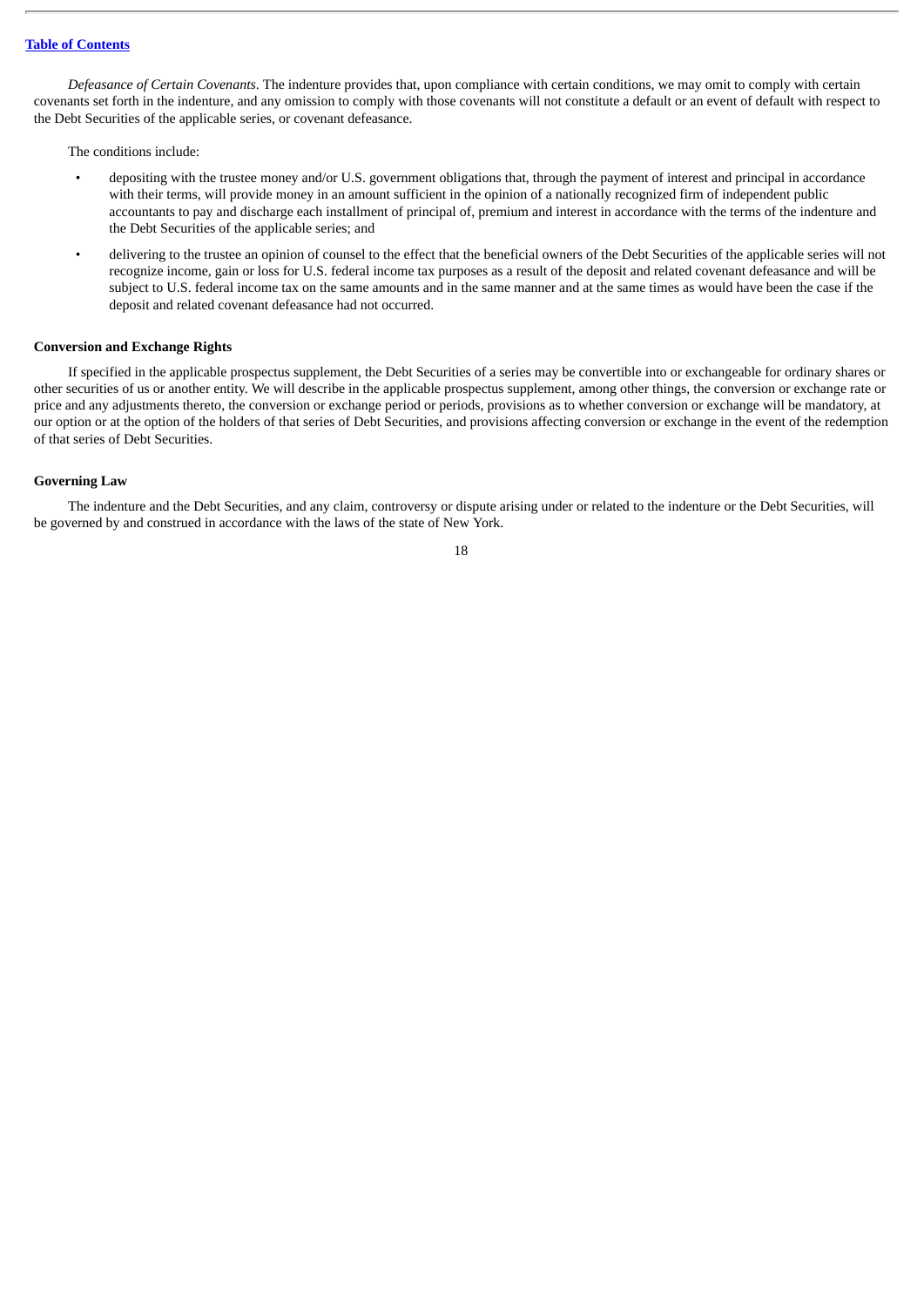## **DESCRIPTION OF UNITS**

<span id="page-68-0"></span>We may issue Units comprising one or more securities described in this prospectus in any combination. The following description sets forth certain general terms and provisions of the Units that we may offer pursuant to this prospectus. The particular terms of the Units and the extent, if any, to which the general terms and provisions may apply to the Units so offered will be described in the applicable prospectus supplement.

Each Unit will be issued so that the holder of the Unit also is the holder of each security included in the Unit. Thus, the Unit will have the rights and obligations of a holder of each included security. Units will be issued pursuant to the terms of a unit agreement, which may provide that the securities included in the Unit may not be held or transferred separately at any time or at any time before a specified date. A copy of the forms of the unit agreement and the unit certificate relating to any particular issue of Units will be filed with the Commission each time we issue Units, and you should read those documents for provisions that may be important to you.

The prospectus supplement relating to any particular issuance of Units will describe the terms of those Units, including, to the extent applicable, the following:

- the designation and terms of the Units and the securities comprising the Units, including whether and under what circumstances those securities may be held or transferred separately;
- any provision for the issuance, payment, settlement, transfer or exchange of the Units or of the securities comprising the Units; and
- whether the Units will be issued in fully registered or global form.

## **TAX**

<span id="page-68-1"></span>The material tax consequences of any offering of securities will be described in the applicable prospectus supplement.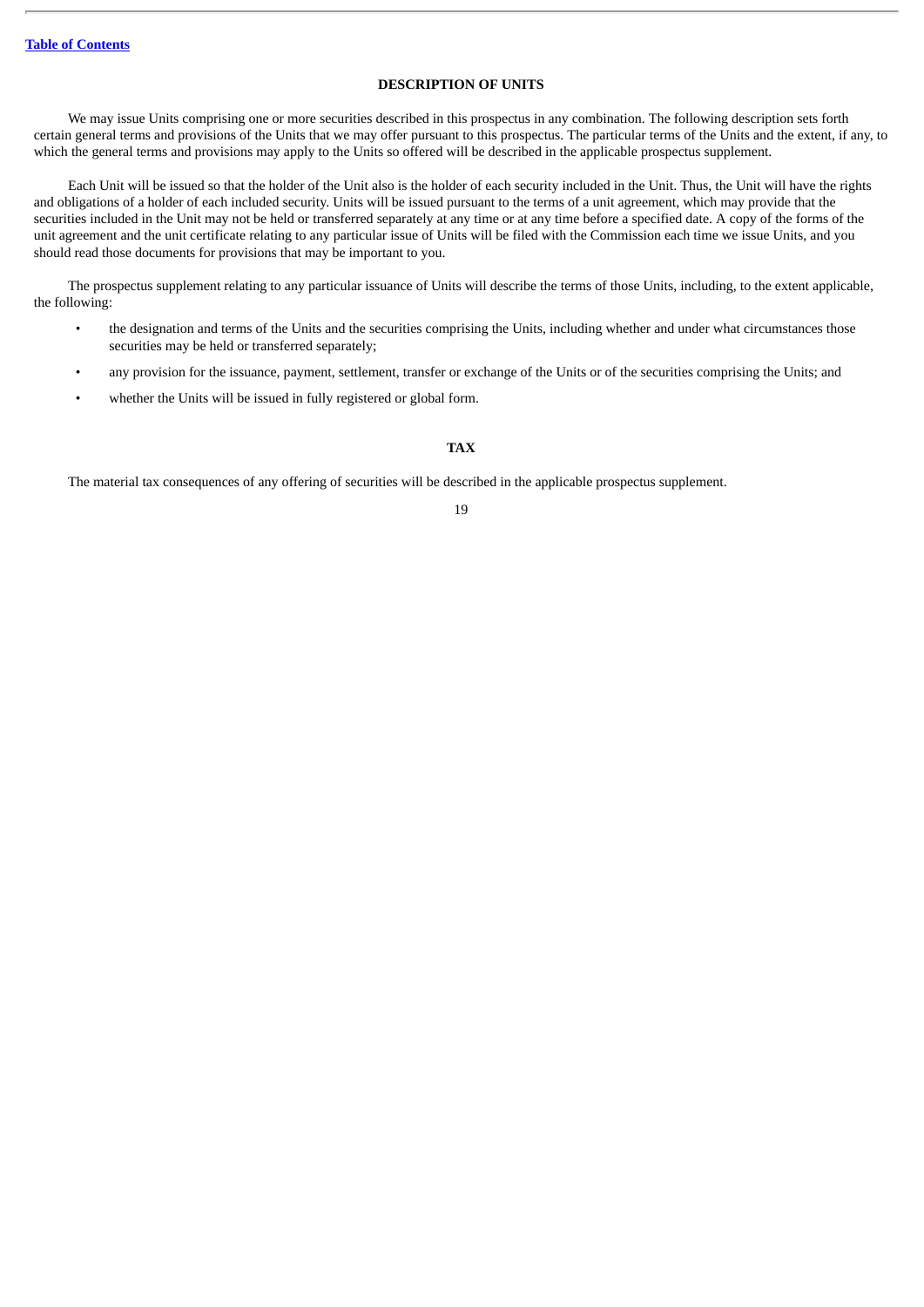## **PLAN OF DISTRIBUTION**

<span id="page-69-0"></span>We may, from time to time, sell, transfer or otherwise dispose of any or all of the securities, including on any stock exchange, quotation service, market or other trading facility on which the securities are listed or traded, in the over-the-counter market, through underwriters, through agents, to dealers, or in private transactions, at fixed prices, at market prices prevailing at the time of sale, at prices related to the prevailing market prices, at varying prices (which may be above or below market prices prevailing at the time of sale), at negotiated prices or otherwise.

We may use any one or more of the following methods when disposing of the securities or interests therein:

- ordinary brokerage transactions and transactions in which a broker-dealer solicits purchasers;
- block trades in which a broker-dealer will attempt to sell the securities as agent, but may position and resell a portion of the block as principal to facilitate the transaction;
- purchases by a broker-dealer as principal and resale by the broker-dealer for its account;
- an exchange distribution in accordance with the rules of the applicable exchange;
- privately negotiated transactions;
- short sales;
- through the writing or settlement of options or other hedging transactions, whether through an options exchange or otherwise;
- broker-dealers may agree with the Company to sell a specified number of securities at a stipulated price per share;
- a distribution by way of a dividend or otherwise to existing securityholders of the Company;
- a combination of any such methods of sale; and
- any other method permitted pursuant to applicable law.

If so indicated in the applicable prospectus supplement, we will authorize underwriters or other persons acting as our agents to solicit offers by certain institutions to purchase securities from us pursuant to delayed delivery contracts providing for payment and delivery on the date stated in the prospectus supplement. Each contract will be for an amount not less than, and the aggregate amount of securities sold pursuant to such contracts shall not be less nor more than, the respective amounts stated in the prospectus supplement. Institutions with whom the contracts, when authorized, may be made include commercial and savings banks, insurance companies, pension funds, investment companies, educational and charitable institutions and other institutions, but shall in all cases be subject to our approval. Delayed delivery contracts will not be subject to any conditions except that:

- the purchase by an institution of the securities covered under that contract shall not at the time of delivery be prohibited under the laws of the jurisdiction to which that institution is subject; and
- if the securities are also being sold to underwriters acting as principals for their own account, the underwriters shall have purchased such securities not sold for delayed delivery. The underwriters and other persons acting as our agents will not have any responsibility in respect of the validity or performance of delayed delivery contracts.

In connection with the sale of the securities or interests therein, certain persons participating in the offering may engage in transactions that stabilize, maintain or otherwise affect the price of the securities. This may include over-allotments or short sales of the securities, which involve the sale by persons participating in the offering of more securities than were sold to them. In these circumstances, these persons would cover such over-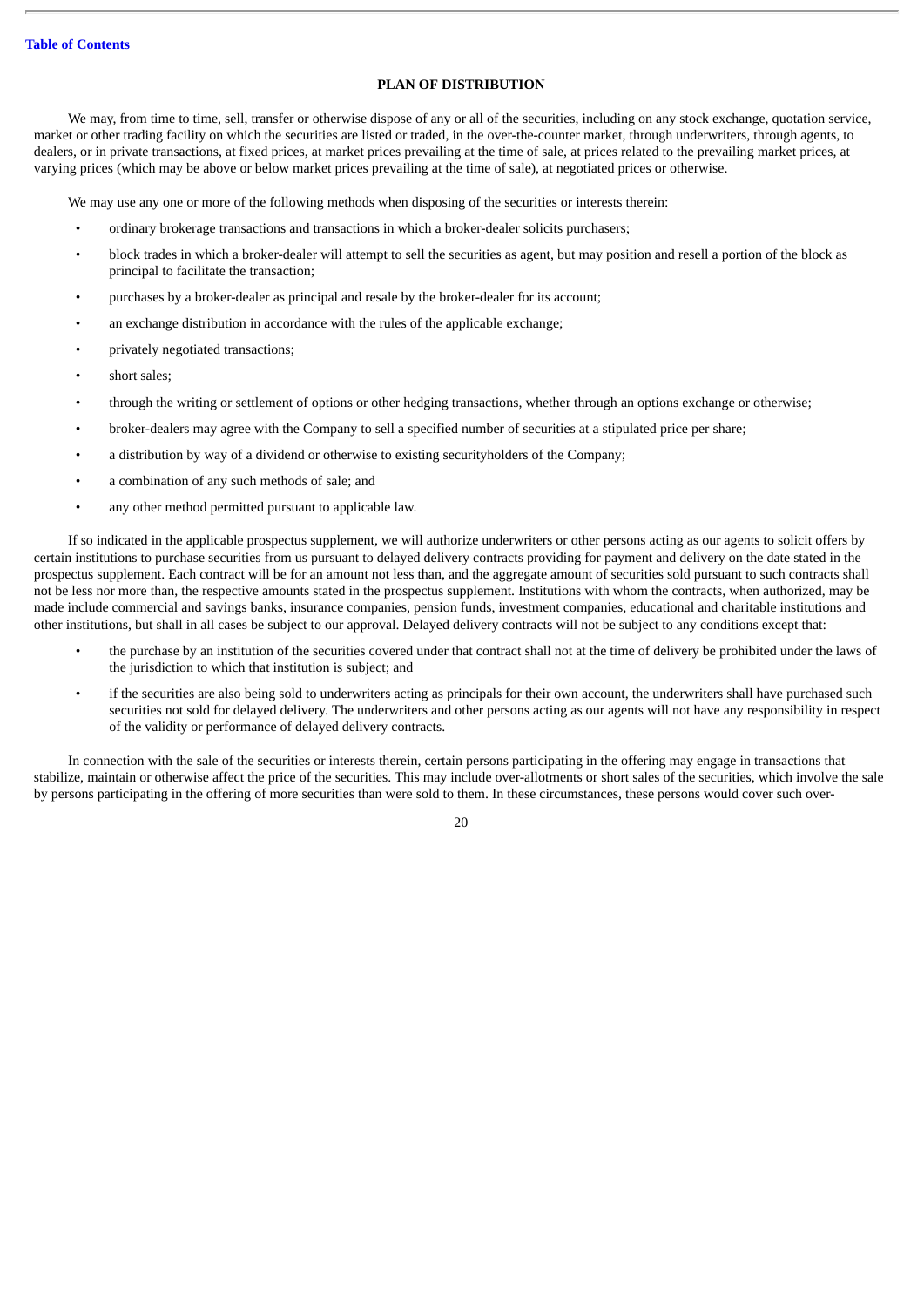allotments or short positions by making purchases in the open market or by exercising their over-allotment option, if any. In addition, these persons may stabilize or maintain the price of the securities by bidding for or purchasing securities in the open market or by imposing penalty bids, whereby selling concessions allowed to broker-dealers participating in the offering may be reclaimed if securities sold by them are repurchased in connection with stabilization transactions. The effect of these transactions may be to stabilize or maintain the market price of the securities at a level above that which might otherwise prevail in the open market. These transactions may be discontinued at any time.

The aggregate proceeds to the Company from the sale of the securities, as applicable, will be the purchase price of the securities less discounts or commissions, if any. We reserve the right to accept and, together with their agents from time to time, to reject, in whole or in part, any proposed purchase of the securities to be made directly or through agents.

Any underwriters, broker-dealers or agents that participate in the sale of the securities or interests therein may be deemed to be "underwriters" within the meaning of Section 2(a)(11) of the Securities Act. Any discounts, commissions, concessions or profit that it earns on any resale of the securities may be deemed to be underwriting discounts and commissions under the Securities Act. Anyone who is deemed to be an "underwriter" within the meaning of Section 2(a)(11) of the Securities Act may be subject to certain statutory liabilities as underwriters under the Securities Act.

In order to comply with the securities laws of some states, if applicable, the securities may be sold in those jurisdictions only through registered or licensed brokers or dealers. In addition, in some states the securities may not be sold unless they have been registered or qualified for sale or an exemption from registration or qualification requirements is available and is complied with.

The anti-manipulation rules of Regulation M under the Exchange Act may apply to sales of the securities in the market and to our activities and the activities and the activities of our affiliates. We may indemnify any broker-dealer that participates in transactions involving the sale of the securities against certain liabilities, including liabilities arising under the Securities Act.

There can be no assurance that we will sell any or all of the securities covered by this prospectus.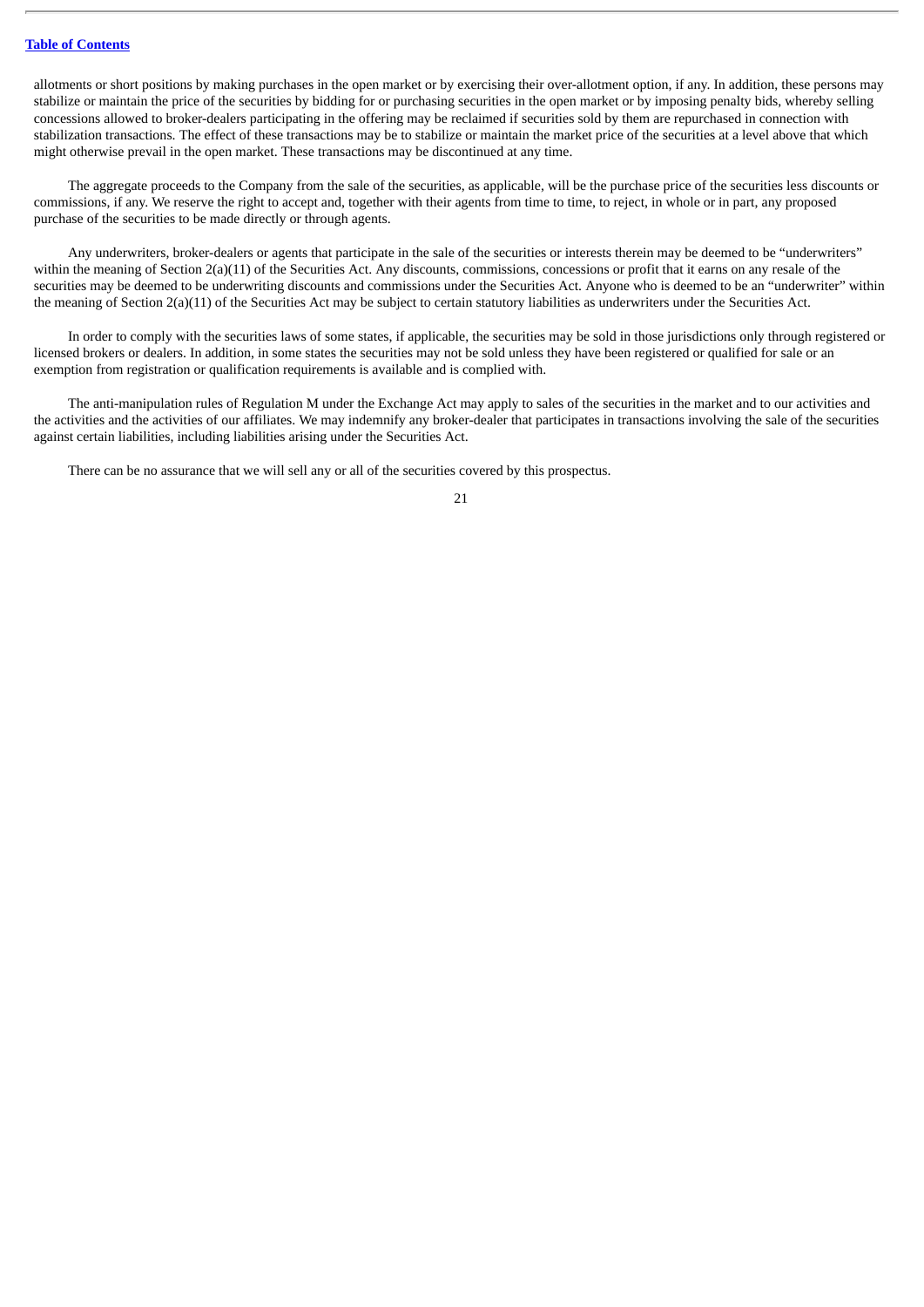## **LEGAL MATTERS**

<span id="page-71-0"></span>Certain legal matters with respect to Singapore law and with respect to the validity of the offered securities under Singapore law will be passed upon for us by Jones Day, Singapore. Certain legal matters with respect to New York law, the validity of the Debt Securities under New York law, and U.S. federal securities law will be passed upon for us by Jones Day, New York, New York.

#### **EXPERTS**

<span id="page-71-1"></span>The combined financial statements of Maxeon Solar Technologies, Pte. Ltd. (now known as Maxeon Solar Technologies, Ltd.) appearing in Maxeon Solar Technologies, Ltd.'s Registration Statement (Form 20-F) for the year ended December 29, 2019, have been audited by Ernst & Young LLP, independent registered public accounting firm, as set forth in their report thereon included therein, and incorporated herein by reference. Such financial statements are, and audited financial statements to be included in subsequently filed documents will be, incorporated herein in reliance upon the report of Ernst & Young LLP pertaining to such financial statements (to the extent covered by consents filed with the Commission) given on the authority of such firm as experts in accounting and auditing.

#### **ENFORCEMENT OF CIVIL LIABILITIES UNDER U.S. SECURITIES LAWS**

<span id="page-71-2"></span>We are incorporated under the laws of Singapore and certain of our officers and directors are or will be residents outside of the United States. Moreover, most of our assets are located outside of the United States. Although we are incorporated outside of the United States, we have agreed to accept service of process in the United States through our agent designated for that specific purpose.

There is no treaty between the United States and Singapore providing for the reciprocal recognition and enforcement of judgments in civil and commercial matters, such that a final judgment for the payment of money rendered by any federal or state court in the United States based on civil liability, whether or not predicated solely upon the federal securities laws, would, therefore, not be automatically enforceable in Singapore. Additionally, there is doubt whether a Singapore court may impose civil liability on us or our directors and officers who reside in Singapore in a suit brought in the Singapore courts against us or such persons with respect to a violation solely of the federal securities laws of the United States, unless the facts surrounding such a violation would constitute or give rise to a cause of action under Singapore law. Accordingly, it may be difficult for investors to enforce against us, our directors or our officers in Singapore, judgments obtained in the United States which are predicated upon the civil liability provisions of the federal securities laws of the United States.

#### **EXPENSES**

<span id="page-71-3"></span>The following are the estimated expenses of the issuance and distribution of the securities being registered under the registration statement of which this prospectus forms a part, all of which will be paid by us.

| Commission registration fee  | \$25,960 |     |
|------------------------------|----------|-----|
| FINRA filing fee             | \$30,500 |     |
| Legal fees and expenses      | \$       | (1) |
| Accounting fees and expenses | S        | (1) |
| Printing expenses            | S        | (1) |
| Miscellaneous                | S        | (1) |
| Total                        | S        |     |

(1) The amount of securities and number of offerings are indeterminable and the expenses cannot be estimated at this time. An estimate of the aggregate expenses in connection with the sale and distribution of securities being offered will be included in the applicable prospectus supplement.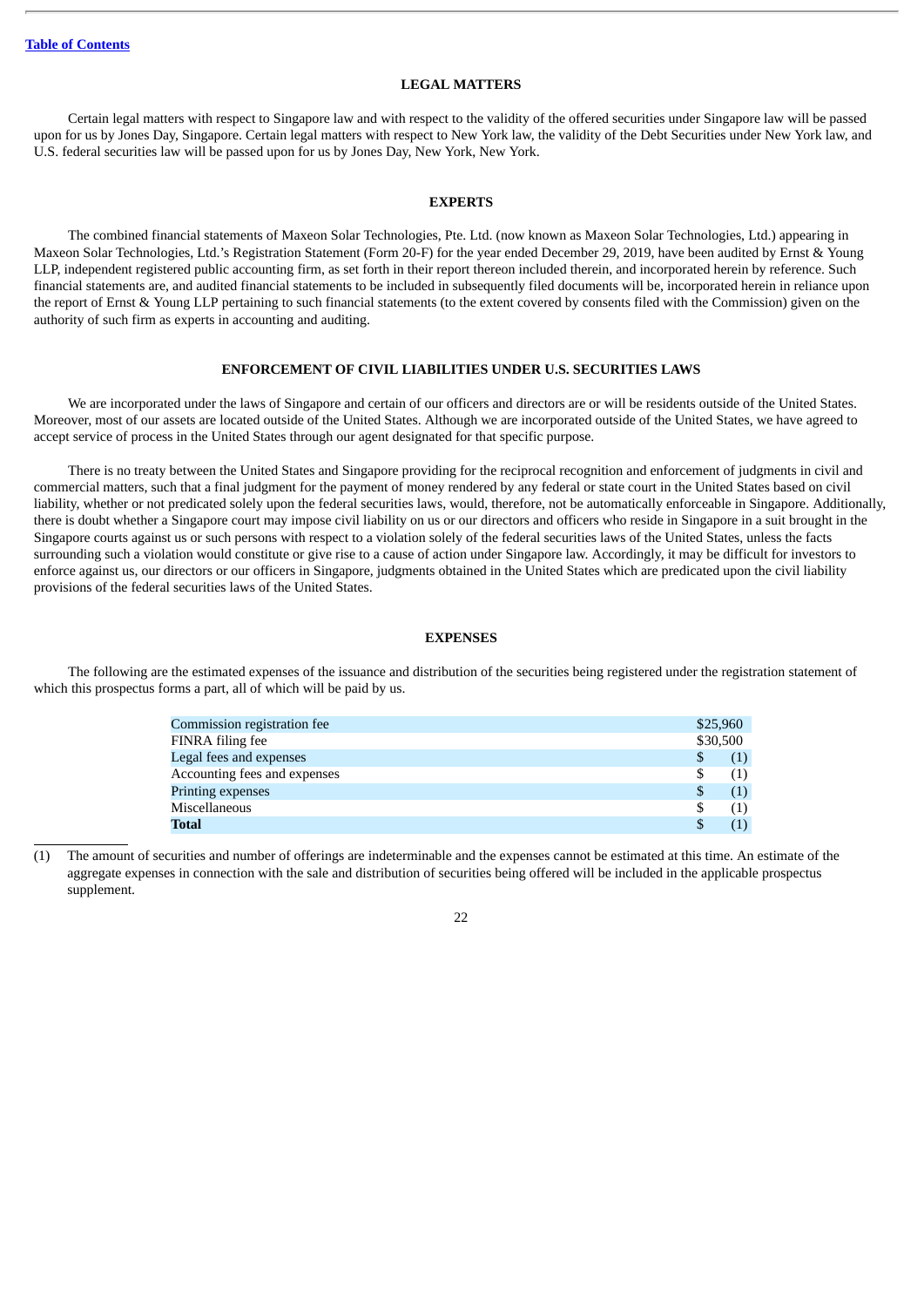## **INDEMNIFICATION FOR SECURITIES ACT LIABILITIES**

Insofar as indemnification for liabilities arising under the Securities Act may be permitted to directors, officers or persons controlling us pursuant to the foregoing provisions, we have been informed that in the opinion of the Commission such indemnification is against public policy as expressed in the Securities Act and is therefore unenforceable.